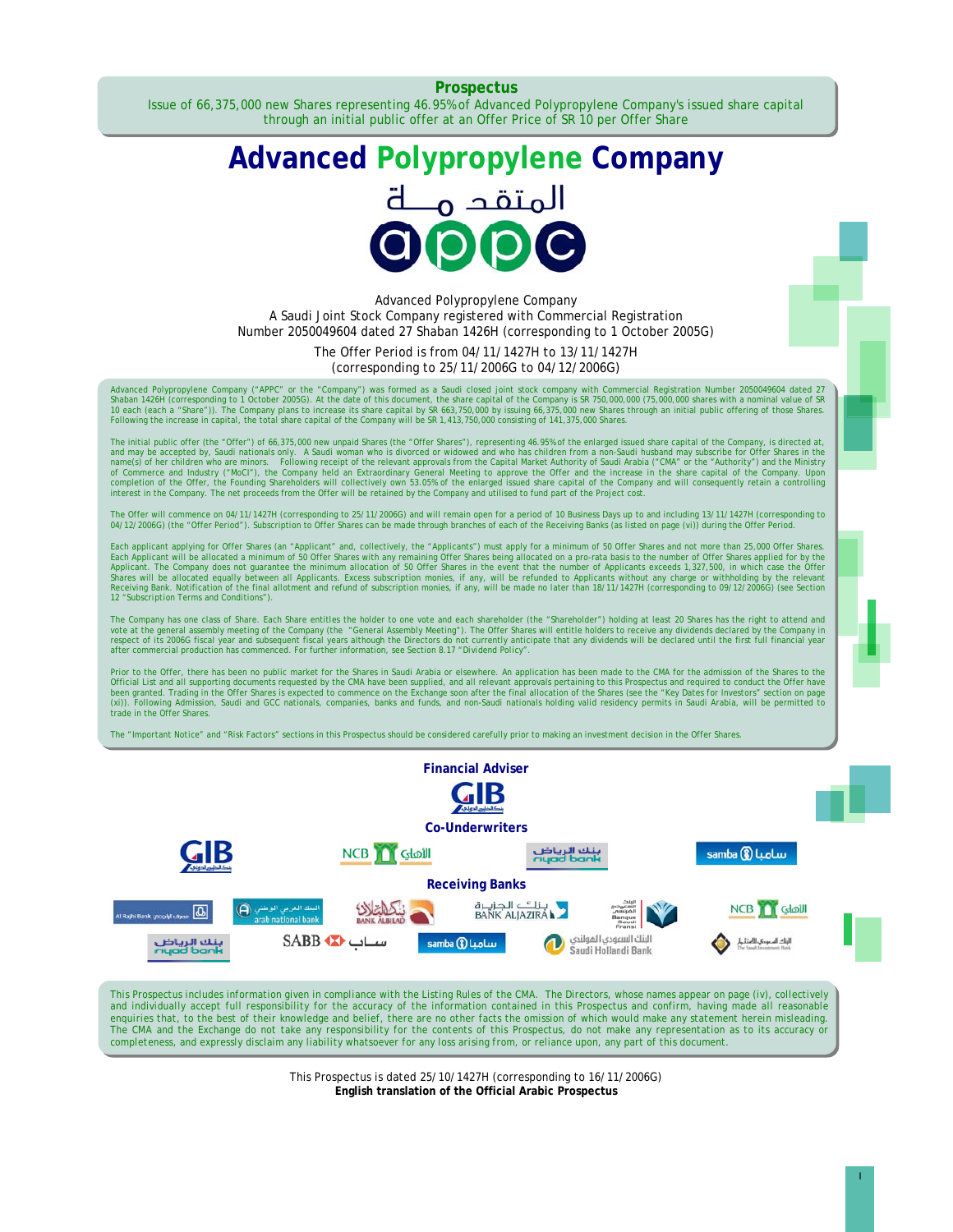#### **IMPORTANT NOTICE**

*This Prospectus provides full details of information relating to the Company and the Offer Shares. In applying for Offer Shares, investors will be treated as applying on the basis of the information contained in this Prospectus, copies of which are available for collection from the Receiving Banks or by visiting the Company's website (www.appc.com.sa) and the website of the CMA (www.cma.org.sa).* 

Gulf International Bank B.S.C has been appointed by the Company to act as its Financial Adviser and Lead Manager in relation to the Offer. Samba Financial Group has been appointed to act as the Lead Manager.

This Prospectus includes details given in compliance with the Listing Rules. The Directors, whose names appear on page (iv), collectively and individually accept full responsibility for the accuracy of the information contained in this Prospectus and confirm, having made all reasonable enquiries, that to the best of their knowledge and belief, there are no other facts the omission of which would make any statement herein misleading.

While the Company has made all reasonable enquiries as to the accuracy of the information contained in this Prospectus as at the date hereof, substantial portions of the market and industry information herein are derived from external sources. While neither the Company nor GIB has any reason to believe that any of the market and industry information is materially inaccurate, such information has not been independently verified and no representation is made with respect to the accuracy or completeness of any of this information.

The information contained in this Prospectus as at the date hereof is subject to change. In particular, the actual financial condition of the Company and the value of the Shares may be adversely affected by future developments in inflation, interest rates, taxation, or economic, political and other factors, over which the Company has no control. Neither the delivery of this Prospectus nor any oral, written or printed interaction in relation to the Offer Shares is intended to be, or should be construed as or relied upon in any way as, a promise or representation as to future earnings, results or events.

This Prospectus is not to be regarded as a recommendation on the part of Company, the Directors, the Founding Shareholders or any of their respective advisers to participate in the Offer. Moreover, information provided in this Prospectus is of a general nature and has been prepared without taking into account individual investment objectives, financial situation or particular investment needs. Prior to making an investment decision, each recipient of this Prospectus is responsible for obtaining independent professional advice in relation to the Offer and for considering the appropriateness of the information herein with regard to individual objectives, financial situations and needs.

The Offer is being made to, and is only capable of acceptance by, nationals of Saudi Arabia. The distribution of this Prospectus and the sale of the Offer Shares in any jurisdiction other than Saudi Arabia is expressly prohibited. The Company, the Founding Shareholders and the Financial Advisor require recipients of this Prospectus to inform themselves about and to observe all such restrictions.

#### **Industry and Market Data**

The source for a significant portion of the market information contained in Section 2 (*Market Description*) is Nexant (formerly ChemSystems), an independent consulting firm that is engaged in the business of providing market and industry studies and economic consulting assignments for the petrochemical industry.

Nexant was formed in 2000G to provide technology solutions and consulting services to the global energy industry. Since its formation, Nexant has established ten offices in the US and overseas, and completed four acquisitions to grow its business. Nexant has completed several hundred consulting and technology projects in over 60 countries. Nexant is owned by certain of its management and employees and by a select group of investors.

The information used in Section 2 (*Market Description*)*)* has been derived from a Nexant report commissioned by the Company in 2005G. Nexant does not itself, nor do any of its affiliates, shareholders, directors or their relatives, hold any shareholding or interest of any kind in the Company. Nexant has given and not withdrawn its written consent to the use of the market data and research in the manner and format set out in the Prospectus.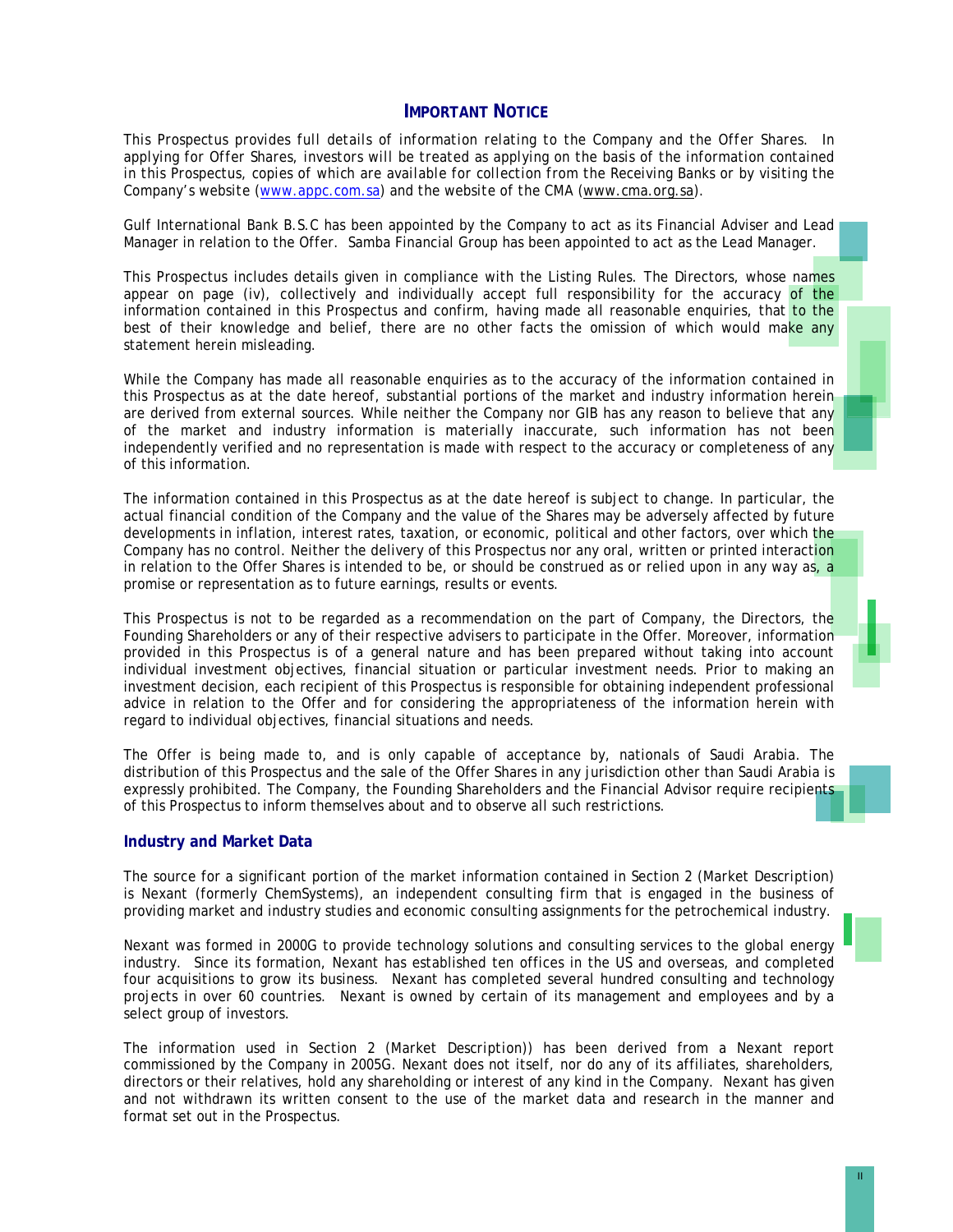#### **FINANCIAL INFORMATION**

The audited financial statements of the Company for the period from the incorporation of the Company (being 1 October 2005G) to 30 June 2006G and the accompanying notes included in Section 6 (*Audited Financial Statements*), have been prepared in accordance with the accounting standards issued by SOCPA.

#### **FORECASTS AND FORWARD LOOKING STATEMENTS**

Forecasts set forth in this Prospectus have been prepared on the basis of certain stated assumptions. Future operating conditions may differ from the assumptions used and consequently no representation or warranty is made with respect to the accuracy or completeness of any of these forecasts.

Certain statements in this Prospectus constitute "forward-looking statements". Such statements can generally be identified by their use of forward-looking words such as "plans", "estimates", "believes", "expects", "may", "will", "should", or "are expected", "would be", "anticipates" or the negative or other variation of such terms or comparable terminology. These forward-looking statements reflect the current views of the Company with respect to future events, and are not a guarantee of future performance. Many factors could cause the actual results, performance or achievements of the Company to be significantly different from any future results, performance or achievements that may be expressed or implied by such forward-looking statements. Some of the risks and factors that could have such an effect are described in more detail in other sections of this Prospectus (see Section 1 (*Risk Factors*)). Should any one or more of the risks or uncertainties materialize, or any underlying assumptions prove to be inaccurate or incorrect, actual results may vary materially from those described in this Prospectus.

Subject to the requirements of the Listing Rules, the Company shall publish a supplementary Prospectus if at any time after the Prospectus has been approved by the CMA and before Admission, it becomes aware that (a) there has been a significant change in material matters contained in the Prospectus or any document required by the Listing Rules or (b) additional significant matters have become known which would have been required to be included in the Prospectus. With the exception of these two events, the Company does not intend to update or otherwise revise any industry or market information or forwardlooking statements in this Prospectus, whether as a result of new information, future events or otherwise. As a result of these and other risks, uncertainties and assumptions, the forward-looking events and circumstances discussed in this Prospectus might not occur in the way the Company expects or at all. Prospective investors should consider all forward-looking statements in light of these explanations and should not place undue reliance on forward-looking statements.

#### **DEFINITIONS AND TECHNICAL TERMS**

For an explanation of certain defined terms, please refer to Section 14 (*Definitions and Abbreviations*), and of certain technical terms relating to the petrochemical industry, please refer to Section 15 (*Glossary of Technical Terms*).

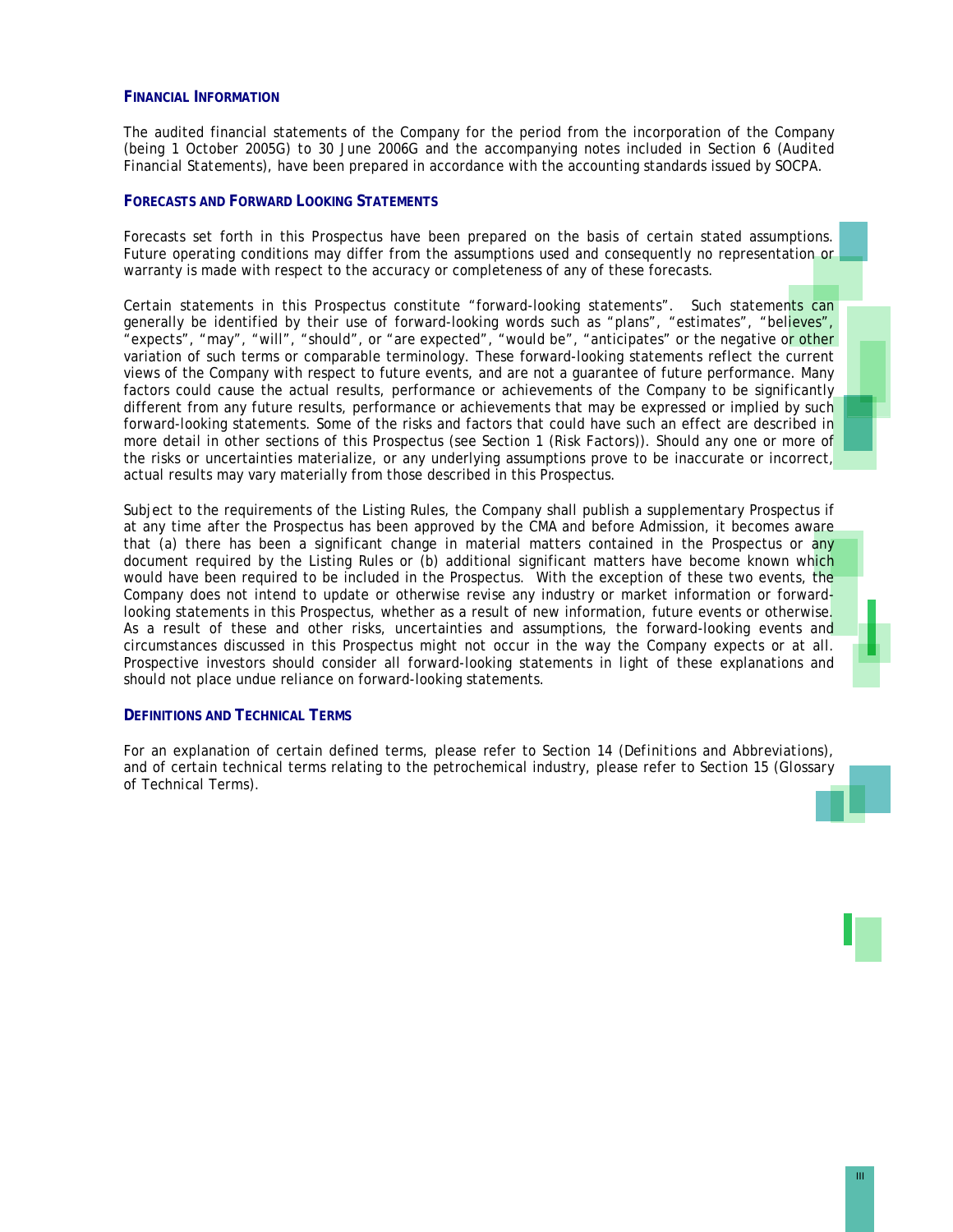# **CORPORATE DIRECTORY**

## **EXISTING DIRECTORS**

The following people have been appointed Directors.

| <b>Name</b>                                             | <b>Title</b>          |
|---------------------------------------------------------|-----------------------|
| Mr. Khalifa bin Abdul Latif bin Abdullah Al Mulhem      | Chairman of the Board |
| Mr. Abdulla bin Abdul Rahman bin Thunayan Al Obeikan    | <b>Director</b>       |
| Mr. Moayed bin Abdul Karim bin Saleh Al Mattir Al Saleh | <b>Director</b>       |
| Mr. Mumtaz Khan Rodad Khan                              | <b>Director</b>       |
| Mr. Abdul Mohsin bin Rashid bin Abdul Rahman Al Rashid  | <b>Director</b>       |
| Mr. Ahmed bin Sulaiman bin Abdul Aziz Al Rajhi          | <b>Director</b>       |
| Mr. Alex Segers                                         | <b>Director</b>       |

## **REGISTERED OFFICE**

The business address of the Company is: Advanced Polypropylene Company SAMIC Building Gulf Road, Corniche, P.O. Box 7215 Dammam 31462, Kingdom of Saudi Arabia Telephone: +9663-834-9341 Fax: +9663-834-7721

## **AUTHORIZED REPRESENTATIVE**

Khalifa bin Abdul Latif bin Abdullah Al Mulhem P.O. Box 7215 Dammam 31462 Kingdom of Saudi Arabia Telephone: 9663-834-9341 Fax: +9663-834-7721

# **BOARD OF DIRECTORS' SECRETARY**

Adel Ali Saeed Al-Ghamdi P.O. Box 7215 Dammam 31462 Kingdom of Saudi Arabia

## **SHARE REGISTRAR**

TADAWUL SAUDI STOCK MARKET Abraj Attuwenya King Fahd Road P.O. Box 60612 Riyadh, 11555 Kingdom of Saudi Arabia E-mail: webinfo@tadawul.com.sa







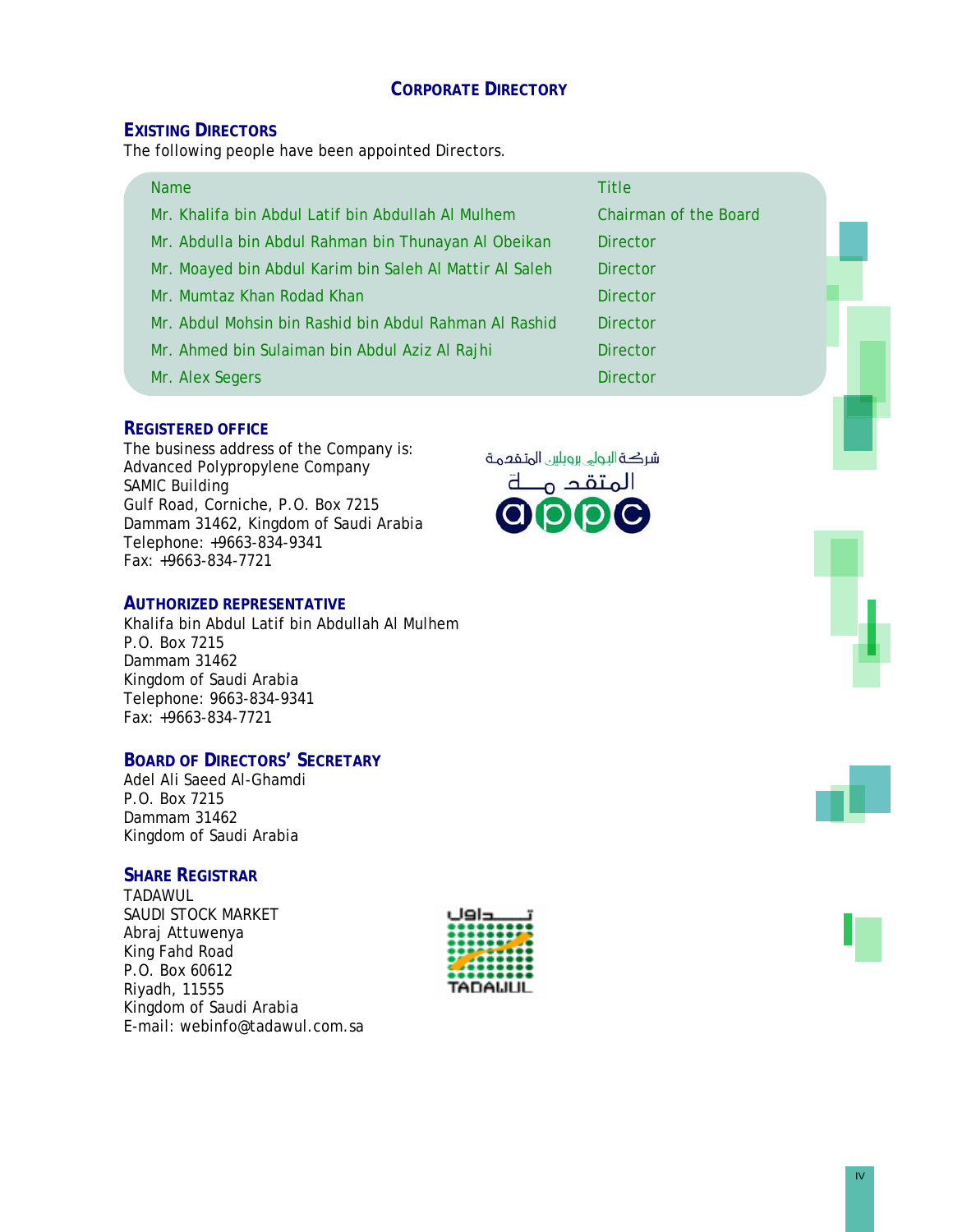# **ADVISORS**

## **Financial Adviser**

|                                                                      | <b>Gulf International Bank B.S.C.</b><br>Abraj Atta'awuneya, King Fahad Road,<br>P.O. Box 93413<br>Riyadh 11673<br>Kingdom of Saudi Arabia                                                              |  |
|----------------------------------------------------------------------|---------------------------------------------------------------------------------------------------------------------------------------------------------------------------------------------------------|--|
| <b>Legal Advisers to the Transaction</b>                             |                                                                                                                                                                                                         |  |
| F<br>D<br>С<br>О<br>R<br>H A N C E<br>С                              | <b>Clifford Chance LLP</b><br>3rd Floor, The Exchange Building<br>Dubai International Financial Centre<br>P. O. Box 9380<br>Dubai<br><b>United Arab Emirates</b>                                        |  |
| <b>AL-JADAAN</b><br><b>LAW FIRM</b>                                  | Al Jadaan Law Firm (in association with Clifford<br>Chance LLP)<br>5 <sup>th</sup> Floor, Al Umam Commercial Center, Siteen St, Al<br>Malaz<br>P.O. Box 3515<br>Riyadh 11481<br>Kingdom of Saudi Arabia |  |
| <b>Auditors and Reporting Accountants</b>                            |                                                                                                                                                                                                         |  |
| Deloitte.                                                            | Deloitte & Touche<br>Bakr Abulkhair & Co.<br>Public Accountants License No. 96<br>P.O. Box 182, Dammam 31411<br>Kingdom of Saudi Arabia                                                                 |  |
| <b>Economic Advisor for Studies and Market Researches</b>            |                                                                                                                                                                                                         |  |
| <b>G</b> Nexant<br><b>Chem Systems</b>                               | <b>Nexant Limited</b><br><b>Griffin House</b><br>1 <sup>st</sup> Floor South<br>161 Hammersmith Road<br>London W6 8BS, UK                                                                               |  |
| <b>FLOATATION PROCESSING AGENT, UNDERWRITERS AND RECEIVING BANKS</b> |                                                                                                                                                                                                         |  |
| <b>Floatation Processing Agent</b>                                   |                                                                                                                                                                                                         |  |

samba <mark>() اسامبا</mark>

**Samba Financial Group**  P.O. Box 833, Riyadh-11421, Kingdom of Saudi Arabia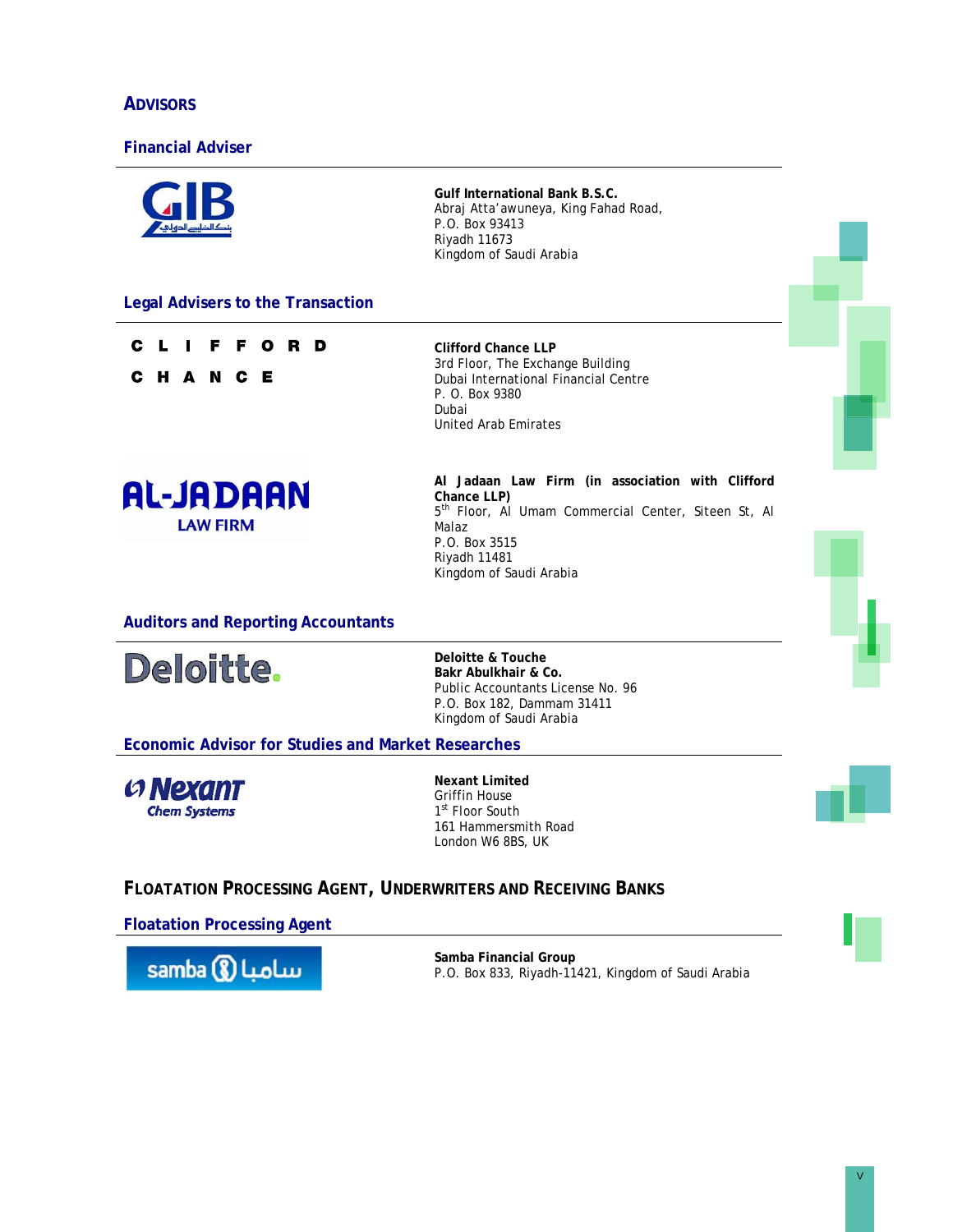## **Underwriters**





## **Receiving Banks**



**Gulf International Bank B.S.C.**  P.O. Box 1017, Manama, Bahrain

**National Commercial Bank**  P.O. Box 3555, Riyadh-21481, Kingdom of Saudi Arabia

**Riyad Bank**  P.O. Box 22622, Riyadh-11416, Kingdom of Saudi Arabia

**Samba Financial Group**  P.O. Box 833, Riyadh-11421, Kingdom of Saudi Arabia

**Al Rajhi Banking and Investment Corp.**  P.O. Box 28, Riyadh-11411, Kingdom of Saudi Arabia

**Arab National Bank**  P.O. Box 9806, Riyadh-11423, Kingdom of Saudi Arabia

**Bank Albilad**  P.O. Box 140, Riyadh-11411, Kingdom of Saudi Arabia

**Bank Aljazira**  P.O. Box 6277, Riyadh-21442, Kingdom of Saudi Arabia

**Banque Saudi Fransi**  P.O. Box 56006, Riyadh-11554, Kingdom of Saudi Arabia

**National Commercial Bank**  P.O. Box 3555, Riyadh-21481, Kingdom of Saudi Arabia

**Riyad Bank**  P.O. Box 22622, Riyadh-11416, Kingdom of Saudi Arabia

**Saudi British Bank**  P.O. Box 9084, Riyadh-11413, Kingdom of Saudi Arabia

**Samba Financial Group**  P.O. Box 833, Riyadh-11421, Kingdom of Saudi Arabia

**Saudi Hollandi Bank**  Al-Dhabab Street, P.O. Box 1467, Riyadh-11431, Kingdom of Saudi Arabia

**The Saudi Investment Bank**  P.O. Box 3533, Riyadh-11481, Kingdom of Saudi Arabia



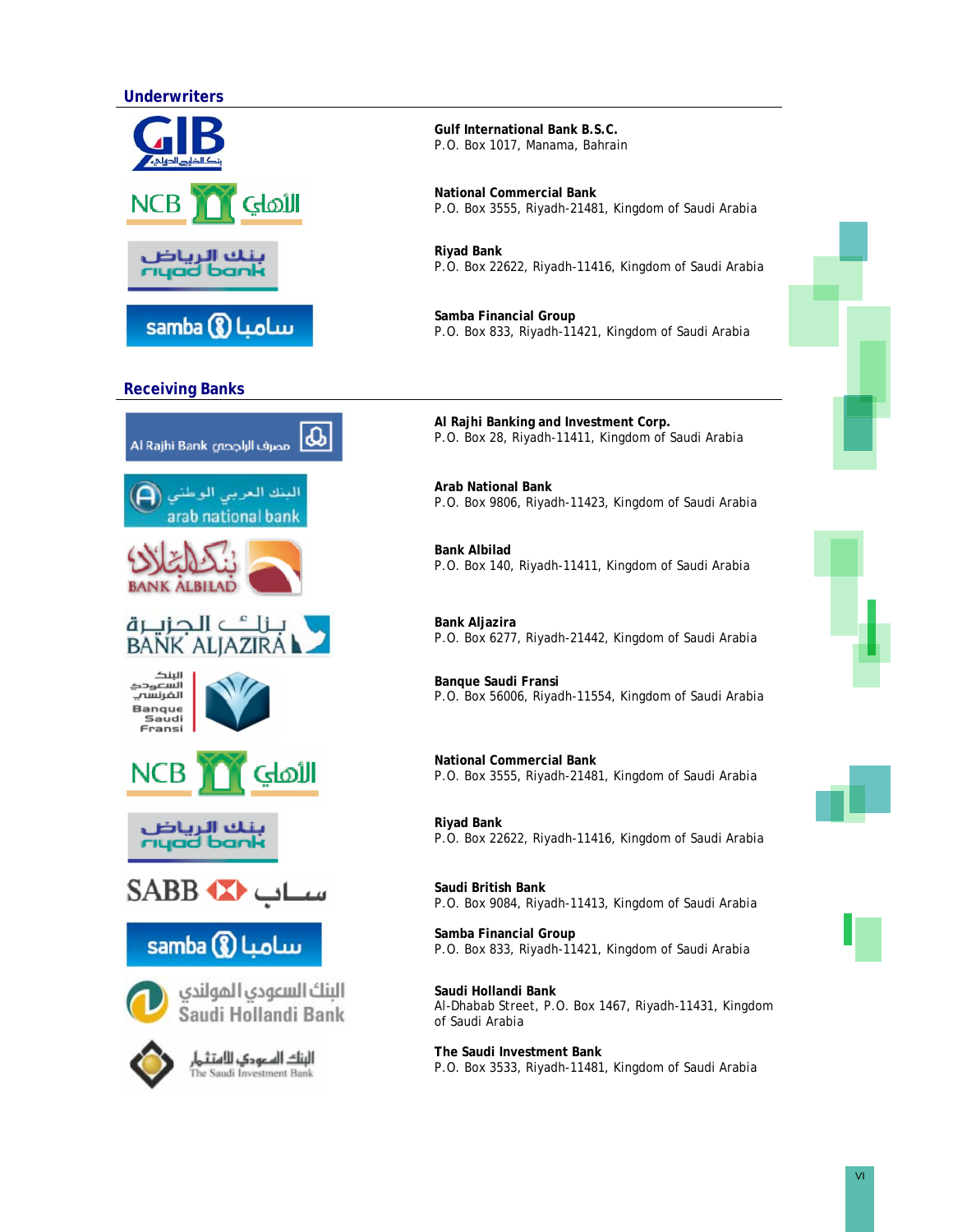# **PRINCIPAL BANKERS TO THE COMPANY**

Bank Al-Jazira P.O. Box 1161 Eastern Region Dammam 31431 Kingdom of Saudi Arabia

Gulf International Bank B.S.C P.O. Box 1017 Manama Bahrain

The Saudi British Bank P.O. Box 394 Eastern Province Management Office Al-Khobar 31952 Kingdom of Saudi Arabia





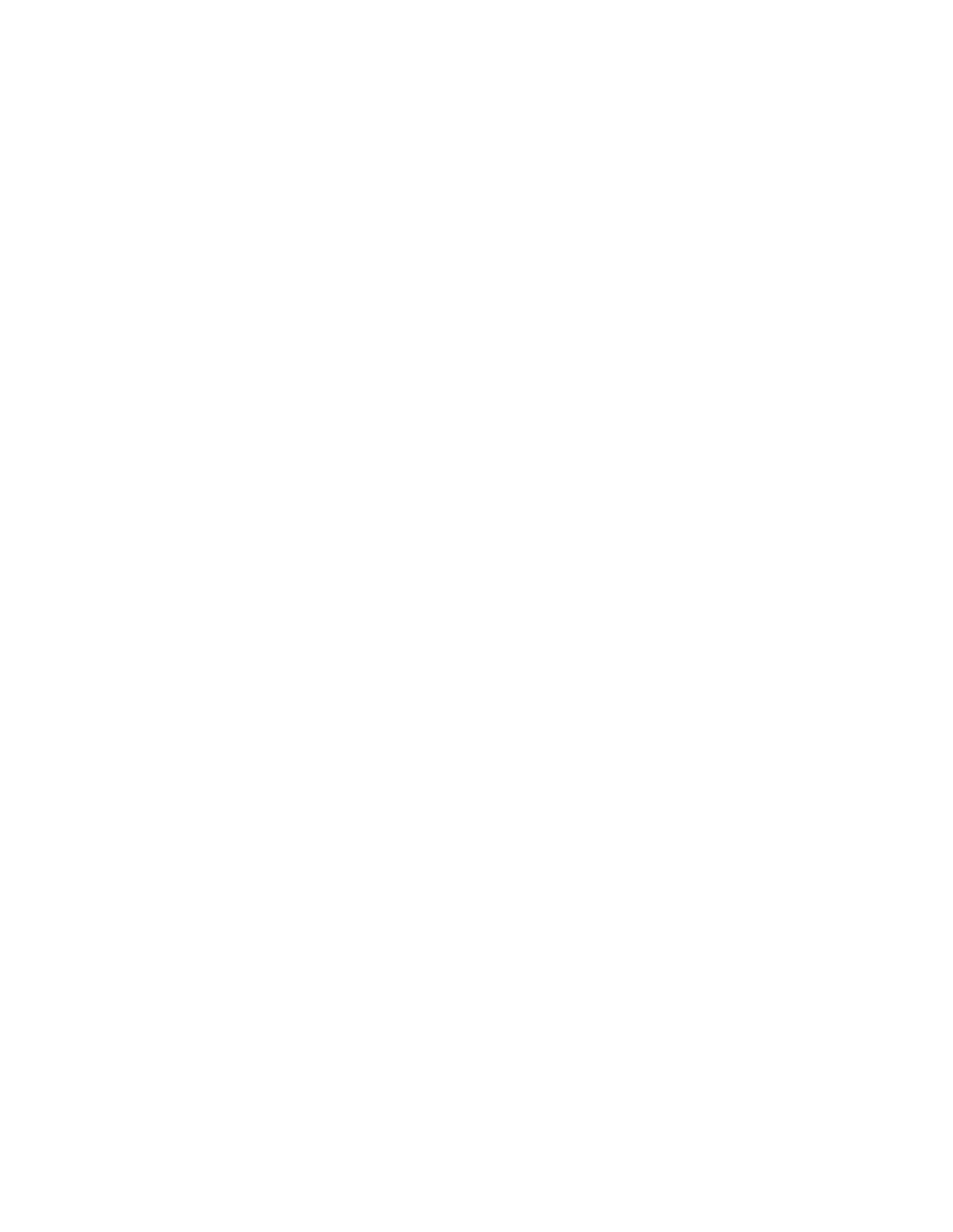# **1. RISK FACTORS**

*Before deciding whether to purchase Offer Shares, prospective investors are advised to carefully consider all the information in this Prospectus, particularly the risk factors described below.* 

*The Company's business, prospects, financial condition, results of operations, cash flows and its future projections could be materially and adversely affected if any of the following risks,*  which the Existing Directors currently believe to be material, or any other risks that the *Existing Directors have not identified or that they do not currently consider to be material, actually occur or become material.* 

*If any of these events occur, the value of the Offer Shares may be materially reduced and prospective investors may lose all or part of their investment.* 

## **1.1 Risks relating to the Company, its activities and operations**

#### *1.1.1 Financing risk*

The total cost of the Project is estimated at SR 2,925 million, which is expected to be financed by approximately 52% by debt and 48% by equity. In order to finance or assist in the financing of the Project, the Company may rely on its ability to procure commercial and other loans, including loans from the SIDF. Should the Company be unable to obtain such financing in the future, or fail to meet its financing obligations (including compliance with covenants and ratios to which it is subject), the operations and financial performance of the Company, and its ability to maintain and expand its business, might be adversely impacted.

The Company's financial position may become highly leveraged due to its heavy reliance on commercial and other debt to finance the Project. While the Company may utilise a variety of financial hedging instruments, to the extent that it relies on various sources of commercial and other debt financing, the Company is exposed to the risk of interest rate fluctuation, which might increase its debt servicing costs and, therefore, adversely affect its financial performance.

#### *1.1.2 Feedstock supply and price risk*

Pursuant to the Allocation Letter, the Company has certain commitments from Aramco for the supply and delivery of 23 Mbd of propane feedstock and 15 MMscfd of sales gas (natural gas). There are certain conditions applicable to Aramco's obligation to supply propane and sales gas. Although the Company has committed to comply with the terms and conditions of the Allocation Letter, any failure or delay in doing so could result in amendments to, or termination or nonrenewal of, the Allocation Letter. Furthermore, in the event the Company does not receive a supply of feedstock as anticipated, then it is likely that the Company would be materially and adversely impacted as the Project would not be able to meet the planned production schedules or sales commitments.

The price payable by the Company for propane is fixed until 2011G. This price is based on a series of factors applied to naphtha prices specified in the Ministerial Decree 260 dated 23/10/1422H (corresponding to 07/01/2002G), which results in a reduction of approximately 30% on the international price for naptha. Such factors may be altered by the Government of Saudi Arabia after 2011, which may adversely impact the financial performance of the Company.

Further details regarding the expected terms of the Propane Supply Agreement with Aramco are set out in Section 10 (*Summary of Project Contracts*).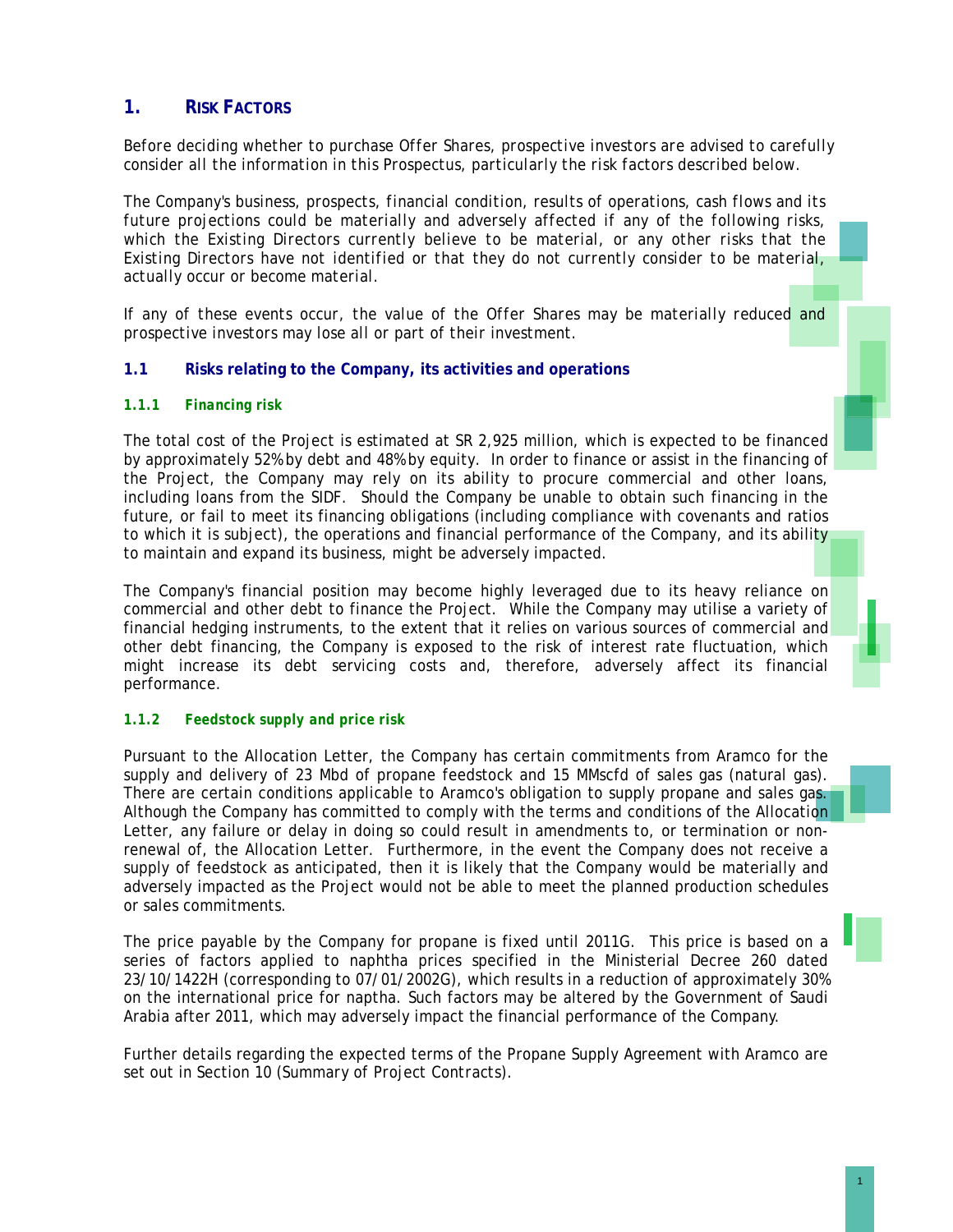## *1.1.3 Technology risk*

The Company has obtained commercially proven technologies from Lummus and NTH, both of which are leading international technology developers. Technologies and processes are being continuously developed in the petrochemical sector worldwide. Significant developments in technology could result in existing technologies and processes currently utilised by the Company becoming uncompetitive, thereby adversely impacting the Company's competitiveness. The Company has the right to use these technologies under long-term technology licences. However, if due to certain unforeseeable events (which may, for instance, include non-payment of license fees) the Technology Providers terminate the technology licences before the licence fees have been fully paid, the performance of the Company may be adversely impacted.

## *1.1.4 Management Ability and Technical Expertise Risk*

A large number of petrochemical projects are being implemented in the Kingdom and the GCC region. The Company may not be able to attract and/or retain key employees with the management and technical skills and experience necessary to implement and operate the Project. The Company intends to operate and maintain the Plant itself, however it has entered into two support agreements with Domo B.V. and Comerint for assistance in training, recruitment and Project management. A shortage of experienced personnel could affect the Company's ability to run its operations effectively and materially impact its financial performance.

## *1.1.5 Construction and completion risk*

The Company has entered into a construction contract with Samsung, which it considers to be a reputable contractor, to construct the Plant pursuant to the EPC Contract. Samsung has provided appropriate guarantees in the EPC Contract to cover the risk of delay in completion or deficient performance of the Plant and is obliged to pay liquidated damages in the event completion of the Project is delayed or for any failure to achieve the performance guarantees. Such guarantees are backed, in part, by bonds issued by the Korean Development Bank. While Samsung has a successful record of completing projects of this type, there remains a risk of cost over-runs and delays, which may adversely impact the operations of the Company. However, this risk is partially mitigated by the fact that engineering work is complete and the construction of the Plant is, as at the date of this document, approximately eight weeks ahead of schedule. Further details on this and the EPC Contract are set out in Section 3 (*The Company*) and Section 10 (*Summary of Project Contracts*).

#### *1.1.6 Operating risk*

The smooth and uninterrupted operation of the Plant is largely dependent on the performance and reliability of the equipment and machinery. Under the terms of the EPC Contract, Samsung guarantees the performance of the Plant on testing. The Project is based on a conservative assumption of 8,000Hpa of availability. A comprehensive insurance program will cover the risk of business interruption resulting from fire or machinery breakdown. Any unforeseen shutdown, breakdown, failure or malfunctioning of the equipment/machinery, or any part of the production process, may result in the loss of Plant efficiency and production delays.

#### *1.1.7 Offtake Agreement risk*

The Company has entered into long-term Offtake Agreements with the Offtakers in relation to the sale of a quantity of product equal to the design capacity of the Plant. The term of each Offtake Agreement is for 10 years and this may be extended to 12 years at the Company's option. To the extent that the Company fails to fulfill its supply obligations under these contracts, it will be required to pay compensation to the Offtakers at an agreed rate (subject to a cap). Each of the Offtakers is required to provide a standby letter of credit to partially cover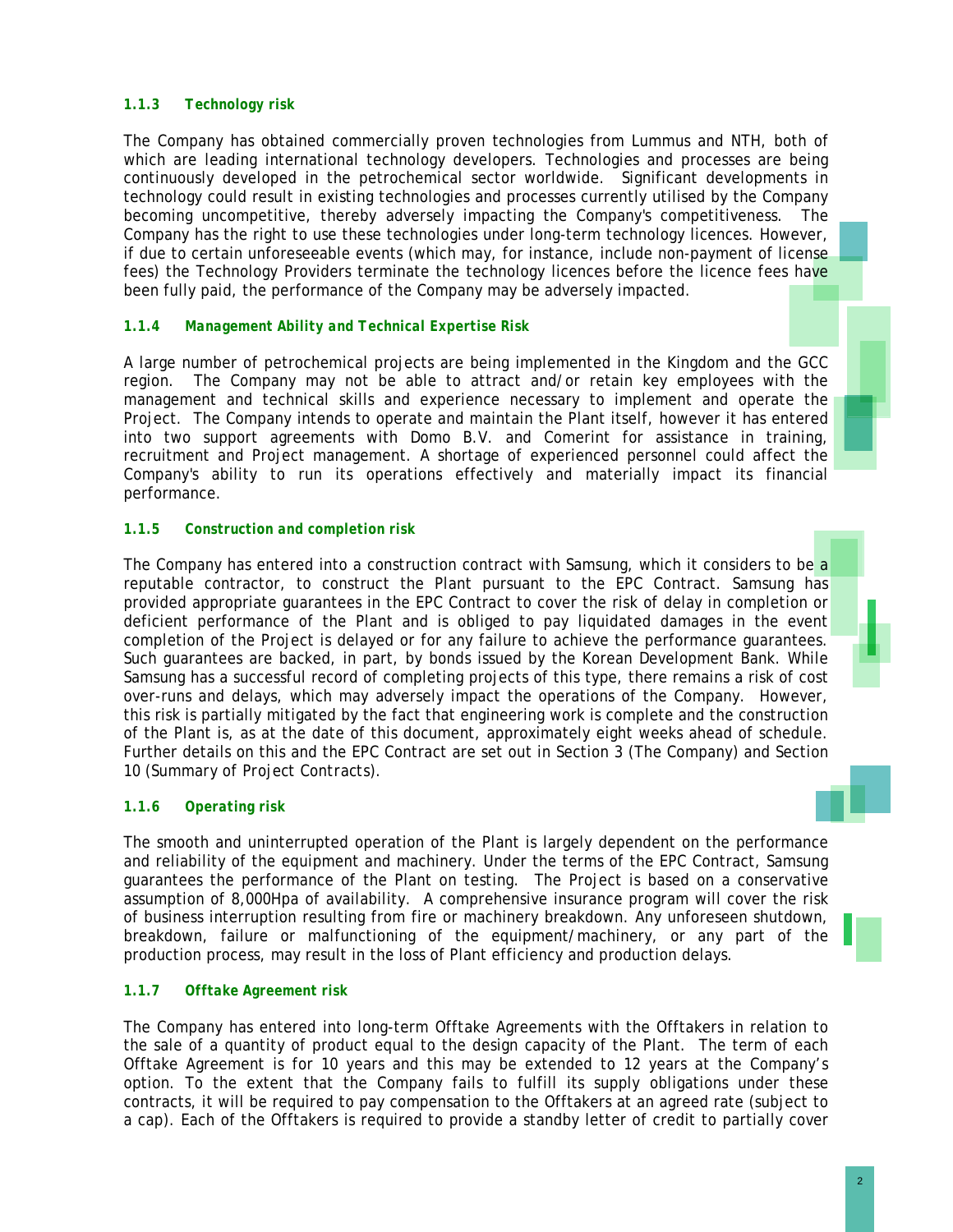its payment obligations under its Offtake Agreement. If one Offtaker is unable to lift and sell the Product, such available amounts can be offered first to the other two Offtakers. If any one or more of the Offtakers fails to meet, or defaults on, its contractual obligations under the Offtake Agreements, the financial performance of the Company may be adversely impacted. Further details on the Offtake Agreements are set out in Section 10 (*Summary of Project Contracts*).

## *1.1.8 Insurance risk*

The Company has arranged a comprehensive construction phase insurance programme with AON, the Company's risk management advisor, to cover the Project during the construction phase. In addition to other risks, this programme will cover the Company against risks related to third party liability, all construction risk and marine and shipping. The Company will also arrange for an insurance programme to cover sabotage and terrorism and delay in start-up. The programme for the construction phase insurances and the operational phase insurances will be controlled by the Company to ensure that the Project's interests, as well as those of other parties, are protected. A significant portion of the Project's insurances will be reinsured offshore in the international insurance market. However, there is no guarantee that the insurance coverage will be sufficient in all circumstances. Future unforeseen events may render the insurance coverage insufficient or invalid, which may adversely affect the Company.

## *1.1.9 Saudisation*

The Company intends to adopt a Saudisation policy and will attempt to raise the percentage of Saudi nationals in its workforce by encouraging Saudi nationals to seek employment at the Company.

As the Company will employ more than 20 personnel, it will be required, pursuant to a circular issued by the Ministry of Labour on 1 Jumada Althani 1423H (corresponding to 10 August 2002G), to ensure that 30% of its workforce comprise Saudi nationals.

If at least 20% of a company's workforce is comprised of Saudi nationals, it has a Saudisation plan and it provides a written undertaking to increase the Saudi element of its workforce, the company will be issued with a Saudisation certificate and be permitted to sponsor non-Saudi employees. However, companies with a workforce comprising less than 20% of Saudi nationals will not be issued with Saudisation certificates or be allowed to sponsor non-Saudi employees.

Pursuant to Cabinet Resolution No. 50 dated 21/04/1415H, the failure by an employer to meet the Saudisation obligations arising in connection with Resolution No. 50 can be sanctioned by all or some of the following penalties:

- the suspension of the employer's applications for work visas;
- the suspension of the employer's applications to transfer the sponsorship of an employee or potential employee;
- exclusion from application for Saudi government tenders;
- denial of Saudi government loans; and/or
- denial of Saudi government subsidization to the private sector.

Occurrence of any such event will impact the business of the Company adversely and may result in a decline in financial performance.

For more information regarding the Company's Saudisation programme, see Section 3.15 (*Human resources and Saudisation*).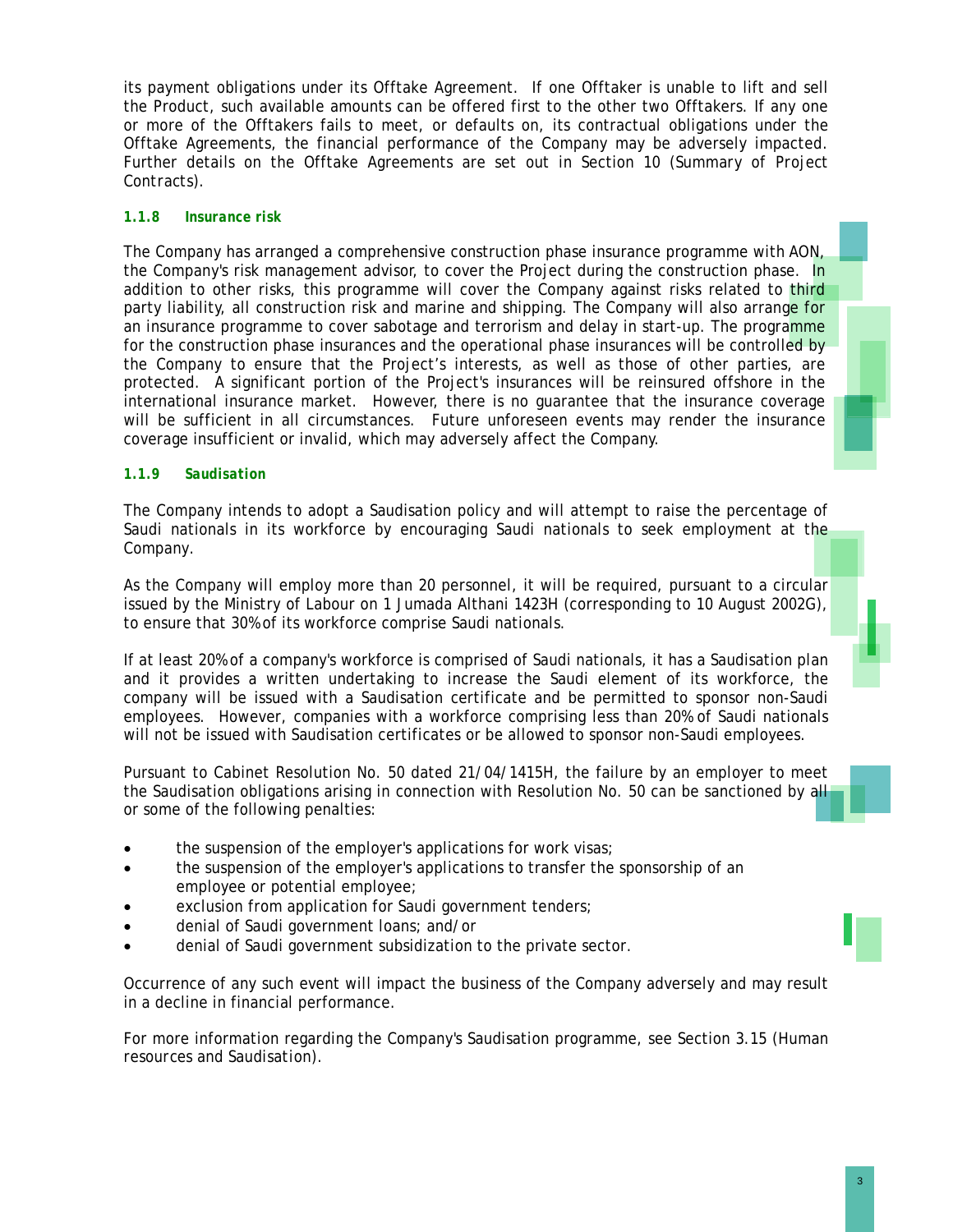## **1.2 Risks related to the market**

## *1.2.1 Commodity price risk*

The expected future performance of the Company is largely based upon certain assumptions including those relating to the future conditions of the markets in which the Company intends to sell its products. These markets are global commodity markets driven by global supply and demand. Actual changes in market conditions in the region or elsewhere may affect commodity prices, the accuracy of the assumptions and/or the future prospects of the Company.

## *1.2.2 Competition (price and volume) risk*

The markets in which the Company will sell its products are generally highly competitive and governed by forces of global supply and demand. Such markets are highly cyclical. There have been several new entrants to the markets in which the Company will operate and several market participants have undergone significant capacity additions leading to increased levels of supply and competition. Increased levels of competition and volatility might result in global excess capacity, which would significantly impact the Company's profit margins and adversely affect its performance.

#### *1.2.3 Changes in consumer requirements*

The key consumers of PP are downstream, consumer-related plastic industries. Changes in technology, tastes and preferences of the consumer group could adversely affect the future demand for the Company's products.

#### *1.2.4 Environmental risk*

Environmental contamination and associated penalties, fines and costs are risks inherent to the petrochemical manufacturing industry. In addition to compliance with applicable local environmental regulations, the Company is expected to conduct its operations in accordance with the environmental standards set by the Environmental Regulations. In the event of any changes to the environmental regulations (including additional regulations being imposed), the Company could be adversely impacted and may be required to incur significant expenditure in order to comply with such regulatory changes.

#### *1.2.5 Regulatory risk*

The Company is required to obtain certain regulatory approvals to build and operate the Plant. As of the date of this Prospectus, the Company has obtained the relevant approvals from the Royal Commission to build the Plant and has applied for the required approvals from the Presidency of Metrological and Environmental Protection. In the event of any changes to the regulations (including additional regulation being imposed), the Company could be adversely impacted and may be required to incur significant expenditure in order to comply with such regulatory changes.

#### *1.2.6 Instability of foreign exchange rates*

The Offtakers will pay for the products lifted under the Offtake Agreements in US dollars (Vinmar and Mitsubishi) and Euro (Domo). Some of the Company's loan facilities are denominated in US dollars. Adverse movements in the value of US dollars or Euros against other currencies may negatively impact the Company's results.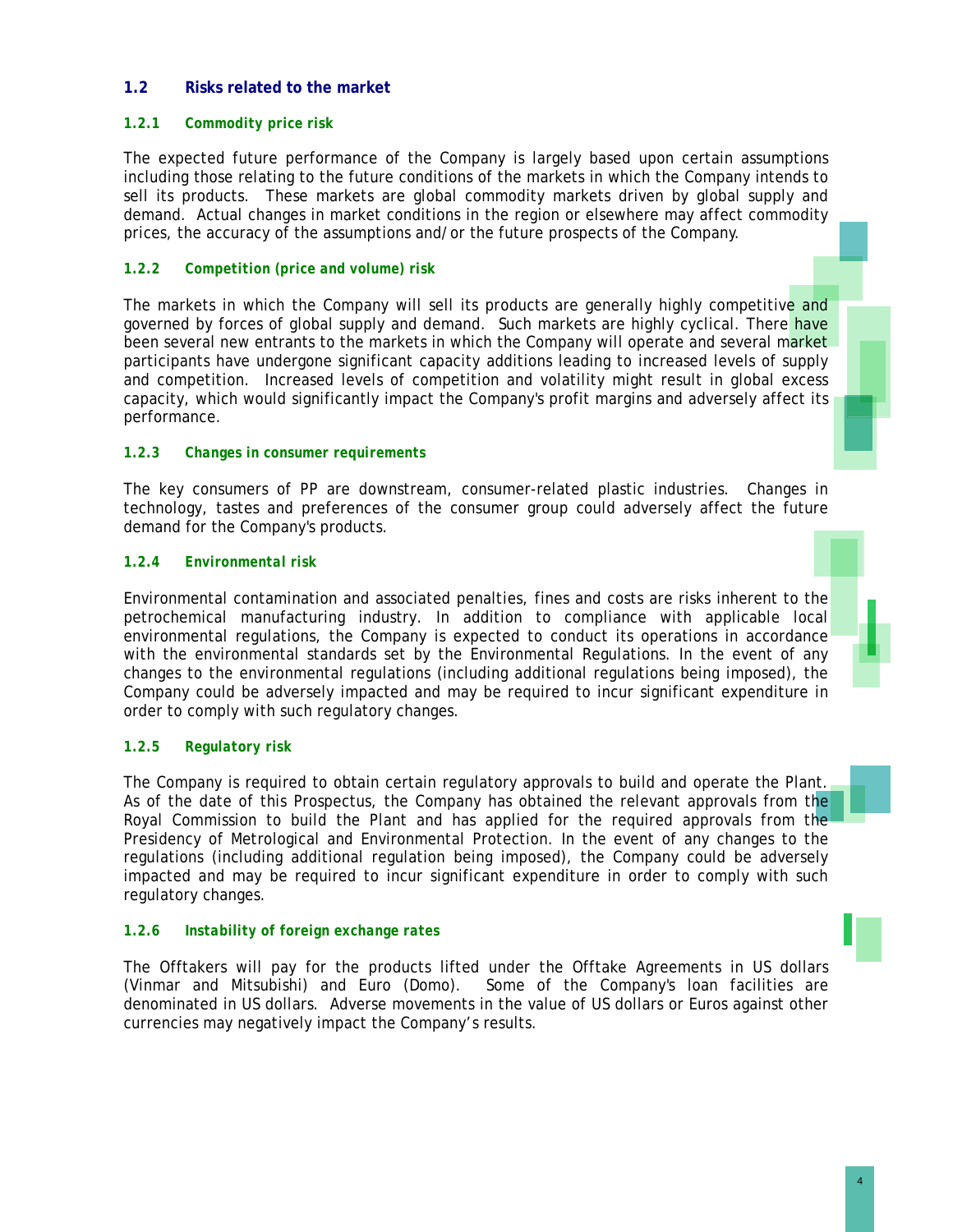## **1.3 Risks related to the region**

### *1.3.1 World Trade Organisation Membership*

The Kingdom became the 149<sup>th</sup> member of the WTO on 11 December 2005G. It is possible that membership might have an effect on the market conditions in the Kingdom, and an adverse impact on the future success of the Company. This risk will only have an impact on local manufacturers since the effect of the Kingdom becoming a member of the WTO will be to increase the free movement of goods and services between the Kingdom and the member countries and an end to the protection of locally produced products.

## **1.4 Risks relating to the Shares**

#### *1.4.1 Effective control by the Founding Shareholders*

The Founding Shareholders will remain in a position to vote in relation to all matters requiring shareholder approval, including the election of the Board Members and significant corporate transactions.

Following completion of the Offer, the Founding Shareholders will own approximately 53% of the Shares in issue. Therefore, the Founding Shareholders (acting together) will be able to influence all matters requiring Shareholder approval since they will be able to pass ordinary resolutions without the need for further Shareholders to vote in favour and, similarly, prevent other Shareholders from passing ordinary and special resolutions by voting against them. They may exercise these rights in a manner that could have a significant effect on the Company's business, financial condition and results of operations.

## *1.4.2 Absence of prior trading market and potential volatility of the price of Offer Shares*

There has been no prior market for the Offer Shares and there can be no assurance that, following Admission, an active trading market for the Offer Shares will develop. If an active trading market is developed, there is no assurance that this will continue after the Admission or for how long.

Various factors, including variations in actual or anticipated operating results, changes in, or failure to meet, earnings estimates or forecasts, market conditions in the industry, regulatory actions, general economic conditions or other factors beyond the Company's control could cause significant fluctuations in the price and liquidity of the Offer Shares.

#### *1.4.3 Future Share sales*

Substantial sales of the Offer Shares in the public market following completion of the Offer, or the perception that these sales will occur, could adversely affect the market price of the Offer Shares.

The Founding Shareholders are prevented from selling their Shares (i) for a period of three years from the date the Company was incorporated as a joint stock company (being 1 October 2005G) or (ii) until the date commercial operations commence, whichever is the later (the "Lock-In Period"). Furthermore, some of the Founding Shareholders may be prevented from selling their Shares for longer than the Lock-In Period under the terms and conditions of the Commercial Loan Facility Agreement (see Section 4 (*Financing Structure*)). In addition, the Company does not currently intend to issue additional Shares immediately following the Offer. Nevertheless, the issuance by the Company, or the sale by any of the Founding Shareholders following the Lock-In Period, of a substantial number of Shares could have an adverse effect on the market for the Shares and result in a lower market price of the Shares.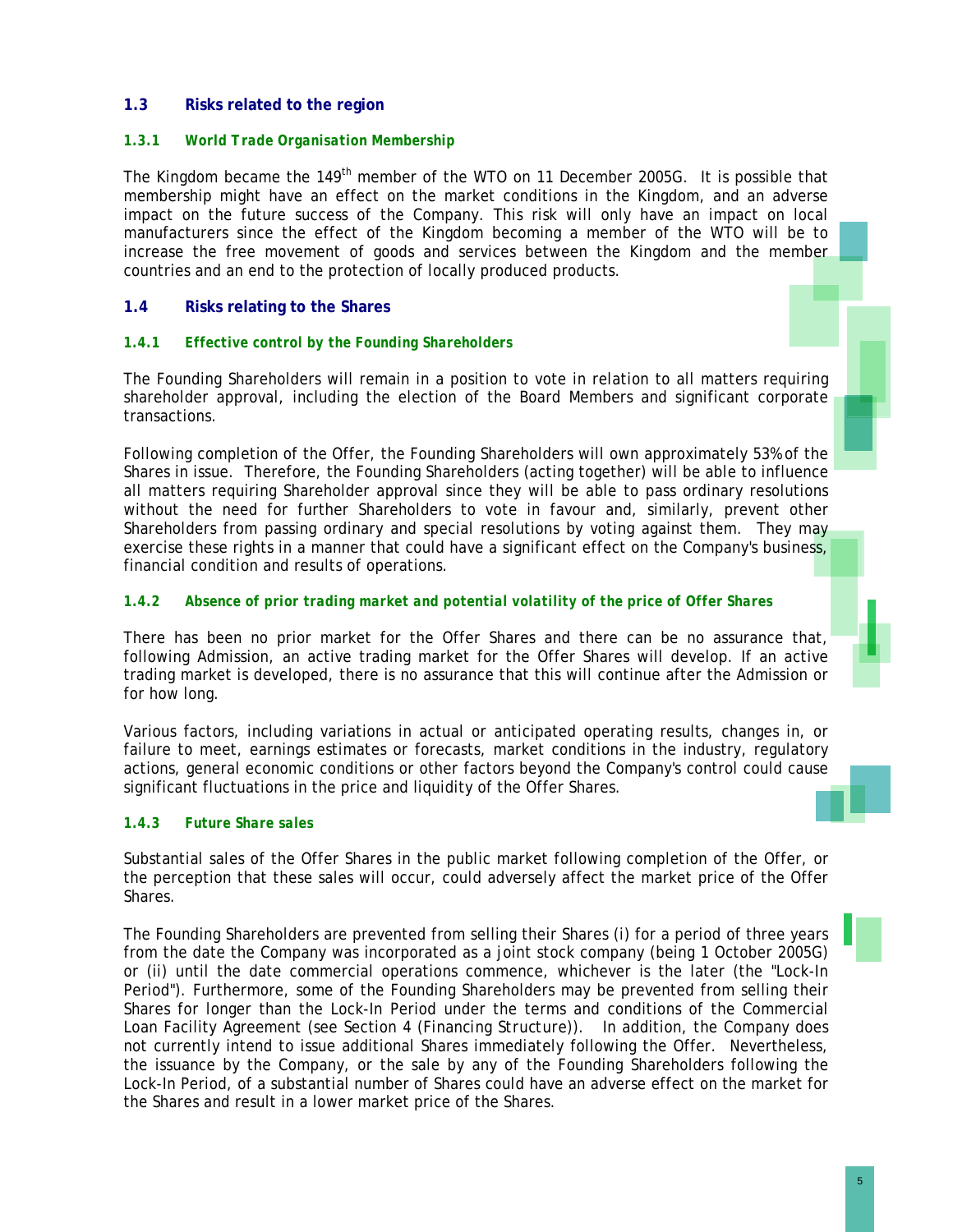#### *1.4.4 Investment risk and ability to pay dividends*

The value of the Offer Shares may vary depending on the development of the Project. In addition, the Company may wish to raise funds through the offer of new Shares to the public or to one or more strategic Shareholders or investors. The Company may not always pay dividends, especially in the early years of operations, due to restrictions in certain of its loan agreements. Any decision to pay cash dividends to Shareholders will be at the discretion, and upon the recommendation, of the Board and approval of the General Assembly, after taking into account various factors then existing, including the Company's financial condition and future operating needs (see Section 8.17 (*Dividend Policy*))*.* 

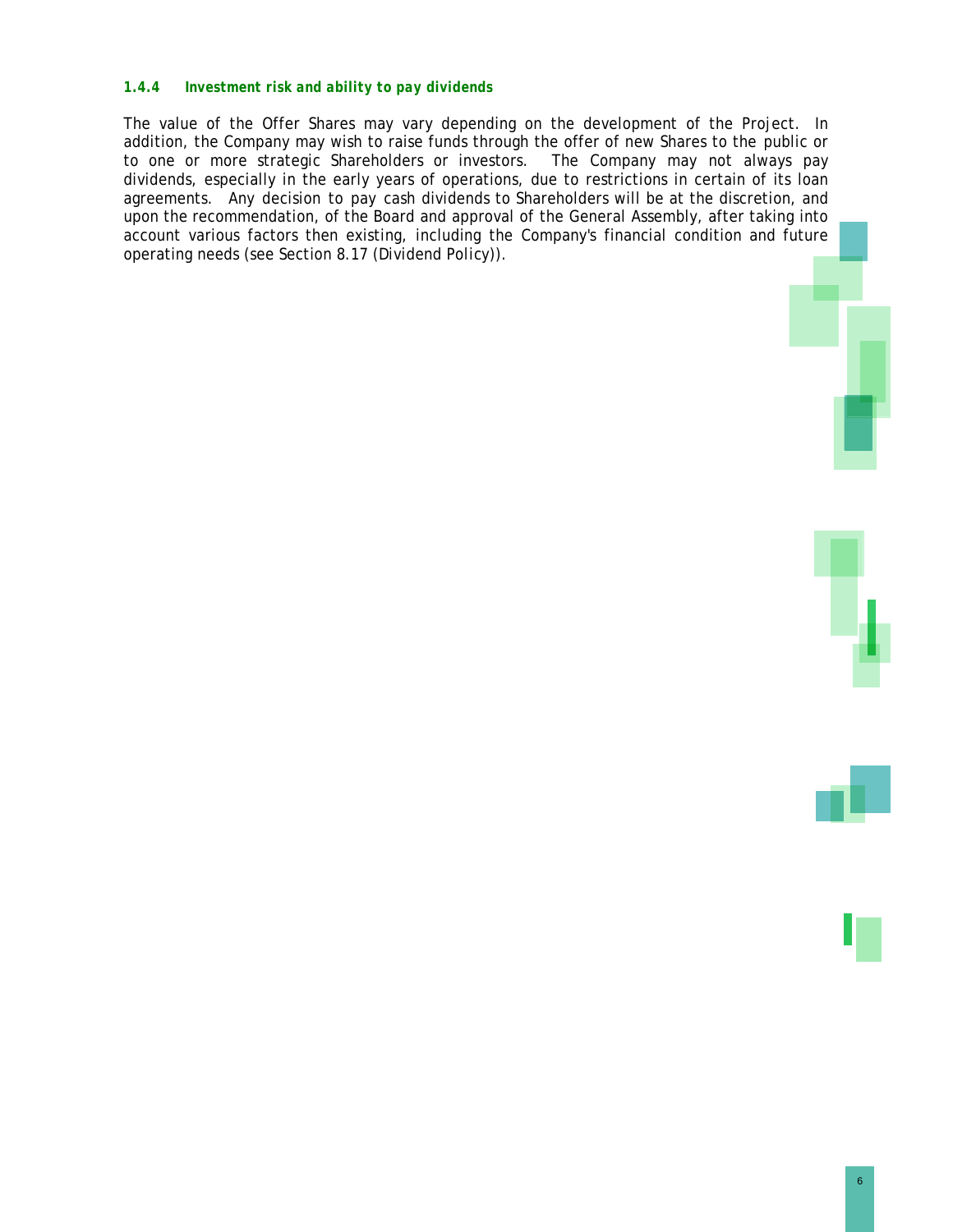# **2. MARKET DESCRIPTION**

The source for a significant amount of the market information contained in this section is Nexant (formerly ChemSystems), an independent consulting firm that is engaged in the business of providing market and industry studies and economic consulting assignments for the petrochemical industry.

Nexant was formed in 2000G to provide technology solutions and consulting services to the global energy industry. Since its formation, Nexant has established ten offices in the US and overseas, and has completed four acquisitions to grow its business. Nexant has completed several hundred consulting and technology projects in over 60 countries. Nexant is owned by certain of its management and employees, and by a select group of investors.

The information used in this section has been derived from a Nexant report prepared for the Company. Nexant does not itself, nor do any of its affiliates, shareholders, directors or their relatives, hold any shareholding or interest of any kind in the Company. Nexant has given and not withdrawn its written consent to the use of the market data and research in the manner and format set out in the Prospectus.

## **2.1 Polypropylene industry overview**

During the 1990's, a doubling of the number of polyolefin producers, together with structural and economic changes in Asia and Latin America, caused many companies to redefine their strategies and focus on world-scale production technologies implemented in areas that offer maximum feedstock advantages and an increasing emphasis on sustainable profitability. Olefin products (namely ethylene and propylene) are primary building blocks for polyolefin products. Polyolefin products are used in apparels, automotives, home furnishing, carpets and non-woven fabrics.

This trend is expected to continue. In 2004G, the demand growth for PP was estimated at 6.5%, demonstrating its continued penetration into applications that were served by traditional materials including metals, wood and ceramics, and also some growth at the expense of other polymers.

#### *2.1.1 Saudi Arabia's competitive position in the global petrochemical industry*

The Saudi Arabian economy showed robust growth in 2005G, on the back of strong oil prices and excessive liquidity. The Kingdom's real Gross Domestic Product ("GDP") grew by approximately 6.8% in 2005G while the oil and gas sector during the same period expanded by 14.3%. The Government of Saudi Arabia is continuing with its efforts to diversify the economy with particular emphasis on the private sector. This strategy over the last few years has resulted in steady growth in private enterprise and with the current strong economic position of the Kingdom it is expected that the trend will continue. In 2005G, oil export revenue reached a 22 year high.<sup>5</sup>



l

<sup>5</sup> Source: Saudi American Bank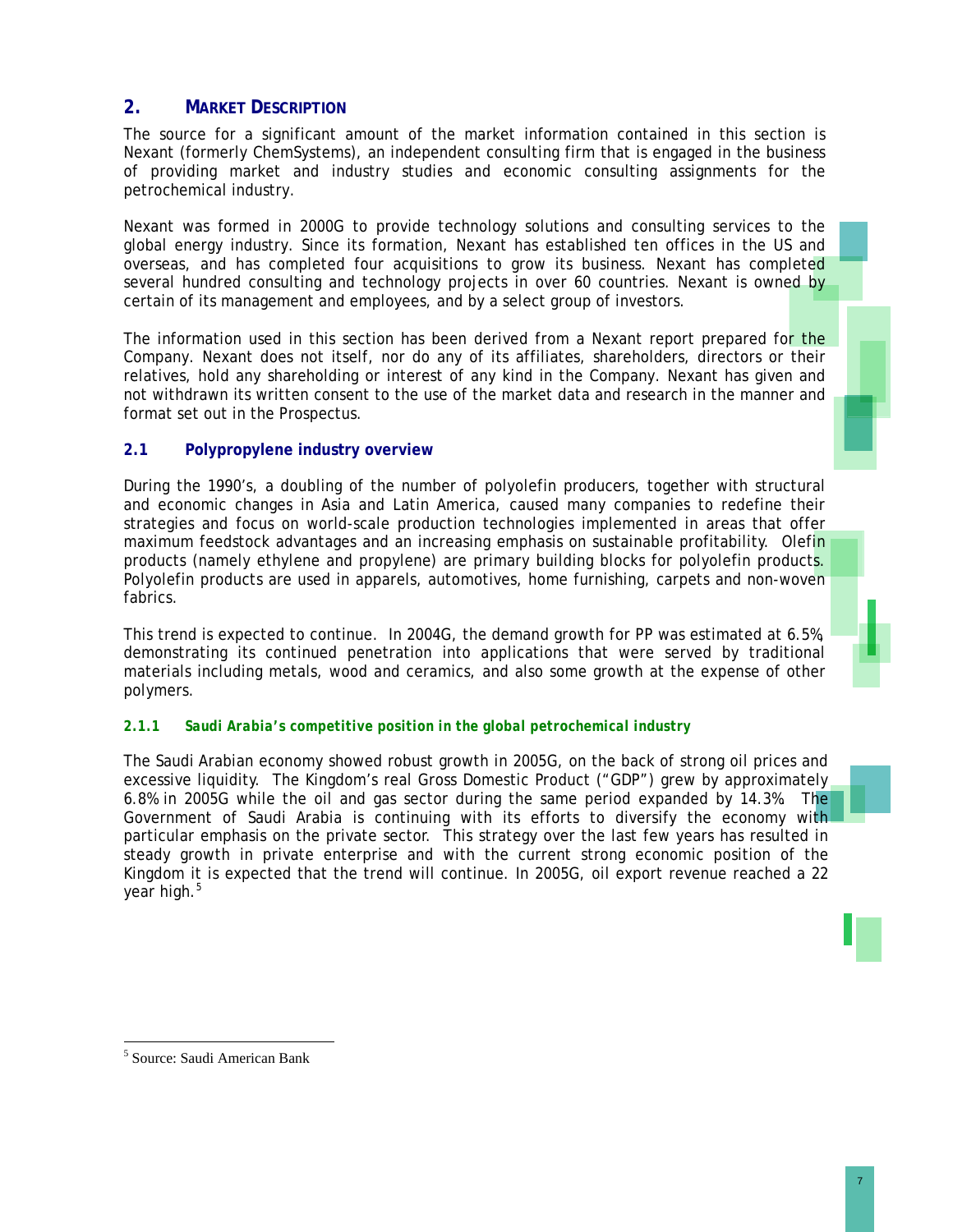## *2.1.2 Other polypropylene projects in the Kingdom*

According to Nexant, the following are some of the other stand alone PP projects that are either operational or are expected to become operational by 2008-2009G.

**Table 1: Competing polypropylene plants in Saudi Arabia** 

| <b>Project Name</b>            | Capacity (tons) | Location       |  |
|--------------------------------|-----------------|----------------|--|
| Saudi Polyolefin Company       | 450,000         | <b>Jubail</b>  |  |
| <b>National Petrochemicals</b> | 400,000         | Yanbu          |  |
| Al Waha                        | 450,000         | Jubail         |  |
|                                |                 | Source: Nexant |  |

Despite the incremental new capacity that will come on stream over the next two to four years in the PP business in Saudi Arabia, the demand for PP is strong and continues to grow. However, due to the significant cost advantage that PP producers in Saudi Arabia enjoy vis-a-vis producers in other parts of the world, the addition of new capacity is not likely to significantly impact the market for PP produced in Saudi Arabia.

## **2.2 Demand for polypropylene**

As a large proportion of demand for PP is for use in durable and semi-durable applications (e.g. automotive parts, carpets, appliances and furniture), PP demand cycles typically follow GDP cycles. Global demand for PP has grown from 34.8 million tpa in 2002G to over 42 million tpa in 2005G, an average increase of 6.5% per annum. The majority of current PP demand is from the US, Asia Pacific and Western Europe which, together, accounted for 77% of total global demand in 2005G.

| (000' tonne)          | 2002G  | 2003G  | 2004G  | 2005G          |
|-----------------------|--------|--------|--------|----------------|
| <b>North America</b>  | 7,616  | 7,722  | 8,228  | 7,937          |
| Latin America         | 1,504  | 1,633  | 1,780  | 1,901          |
| Japan                 | 2,429  | 2,511  | 2,580  | 2,689          |
| Asia Pacific          | 12,027 | 13,023 | 14,058 | 15,064         |
| <b>Western Europe</b> | 7,580  | 7,931  | 8,180  | 8,199          |
| Eastern Europe        | 1,201  | 1,300  | 1,362  | 1,516          |
| <b>Middle East</b>    | 1.590  | 1.798  | 2,126  | 2.316          |
| Africa                | 882    | 965    | 1.053  | 1,148          |
| Global                | 34,829 | 36,884 | 39,367 | 40,770         |
|                       |        |        |        | Source: Nexant |

**Table 2: Global polypropylene demand by region** 

Growth in demand for PP has been supported by product performance improvements in many areas, and inter-polymer competition where PP has successfully displaced other, higher value polymers (including polystyrene, polyolefins and other traditional materials (e.g. paper, glass and wood)).

Demand is dominated by fibre, film and injection moulding applications, though PP is also used in blow moulding, extrusion coating and other extrusion and miscellaneous applications.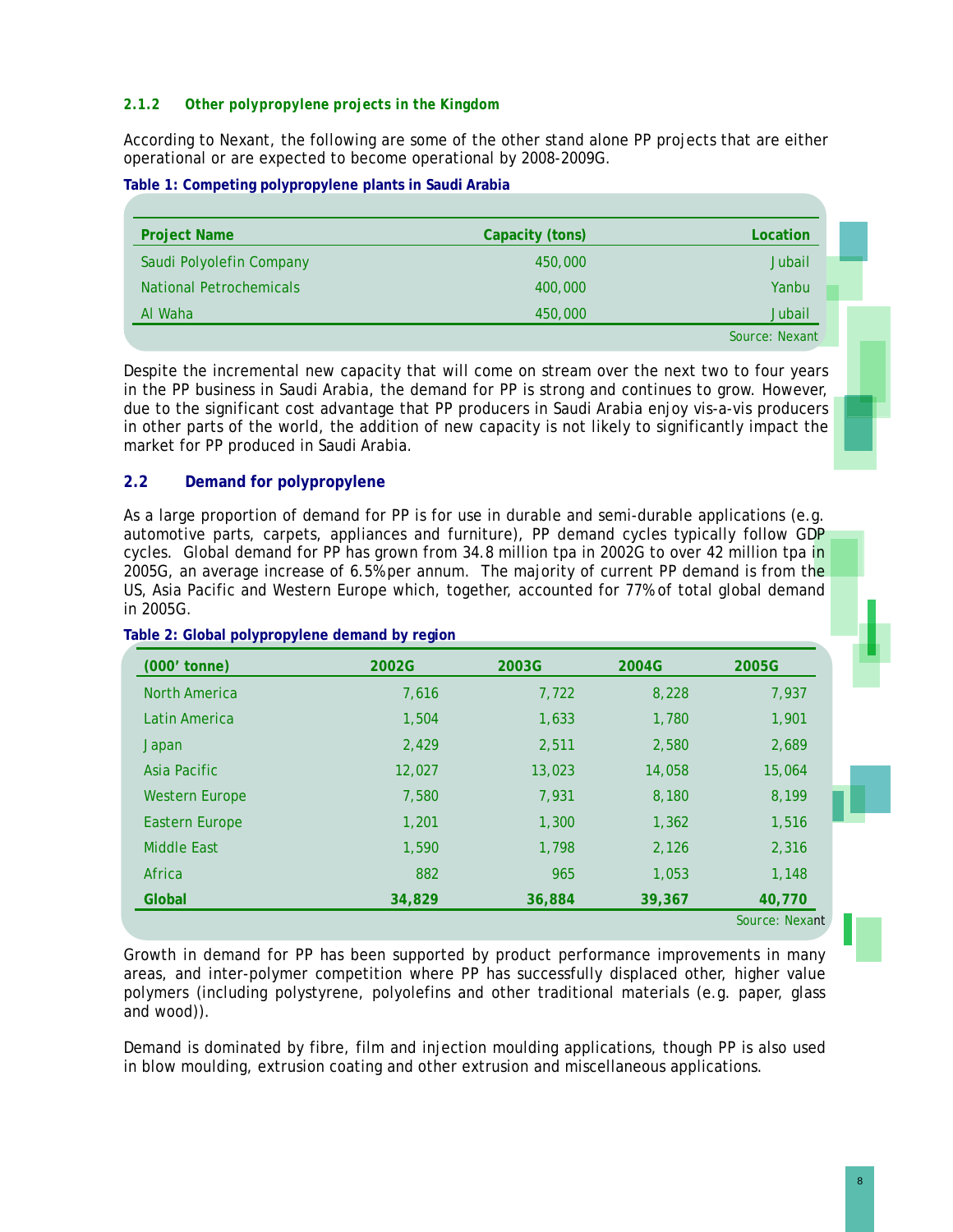## **Table 3: Global polypropylene applications**

| Application        | % Share 2002G | % Share 2003G | % Share 2004G | % Share 2005G  |
|--------------------|---------------|---------------|---------------|----------------|
| Injection moulding | 42.2          | 42.4          | 42.4          | 41.9           |
| <b>Fibre</b>       | 28.1          | 27.8          | 27.5          | 27.8           |
| <b>Film</b>        | 17.1          | 17.3          | 17.4          | 17.5           |
| <b>Extrusions</b>  | 9.3           | 9.2           | 9.3           | 9.4            |
| <b>Others</b>      | 3.3           | 3.3           | 3.4           | 3.4            |
| <b>Total</b>       | 100           | 100           | 100           | 100            |
|                    |               |               |               | Source: Nexant |

The three major application categories for PP are described below.

## *Injection molding*

The largest single use for PP is injection moulding, with a wide range of uses including containers, crates, house wares, appliances, automotive products and outdoor furniture.

## *Fibres*

Fibres are used primarily for carpet manufacture, clothing, ropes, belts and furniture fabrics. New developments have also been made which has resulted in the use of fibres in applications such as hygiene and medical products.

## *Film*

Films are ideal for use in food packaging (such as snack foods, rice or pasta), cigarette wrappings and wrappings for shirts or flowers.

## **2.3 Polypropylene supply**

Global PP supply increased from 38.8 million tpa in 2002G to 43.8 million tpa in 2005G. PP global capacity is forecast to continue to grow in the near future. A significant portion of this capacity growth is expected to occur in the Middle East with a number of new grassroot PP projects being constructed or in advance planning stages. This growth of new capacity is due to the large volume of gas available at competitive prices and the region's proximity to growth markets. The region will become a major exporter of PP to Western Europe and Asia, and in particular China, where demand is expected to nearly double in the next five years. This is despite significant capacity growth expected in Asia.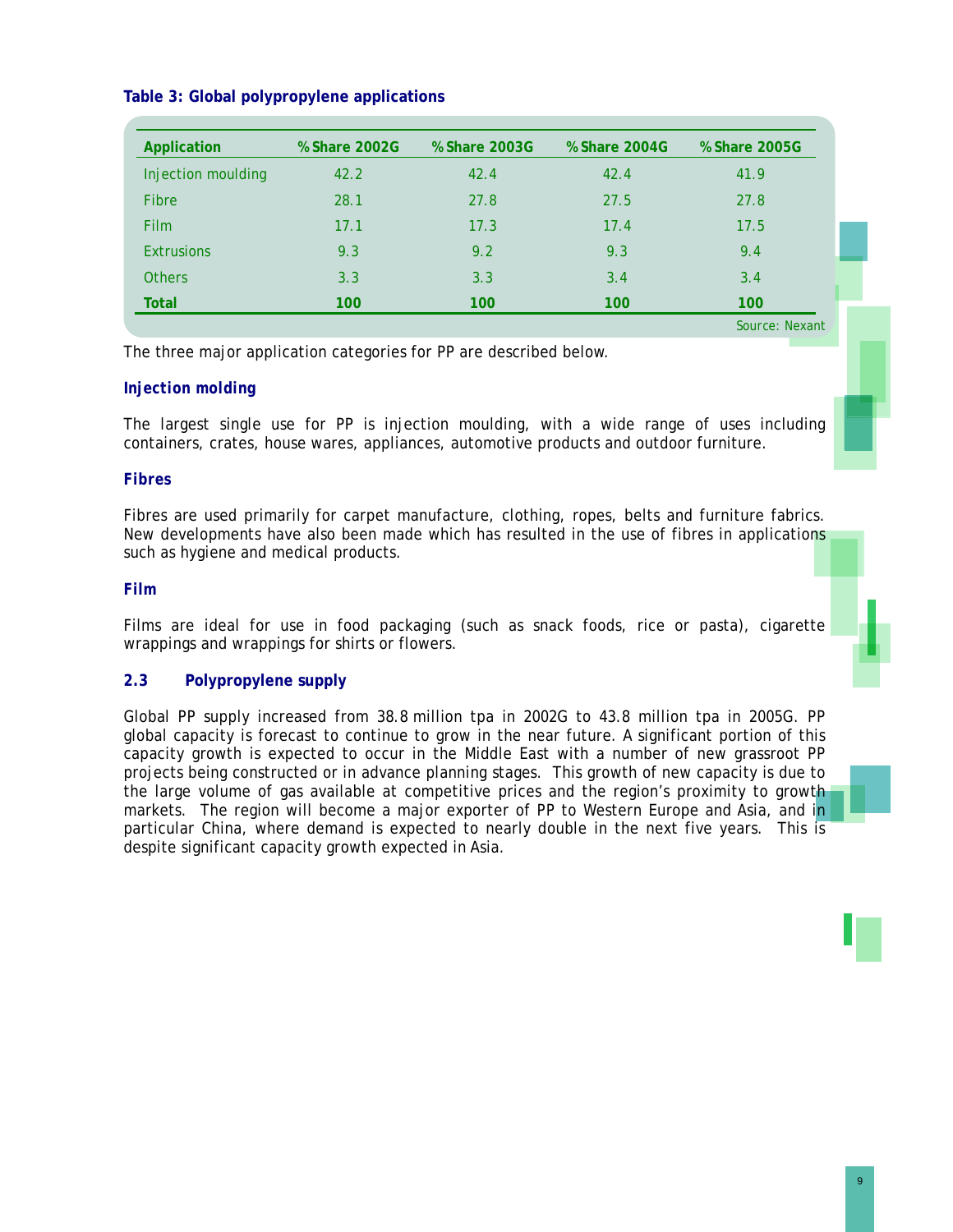Globally, by region, net PP capacity is as follows:

| (tpa 000's)           | 2002G  | 2003G  | 2004G  | 2005G  |
|-----------------------|--------|--------|--------|--------|
| <b>North America</b>  | 8,460  | 8,575  | 8,766  | 8,720  |
| Latin America         | 1,942  | 2,026  | 2,066  | 2,219  |
| <b>Western Europe</b> | 9,405  | 9,564  | 9,689  | 9,787  |
| <b>Eastern Europe</b> | 1,313  | 1,413  | 1,423  | 1,657  |
| Africa                | 625    | 625    | 625    | 625    |
| <b>Middle East</b>    | 1,435  | 1,515  | 1,828  | 2,097  |
| Japan                 | 2,898  | 2,928  | 3,188  | 3,091  |
| Asia Pacific          | 12,721 | 13,387 | 13,963 | 14,728 |
| <b>Total</b>          | 38,799 | 40,033 | 41,548 | 42,925 |

**Table 4: Projected polypropylene net capacity 2002G to 2005G** 

## **2.4 Demand and supply balance**

Over the period 2002G to 2005G, growth in capacity has outstripped average demand growth. Accordingly, plant-operating rates recovered from 90% in 2002G to a peak of 97% in 2005G. Reflecting the Middle East's growing importance as a leading exporter of PP produced from lowcost feedstock sources, the operating rates in the Middle East region are expected to exceed global expectations.

On the supply side, in 2004G, the Middle East accounted for 4.4% of the global PP capacity. The development of new propane dehydrogenation, especially in the Kingdom, together with the addition of refinery units planned in Oman, Iran, Kuwait and the Kingdom, will increase the region's supply potential. The result will be a shift from the region's current small net polypropylene importing position.

| (tpa 000's)    | 2002G  | 2003G  | 2004G  | 2005G          |
|----------------|--------|--------|--------|----------------|
| Firm capacity  | 38,799 | 40,033 | 41,548 | 42, 925        |
| Production     | 34,766 | 37,155 | 39,213 | 40,799         |
| Operating rate | 90%    | 93%    | 94%    | 95%            |
| Consumption    | 34,829 | 36883  | 39,367 | 40,770         |
|                |        |        |        | Source: Nexant |

## **Table 5: Global polypropylene supply/demand balance**

#### **2.5 Historic polypropylene prices**

While the pricing formula adopted in the Offtake Agreements will leave the Company exposed to fluctuations in PP prices internationally, this risk is common in other grassroots petrochemicals projects.

Whilst over the long term, PP prices conform to trends linked to the price of crude oil, in the short term prices exhibit some volatility due to a number of factors resulting from the business being "event driven".

Since 1995G, PP prices in North West Europe and South East Asia have fluctuated between US\$465 per tonne, to US\$1,090 per tonne.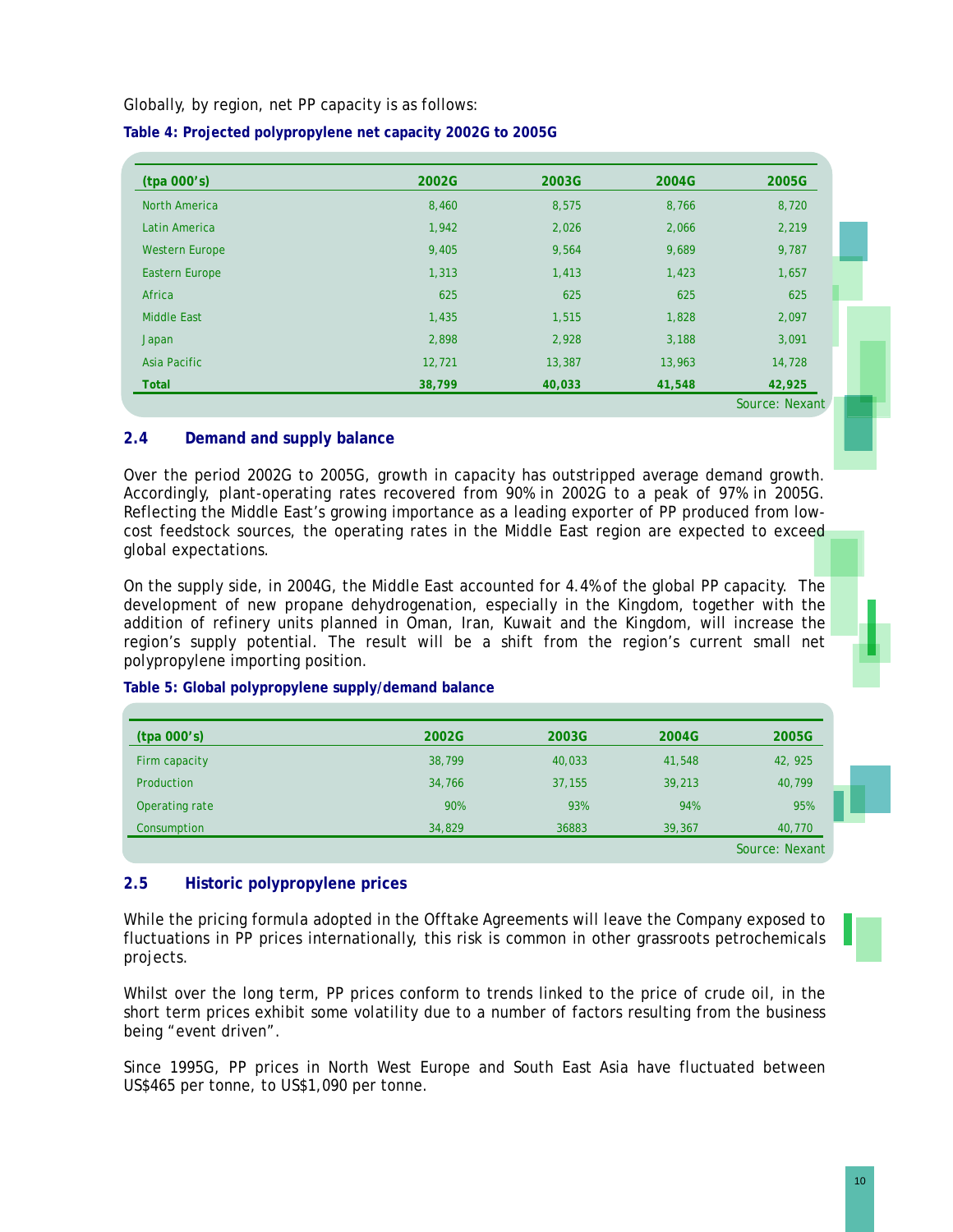#### **Table 6: Historic polypropylene prices**

| US\$              | 1995G | 1996G | 1997G | 1998G | 1999G | 2000G | 2001G | 2002G | 2003G | 2004G          |
|-------------------|-------|-------|-------|-------|-------|-------|-------|-------|-------|----------------|
| North West Europe | 1.090 | 828   | 814   | 640   | 600   | 710   | 632   | 672   | 824   | 1,027          |
| South East Asia   | 950   | 798   | 705   | 465   | 529   | 597   | 512   | 566   | 695   | 955            |
|                   |       |       |       |       |       |       |       |       |       | Source: Nexant |

In general, the price of the polymer is correlated to the underlying value of crude oil and propylene monomer derived from it. When local supply and demand conditions override the influences of crude oil based pricing, the general trend is for a price decline. In lesserdeveloped markets (Middle East, South Asia and China), the price mechanism is driven by competitive responses to tenders for imports. In general, the prices in these markets are more erratic and tend to be lower as producers utilise these opportunities to off-load production, which is not absorbed into the primary user market places that are served.

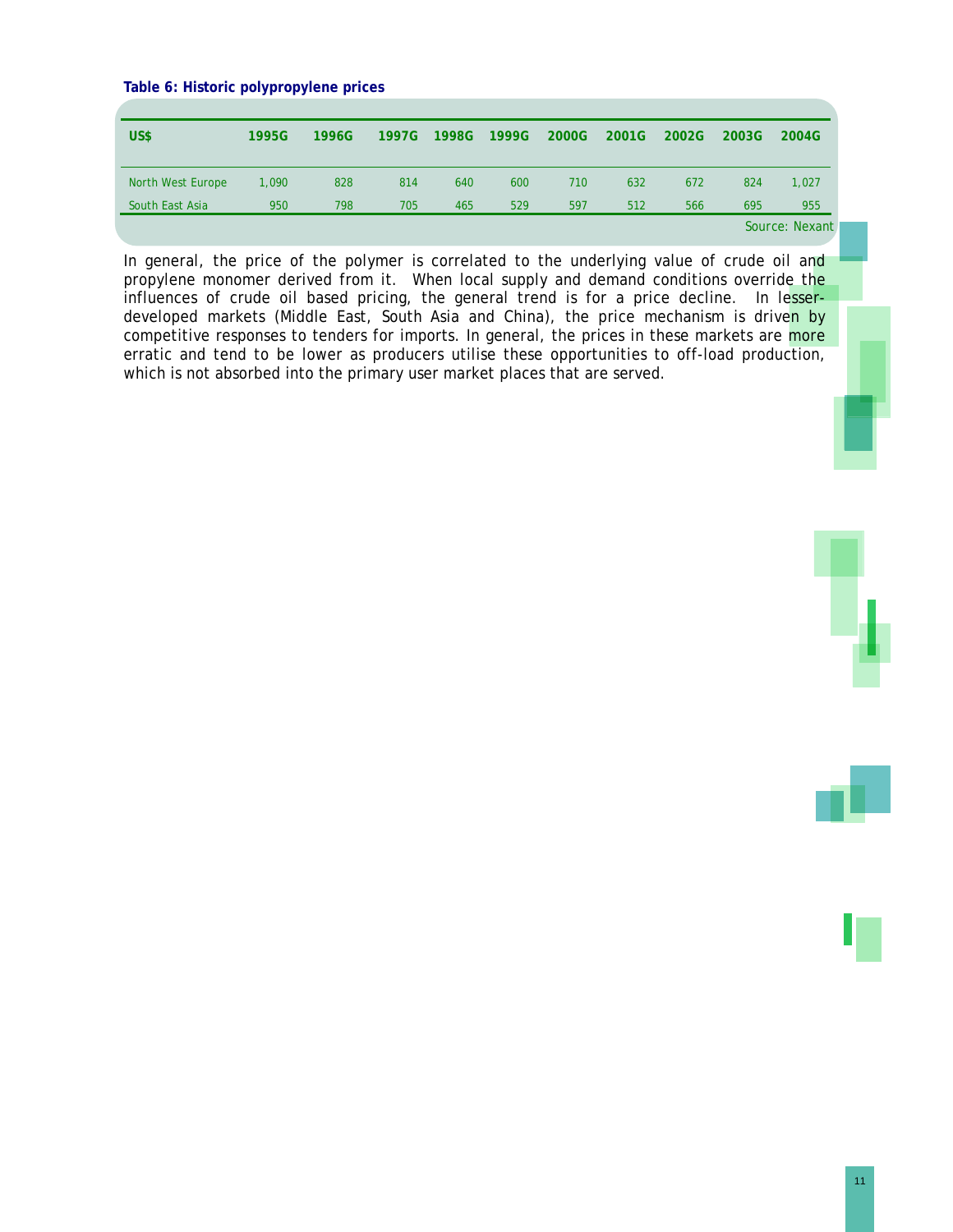# **3. THE COMPANY**

## **3.1 Introduction**

The Company was established on 27 Shaban 1426H (corresponding to 1 October 2005G) as a closed joint stock company for the purposes of developing an integrated PDH and PP complex in Al-Jubail with an authorised capital of SR 750 million of which SR 375 million was paid. As of 30 June 2006G, the Founding Shareholders have contributed the remaining outstanding equity balance of SR 375 million. The Project was initially being developed by NPPC, a limited liability company owned by Khalifa Al-Mulhem, the current Chairman of the Board, and Munther Al-Lahiq who were the two initial sponsors of the Project. The Project Contracts were entered into by either (i) NPPC (and subsequently novated or transferred to the Company) or (ii) the Company. The Project will produce 450,000 tpa of PP utilising proven technologies provided by SABIC and NTH, an affiliate of Lummus. SABIC, together with Lummus, has granted the Company the right to utilise its CATOFIN<sup>®</sup> PDH technology, and NTH has granted the Company the right to utilise its NOVOLEN® PP production technology.

The Plant will be engineered and constructed by Samsung, under a lump sum, turnkey, engineering, procurement and construction arrangement. A summary of the terms of the EPC Contract are set out in Section 10 (*Summary of Project Contracts*). Engineering and initial procurement commenced on 30 May 2005G and mechanical completion is scheduled to occur under the EPC Contract by 3 February 2008G. Commercial production is scheduled for 3 June 2008G subsequent to a 120 day commissioning and testing period.

| Table 7: Key Project dates pursuant to the EPC Contract |                                          |  |
|---------------------------------------------------------|------------------------------------------|--|
| <b>Milestone</b>                                        | Date                                     |  |
| Forecast mechanical completion date                     | Beginning of December 2007 <sup>6</sup>  |  |
| Scheduled mechanical completion date                    | 3 February 2008                          |  |
| <b>Testing and Commissioning Period</b>                 | 120 days from mechanical completion date |  |
| Scheduled Commencement of<br>commercial production      | 3 June 2008                              |  |
|                                                         | Source: APPC                             |  |

# **3.2 Mission statement**

The Company's mission statement is: "To use the specialist knowledge and experience of our Founding Shareholders and employees, together with the resources and infrastructure of the Kingdom, to develop a new petrochemical project which will enhance the national economy while providing substantial returns to investors and fulfilling work to our employees."

# **3.3 Business strategy**

l

The Company's strategy is to establish itself as an efficient, low-cost producer of polypropylene by following international operating and business standards.

<sup>&</sup>lt;sup>6</sup> This date is indicative only and is based on progress to date which is assumed will continue at or above this level. If this assumption proves to be incorrect, this date may change.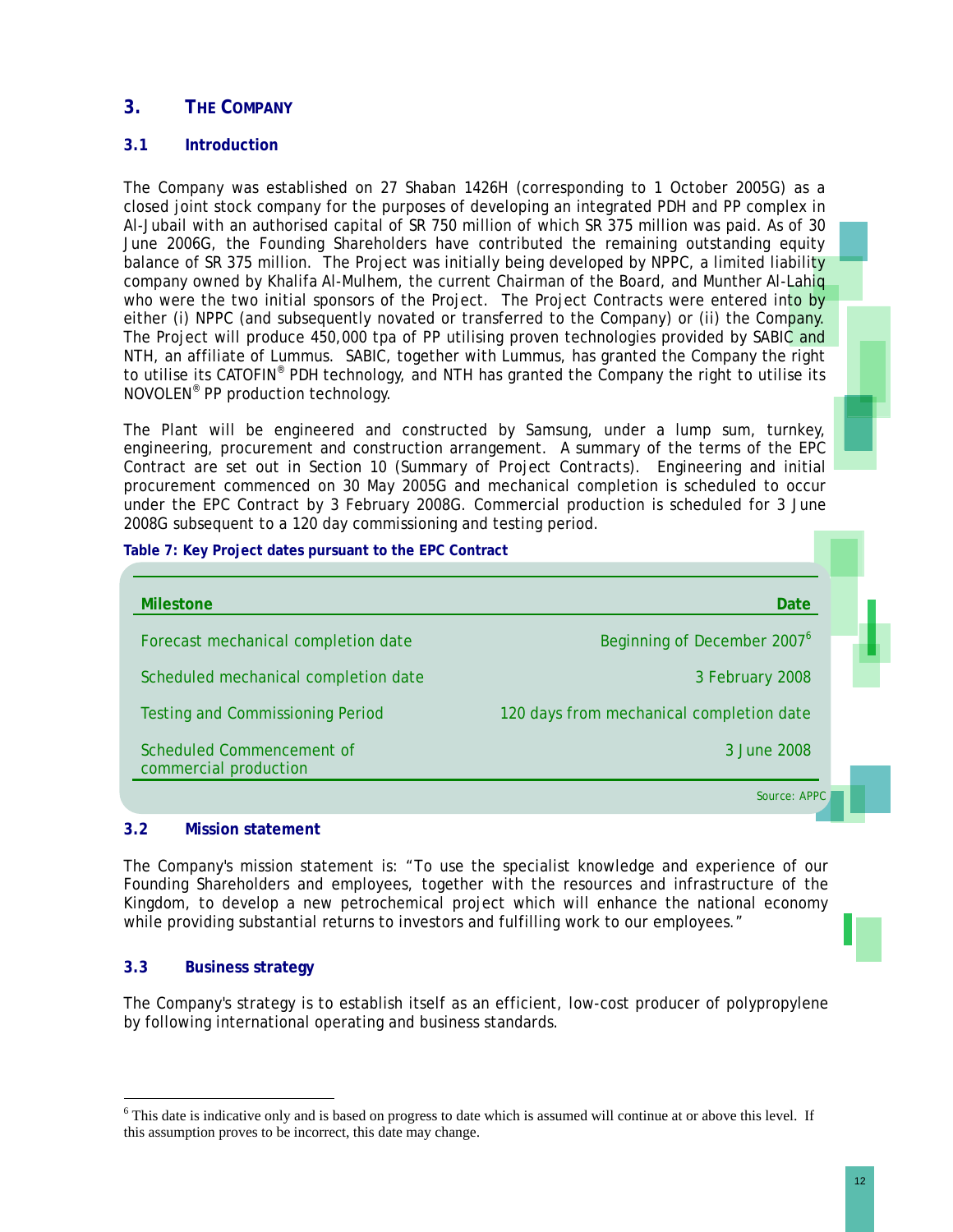To maximize sales of its products in the international markets, the Company plans to rely on international offtakers who have global sales capabilities and have the ability to sell polypropylene even during difficult periods.

## **3.4 Competitive advantages**

The Company believes it will benefit from the following competitive advantages:

- the adoption of proven technology;
- a competitively priced EPC Contract;
- long-term contracts with three international offtakers (Vinmar, Mitsubishi and Domo) who are expected to assist in marketing the total production of the Project;
- the availability of favourably priced feedstock from Aramco; and
- a group of foreign strategic investors.

## **3.5 Plant location**

The site allocated to the Company for the Plant is  $650,334m^2$  in size and is located in the northern portion of Section Q of the Primary Industries Park. The Royal Commission entered into a thirty year Land Lease Agreement with the Company, in accordance with established Royal Commission policies and procedures (see Section 10 (*Summary of Project Contracts*)).

## **3.6 Products**

Propylene is a colourless gas with a boiling point of -47.8°C. Around 98% of propylene has been historically produced as a by-product of other operations. The CATOFIN<sup>®</sup> PDH process represents an alternative method for direct production. All of the propylene produced will be used in the production of PP.

First produced in 1957, PP is produced commercially in a white pelletised form. Its major characteristics include:

- ease of extrusion;
- ease of moulding when heated under pressure; and
- an ability to hold colours.

Accordingly, there are a wide range of end uses for PP including carpet fibres, ropes, clothing and other textiles, automotive plastics, pipes, bottles, household, toys and packaging.

## **3.7 Production facilities**

The Company has elected to utilise CATOFIN® PDH technology licensed from SABIC and Lummus to convert propane to propylene, and the NOVOLEN® PP process which is licensed by NTH, an affiliate of Lummus, to convert the propylene to PP. Each process utilises a different type of catalyst. The catalyst used for the CATOFIN<sup>®</sup> PDH technology will be made available to the Project under a long-term catalyst supply agreement with SCI. The catalyst used for the NOVOLEN® technology is widely available in the market. The catalyst will be supplied initially by NTH, however the Company has structured its supply agreement with NTH to retain the flexibility to obtain catalyst from third parties should it become economically advantageous to do so.

## *3.7.1 CATOFIN PDH Plant*

The CATOFIN PDH unit is designed to produce 455,000 tpa of polymer grade propylene in 8,000 hpa. The CATOFIN<sup>®</sup> PDH technology is already operating successfully on a commercial scale at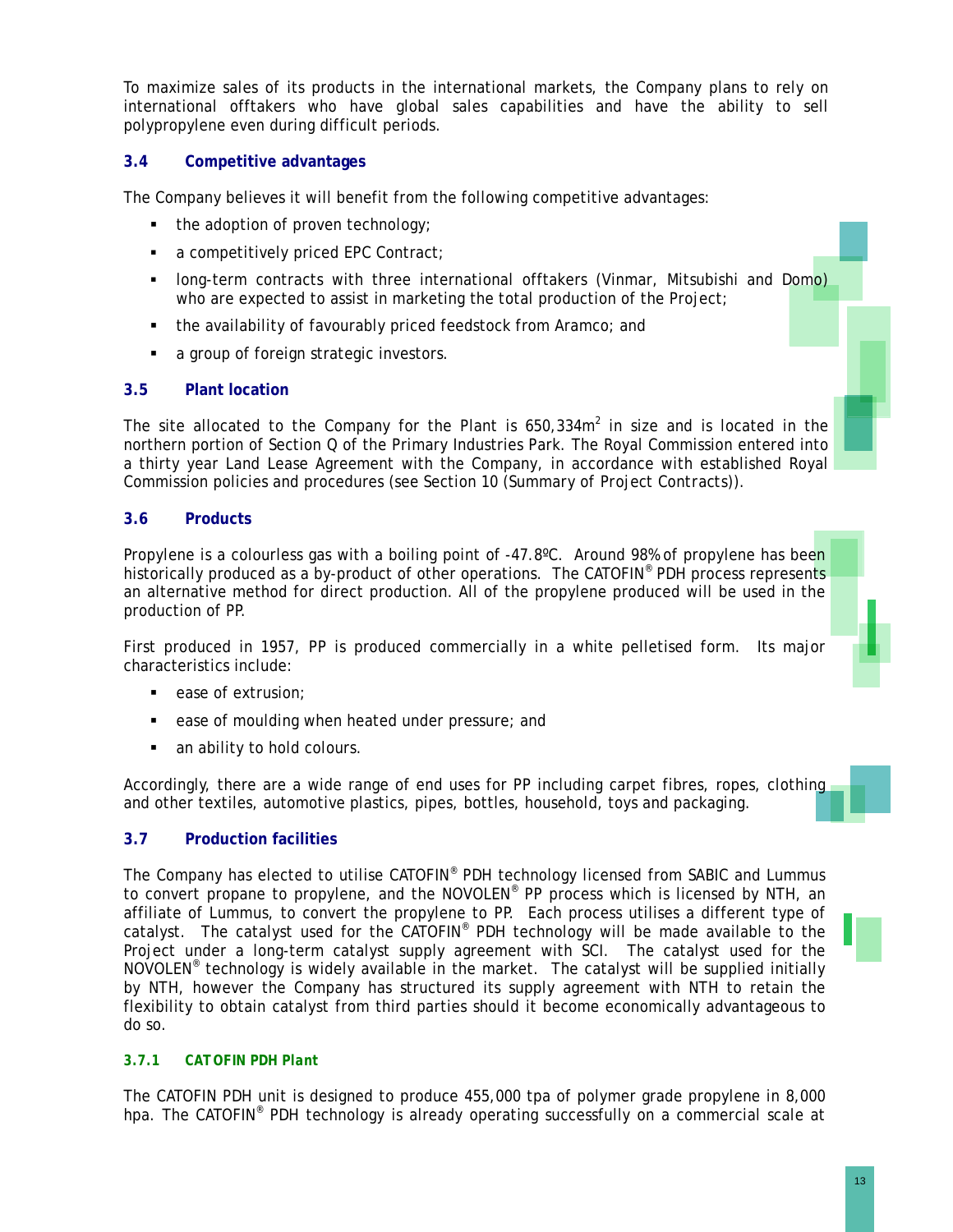SPC's 450,000 tpa plant in Al-Jubail, and NSP's 210,000 tpa plant in Belgium. The successful start-up and operation of the SPC plant in 2005G confirms the validity of the CATOFIN® PDH technology.

## *3.7.1.1 Production process*

The PDH process converts propane to propylene using a fixed-bed chrome-alumina catalyst. The CATOFIN® PDH process is endothermic, and takes place in fixed-bed reactors that operate on a cyclic basis to permit continuous uninterrupted flow of the major process streams. In one complete cycle, propane is dehydrogenated and the reactor is then purged with steam and blown with air to reheat the catalyst and burn off the small amount of coke (<0.1 wt% on catalyst) which is deposited during the reaction cycle. These steps are followed by an evacuation and reduction before another cycle is begun.

## *3.7.2 Polypropylene plant*

The NOVOLEN® process for PP production was commercialised nearly 35 years ago. Today it ranks within the top five processes for PP production by volume, with the top five processes accounting for 75% in aggregate of total global capacity. In total, the NOVOLEN® process has been licensed for thirty-seven lines for approximately 3.1 million tpa of combined capacity. Continuous developments have been made to both the process and the catalyst. The PP unit is designed to produce 450,000 tpa of commercial grade homopolymers and random copolymers in 8,000 hpa of operation.

## *3.7.2.1 Production process*

The reactors are fed by propylene and other required comonomers, then hydrogen is added to control the molecular weight. The propylene is converted to PP by setting up the appropriate polymerisation conditions (temperature, pressure and reactant). The reaction itself is exothermic and reactor cooling is achieved by flash heat exchange, where liquefied reactor gas is mixed with fresh feed and injected into the reactor.

At atmospheric pressure, the polymer powder is discharged and separated from the reactor. The PP powder is transported to powder silos and is then converted into pellets.

The product will be sold in either 25kg bags or in bulk isocontainers.

## **3.8 Process technologies**

Lummus and its affiliate, NTH, own both the CATOFIN<sup>®</sup> PDH and the NOVOLEN<sup>®</sup> technologies respectively. In 1994, SABIC acquired the right to grant sub-licenses for the CATOFIN<sup>®</sup> PDH process within the GCC region. SABIC has granted the Company a sub-license against the payment of a license fee to utilise the technology.

The Company has contracted with NTH to utilise NOVOLEN® technology. Lummus acquired the exclusive right from NTH to provide engineering services for the NOVOLEN<sup>®</sup> process for the production of PP.

## **3.9 Propane feedstock**

#### *3.9.1 Propane supply*

Pursuant to the Allocation Letter, Aramco has made an allocation of 23 Mbd of propane feedstock to the Project, which is sufficient to cover the Project's feedstock needs. There are certin conditions applicable to Aramco's obligation to supply propane and sales gas. Although the Company has committed to comply with the terms and conditions of the Allocation Letter,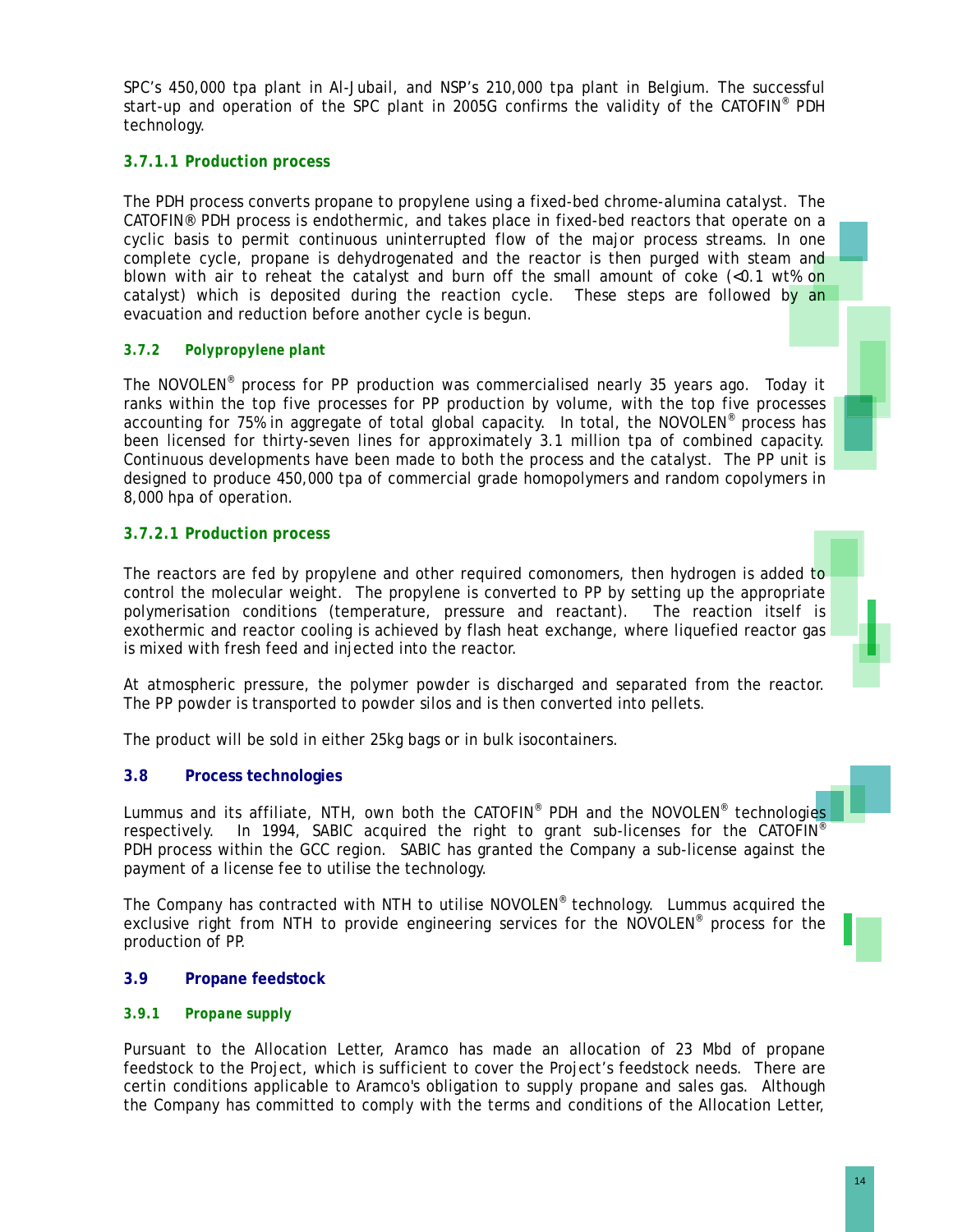any failure or delay in doing so could result in amendments to, or termination or non-renewal of, the Allocation Letter.

Pursuant to the draft Propane Supply Agreement, Aramco will supply the Company with propane rich gas (for use as feedstock in the Plant). The Propane Supply Agreement will remain in effect for a period of 20 years. Aramco is understood to have sufficient reserves of propane to meet this commitment.

The propane will be supplied to the Project through Petrokemya's propane supply pipeline, which supplies a number of propane users in Al-Jubail pursuant to a Propane Pipeline Grid System Agreement. The term of the agreement with Petrokemya is for 30 years with automatic renewal for five year periods if not terminated. The agreement is a standard form agreement used by all Al-Jubail operations linked to Petrokemya's propane supply system pipeline grid. The Project is responsible for installing and maintaining its own dedicated pipeline, metering station and surge capacity between the site and the Petrokemya pipeline tie-in point. Summaries of the draft Propane Supply Agreement and the Propane Pipeline Grid System Agreement are set out in Section 10 (*Summary of Project Contracts*).

## *3.9.2 Propane pricing*

Propane originating from gas production is currently priced as a function of naphtha posted price (Japan naphtha pricing netted back to the Arab Gulf) multiplied by a conversion factor in accordance with the Council of Ministers Resolution No. 260 of 23/10/1422 H (corresponding to 07/01/2002G). This conversion factor gradually increases from 0.687 in 2008G to reach a value of 0.720 in 2011G. The propane price that will result from this pricing mechanism should still result in continued advantageous propane pricing for domestic usage versus full export parity propane pricing. Beyond 2011G, the Company anticipates the conversion factor for pricing propane to be held constant at the 2011G level or for it to rise modestly (see Section 1.1.2 (*Feedstock supply and price risk*)).

#### *Price = Product Factors \* (Price of Naphtha at Japan (C&F Japan) - Freight Cost)*

Saudi Arabia joined the WTO on 11 December 2005G and, according to the membership negotiations, it is expected that feedstock pricing will remain at current levels while tariffs imposed by other countries on the Saudi exports are expected to reduce, which would have a positive impact on Saudi exports.

## **3.10 Catalysts**

The CATOFIN<sup>®</sup>PDH catalyst will be supplied by SCI for a period of 16 years. The expected operating life of the catalyst is two years. The lead-time for delivery of a full change of catalyst is about six months from the date of order. Accordingly, some catalyst will be maintained in inventory for emergencies.

The PP catalyst will be supplied by NTH. The catalyst is consumed in the polymerisation process and is supplied in powder form.

A summary of the Catalyst Supply Agreements is set out in Section 10 (*Summary of Project Contracts*).

There is also a requirement in the Technical Services Agreement for Lummus to provide on-going support and catalyst selection.

## **3.11 Utilities**

The key components of the on-site utility systems required by the Company include: an instrument air system; a distributed control system; an inert gas system (nitrogen); high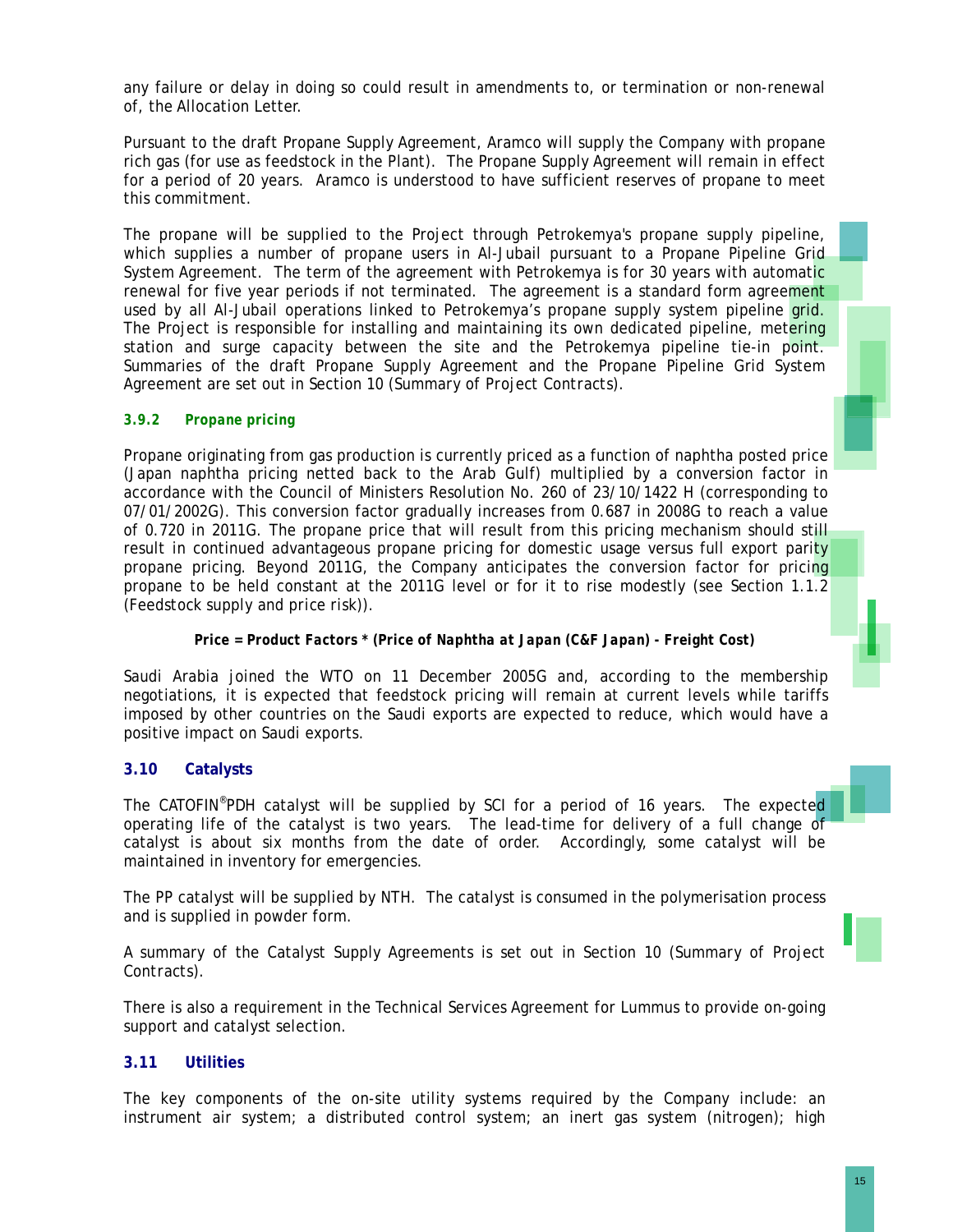pressure steam; cooling systems; potable water; treatment pond, pumps and sewer systems; a fire water system including water storage tanks/ponds for up to eight hours of continuous use; and product storage and pumping facilities.

The Project will also require administration and services buildings comprising: a site administration office; a maintenance building with integral offices; a central control room with space for operations' offices; a laboratory, a main security building and gate houses; an electrical substation; and a mosque.

Reliable suppliers will provide off-site utilities to the Project:

- Aramco will supply the Project with 15 MMscfd of natural gas, which will be used to fire boilers and heaters in the PDH Plant. The Project will require the construction of a gas pipeline, which will be connected to a natural gas header in Al-Jubail. Samsung will construct a fuel gas line between the new header and the site.
- GAS will supply nitrogen by pipeline to the Project. Nitrogen is used as an inert gas in most petrochemical plants. Requirements during normal operation are small but can become large when large vessels are purged for maintenance. GAS provides oxygen and nitrogen to all industrial users in Al-Jubail.
- Historically, the Royal Commission, under the terms of land lease agreements, has provided water to industries in Al-Jubail. Marafiq will take over this supply operation from the Royal Commission and will supply the Company. This water will meet part of the Project requirements for production of demineralized water for boiler feed water and process water.
- Marafiq will supply 5,000 m<sup>3</sup>/hr of seawater coolant to meet the requirement for the Plant pursuant to a Utility User Agreement.
- SEC will supply up to 25,000 kVA of power at 115 kV to a new sub-station to be built at the Plant and to be connected to an existing SEC substation by two feeders.
- Marafiq also provides other services, including final treatment of wastewater from all industries in Al-Jubail, sanitary wastewater, solid waste disposal, and the Royal Commission will provide access to the King Fahd Port, which the Company will use for the import of equipment and materials.

In common with other polymer producers, the Company will use the Dammam container port to export containerized PP product. Local trucking companies are available to transfer containers from the Plant to Dammam and to return empty containers from the port.

# **3.12 Insurance**

The Company has arranged a comprehensive construction phase insurance programme with AON, the Company's risk management advisor, to cover the Project during the construction phase. In addition to other risks, this programme will cover the Company against risks related to third party liability, all construction risk and marine and shipping. The Company will also arrange for an insurance programme to cover sabotage and terrorism and delay in start-up. In addition, the EPC Contractor is obliged to take out insurances for workers' compensation and employers' liability, motor vehicle liability and plant and equipment including aircraft or watercraft and liabilities arising out of the use thereof.

The Company will arrange a new operational phase insurance programme when the Project is completed and becomes operational. The term of the operational phase insurance programme is expected to be annual.

The programme for the construction phase insurances and the operational phase insurances will be controlled by the Company to ensure that the Project's interest, as well as those of the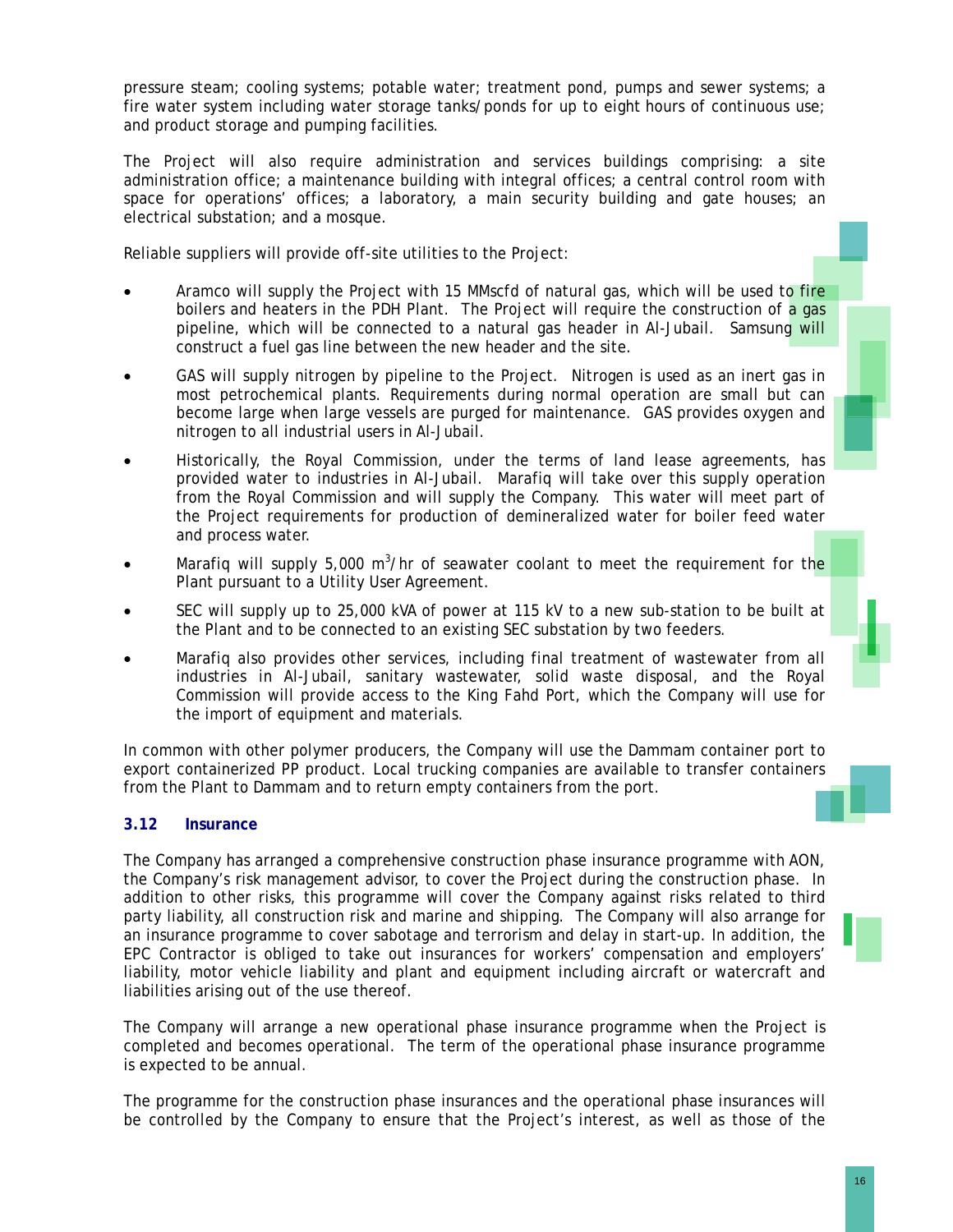Commercial Lenders, are protected. A significant portion of the Project's insurances will be reinsured offshore in the international insurance market.

# **3.13 Environmental, safety and quality control**

# *3.13.1 Environmental considerations*

The Company will be subject to the requirements of both the Royal Commission and the Presidency of Metrological and Environmental Protection in relation to environmental protection (including ground and waste water quality and sea discharges) and safety. These are derived from the Saudi Arabian Meteorological and Environmental Protection Agency's standards which, in turn, are based on the US Environmental Protection Agency's standards for air, water and solid wastes. The standards also cover noise, transport and storage.

The Company will be subject to ongoing monitoring for compliance with its permit conditions. After commissioning of the Plant, the Company will be required to submit monthly reports to the Royal Commission demonstrating permit compliance for specified air streams and water discharges, with quarterly reporting required thereafter. Monthly reports will also be made to the Company's Central Safety Committee and Management.

The Company is also subject to the environmental law of the Kingdom, which requires an environmental impact assessment report approved by the Presidency of Metrology and Environment. There are no known natural hazards such as flooding, risk of tidal waves, landslide or seismic activity affecting the proposed Project site.

# *3.13.2 Health and safety*

In view of the flammable or otherwise hazardous nature of some of the petrochemicals streams processed, the Company will operate strict health and safety policies. These will include monitoring of both production areas and the exposure of individual personnel to specific chemicals. Employees will be monitored for specific risks associated with the work place. The Company will adopt many elements of the US Occupational Safety and Health Association's Process Safety Management guide as a matter of good practice. The Company will conduct monthly health audits on the adherence to safe working practices.

# *3.13.3 Quality control*

The Company's quality control plan will include internal checks and reviews, audit and other key reporting mechanisms. The quality control plan is considered an integral part of the Project's execution plan, and will govern all of the project management contractors' work. The quality control plan will be activity and deliverables based (with reference to all standards, checklists, review procedures, methods and criteria used to govern techniques applied in the performance of the work), in order to ensure that all Project requirements are met.

The Company's approach to quality will be governed by ISO 9000-2000 principles and requirements and its work processes and procedures will be documented in accordance with the ISO standards for quality performance. The Company is not expected to have a specific ISO total quality management certification plan in the short term. However, the Company intends that any projects it undertakes will follow best industry practice and will consider seeking ISO total quality management certification at a later stage.

# **3.14 Product offtake**

The Company has negotiated Offtake Agreements with Vinmar, Mitsubishi and Domo for the sale of 100% of the Plant's nameplate production capacity. The term of each Offtake Agreement is 10 years and this may be extended to 12 years at the Company's option.

Summaries of the Offtake Agreements are set out in Section 10 (*Summary of Project Contracts*).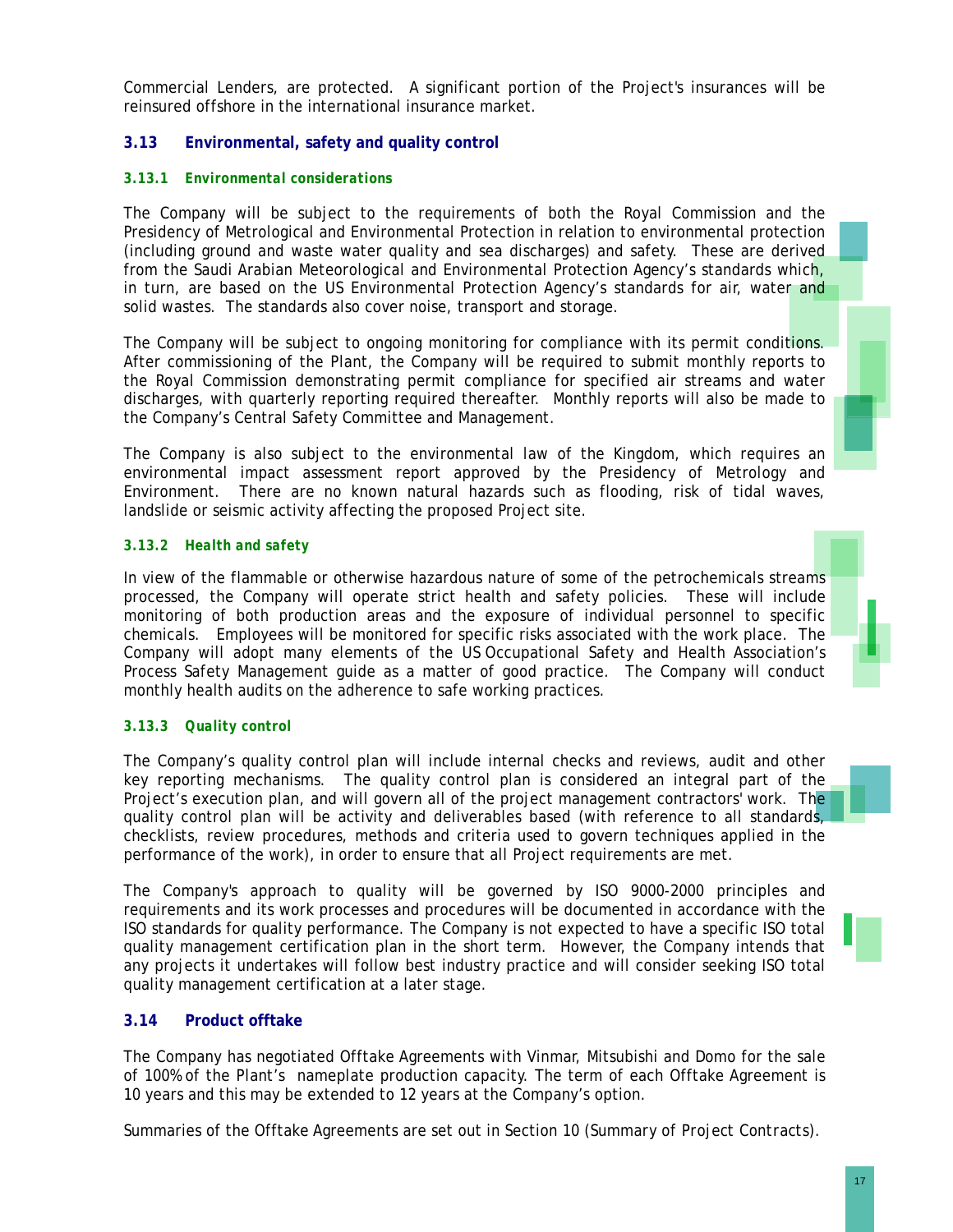The target markets for the Company's products will be predominantly Europe, South East Asia, in particular China, and the Middle East. The Company intends to sell any excess product not sold to the Offtakers to local users in the GCC region. A small team with sales, logistics and accounts responsibility will support this effort.

# **3.15 Human resources and Saudisation**

The Company's recruitment strategy is as follows. For key positions, the Company plans to hire individuals experienced in operating and managing similar facilities within the GCC member states. At the technical operation levels, the Company will hire Saudi nationals who have either just completed high school, graduated from a technical college or have less than three years of experience in working on similar projects. The Company will arrange to provide full operational training through its technical partners (ABB, Domo B.V., Comerint and Samsung) and other outside parties to ensure that it has a fully trained work force by the start-up of the Project. In addition, the Company will recruit and train a mixture of experienced and recently graduated Saudi Arabian professionals as needed prior to commencement of operations. Including the executive management team, it is expected that the Company will require a total workforce of almost 258 people, made up as follows:

| <b>Function</b>                               | Headcount      |
|-----------------------------------------------|----------------|
| Executive Management <sup>7</sup>             | 5              |
| <b>In-Plant Operations</b>                    |                |
| Polypropylene Plant                           | 70             |
| Propylene Plant                               | 38             |
| Sub-Total                                     | 108            |
| <b>Operational Support Services</b>           |                |
| <b>Technical Support</b>                      | 24             |
| Quality Control and Analyzers Maintenance     | 14             |
| <b>Inspection and Maintenance</b>             | 28             |
| Safety, Security and Environment              | 25             |
| <b>Warehouse Staff</b>                        | 4              |
| Sub-Total                                     | 95             |
| <b>Marketing and Associated Resources</b>     |                |
| Marketing                                     | $\overline{7}$ |
| <b>Logistics Support</b>                      | Out-sourced    |
| Sub-Total                                     | 7              |
| <b>Other General and Administrative Staff</b> |                |
| Procurement                                   | 4              |
| <b>Human Resources</b>                        | 7              |
| <b>Financial and Accounting</b>               | 10             |
| M.I.S.                                        | 6              |
| <b>Legal Services</b>                         |                |
| <b>Administrative Services</b>                | 16             |
| Sub-Total                                     | 43             |
| <b>Total</b>                                  | 258            |
|                                               | Source: APPC   |

#### **Table 8: Estimated employee breakdown**

 $\overline{a}$ 7 Excludes in-plant managers.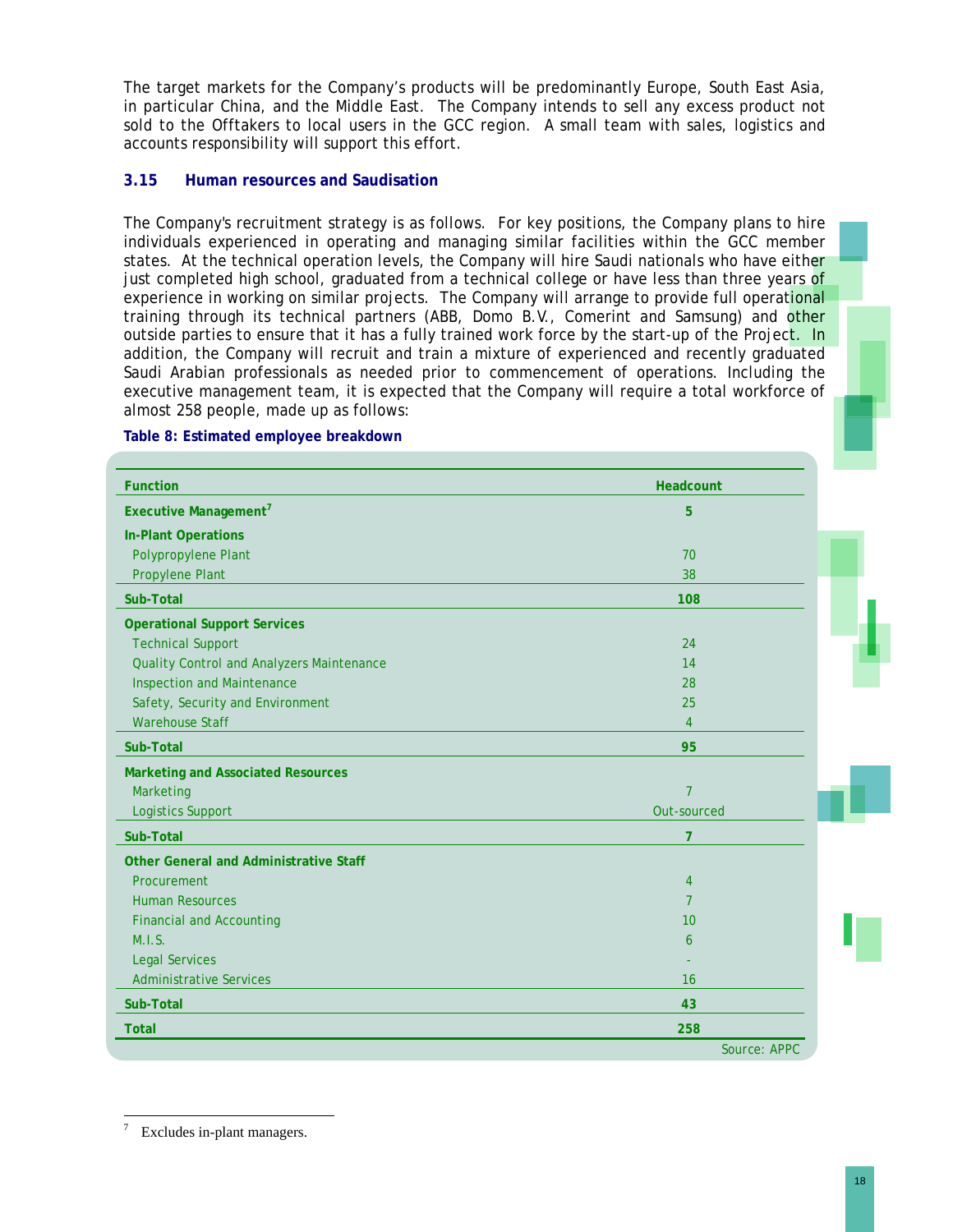Employee training will be provided with periodic re-training and courses for all employees in accordance with defined professional development plans. Where necessary, the ongoing training may include attending external technical and managerial courses.

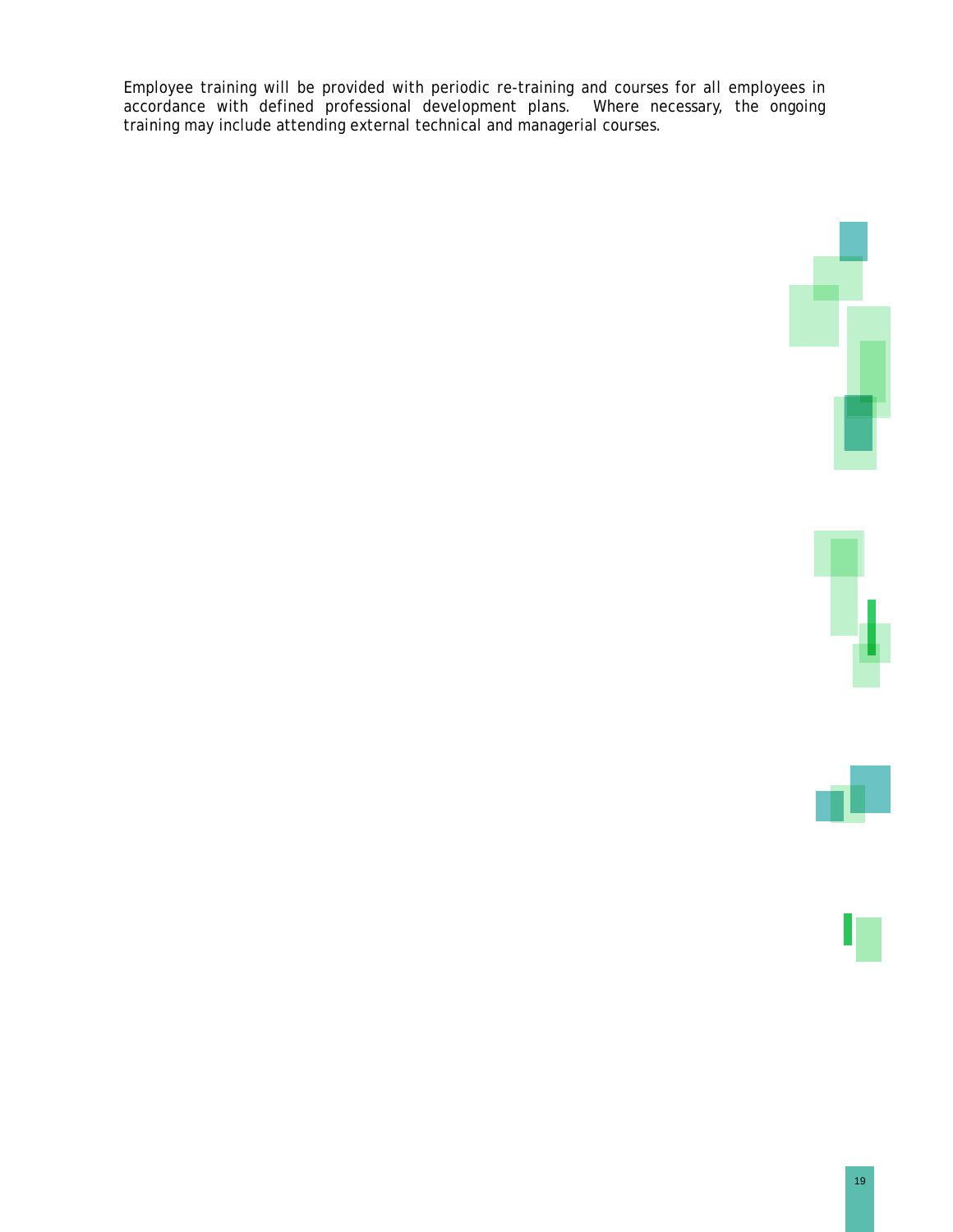# **4. FINANCING STRUCTURE**

# **4.1 Financial structure and uses of funds**

The Project will cost an estimated SR 2,925 million (US\$ 780 million) to complete and will be financed through a combination of equity and debt sources. The Company has arranged a typical financing structure used in previous private sector petrochemical projects in the Kingdom.

Following completion of the Offer, equity capital of SR 1,413.75 million contributed by Shareholders will be used to fund approximately 48% of the estimated cost of the Project. Of this amount, SR 750 million was contributed by the Founding Shareholders and SR 663.75 million is expected to be raised through the Offer. The Company has used the equity contributed to date by the Founding Shareholders, together with the proceeds of the GIB Loan and the SIDF Bridge Facility, to make payments to Samsung and to other Project parties.

The funding for the Project is based on 52% debt and 48% equity with total debt estimated at SR 1,511.2 million and total equity of SR 1,413.8 million as detailed in the table below:

| Source of funds        | <b>SR million</b> | %          | Use of funds                        | SR million |
|------------------------|-------------------|------------|-------------------------------------|------------|
| Equity contributions   | 1,413.8           | 48%        | EPC, technology and other capex     | 2,372.6    |
| <b>SIDF Loan</b>       | 400.0             | <b>14%</b> | Other costs                         | 315.4      |
| <b>Commercial Loan</b> | 1.111.2           | 38%        | Contingency                         | 112.5      |
|                        |                   |            | Total capital expenditures          | 2,800.5    |
|                        |                   |            | <b>Total financing cost</b>         | 124.5      |
| <b>Total financing</b> | 2,925.0           | 100%       | <b>Total financing requirements</b> | 2,925.0    |

#### **Table 9: Sources and uses of funds**

The Company currently has no plans to undertake any investment other then the construction of the Plant.

The Company has debt funding commitments from the following parties:

- 1. the SIDF has approved a loan facility of SR 400 million (the "SIDF Loan"); and
- 2. a commercial term loan facility of SR 1,369 million has been approved by the Commercial Lenders (the "Commercial Term Loan Facility").

The Company entered into the SIDF Loan on 4 September 2006G, and is in the process of finalising the Commercial Term Loan Facility Agreement which it hopes to enter into by 31 December 2006.

As a result of planned sources of funds not being available when originally expected, for instance the proceeds of the Offer, the SIDF Loan and the Commercial Term Loan Facility, and in order for the Company to meet its ongoing payments relating to the Project, it has also secured and utilised short term facilities in the amounts of US\$31 million with GIB (the "GIB Loan") and a SR 243,750,000 million Murabaha facility (together with a Sale with Deferred Payment Agreement) with Bank Aljazira (the "SIDF Bridge Facility").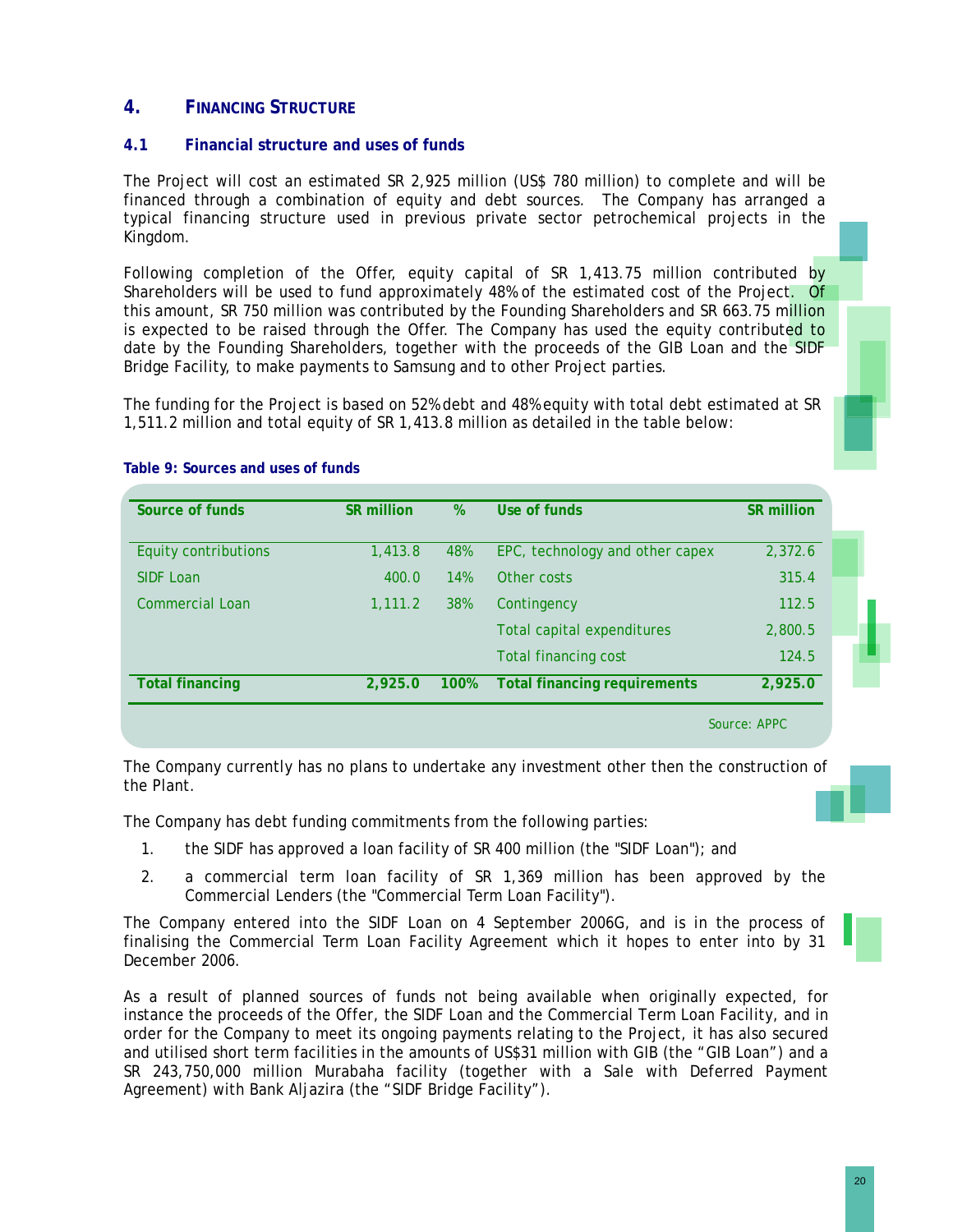To ensure that the Company can continue to meet the costs of implementing the Project as planned, it is in discussions with certain financial institutions to provide a bridge facility as described in Section 4.6 (*The IPO Bridge Facility*) below.

It is the intention of the Board to consider Shar'iah compliant structures to finance the Project in the future. Islamic funding structures are available in the Kingdom and are increasingly being used to fund long-term petrochemical projects similar to the Project. The Management intends to evaluate Islamic financing structures to fulfil this financing objective of the Company.

Further information on each of these loans, including their principal terms, is set out below:

# **4.2 The SIDF Loan**

# *4.2.1 Scope*

On 4 September 2006G, the Company entered into the SIDF Loan under which SIDF granted the Company a SR400 million term loan facility. The facility is to finance part of the Project costs and services.

# *4.2.2 Availability of the facility*

The facility established under the SIDF Loan is available up until 31 August 2008G.

Certain special conditions need to be satisfied prior to first utilisation.

Prior to disbursement of the final 20 per cent, of the SIDF Loan amount, the Company is required to establish a technically supported body for marketing, sales and distribution and to submit a detailed pre-marketing plan.

# *4.2.3 Loan amount*

The maximum available amount under the SIDF Loan is SR 400 million.

The SIDF Loan will be repaid in 13 equal instalments commencing on 27 July 2010G, with the last instalment to be repaid on 22 May 2016G.

### *4.2.4 Security*

The SIDF Loan must be secured through personal guarantees from certain key shareholders while the Company is a closed joint stock company. At all times during the term of the SIDF Loan, the following security package must remain in place:

- (a) a mortgage over the physical assets of the Project; and
- (b) an assignment of all intellectual proprietorship rights in manufacturing processes and technologies to be employed by the Project.

In addition, the SIDF will be named as the first loss payee of any insurance proceeds.

# *4.2.5 Governing law and disputes*

The SIDF Loan and associated agreements are governed by the laws and regulations of the Kingdom of Saudi Arabia and subject to the exclusive jurisdiction of the Saudi Courts (except on occurrence of certain events of default where SIDF may collect the amount of the loan pursuant to the "Public Funds Collection Act").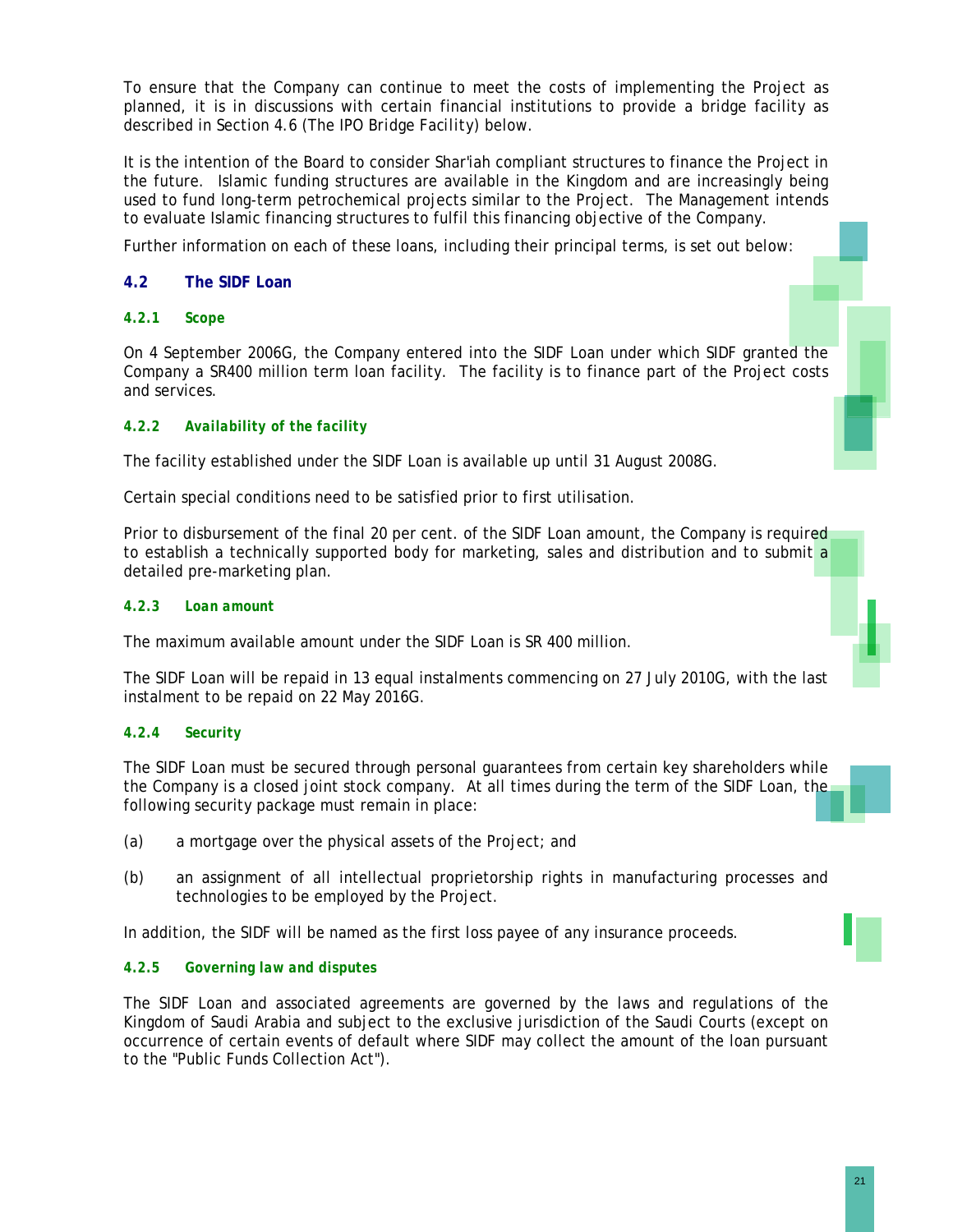# **4.3 The Commercial Term Loan Facility**

# *4.3.1 Scope*

The Commercial Lenders have committed to provide US\$ 365 million in term loan facilities comprising:

- The Base Facility. This facility cannot be drawn until the total shareholder equity in the Company has been fully utilised; and
- The Standby Facility. This facility may be drawn to meet cost overruns and provide cash support for operations following completion of the Project.

The Commercial Term Loan Facility Agreement will permit the Company to, inter alia, arrange for a bank guarantee to be issued in favour of Aramco pursuant to the requirements of the draft Propane Supply Agreement and to avail of short-term facilities to meet working capital requirements.

# *4.3.2 Repayment*

The total drawings shall be repaid in 18 equal semi-annual installments beginning six months after the completion of the Project.

# *4.3.3 Share retention requirements*

The Founding Shareholders are not permitted to sell any of their Shares during the Lock-In Period. In addition, certain key Founding Shareholders will be required to retain a minimum specified percentage of their Shares for a period to be agreed which may exceed the Lock-In Period.

### *4.3.4 Security package*

As the SIDF security package already encompasses a mortgage over the fixed assets and the assignment of technology rights, the security package available to Commercial Lenders will comprise the following:

- an assignment of rights in any proceeds of enforcement of security granted in favour of SIDF after enforcement by SIDF;
- a charge (or equivalent security) over all Project accounts. The majority of the balances are expected to be held in offshore accounts (over which English law security will be available) except for the Riyal related accounts that will be held onshore;
- a second charge of insurance policies (including, to the extent feasible, an assignment of reinsurances) ranking after SIDF claims;
- a charge, to the extent permissible under the laws of Saudi Arabia, over the Company's fixed and floating assets (other then those secured to SIDF); and
- direct agreements with the relevant counterparties in respect of the EPC Contracts, Offtake Agreements and, subject to the requirements of SIDF, technology-related agreements (and, to the extent that direct agreements cannot be entered into, an assignment by the Company of its rights under such agreements).

# *4.3.5 Covenants*

Under the terms of the Commercial Term Loan Facility Agreement, the Company is required to comply with certain standard financial covenants which include certain restrictions on the distribution of dividends.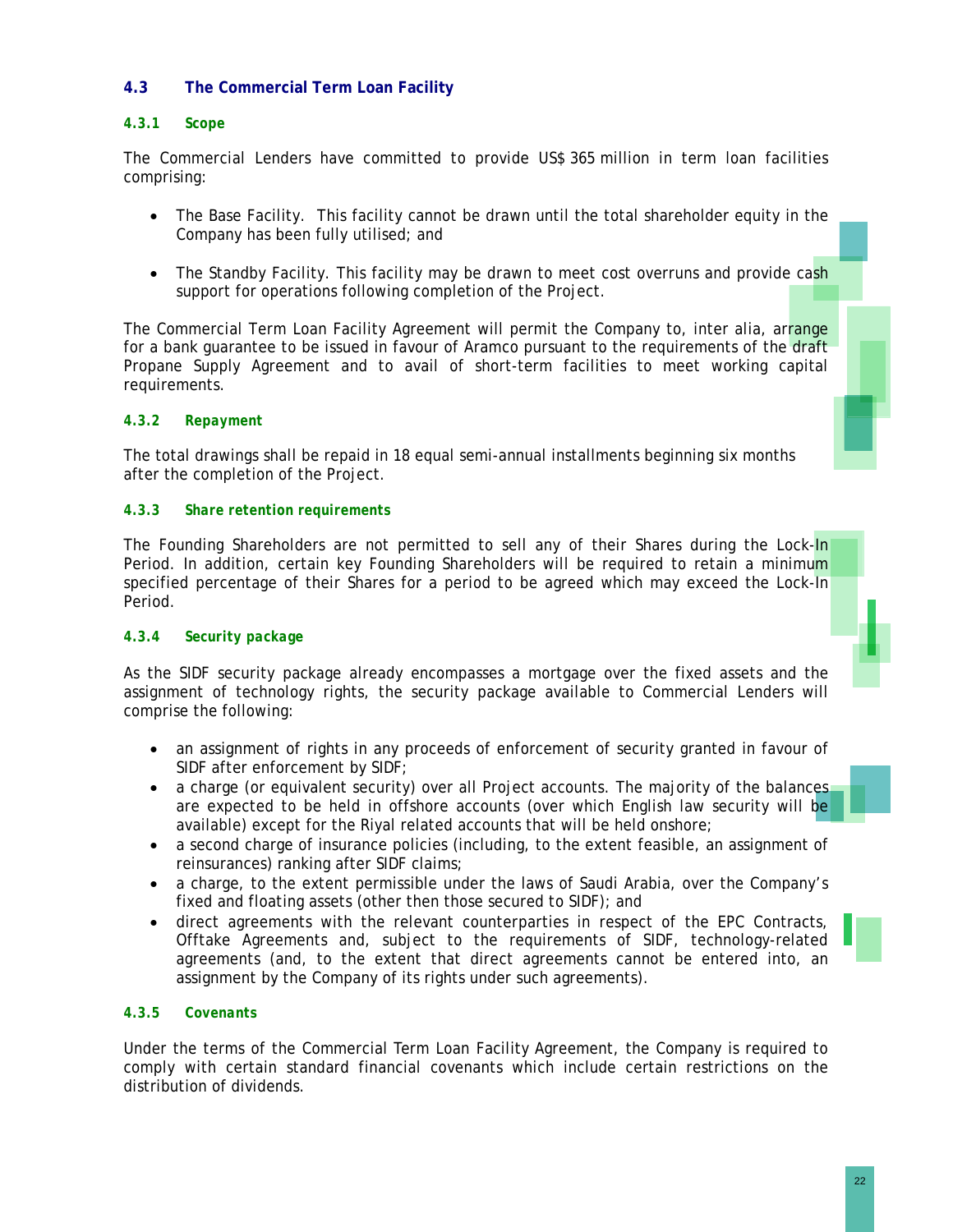# **4.4 The GIB Loan**

# *4.4.1 Scope*

Under the GIB Loan, GIB granted the Company a US\$31 million term loan facility. The GIB Loan is to bridge, in part, the receipt of the proceeds of the Offer and to finance, in part, Project costs.

# *4.4.2 Availability of the facility and loan amount*

The facility established under the GIB Loan has been fully drawn up to the maximum available amount of US\$31 million.

### *4.4.3 Repayment*

The Company must repay the GIB Loan in full on the earlier of (i) 29 December 2006G or (ii) the date that the proceeds of the Offer or any other equity increase by the Company are received by the Company.

# *4.4.4 Governing law and disputes*

The GIB Loan is governed by English law and is subject to the non-exclusive jurisdiction of the English Courts.

# **4.5 The SIDF Bridge Facility**

### *4.5.1 Scope*

The Company entered into the SIDF Bridge Facility on 1 August 2006G under which Bank Aljazira granted the Company a SR 243,750,000 term financing facility. The SIDF Bridge Facility is intended to bridge any delay in receipt of loan proceeds from SIDF under the SIDF Loan. Any funds received under the SIDF Bridge Facility must be used to cover materials and facilities costs eligible for financing under the SIDF Loan.

As part of the commodities-based Murabaha facility, the Sale With Deferred Payment Agreement provides for the mechanics of the sale by Bank Aljazira to the Company of commodities on deferred payment terms and the granting of a power of attorney by the Company to Bank Aljazira to sell the commodities to third parties. The proceeds of the sale of the commodities are immediately made available to the Company.

### *4.5.2 Availability of the loan*

The availability period is from 1 August 2006G until 31 July 2007G. The SIDF Bridge Facility is fully drawn.

The Company is not entitled to use any funds received under the SIDF Bridge Facility to pay a due debt.

### *4.5.3 Loan amount*

The maximum amount available under the SIDF Bridge Facility is SR 243,750,000.

Any amounts drawn under the SIDF Bridge Facility are repayable, in instalments, within six months from the date of each respective drawdown.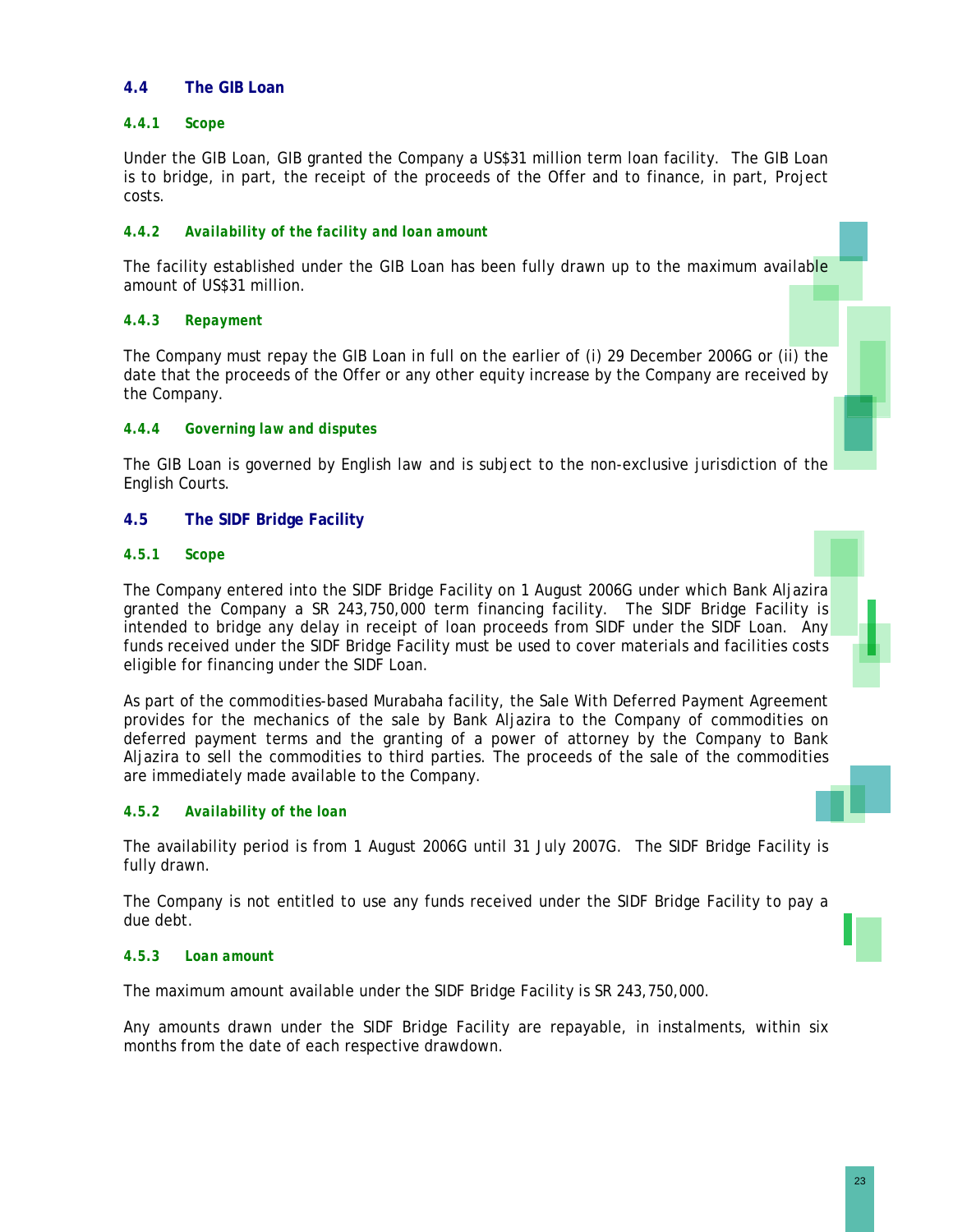### *4.5.4 Delays in payment*

If the Company is late (by a maximum of 90 days) in paying a due instalment, all other instalments become immediately due and payable.

If the Company delays paying sums due to Bank Aljazira, after having twice been notified of such delay, the Company must pay a fine on the late payment amount together with any current sums which are due as a consequence of the delay.

# *4.5.5 Obligations*

When the Company purchases any commodity, it must issue a voucher in the form of a promissory note which is to be provided at the time of acceptance of the sale of the commodities.

# *4.5.6 Assignment of security*

The Company has assigned the proceeds of the SIDF Loan to Bank Aljazira by way of security.

# *4.5.7 Governing law and disputes*

The SIDF Bridge Facility is governed by the laws and regulations of the Kingdom of Saudi Arabia. Bank Aljazira must adhere to the rules and regulations of the Saudi Arab Monetary Fund in a way which does not contradict with the Islamic Sharia Laws.

If there are any disputes between the Bank Aljazira and the Company in interpreting any of the terms of the SIDF Bridge Facility or associated documentation then, failing an amicable resolution, the dispute shall be referred to the SAMA Committee.

# **4.6 The IPO Bridge Facility**

The Company is currently in discussions with certain financial institutions in relation to them providing a bridge facility up to an estimated maximum aggregate amount of US\$120,000,000 for the purposes of (i) financing the costs of the Project pending the receipt of the net proceeds from the Offer and (ii) refinancing the GIB Loan (the "**IPO Bridge Facility**").

The net proceeds from the Offer will be used in part by the Company to repay the aggregate amount drawn down under the IPO Bridge Facility.



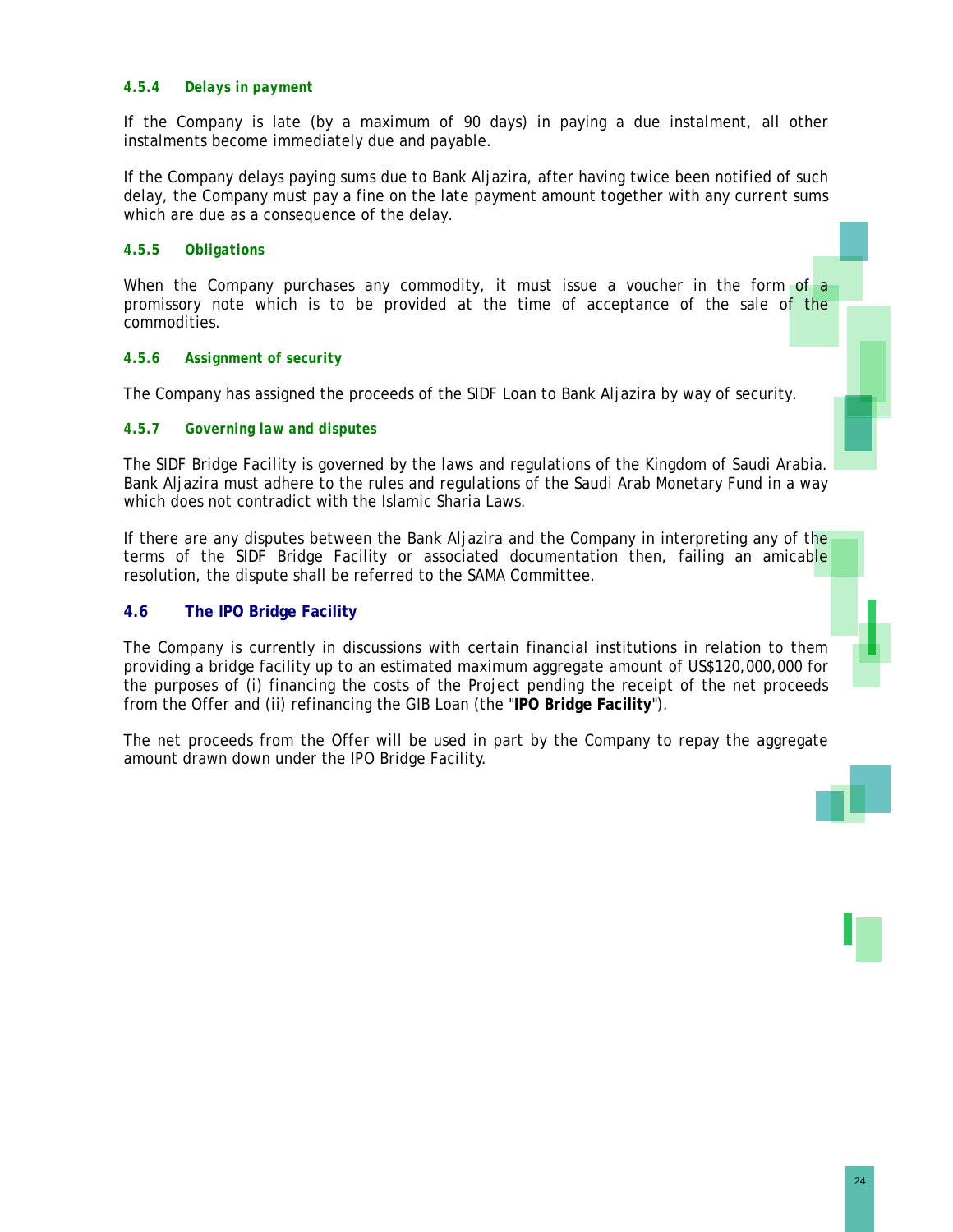# **5. CORPORATE GOVERNANCE**

# **5.1 Major Shareholders**

The following is a description of the Company's major Founding Shareholders. The ownership percentages in the Company are stated as of the date of this Prospectus.

# *5.1.1 DAR Chemicals Limited (30%)*

DAR is an entity established under the laws of the Kingdom with Commercial Registration No. 1010194428 dated 1/1/1425. DAR participates in the chemical and petrochemical sectors in the Kingdom and neighbouring countries.

The equity in DAR is divided equally among the following shareholders: A.K. Al-Muhaidib & Sons Company; Omar K. Al-Esayi Marketing Company; Abdullah Ibrahim Al-Khorayef Sons Company; Obeikan Industrial Investments Company; and Golden Shell Co.

# *5.1.2 IDB Infrastructure Fund L.P. (17%)*

The IDB Fund commenced operations in January 2002G and seeks to work with governments, international project sponsors and local companies in investing in infrastructure projects in IDB member countries. Emerging Markets Partnership (Bahrain) E.C. is the General Partner & Manager and IDB is the principal sponsor of the IDB Fund. The lead sponsors are Dar Al-Maal Al-Islami Trust, the Government of His Majesty the Sultan and Yang Di-Pertuan of Brunei Darussalam, the Kingdom of Saudi Arabia represented by the Saudi Pension Fund and the Kingdom of Bahrain.

The IDB Fund invests primarily for long-term capital appreciation through equity and equityrelated investments in infrastructure companies and projects. The IDB Fund is expected to benefit IDB member countries by assisting in the mobilization of investment capital, attracting foreign investment, and developing national and regional capital markets through listings of companies in which the IDB Fund invests.

# *5.1.3 National Polypropylene Company Limited (15%)*

The original sponsors of the Project, Mr. Khalifa Al-Mulhem and Mr. Munther Al- Lahiq, are the only shareholders in NPPC. Further information on Mr. Al-Mulhem is set out in Section 5.2 (*Board of Directors*).

### *5.1.4 Foreign Shareholders (11.5%)*

The following key foreign Founding Shareholders have a strategic interest in the Project:

# *Lummus Catalyst Company Limited (4.5%)*

Lummus Catalyst Company Limited is an affiliate of Lummus. Lummus, together with its affiliate NTH, is a Technology Provider to the Project. Lummus and NTH will also provide ongoing technical support and services to the Company. Affiliates of Lummus are providing project management services to the Project both inside and outside the Kingdom.

Lummus is a technology-oriented company focused on the hydrocarbon industry with around 4,000 engineers, scientists and support staff. Lummus is a major participant in the oil and gas sector (approximately 1,400 projects have been completed since incorporation), in the petroleum refining sector (with around 850 existing refining units) and the petrochemicals and chemicals sector.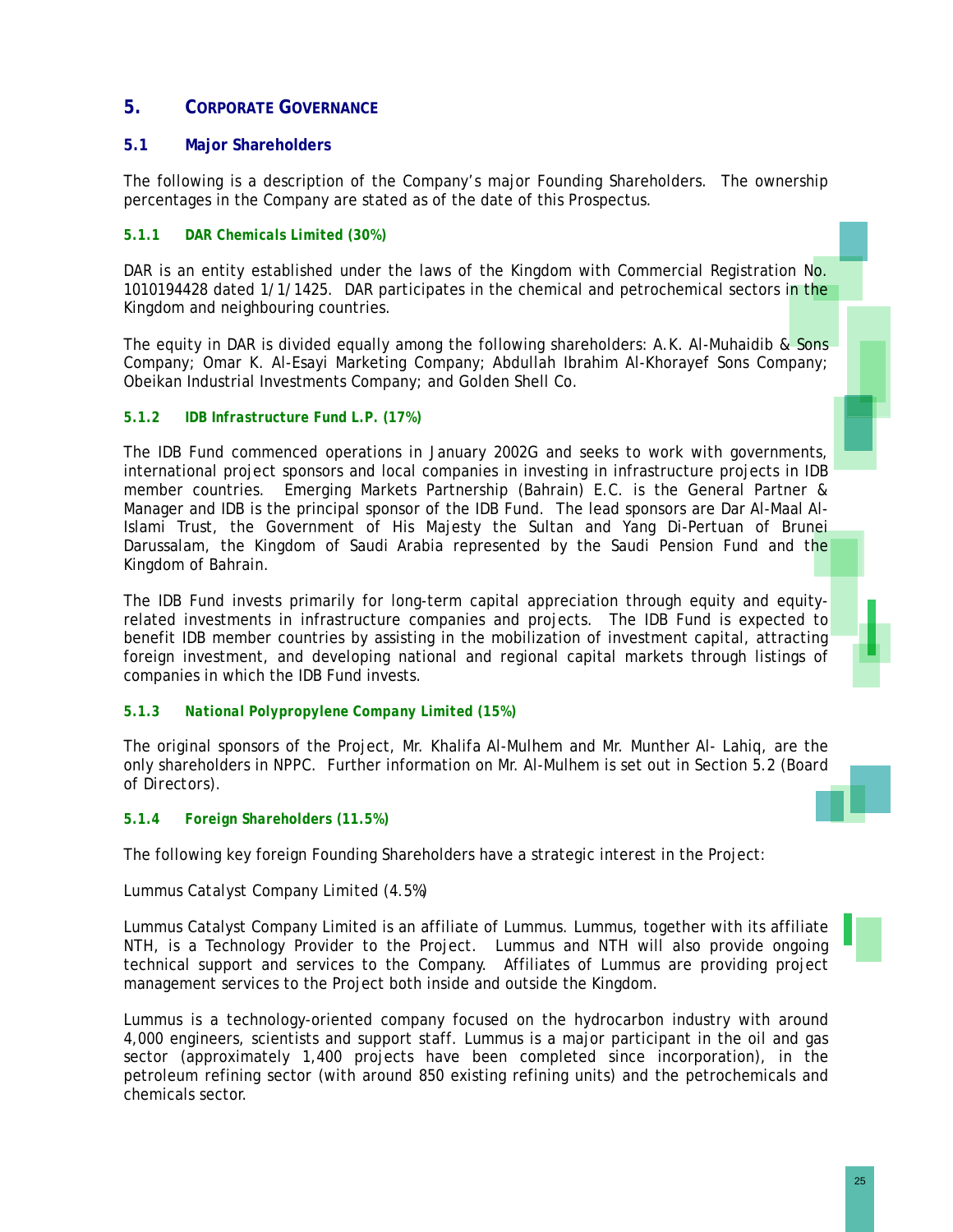# *Gulfvin Investments Limited (5%)*

Gulfvin is part of the Vinmar Group. Vinmar, a Vinmar Group subsidiary, is the Project's main Offtaker. The Vinmar Group was established 25 years ago and is headquartered in Texas, the United States of America

The Vinmar Group is engaged in the marketing and distribution of chemicals, plastic products and raw materials throughout the world. The Vinmar Group has global distribution channels in 14 countries. Vinmar is negotiating with other GCC entities for the offtake of several other petrochemical products.

### *Domo N.V*. *(2%)*

Domo is a manufacturer of chemicals, polymers, fibres, yarns and floor coverings. Domo also owns a 180,000 tpa PP plant in The Netherlands. Domo is one of the Project's three Offtakers, a portion of which will be for internal consumption in its downstream manufacturing facilities. The remainder of Domo's offtake volume will be sold in the European market. Domo will provide support services for the operation and maintenance of the Plant through its affiliate, Domo B.V.

The table below describes the ownership structure of the key corporate Founding Shareholders:

| <b>Founding Shareholders</b>       | <b>Direct Ownership</b>                           |  |
|------------------------------------|---------------------------------------------------|--|
|                                    |                                                   |  |
| Dar Al Kimaweyat                   | A.K. Al-Muhaidib & Sons Company (20%)             |  |
|                                    | Omar K. Al-Esayi Marketing Company (20%)          |  |
|                                    | Abdullah Ibrahim Al-Khorayef Sons Company (20%)   |  |
|                                    | Obeikan Industrial Investments Company (20%)      |  |
|                                    | Golden Shell Co (20%)                             |  |
| <b>IDB Infrastructure Fund</b>     | Dar Al-Maal Al Islami Trust                       |  |
|                                    | The Government of His Majesty the Sultan and yang |  |
|                                    | Di-Pertuan of Brunei Darussalam                   |  |
|                                    | Saudi Pension Fund                                |  |
|                                    | Kingdom of Bahrain                                |  |
| National Polypropylene Company     | Khalifa Al-Mulhem (90%)                           |  |
| <b>Limited</b>                     | Munther Al Lahiq (10%)                            |  |
| Lummus Catalyst Company Limited    | <b>ABB Lummus</b>                                 |  |
| <b>Gulfvin Investments Limited</b> | Vinmar Group                                      |  |

### **Table 10: Ownership structure of key corporate Founding Shareholders**

### **5.2 Board of Directors**

### *5.2.1 The Directors*

The Directors are committed to good corporate governance, as demonstrated by the Executive Committees to be established following the Offer (see paragraph 5.3.1 below), and will adopt sound practices to maximize long-term Shareholder value. An Extraordinary General Meeting will be convened following the Offer at which two independent Directors will be appointed by the Shareholders.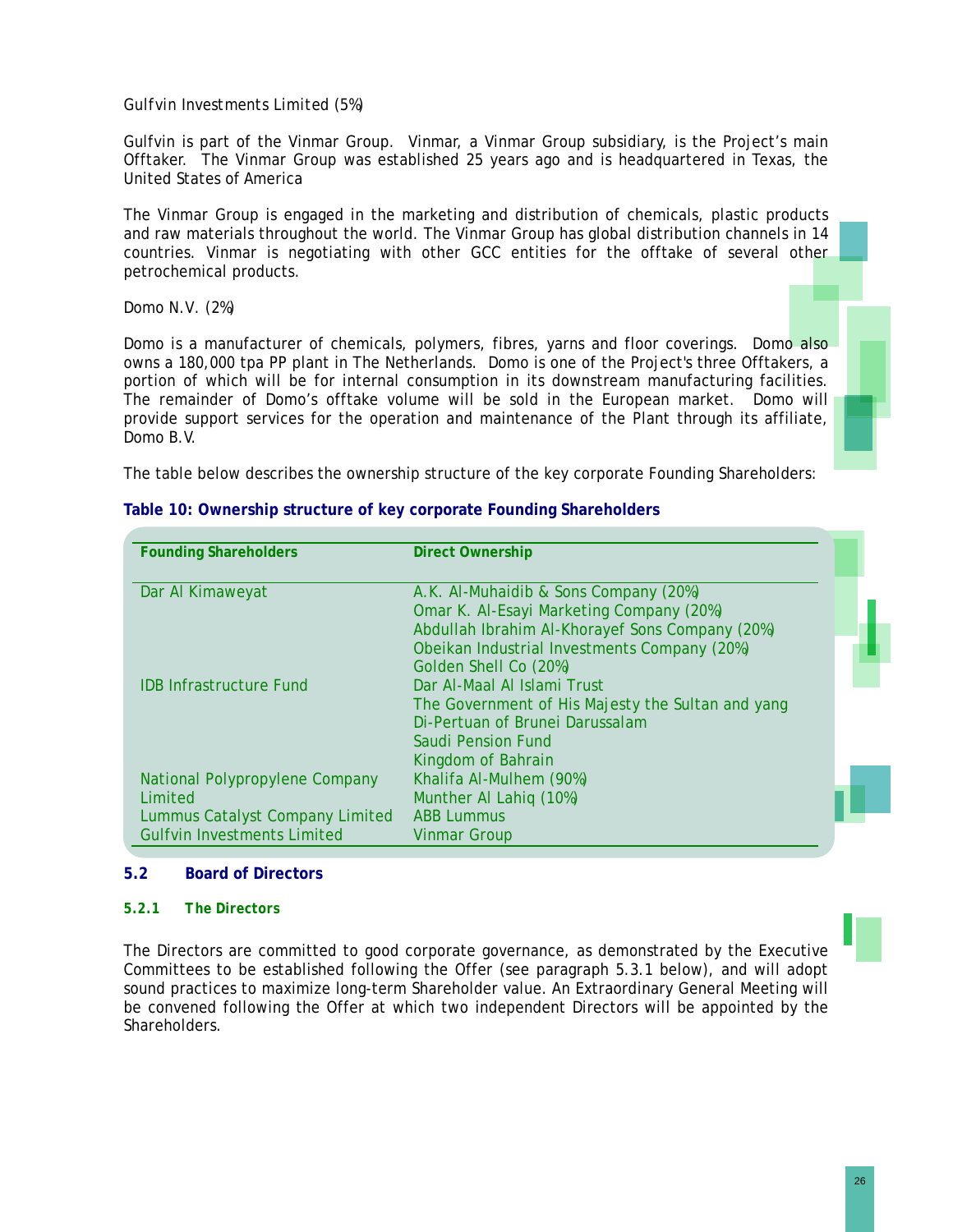The current Board consists of the following individuals:

#### **Table 11: Directors**

| <b>Name</b>                                             | <b>Title</b>    | <b>Nationality</b> | Age |
|---------------------------------------------------------|-----------------|--------------------|-----|
| Mr. Khalifa bin Abdul Latif bin Abdullah Al Mulhem      | Chairman        | Saudi              | 52  |
| Mr. Abdullah bin Abdul Rahman bin Thunayan Al Obeikan   | <b>Director</b> | Saudi              | 42  |
| Mr. Moayed bin Abdul Karim bin Saleh Al Mattir Al Saleh | Director        | Saudi              | 56  |
| Mr. Mumtaz Khan Rodad Khan                              | Director        | Pakistani          | 58  |
| Mr. Abdul Mohsin bin Rashid bin Abdul Rahman Al Rashid  | Director        | Saudi              | 49  |
| Mr. Ahmed bin Sulaiman bin Abdul Aziz Al Rajhi          | Director        | Saudi              | 39  |
| Mr. Alex Segers                                         | <b>Director</b> | <b>Belgian</b>     | 43  |

Mr. Adel Al-Ghamdi, a Saudi national, is currently the Board Secretary.

# **Mr. Khalifa bin Abdul Latif Al Mulhem** *Chairman of the Board (Age: 52 years)*

Mr. Al Mulhem graduated in 1978 from the University of Colorado, Boulder, Colorado with a Bachelor's degree in Business Administration (with a major in Finance). Mr. Al Mulhem is Chairman of the Executive Committee and a board member of The Saudi White Cement Company, Arabian Industrial Development Co. (NAMA) and Arabia Alkali Co. (SODA).

# **Mr. Abdullah bin Abdul Rahman bin Thunayan Al Obeikan**  *Board Member (Age: 42 years)*

Mr. Al Obeikan graduated in 1986 from King Saud University, Riyadh with a Bachelor's degree in Electrical Engineering. Mr. Al Obeikan joined Obeikan Industrial Investment Group in 1987 and was appointed as the CEO in 2000G. Mr. Al Obeikan is a board member of several Obeikan group companies and is also a member of National Industrial Committee and Riyadh Municipality.

# **Mr. Moayed bin Abdul Karim bin Saleh Al Mattir Al Saleh**  *Board Member (Age: 56 years)*

Mr. Al Saleh graduated in 1971 from Strathclyde University, Glasgow, UK with a Master's degree in Science (with a major in Statistics). Mr. Al Saleh is an Executive Director with Dar Chemicals. He also is an advisor to the board of directors of Riyadh Cables. Previously, Mr. Al Saleh spent approximately 11 years with SABIC in various positions including Vice President, New Business and was a Board Member of IBN-SINA, a SABIC joint venture affiliate.

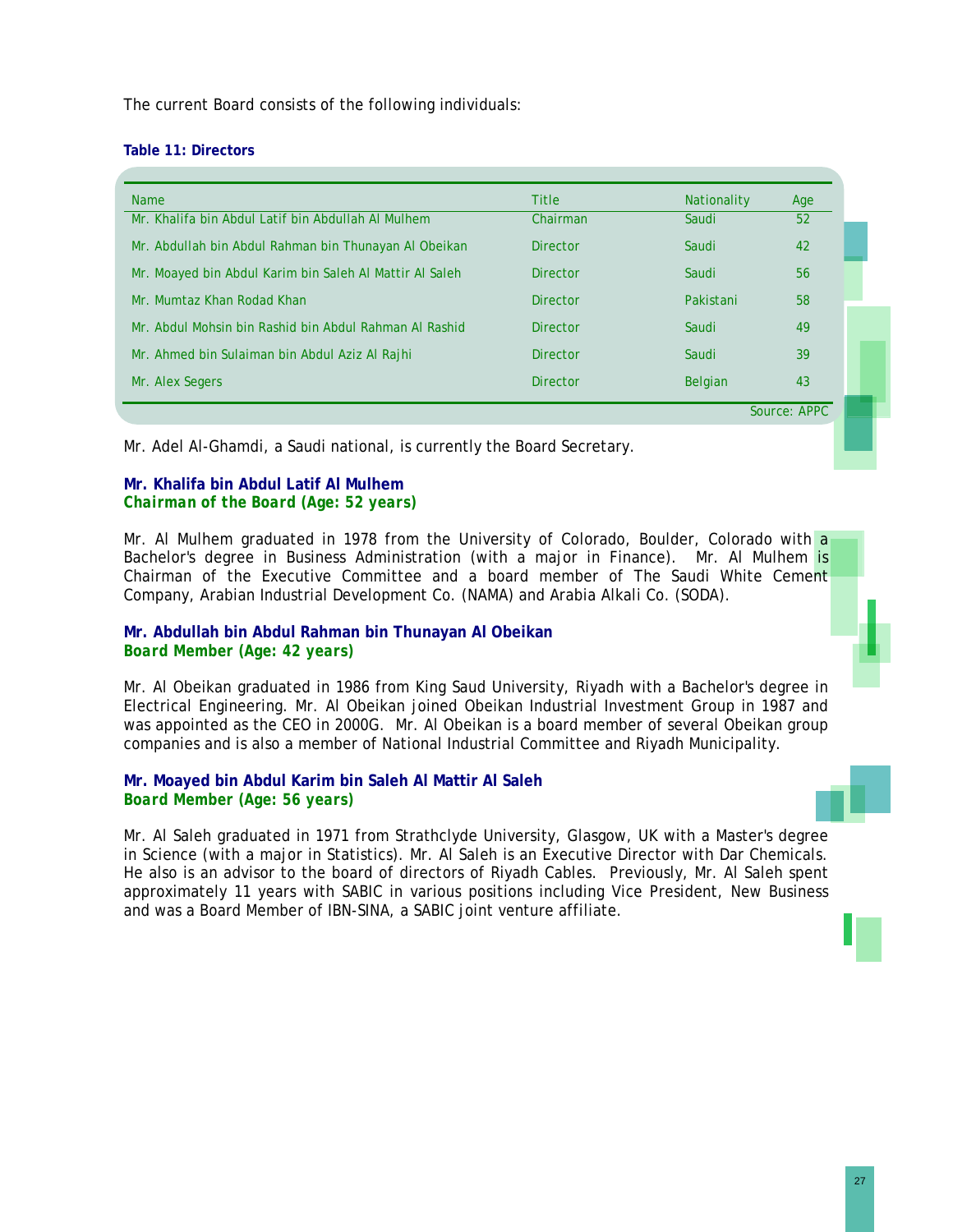### **Mr. Mumtaz Khan Rodad Khan** *Board Member (Age: 58 years)*

Mr. Khan graduated in 1970 from Iran Center for Management Studies in Tehran with a Master's degree in Business Administration. Prior to this, he completed his Bachelor's degree in Mechanical Engineering from the University of Engineering and Technology in Lahore, Pakistan. Mr. Khan is in charge of Emerging Markets Partnership (Bahrain) E.C. (EMP) and has worked for EMP (or one of its affiliates) since 1994. From 1997 to date, Mr. Khan has been responsible for organizing and ultimately managing the IDB Infrastructure Fund in his position as CEO. Prior to joining EMP, Mr. Khan was with the IFC for 13 years, where he was a Manager in the Asia Department based in Washington D.C. and Resident Representative based in Jakarta, responsible for investment in Indonesia and Malaysia.

### **Mr. Abdul Mohsin bin Rashid bin Abdul Rahman Al Rashid** *Board Member (Age: 49 years)*

Mr. Al Rashid graduated in 1982 from the University of Seattle in Washington with a Bachelor's degree in Business Administration. He currently holds the position of executive director for the Rashid AbdulRahman Al Rashid & Sons group of companies. In addition, he holds a position on the boards of many of the leading companies in Saudi Arabia and is the chairman of Al Ahsa Foodstuff Manufacturing Company.

### **Mr. Ahmed bin Sulaiman bin Abdul Aziz Al Rajhi**  *Board Member (Age: 39 years)*

Mr. Al Rajhi graduated in 1993 from King Fahad University of Petrochemicals and Minerals with a Bachelor's degree in Industrial Engineering. Mr. Al Rajhi has a strong career history in which he has been involved in the management and running of a number of successful companies in Saudi Arabia such as the National Block Company and the National Plastic Company. Currently, Mr. Al Rajhi is the General Manager for the National Factory for Food Stuffs (Al Waha) and the Riyadh Carton Factory.

#### **Mr. Alex Segers**  *Board Member (Age: 42 years)*

Mr. Segers graduated in 1990 from the University of Brussels with a Bachelor's degree in Engineering Electromechanics. Prior to joining Domo in 1992, Mr. Segers was a plant engineer in the carpet mill at Eurantex. In 1993, Mr. Segers became Group Project Manager of Eurantex, participating in the acquisition of the caprolactam plant in Germany. Mr. Segers became CEO of Domo CaproLeuna in April 1994. In 2001G, Mr. Segers led the acquisition of Domo's PP plant at Rozenburg from BASF and successfully integrated this business into the Chemicals & Polymers division of Domo. In December 2002G, Mr. Segers was appointed Chief Operating Officer of Domo and became a member of Domo's Board of Directors in 2005G.

### **Mr Adel Ali Saeed Al-Ghamdi**  *Board Secretary and General Manager Administration (Age: 47 years)*

Mr. Al-Ghamdi graduated in 1999 from the Arabic Academy for Science and Technology, Egypt, with a Bachelor's degree in Business Administration. He has also attended a number of professional courses and seminars. Mr. Al-Ghamdi has approximately 25 years of professional experience, a significant portion of which was spent with the Royal Commission at different managerial positions. Mr. Al-Ghamdi is responsible for human resources, government and public relations, industrial safety and general services and is Secretary to the Board. Mr. Al-Ghamdi is responsible for ensuring that approvals from the Ministry of Labour, the Ministry of Commerce and Industry, the Royal Commission and other regulators and government agencies are available.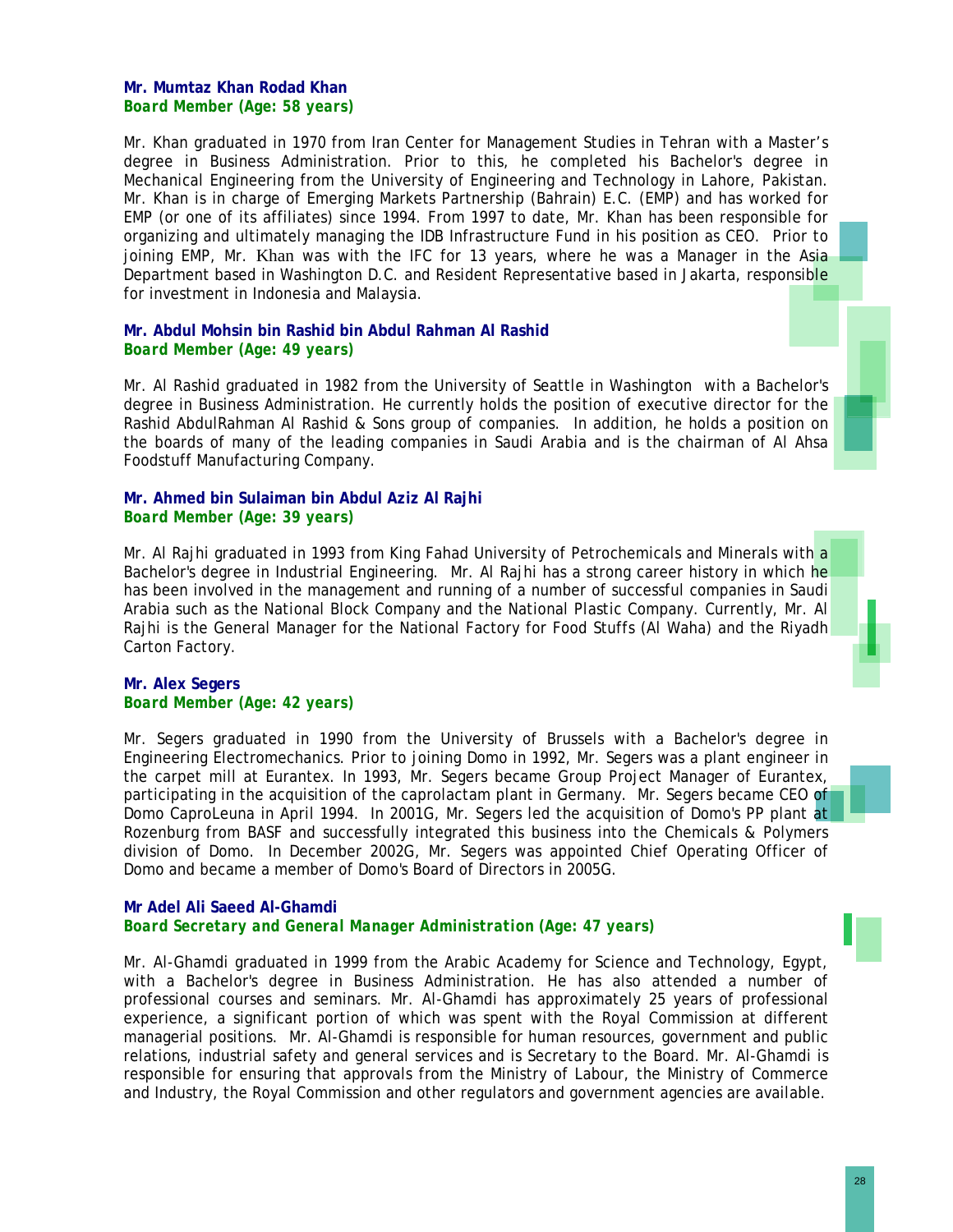# **5.3 Executive Management**

The following individuals hold key executive positions within the Company.

|                         |                                         |          |    | joined  |                                            |
|-------------------------|-----------------------------------------|----------|----|---------|--------------------------------------------|
| Ali A. Al-Ghamdi        | <b>Chief Executive Officer</b>          | Saudi    | 43 | 2006    | <b>Chemical Engineer</b>                   |
| <b>Fahad Al-Mis'hal</b> | <b>Chief Financial Officer</b>          | Saudi    | 40 | 2006    | <b>BSc Economics and</b><br>Administration |
| <b>Eric Leys</b>        | <b>Vice President</b>                   | Belgian  | 51 | $2003*$ | <b>Chemical Engineer</b>                   |
| <b>Adel Ghamdi</b>      | Board Secretary and GM Administration   | Saudi    | 47 | 2005    | <b>BS Business</b>                         |
| <b>David Troutman</b>   | Advisor - Banking and Corporate Finance | American | 59 | $2004*$ | BA, MLIR                                   |

### **Mr. Ali Abdul Razag Al-Ghamdi**  *Chief Executive Officer*

Mr. Al-Ghamdi graduated in 1986 from King Fahd University for Petroleum and Minerals, Saudi Arabia with a Bachelor's degree in Chemical Engineering. Mr. Al-Ghamdi spent the first fifteen years of his professional career with Ibn Zahr (a SABIC subsidiary), where he eventually held the position of General Manager, Technical. Mr Al-Ghamdi joined Gulf Stabilizers Industries (a joint venture between Zamil Holdings and Chemtura Corporation). In 2004G, Mr Al-Ghamdi became Chief Operating Officer of Al Waha Petrochemical Company (an affiliate of SAHARA). During this period, Mr Al-Ghamdi also served on the Board of Gulf Stabilizers.

### **Mr Fahad Al-Mis'hal**  *Chief Financial Officer*

Mr. Al-Mis'hal graduated in 1989 from Qatar University with a Bachelor's degree in Economics and Administration (Accounting Section). Mr Al-Mis'hal started his career with SCECO East where he remained for more than six years before joining IBN ZAHR (a SABIC subsidiary) where he spent approximately 11 years vorking on various accounting, finance, planning and expansion projects. In his previous position at IBN ZAHR, Mr Al-Mis'hal was Finance and Planning Manager. Mr Al-Mis'hal was also IBN Zahr board secretary and a Member of the Company Polypropylene & MTBE Business Committees and SABIC Shared Services User Council (Accounting & IT).

# **Mr Eric Leys**

# *Vice President, Engineering and Operations*

Mr Leys graduated in 1977 from Provincial Higher Institute for Chemistry (Belgium) with a Bachelor's degree in Chemical Engineering. He has more than 25 years of experience of leading teams in large-scale petrochemical and chemical complexes. A significant part of Mr Leys' professional career has been spent working with sponsors during the development phase of petrochemical and chemical projects. Before joining the Company, Mr. Leys worked for a number of integrated oil and gas and petrochemical companies, which include Saudi Olefins Company, NSP Olefins – Kallo, ExxonMobil and BASF. Mr Leys is currently responsible for developing, reviewing and negotiating contracts related to feedstock and catalyst supply, operations and maintenance, license agreements and EPC. Furthermore, Mr Leys is also responsible for the development of the operations and maintenance philosophy and organization blueprint with its associated recruitment and hiring schedule.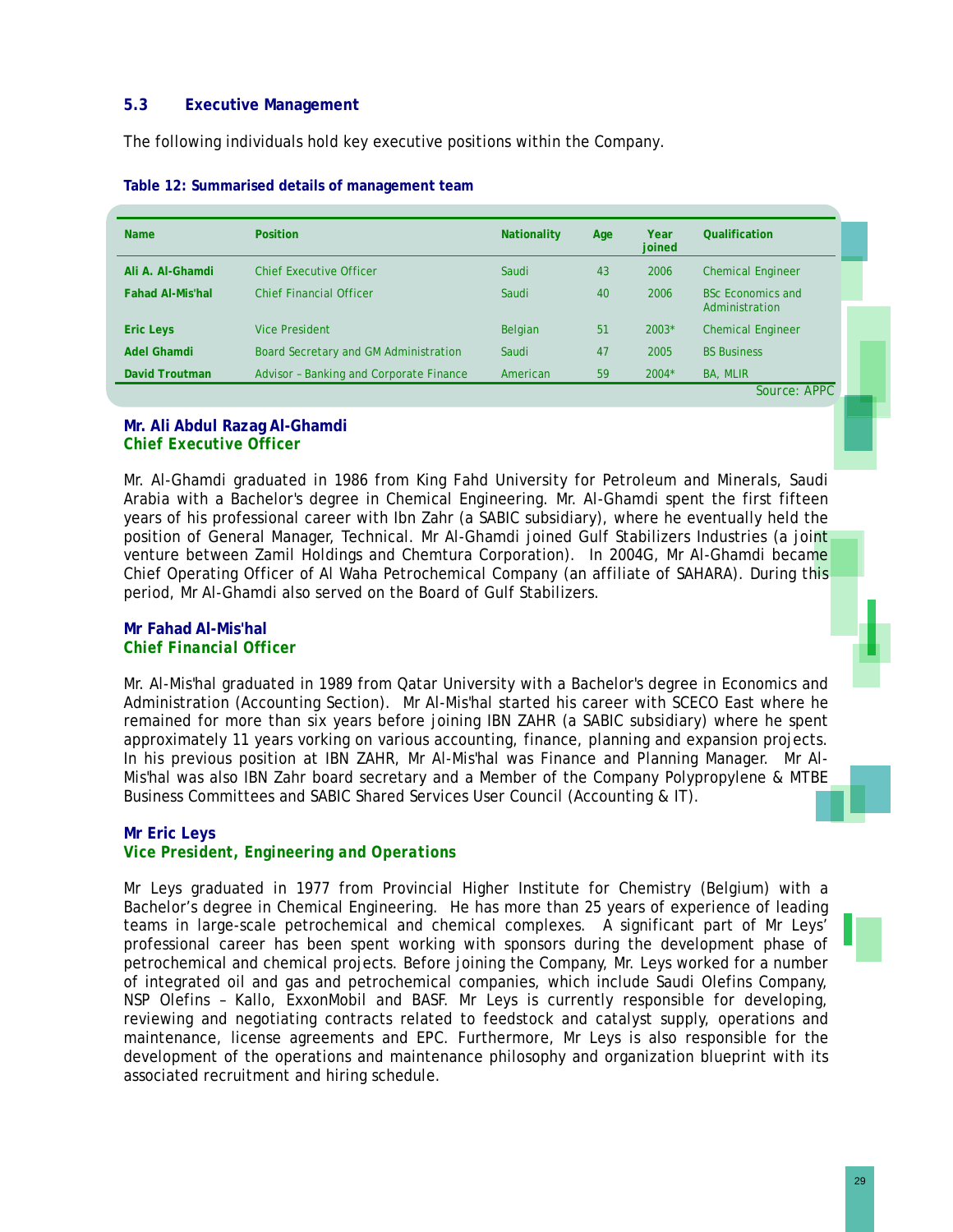Please refer to Section 5.2.1 (*The Directors*) for Mr Al-Ghamdi's biography.

# **Mr David Troutman** *Advisor - Banking and Corporate Finance*

Mr. Troutman graduated in 1972 from Michigan State University with a Master's degree in Business Administration. Mr. Troutman has more than 30 years commercial, investment banking and treasury management experience in the Gulf, Europe, and North America. Prior to joining NPPC, Mr. Troutman worked for SABIC in Riyadh as a Finance and Investment Advisor for 10 years. Mr. Troutman has been Chief Financial Officer for two privately held companies in the Gulf and has completed the Chase Manhattan Credit Training programme.

# **Declaration in respect of directors and key officers**

The Directors, Chief Executive Officers, Chief Financial Officer and the Company secretary declare that:

- they have not at any time been declared bankrupt or been subject to bankruptcy proceedings;
- except as disclosed in this document, they do not, nor do any of their relatives or affiliates, have direct or indirect interests in the shares or debt instruments of the Company; and
- except as disclosed in this document, they do not, nor do any of their relatives or affiliates, have any material interest in any written or verbal contract or arrangement in effect or contemplated at the time of the Prospectus, which is significant in relation to the business of the Company.

# **Conflicts of Interest**

Members of the Board must declare to the Board any personal interest, whether direct or indirect, in any proposal, transaction or contract made for the account of the Company. Such declaration must be recorded in the minutes of the Board Meeting, and the interested Board member shall not participate in voting on the relevant resolution to be adopted.

# *5.3.1 Executive Committees*

The Board intends to establish two executive committees, the Audit Committee and the Compensation Committee, to help develop effective administration of the business of the Company. In order to institute a culture of transparency and professionalism at all levels, the Board have resolved to appoint independent members (non-directors) to both these committees.

### *Audit Committee*

The Audit Committee will comprise three members, two of whom will be independent and will act on behalf of the Board in supervising the Company's policies and monitoring its practices and performance in the financial, accounting, legal and contractual areas.

The Audit Committee will also oversee the internal audit function of the Company, review audit reports and financial statements, and recommend corrective measures with regard to any and all observations made by the external auditor. The nominations for the Audit Committee will be made at the time of the first General Assembly Meeting following the Offer.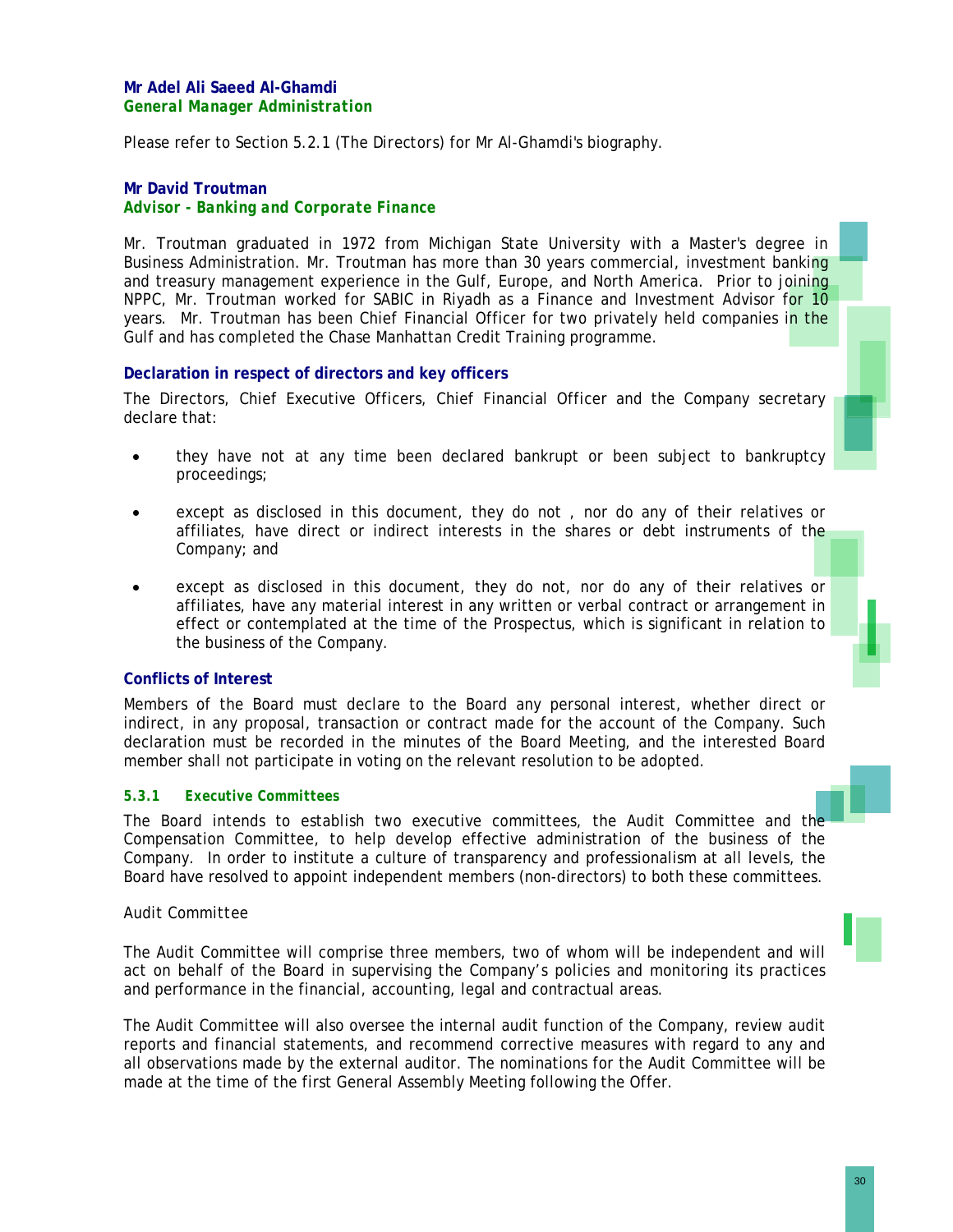# *Compensation and Benefits Committee*

The Compensation and Benefits Committee will comprise three members. It will be responsible for managing matters relating to human resources, provisions and remuneration for employees and the approval of related policies and plans. The nominations for the Compensation and Benefits Committee will be made at the time of the first General Assembly Meeting following the Offer.

# *5.3.2 Compensation of Board Members and Executive Management*

For the year ended 31 December 2005G, no compensation was paid to the members of the Board, including the Chairman. An amount totaling SR 1,339,650 was paid as salary and benefits to the Executive Management of the Company.

# **5.4 Finance Department**

### *5.4.1 Accounting Department*

The Accounting Department is responsible for reviewing collections and deposits to banks, completing related documentation, obtaining approval from authorized personnel and registering all transactions and inputting them on to the Company's computer system. It prepares balances for monthly review, quarterly balances and an analysis of the balance sheet and income statement. It coordinates with the external auditors and provides required data for audits to be carried out.

### *5.4.2 Internal Audit*

The Company is currently in the process of formally establishing its internal audit function. It is anticipated that the Internal Audit department will recruit between three and five individuals to perform this function. The Head of Internal Audit will report directly to the Chief Executive Officer, but will only be answerable to the Audit Committee. It is expected that the Internal Audit department will be responsible for ensuring that the requisite financial and operating controls are in place and operating correctly and that the policies of the Company are being adhered to.

### *5.4.3 Internal Controls Department*

When established, the Internal Controls Department will be responsible for reviewing all transactions, ensuring accuracy and reviewing all documentation before being entered in the general ledger. Additional functions will be to review accounts of customers and commission, salaries and other remuneration and conduct a deductions review.

### *5.4.4 IT Department*

The IT Department is responsible for all computer-related matters, provides hardware, maintains the IT networks and updates software.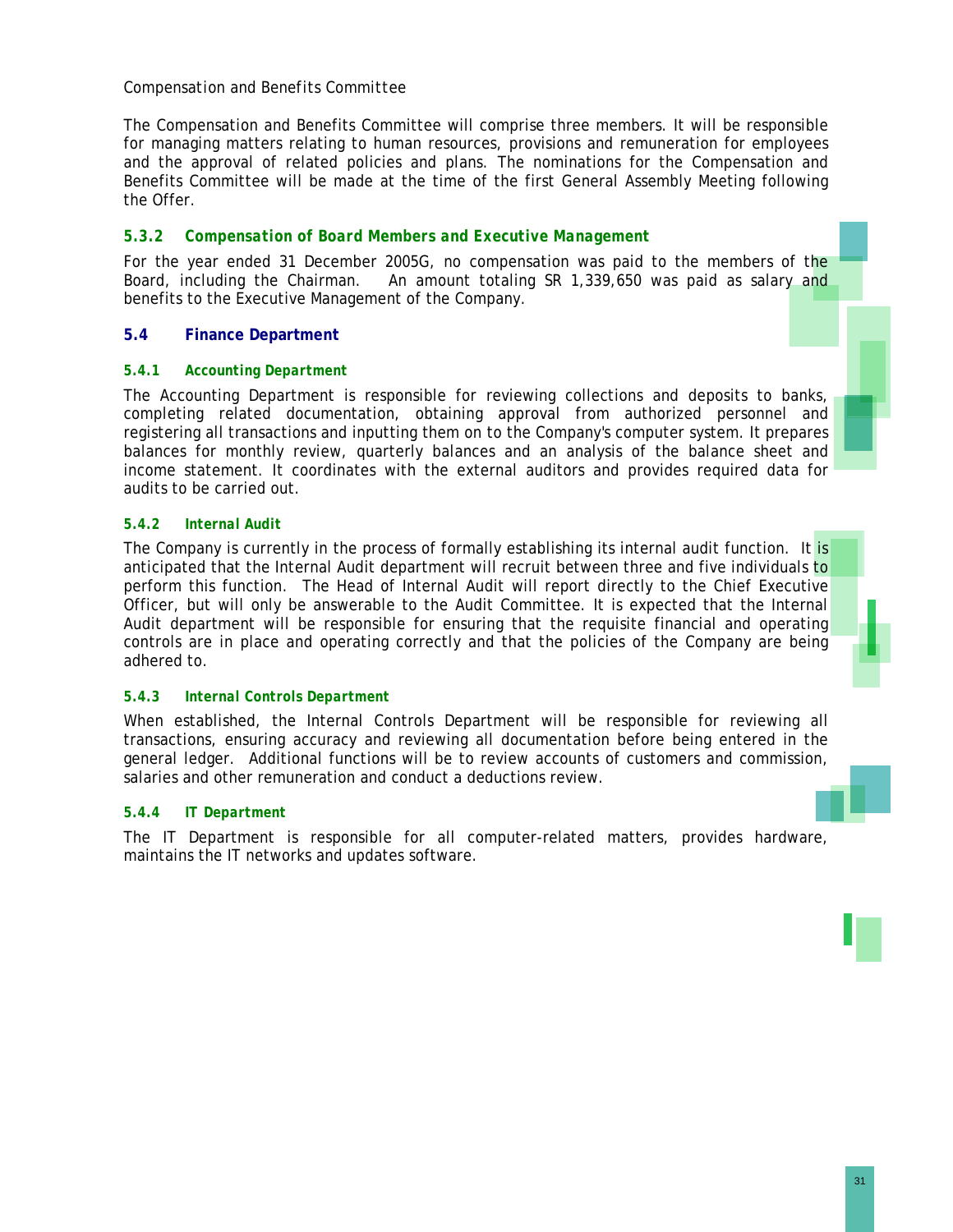# **6. AUDITED FINANCIAL STATEMENTS**

The audited financial statements for the period from the incorporation of the Company (being 1 October 2005G) to 30 June 2006G and the accompanying notes, which are attached at Annex A, have been prepared in accordance with the accounting principles issued by SOCPA. The Company publishes its financial statements in Saudi Arabian Riyals.

# **6.1 Director's declaration for financial information**

The Directors declare that:

- a) the financial information presented in the Prospectus is extracted without material change from the audited financial statements;
- b) the audited financial statements have been prepared in accordance with SOCPA Accounting Standards; and
- c) there has been no material adverse change in the financial position of the Company since the issuance of last audited financial statements.

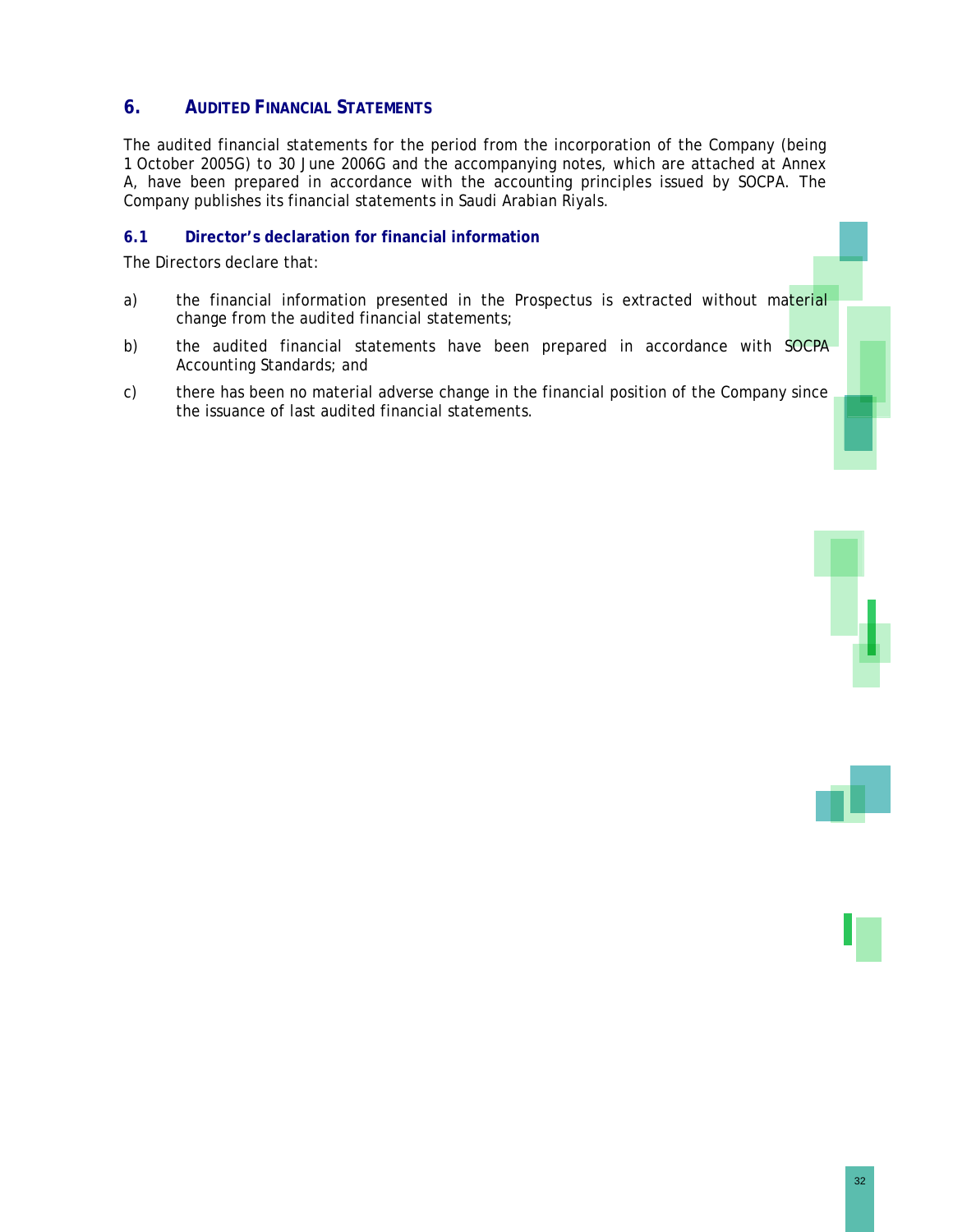# **7. USE OF PROCEEDS**

The total proceeds from the Offer are estimated to be SR 663,750,000 of which approximately SR 24,000,000 will be applied by the Company towards the payment of fees and expenses incurred in connection with the Offer. These include fees of each of the financial adviser, underwriters, reporting accountants and the legal advisers to the Company plus receiving bank expenses, marketing expenses, printing and distribution expenses and other Offer related expenses.

The net proceeds of approximately SR 639,750,000 will be received by the Company and will be used to assist in funding the costs of the Project.

The Founding Shareholders will not receive any part of the proceeds from the Offer.





33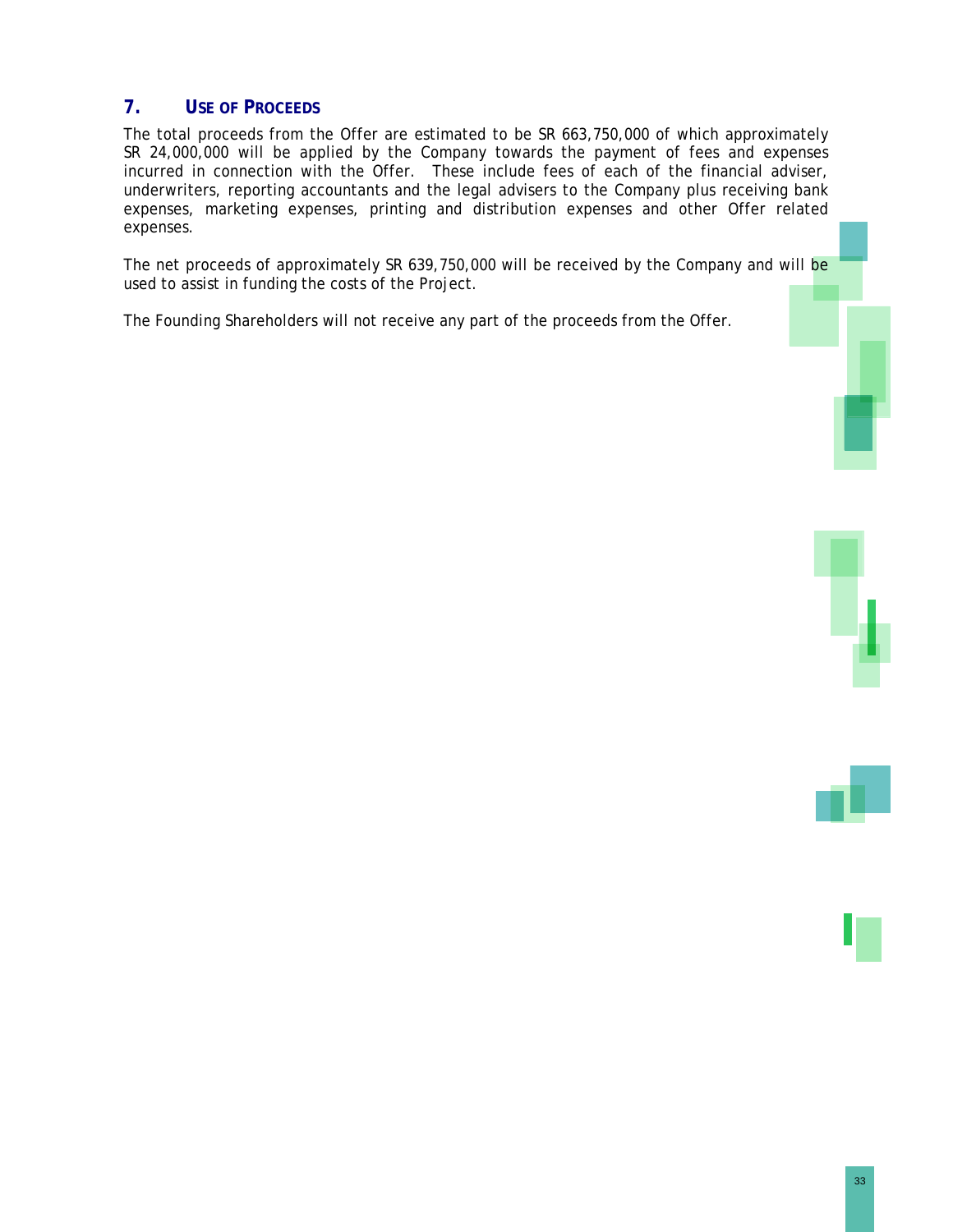# **8. LEGAL INFORMATION**

### **8.1 Date and details of incorporation**

The Company was formed as a Saudi closed joint stock company with Commercial Registration Number 2050049604 dated 27 Shaban 1426H (corresponding to 1 October 2005G).

# **8.2 Shareholders**

The ownership structure of the Company as at the date of this document and post-Offer is set out below:

#### **Table 13: Ownership structure**

|                                                                       |                            | Pre-Offer                                | Post-Offer  |                                   |
|-----------------------------------------------------------------------|----------------------------|------------------------------------------|-------------|-----------------------------------|
| <b>Name</b>                                                           | Number of<br><b>Shares</b> | Percentage of<br>total Shares (%) Shares | Number of   | Percentage of<br>total Shares (%) |
| Dar Al Kimaweyat                                                      | 22,500,000                 | 30.00                                    | 22,500,000  | 15.92                             |
| <b>IDB Infrastructure Fund</b>                                        | 12,750,000                 | 17.00                                    | 12,750,000  | 9.02                              |
| National Poly Propylene Company Limited                               | 11,250,000                 | 15.00                                    | 11,250,000  | 7.96                              |
| <b>Gulfvin Investment Limited</b>                                     | 3,750,000                  | 5.00                                     | 3,750,000   | 2.65                              |
| Mada Industrial and Commercial Investment Company                     | 3,750,000                  | 5.00                                     | 3,750,000   | 2.65                              |
| Rashid Abdul Rahman Al Rashid and Sons Company                        | 3,600,000                  | 4.80                                     | 3,600,000   | 2.55                              |
| Lummus Catalyst Company Ltd                                           | 3,375,000                  | 4.50                                     | 3,375,000   | 2.39                              |
| Al Ghurair Private Company                                            | 2,050,000                  | 2.73                                     | 2,050,000   | 1.45                              |
| Khalid bin Abdul Rahman bin Saleh Al Rajhi                            | 1,750,000                  | 2.33                                     | 1,750,000   | 1.24                              |
| Public Limited Company (DOMO)                                         | 1,500,000                  | 2.00                                     | 1,500,000   | 1.06                              |
| Rowla bint Nafid bin Saleh Mustafa                                    | 1,250,000                  | 1.67                                     | 1,250,000   | 0.88                              |
| Rashid bin Saad bin Abdul Rahman Al Rashid                            | 900,000                    | 1.20                                     | 900,000     | 0.64                              |
| Nasser bin Haza'a Al Subai'i and Brothers Company Ltd                 | 750,000                    | 1.00                                     | 750,000     | 0.53                              |
| Abdulla bin Mohamed bin Abdulla Al Huqail                             | 750,000                    | 1.00                                     | 750,000     | 0.53                              |
| Al Mishel Commercial Group Company Limited                            | 700,000                    | 0.93                                     | 700,000     | 0.50                              |
| Waleed bin Mohamed bin Abdulla Al Jaffari                             | 662,500                    | 0.88                                     | 662,500     | 0.47                              |
| Khalid bin Omar bin Jasir Al Baltan                                   | 650,000                    | 0.87                                     | 650,000     | 0.46                              |
| Mohamed bin Mutlag AI Mohamed AI Mutlag                               | 650,000                    | 0.87                                     | 650,000     | 0.46                              |
| Abdulla bin Saad bin Abdul Rahman Al Rashid                           | 450,000                    | 0.60                                     | 450,000     | 0.32                              |
| Prince Khalid bin Mohamed bin Abdul Aziz bin Ayaf Al<br><b>Muaren</b> | 400,000                    | 0.53                                     | 400,000     | 0.28                              |
| Waleed bin Abdul Rahman Sulaiman Al Buraikan                          | 325,000                    | 0.43                                     | 325,000     | 0.23                              |
| Abdul Latif bin Mohamed bin Salem Al Barrak                           | 300.000                    | 0.40                                     | 300.000     | 0.21                              |
| Al Bahrawi Trading Company                                            | 300,000                    | 0.40                                     | 300.000     | 0.21                              |
| Abdulla bin Abdul Latif bin Abdulla Al Mulhem                         | 250,000                    | 0.33                                     | 250,000     | 0.18                              |
| Fahad bin Abdul Rahman bin Thunayan Al Obaikan                        | 200,000                    | 0.27                                     | 200,000     | 0.14                              |
| Fuad bin Fahad bin Mohamed Al Saleh                                   | 100,000                    | 0.13                                     | 100,000     | .07                               |
| Abdul Aziz bin Saleh bin Abdulla Al Rebdy                             | 87,500                     | 0.12                                     | 87,500      | .06                               |
| <b>New Shareholders</b>                                               |                            |                                          | 66,375,000  | 46.95                             |
| <b>Total</b>                                                          | 75,000,000                 | 100                                      | 141,375,000 | 100<br>Source: APPC               |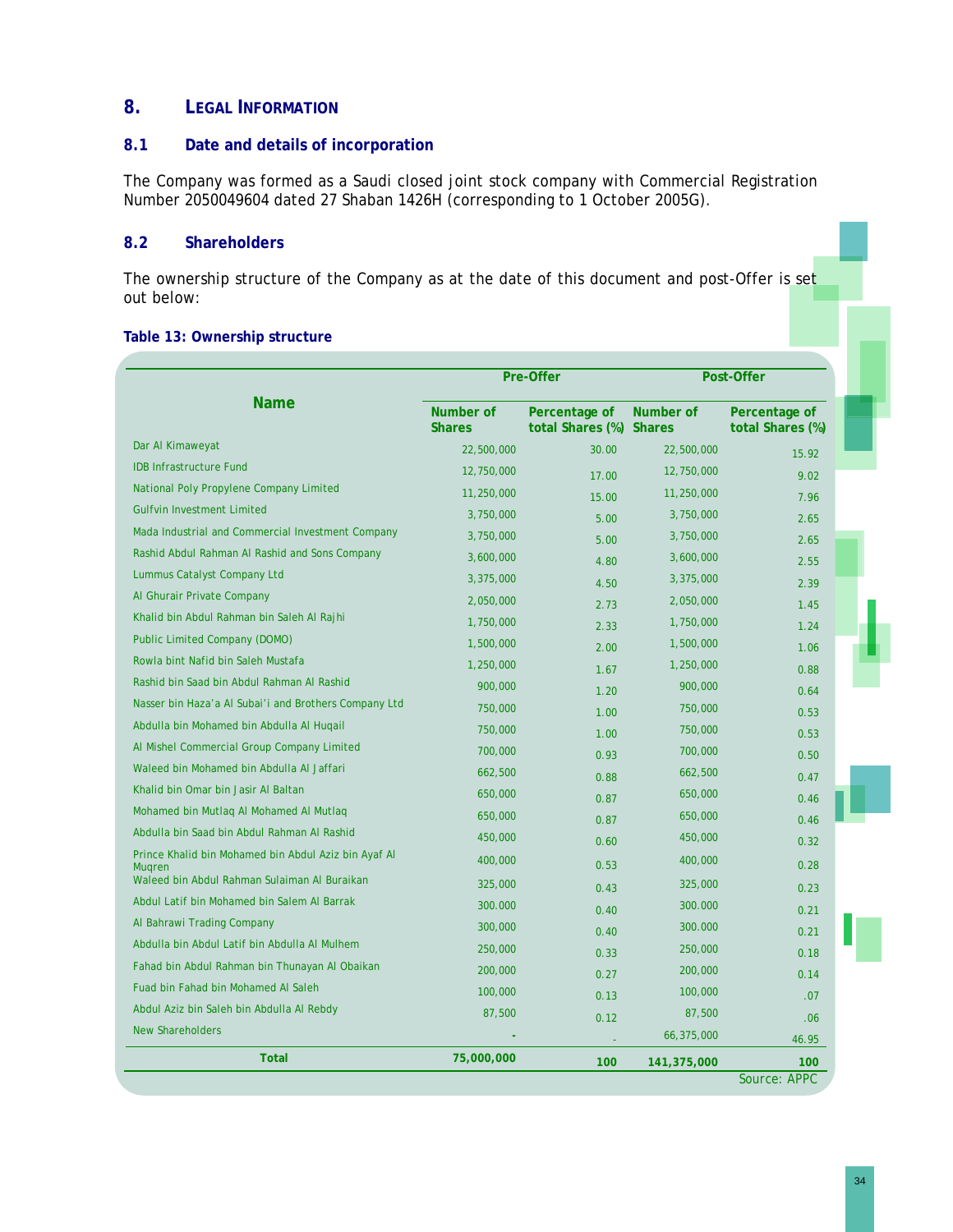The Company has deposited 1,000 Shares for each Director of the Company with Bank Aljazira as guarantee shares in accordance with the provisions of the Companies Regulations.

# **8.3 Ownership of Shares by Directors, senior executives and relatives or affiliates**

### **Table 14: Indirect shareholding of members of the Board**

| <b>Name</b>                                            | Title                        | <b>Nationality</b> | <b>Shareholding %</b> |
|--------------------------------------------------------|------------------------------|--------------------|-----------------------|
| Mr. Khalifa bin Abdul Latif bin Abdullah Al Mulhem     | <b>Chairman of the Board</b> | Saudi              | 13.50                 |
| Mr. Abdulla bin Abdul Rahman bin Thunayan Al Obeikan   | <b>Director</b>              | Saudi              | 3.06                  |
| Mr. Abdul Mohsin bin Rashid bin Abdul Rahman Al Rashid | <b>Director</b>              | Saudi              | 0.94                  |
| Mr. Ahmed bin Sulaiman bin Abdul Aziz Al Rajhi         | <b>Director</b>              | Saudi              | 1.67                  |

Save as set out in the table above and paragraph 8.2, no Directors, senior executives or any of their relatives or affiliates has any direct or indirect interest (including an option or otherwise) in the Shares or debt instruments of the Company.

# **8.4 Head office**

The Company's head office is SAMIC Building, Gulf Road, Corniche, P.O. Box 7215, Dammam 31462, Kingdom of Saudi Arabia.

# **8.5 Share capital**

Following the Offer, the Company will have an authorized, issued and fully paid up share capital of SR 1,413,750,000 divided into 141,375,000 Shares. Prior to the Offer, the Company will increase its share capital by an amount of SR 663,750,000 (divided into 66,375,000 Shares) by obtaining the requisite approval from the MoCI, subsequent to which a resolution will be passed at the Extraordinary General Assembly to increase the share capital and approve the amendment in the By-laws of the Company.

All Offer Shares shall be tradeable once Admission becomes effective and any restriction on trading in the Offer Shares must firstly be approved by the CMA. The Company shall provide information to investors about the Shares, and any proposed changes to the share capital of the Company in accordance with the Listing Rules and the regulations of CMA.

The Company is not subject to any agreement or arrangement that may require the issue, sale or transfer of further Shares.

# **8.6 Directors' and Executive Management's service contracts**

As of the date of this document, no Director has entered into any service or employment contract with the Company. Neither the Members of the Board nor the CEO have any right to vote regarding their remuneration. The Board shall have the right, under the Companies Regulations and the By-laws, to determine the remuneration received by the Chairman of the Board and the CEO.

In accordance with their service or employment contracts, the CEO, General Manager of Administration, Company Secretary, Chief Financial Officer and Vice President of Engineering and Operations are each entitled to a fixed monthly salary excluding bonus (which will be determined by the Board based on the performance of the Company and the individual). These contracts contain certain non-compete covenants designed to protect the interests of the Company.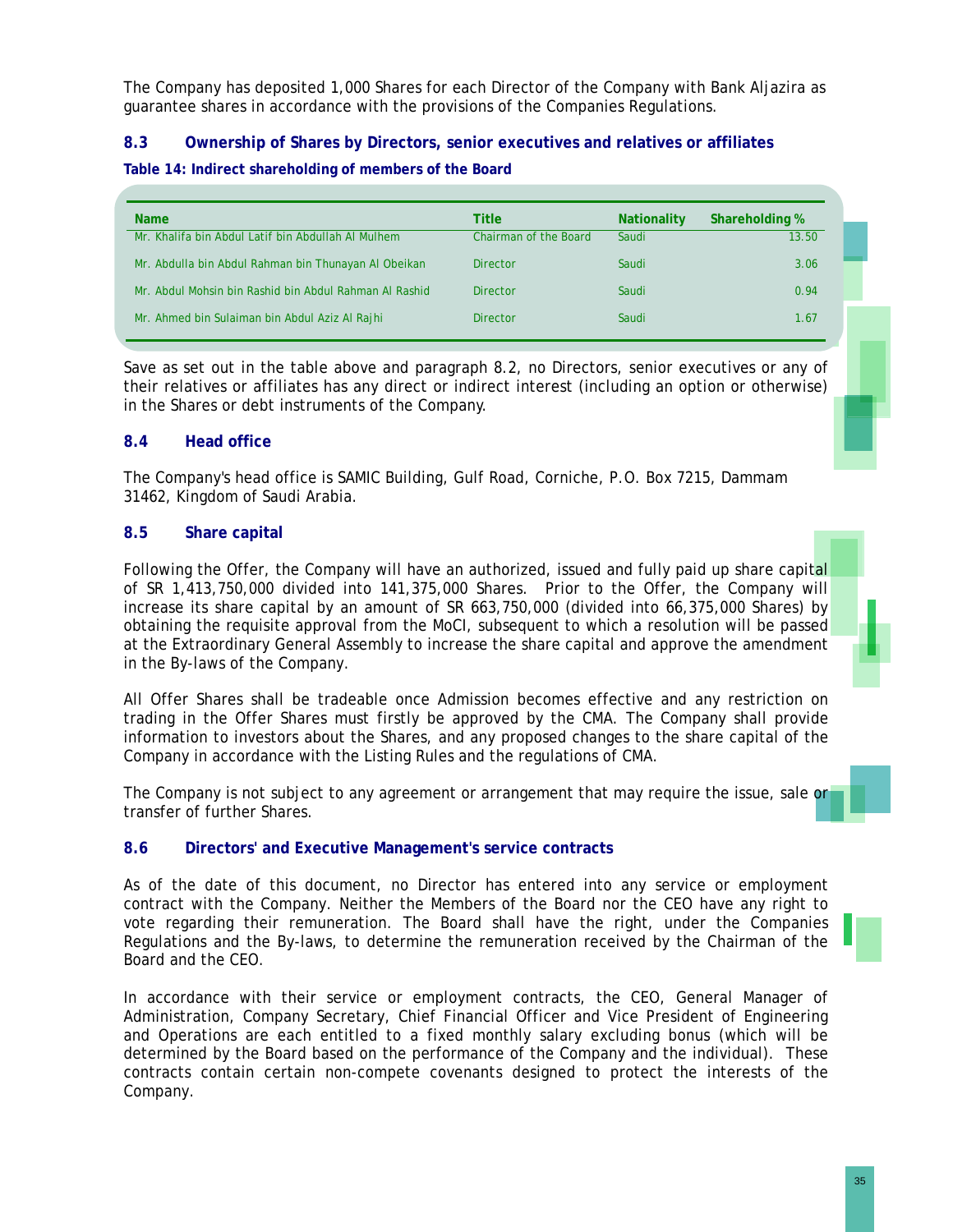# **8.7 Loans for Members of the Board and Senior Executives**

Pursuant to the MoCI Regulations and the By-laws, the Company is not permitted to grant any loans to the Members of the Board or to any of the Company's senior executives.

# **8.8 Intellectual Propety and Trademark Registrations Classes**

As at the date of this document, there are no trademarks registered in the name of the Company.

# **8.9 Litigation**

The Company is not a party to any lawsuit, arbitration or reconciliation, whether severally or jointly, either as claimant or defendant, that may materially affect the financial position of the Company and the results of its operations and, to the best knowledge of the Board, they are not aware of any such lawsuit or arbitration procedures that is pending.

# **8.10 Material contracts**

The Company has entered into the following contracts relating to the Project (together, the "Project Contracts") that may be material:

- a) Engineering and Procurement Contract and Construction Contract;
- b) Offtake Agreements;
- c) Project Management Services Agreement;
- d) NTH Technology Rights Agreement;
- e) NTH Technical Support Agreement;
- f) NTH Catalyst Supply Agreement;
- g) Catofin Technology Rights Agreement;
- h) Catofin Technical Services Agreement;
- i) Catofin Catalyst Supply Agreement;
- j) Basic Engineering Services Agreement;
- k) Nitrogen Supply Agreement;
- $I)$  Propane Supply Agreement<sup>8</sup>;
- m) Propane Pipeline Grid System Agreement;
- n) Bulk Power Supply Agreement;
- o) Domo Operation and Maintenance Services Agreement;
- p) Retainer Agreement;
- q) Utility User Agreement;
- r) Connection Agreement;
- s) Land Lease Agreement; and
- t) Engineering and Construction Support Agreement.

In addition to the Project Contracts, the Company has entered into the following contracts that may be material:

- a) the SIDF Loan;
- b) the GIB Loan;

 $\overline{a}$ 

- c) the SIDF Bridge Facility (together, the "Loan Facilities") and
- d) the Underwriting Agreement.

Section 4 (*Financing Structure*) contains a summary of the key terms of the Loan Facilities. Section 10 (*Summary of Project Contracts*) contains a summary of the key terms of the Project





 $8$  This Agreement is in draft form, however, it is expected that it will be signed in due course without any significant alterations.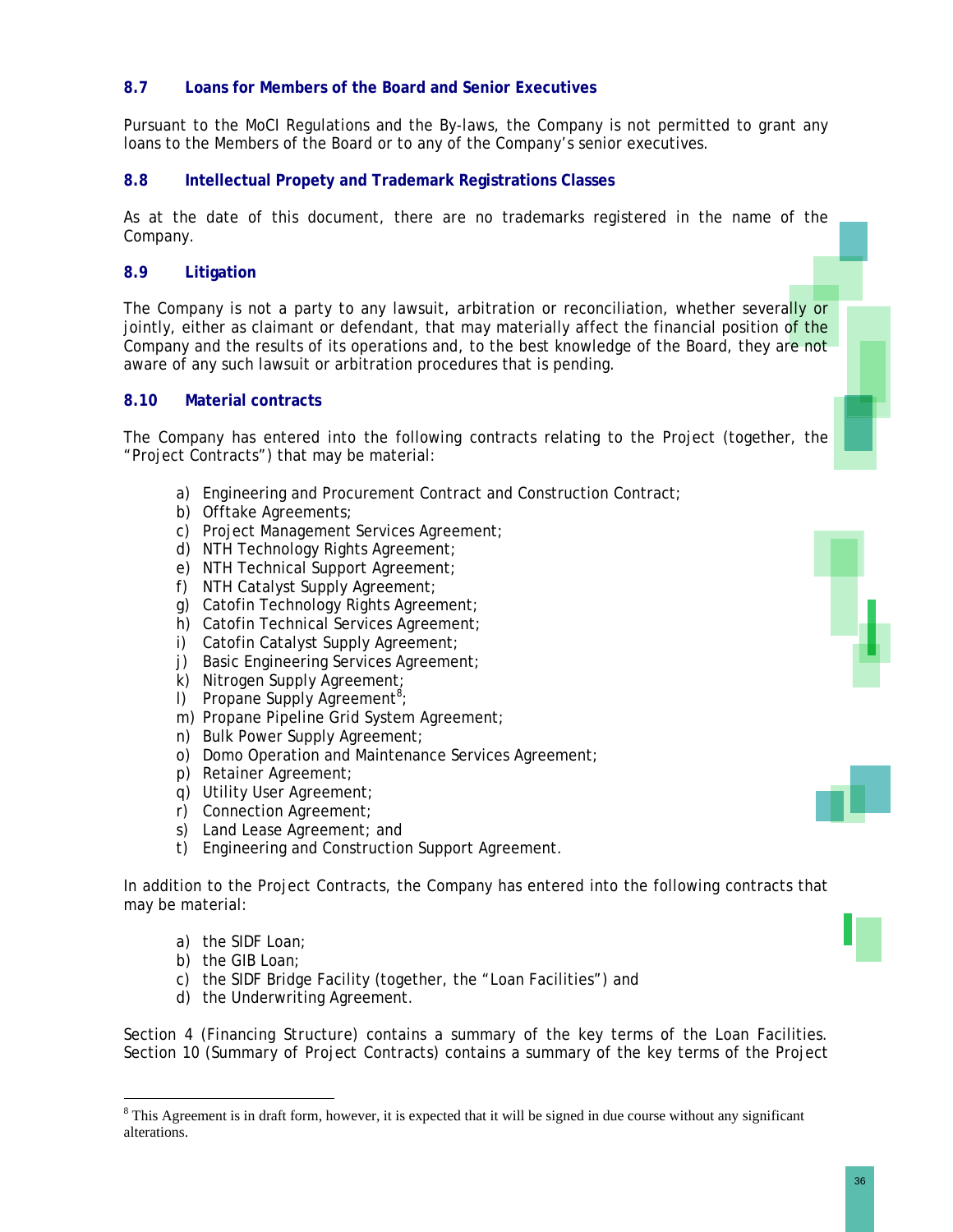Contracts. Section 11 (*Underwriting*) contains a summary of the key terms of the Underwriting Agreement.

# **8.11 Related party contracts**

Except as disclosed below, the Company has not entered into any contracts or arrangements with the Directors, Chief Executive Officer or Chief Financial Officer, or any of their relatives or affiliates, in relation to the Company's business**.** 

During the period, between 1 October 2005G up to and including 30 June 2006G, the Company had entered into the following transactions with related parties:

#### **Table 15: Related party transactions**

| <b>Name</b>                                                                                                                                                                                                                                                                                                                                                                      | Relationship |  |
|----------------------------------------------------------------------------------------------------------------------------------------------------------------------------------------------------------------------------------------------------------------------------------------------------------------------------------------------------------------------------------|--------------|--|
| (1) National Polypropylene Company Limited                                                                                                                                                                                                                                                                                                                                       | Stockholder  |  |
| In compliance with the initial subscription agreement signed<br>between NPPC and the other Founding Shareholders, the Company<br>has reimbursed all costs and expenses incurred by Mr. Al Mulhem<br>and Mr. Al-Lahiq, the founder shareholders of NPPC, in developing<br>the Project prior to 1 October 2005G which amounted to SR 28.0<br>million.                              |              |  |
| (2) Lummus Catalyst Company Ltd (Lummus Global)                                                                                                                                                                                                                                                                                                                                  | Stockholder  |  |
| The Company has entered into various agreements with Lummus<br>including a Catofin Technology Rights Agreement for the use of the<br>Catofin technology, a Catofin Technical Services Agreement for the<br>provision of technical services, a Basic Engineering Services<br>Agreement for the provision of engineering design and ongoing<br>engineering and technical services. |              |  |
|                                                                                                                                                                                                                                                                                                                                                                                  |              |  |

# **8.12 Auditors**

Deloitte & Touche Bakr Abulkhair & Co.:

- a) are the Company's auditors and have provided certain information for inclusion in this Prospectus;
- b) have consented to the use of their name in the form and context in which it appears in this Prospectus; and
- c) have no interest in the Company or its subsidiaries or affiliates, other than the provision of certain professional services, provided on an arms length basis.

# **8.13 Commissions**

No person (including Board Members, proposed Board Members and senior executives) has received any commission, brokerage fee or non-cash consideration in relation to the share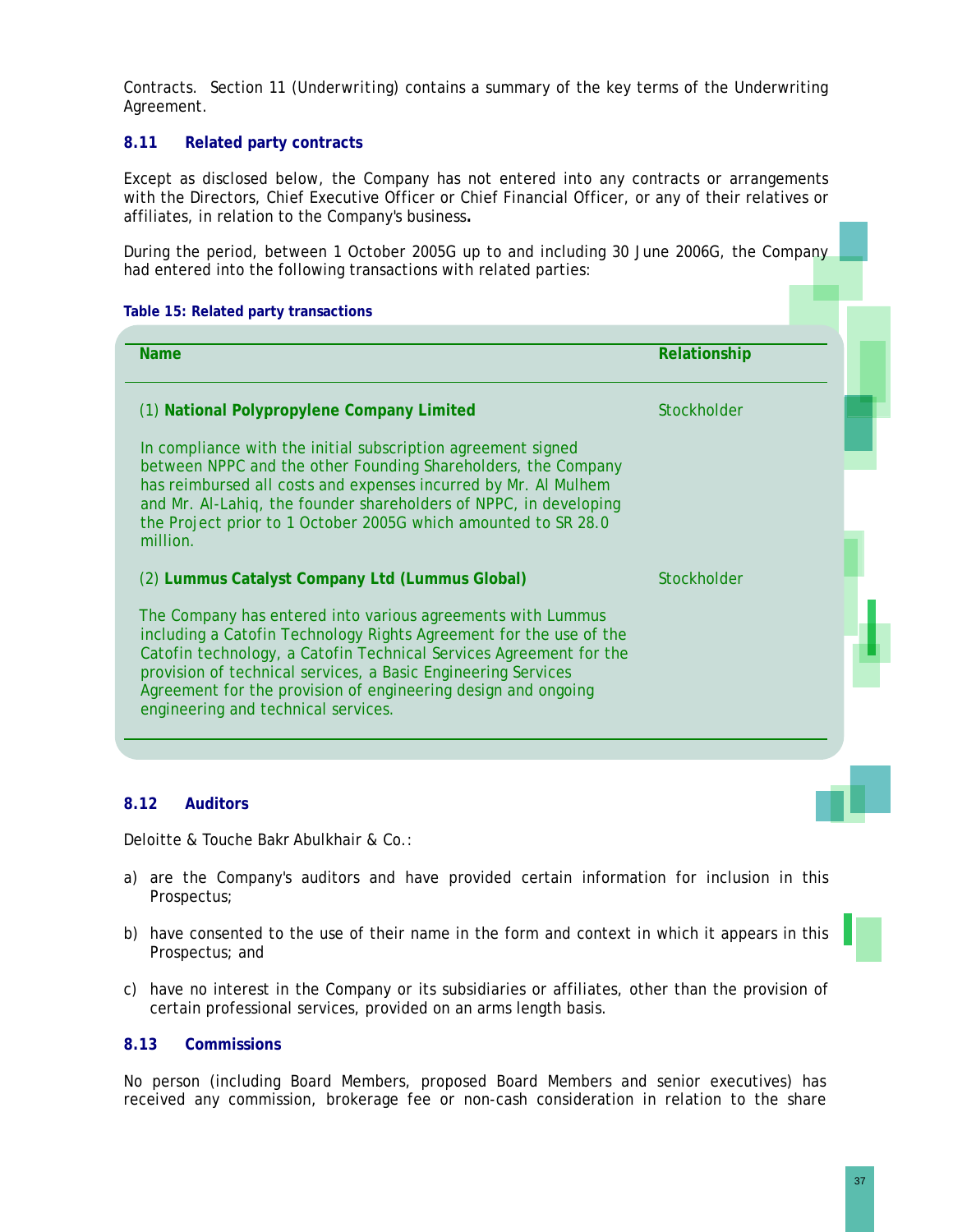capital of the Company or any of its subsidiaries during the two years preceding the date of submission of the application for listing the Company's shares on the Exchange (Tadawul).

# **8.14 Continuation of activities**

There has not been a suspension to the operations of the Company's activities since its incorporation. The Directors do not intend to materially change the nature of the activities of the Company. There has been no material adverse change in the financial or trading position of the Company since its incorporation.

# **8.15 Working capital**

The Directors are of the opinion that, following the receipt of Offer proceeds (but after repayment of whichever of the GIB Loan or the IPO Bridge Facility is in existence at such time), drawdown under the SIDF Loan and the execution of the Commercial Term Loan Facility Agreement and drawdown thereunder (each as disclosed in Section 4 (*Financing Structure*)), the Company will have sufficient working capital available for its present purposes, that is for at least twelve months from the date of this Prospectus, to support it throughout the construction period and startup of the Plant.

# **8.16 Dividends paid**

The Company has not declared or paid any dividends since the date of incorporation.

# **8.17 Dividend policy**

It is the intention of the Company to make dividend payments with a view to maximizing shareholder value commensurate with the ongoing capital expenditure and investment requirements of the Company.

Any decision to pay cash dividends to Shareholders will be at the discretion, and upon the recommendation, of the Board after approval of the General Assembly having taken into account various factors then existing, including the financial condition of the Company, restrictions on the payment of dividends in agreements entered into by the Company as described in Section 4 (*Financing Structure*), results of operations, current and anticipated cash needs and plans for expansion.

# **8.18 Capitalization and indebtedness**

A summary statement of capitalization as of 30 June 2006G is set out in the table below. The table should be read in conjunction with Section 6 *(Audited Financial Statements)*.



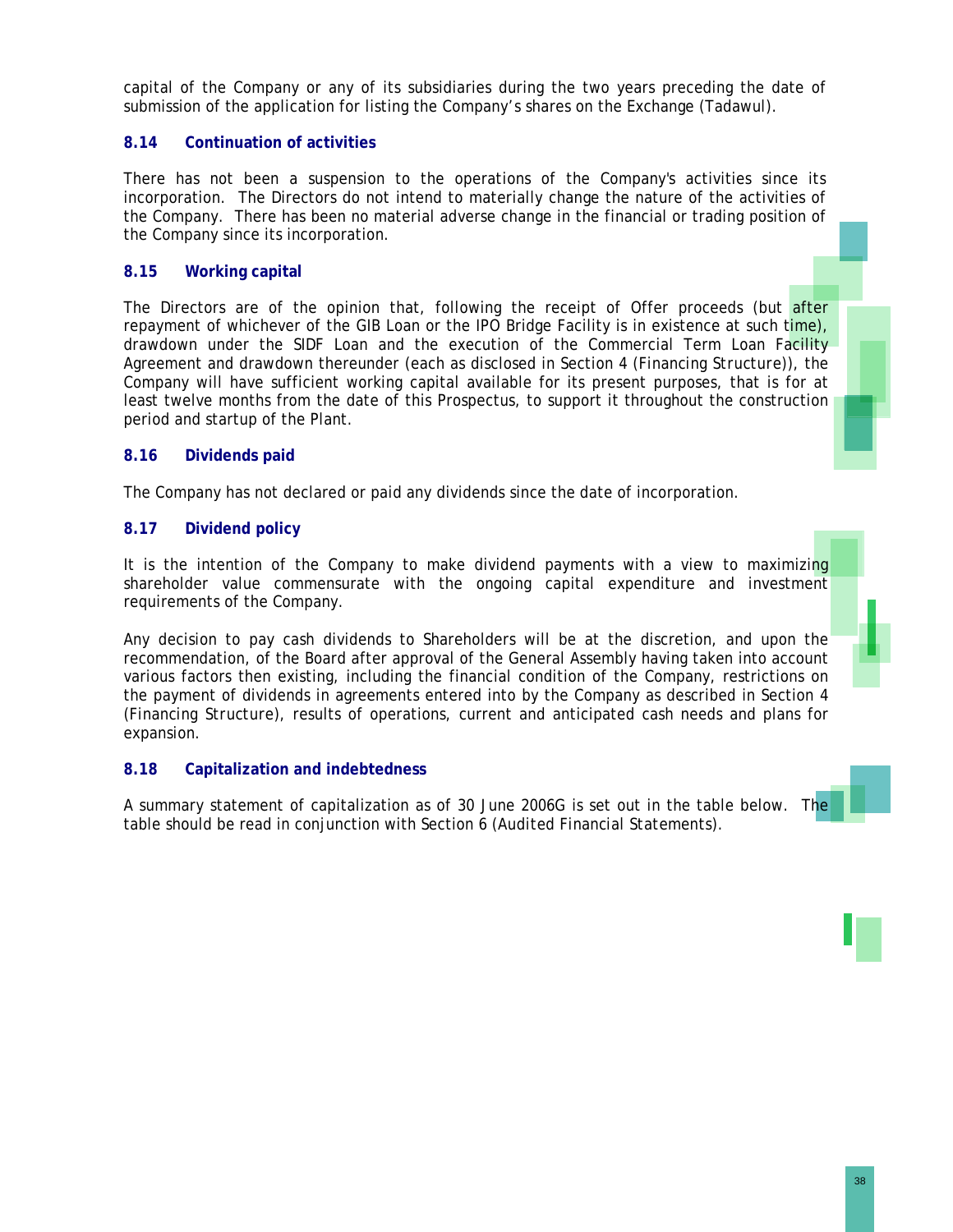**Table 16: Capitalization and indebtedness as at 30 June 2006G (000SR)** 

| Loans                                 | Amount                               |
|---------------------------------------|--------------------------------------|
| Short-term loans                      | 116,250                              |
| Long-term loans                       |                                      |
| <b>Total loans</b>                    | 116,250                              |
| Shareholders' equity                  |                                      |
| Capital                               | 375,000                              |
| <b>Contribution from Shareholders</b> | 375,000                              |
| <b>Statutory reserves</b>             | 200                                  |
| <b>Retained earnings</b>              | 1,735                                |
| Total Shareholders' equity            | 751,935                              |
| <b>Total capitalization</b>           | 868,185                              |
|                                       | Source: Audited Financial Statements |

# **8.19 Loans**

As at the date of this Prospectus, the Company has entered into, and drawn down in full under, each of the GIB Loan and the SIDF Bridge Facility and has entered into, but not drawn down under, the SIDF Loan. The details of these facilities are provided in Section 4 (Financing Structure).

# **8.20 Contingent liabilities**

As at the date of this Prospectus, the Company had no outstanding contingent liabilities or guarantees.

# **8.21 Security, mortgages and liens**

The Company has not granted any mortgage, lien, security or charge over any of its existing or future assets other than that disclosed in Section 4 *(Financing Structure)*.

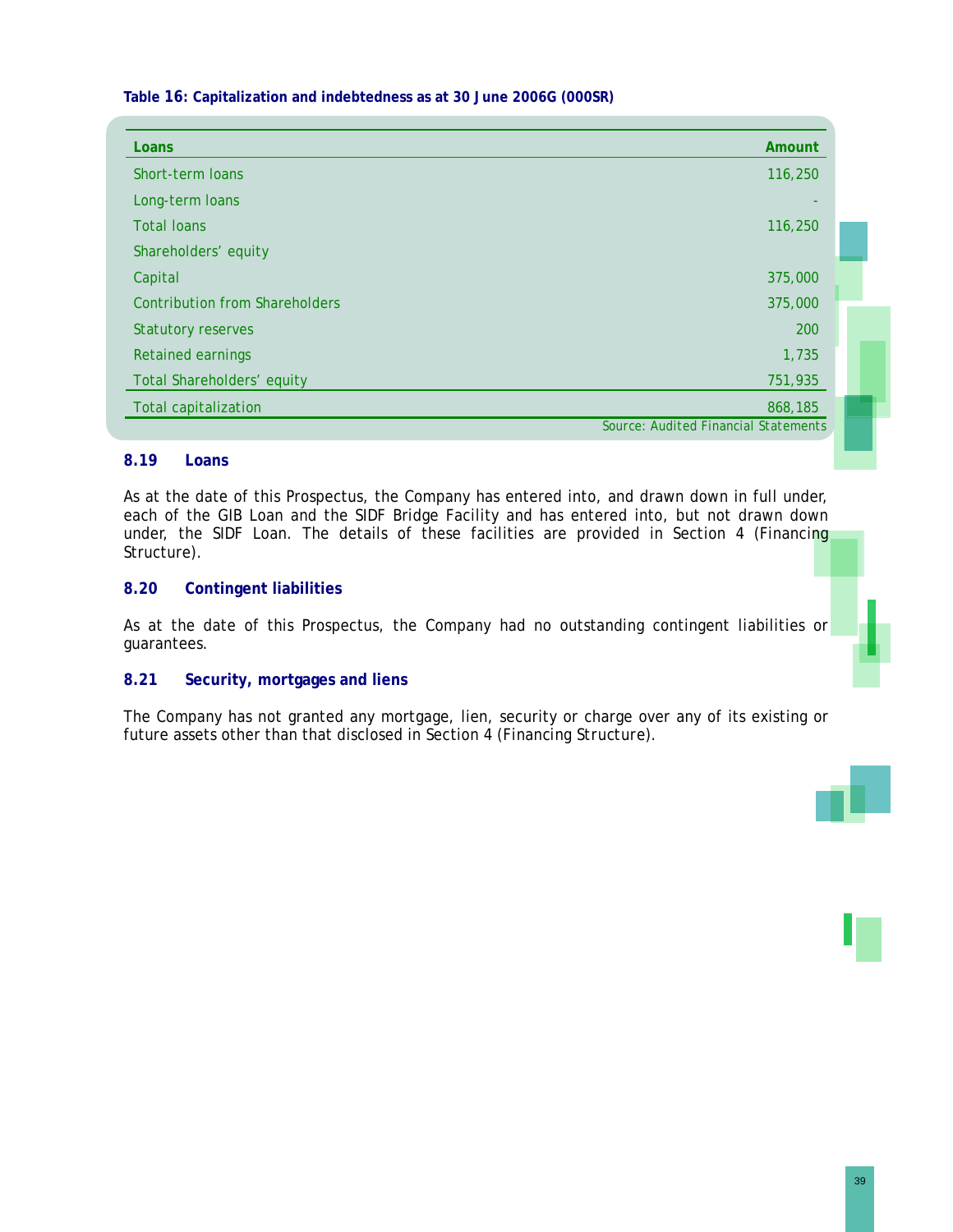# **9. SUMMARY OF BY-LAWS**

The following is a summary of the By-Laws. In addition to the rights specified in the By-Laws, the Shareholders have certain rights and obligations under the Companies Regulations.

# **9.1 Name of the Company**

The name of the Company is "Advanced Polypropylene Company", a Saudi joint stock company.

# **9.2 Head Office of the Company**

The head office of the Company is in Dammam, Kingdom of Saudi Arabia. The Board of Directors may open another branch, office, or agencies within or outside of Saudi Arabia.

# **9.3 Objectives of the Company**

The Company was established for the purposes of producing polypropylene according to the Industrial license issued by the Saudi Arabia General Investment Authority No. 318/1 dated 28/3/1426H.

# **9.4 Duration of the Company**

The Company's duration is ninety nine (99) Gregorian years, commencing on the date of issuance of the Minister of Commerce's resolution announcing the incorporation of the Company. The term of the Company may be extended through a resolution passed by the Extraordinary General Assembly one year prior to the expiry of its term.

# **9.5 Shares**

The Shares shall be nominal and the Shares may not be issued at less than their nominal value. However, they may be issued at more than this value and, if so, the difference in value shall be added to the statutory reserve even if it has reached its maximum. As a Share is indivisible, if several persons own it they should select one of them to represent them in the exercise of the rights attaching to the Share. Joint owners shall be jointly liable for the obligations arising out of the ownership of the Share.

### **9.6 Rights of the holders of Shares**

Each fully paid Share gives its holder the following rights (in each case to the extent provided for in the Companies Regulations and the By-Laws):

- receive dividends (i.e. profits declared for distribution); and
- upon the Company's liquidation, to receive a proportionate amount of the Company's surplus (after the fulfillment of the Company's obligations).

Shareholders holding at least 20 Shares may (i) attend and participate in meetings of the General Assembly of the Company's shareholders and vote with each Share having one vote, and (ii) appoint by proxy another shareholder (who is not a board member) to attend the General Assembly meeting and vote on his behalf.

Any change to the rights attaching to the Shares requires the By-Laws to be changed.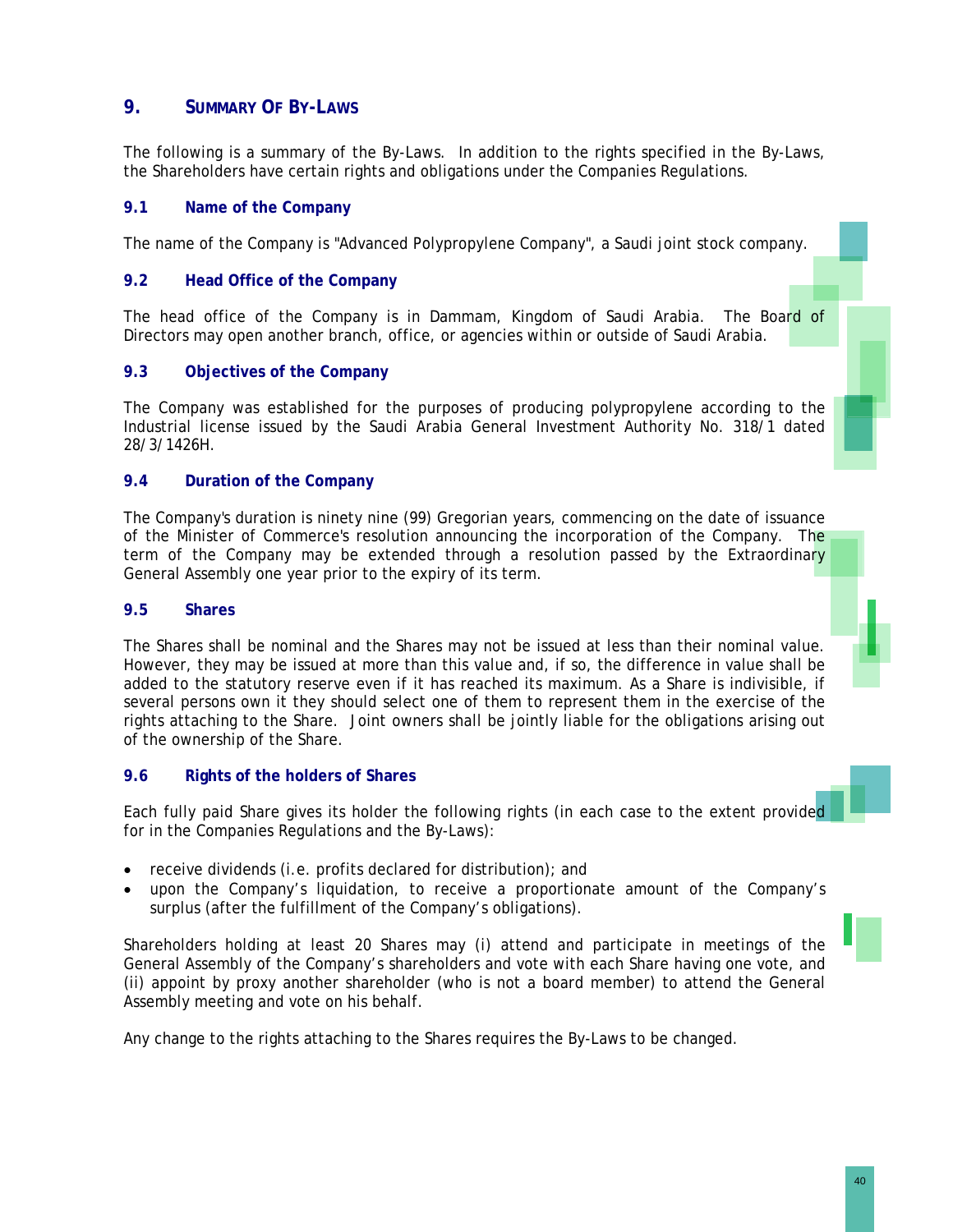# **9.7 Increase in share capital**

Subject to the provisions of the Companies Regulations, the share capital of the Company may be increased once or several times by issuing new Shares in the same nominal value of the original Shares provided that the original share capital is paid up in full and following a resolution passed by the Extraordinary General Meeting after assessing the economic viability and obtaining the approval of the competent authorities.

The Shareholders shall be notified of the preemptive rights vested in them by notice to be published in a daily newspaper addressing the capital increase resolution and the conditions of subscription, or by written notice to the shareholder by registered mail. Each Shareholder shall express the desire to exercise such preemptive rights, if they so wish, within fifteen (15) days of the publication of such notice or receipt of such notice by registered mail. However, a resolution passed by an Ordinary General Assembly can suspend the pre-emptive rights of the existing Shareholders and resolve that the new shares be offered in all or in part to one or more strategic investors and/or to the public and not to existing Shareholders where deemed appropriate.

The new Shares shall be distributed among the original shareholders who have requested to subscribe for them, in proportion to the original Shares they own, provided that the number of Shares allocated to them shall not exceed the number of the new Shares requested. If there is a balance remaining, the balance of the new Shares shall be allocated among the original shareholders who have requested more than their pro rata entitlement, provided that the amount of such allotment shall not exceed the number of the new Shares they have requested. The remaining Shares shall then be placed for public subscription.

# **9.8 Decrease in share capital**

The Company's share capital may be reduced by a resolution passed by the Extraordinary General Meeting (based on reasonable justifications and after obtaining the approval of the if:

- the Company's share capital is in excess of its needs; or
- the Company has sustained losses.

# **9.9 Constitution of the Board**

The Company is currently managed by a Board of Directors comprised of seven (7) members and two (2) independent directors will be appointed at an Ordinary General Meeting convened for 29/10/1427H (corresponding to 21/11/2006G). The term of the Company's first Board is for five years commencing from the date of the Ministerial resolution declaring the Company's incorporation.

# **9.10 Authority of the Board**

Subject to the powers reserved for the Ordinary General Assembly, the Board shall have the widest powers in managing the affairs and business of the Company, including but not limited to: the disposing of its assets, moveable and real property; and for this purpose the Board of Directors shall have the right to purchase, accept, pay for, pledge, redeem, sell, assign, receive the price for, and deliver the item disposed of. As to the sale of the Company's assets, movables and real properties, the minutes of the meeting of the Board shall comprise the reasons for disposition of the real estate subject to the following conditions:

- the Board shall determine in the sale resolution the reasons and justifications for the sale;
- the sale price shall be comparable to the price of similar real estate;
- payment for the sale shall be immediate save for cases determined by the Board and with sufficient guarantees; and.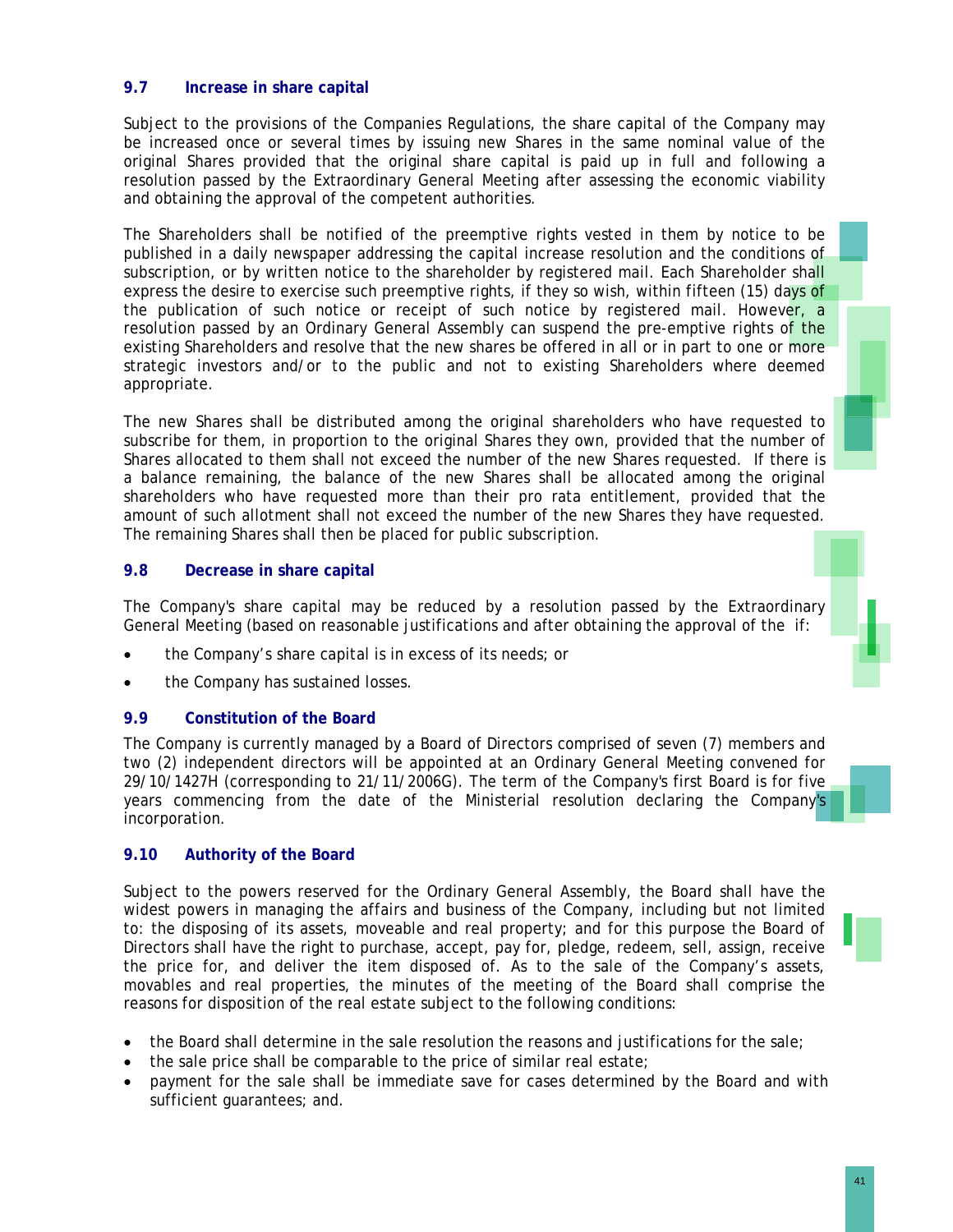• such action shall not result in the suspension of some of the Company's business activities or burdening it with other obligations.

The Board may enter into loan agreements with government funds and financial institutions regardless of the terms thereof and enter into commercial loans whose term does not exceed the term of the Company. The following conditions shall be complied with when concluding loan agreements with a term of more than 3 years:

- 1. the aggregate amount of loans that the Board may enter into during the Company's financial year shall not exceed 50% of the Company's capital;
- 2. the Board shall determine the areas for which the loans shall be used and the method of repayment thereof; and
- 3. the loan conditions and security provided shall ensure that they shall not prejudice the Company, its shareholders and general guarantees of its creditors.

The Board shall be entitled in the cases determined by the Board to discharge the Company's debtors from their liabilities in the manner that serves the best interests of the Company, provided that the minutes of the Board Meeting shall contain the justifications for its decision subject to the following conditions:

- 1. a debtor cannot be discharged from its liability until the lapse of at least one year from the creation of the debt;
- 2. discharge shall be for a fixed amount as a maximum for each year per debtor; and
- 3. the Board shall have the authority to give such discharge and shall not delegate this authority.

The Board shall have the right to enter into settlements, assignments, contracts, obligations, and commitments in the name of the Company and on its behalf. The Board shall also be entitled to do all acts and actions that are conducive to realising the Company's objects and interests. The Board shall be competent to delegate within the extent of its powers to one or more of its members or to a third party the authority to take certain actions or to undertake a certain act or activities. The Board shall be entitled to delegate any of its power and authority to any person it deems fit.

# **9.11 Remuneration of Board Members**

The remuneration of the Board shall not exceed 10% of the net profits of the Company for that particular financial year, subject to the limits provided for in the Companies Regulations or any other complementary laws, resolutions and instructions. The report of the Board submitted to the Ordinary General Assembly shall include a detailed statement of the payments received by the members of the Board during the fiscal year as salaries, expenses and the other privileges, and the report shall include a statement of the payments received by the members of the Board in their capacity as employees or administrators, or what they received in return for the technical, administrative or consultative services previously agreed to by the General Assembly.

# **9.12 The authority of the Chairman and the Managing Director**

The Chairman of the Board shall have all the necessary powers and authorities to manage the Company, which shall include but not limited to the following:

- 1. representing the Company in its relations with third parties towards all government authorities and departments, companies, individuals and all judicial authorities of all kinds and degrees;
- 2. signing on behalf of the Company the Memoranda of Association of the companies to be incorporated by the Company with third parties or participates therein;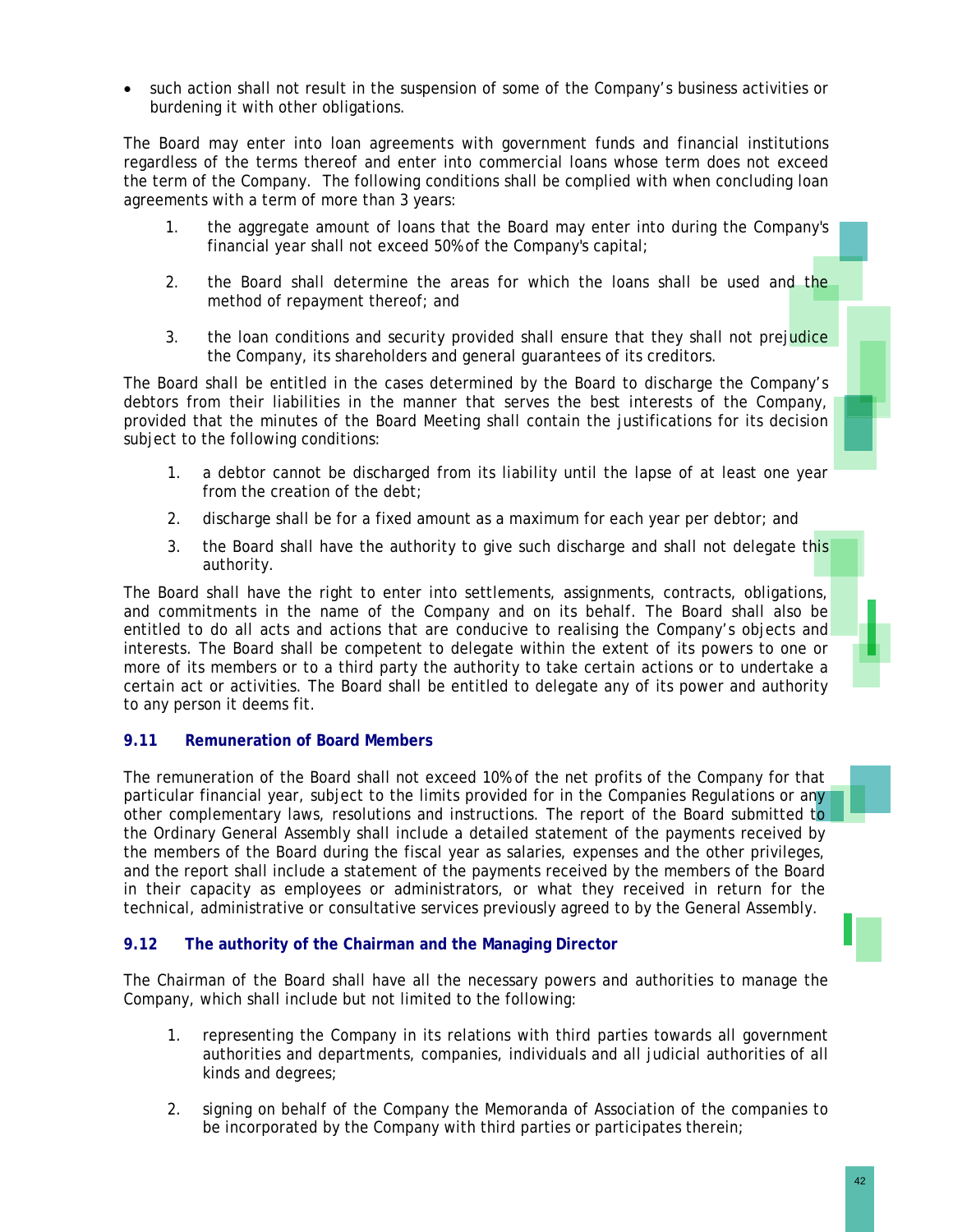- 3. signing all kinds of letters and documents before any authority whatsoever, concluding all contracts, agreements and tenders, purchase and sale of fixed assets, movables, land, properties, assignment, borrowing and mortgage of properties and redemption thereof in favour of the Company (upon obtaining the Board's written approval);
- 4. opening accounts with banks, depositing and withdrawal in favour of the Company, opening documentary credits, issue of guarantees, making, endorsing and payment of commercial papers; and
- 5. appointment of employees, determining their salaries and remuneration, removing them without prejudice to their rights.

The Board shall nominate the Company's Managing Director by a Board resolution containing all his powers and duties including the running of the day-to-day business of the Company.

# **9.13 General Meetings of Shareholders**

With the exception of matters falling within the functions of the Extraordinary General Meeting, the Ordinary General Meeting shall be vested with all the functions connected with the Company. The Ordinary General Meeting shall be held at least once per year within the six months following the end of the Company's fiscal year. Other Ordinary General Meetings may be convened whenever the need arises.

The Extraordinary General Meeting has the power to amend the By-Laws (with the exception of provisions that are exempt from amendment pursuant to the Companies Regulations).

The Extraordinary General Meeting shall be empowered to pass resolutions with respect to matters that fall within the functions of the Ordinary General Meeting, on the same terms and conditions as the Ordinary General Meeting.

# **9.14 Notice and participation**

General Meetings shall be convened upon an invitation from the Board. The Board shall convene the Ordinary General Meeting if so required by the auditor or by a number of Shareholders representing at least 5% of the Company's share capital. The notice convening the General Meeting shall be published in the Official Gazette and in a daily newspaper circulating in the city where the Company's head office is located at least 25 days before the date set for the meeting. The notice shall include an agenda; however, so long as the Shares are nominal, it is sufficient to send registered letters specifying the intended date. A copy of the invitation and the agenda shall be sent to the Companies Public Directorate in the Ministry of Commerce and Industry within the period stipulated for publication.

The General Meeting shall be held in the city where the Company's head office is located and any Shareholder shall have the right to attend a General Assembly. A Shareholder holding at least 20 Shares may authorize another Shareholder (other than a member of the Board) in writing to attend a General Assembly Meeting.

Every Shareholder present at a General Assembly Meeting shall have the right to discuss the subjects listed on the General Meeting agenda and direct questions with respect thereto to the Board and to the auditor. The Board or the auditor shall reply to the Shareholders' questions to the extent that the Company's interests are not affected. If a Shareholder finds the reply to his question unsatisfactory, such Shareholder may appeal to the General Meeting, whose decision shall be decisive in this respect.

# **9.15 General Meeting procedures**

The By-Laws provide that the Chairman of the Board (or the Chairman's delegate in the event of the Chairman's absence) shall head the General Meetings. The Chairman shall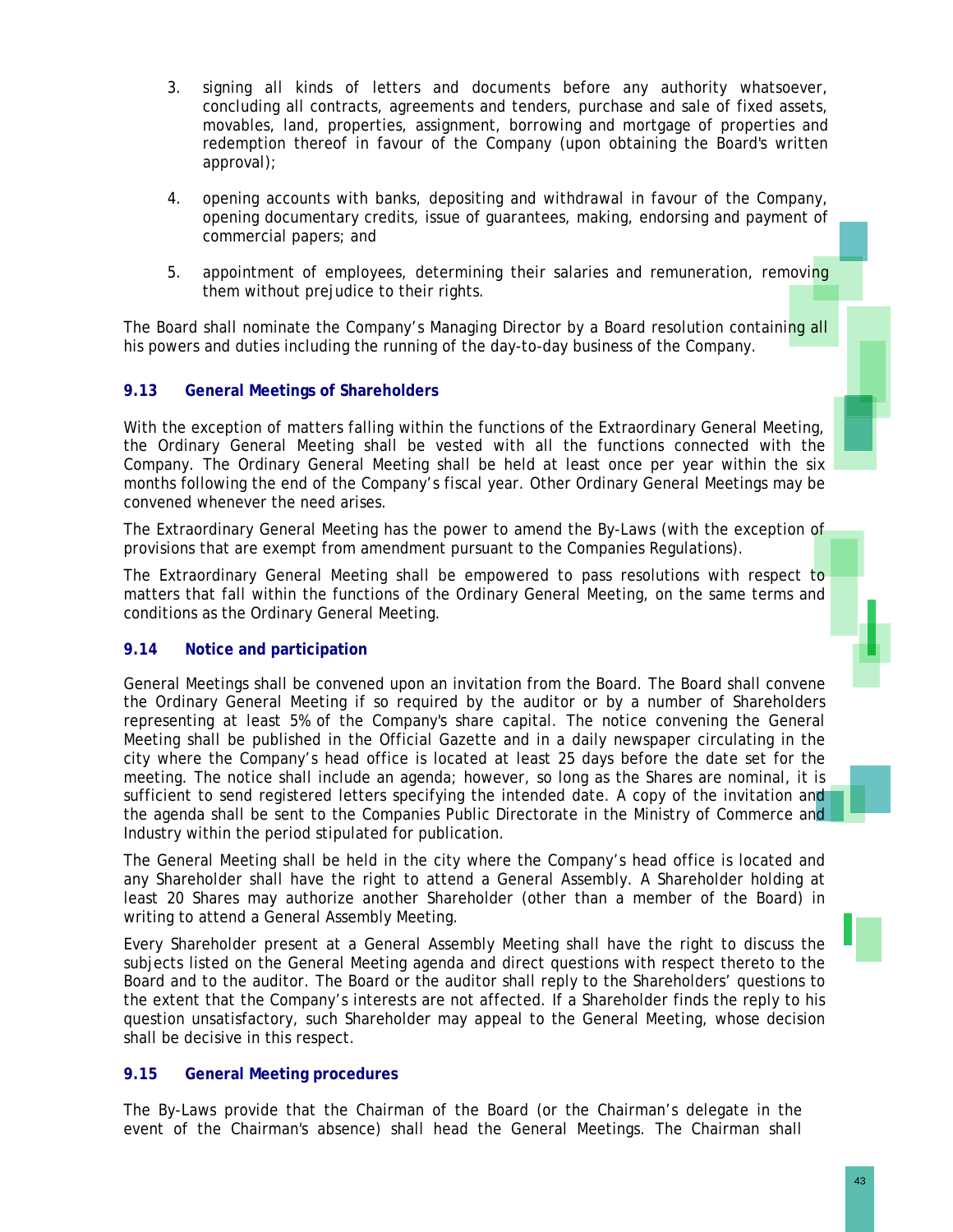appoint a secretary for the meeting and a teller of votes. Minutes of the meeting shall be drawn up, which shall include the names of Shareholders present or represented, the number of Shares they hold in person or by proxy, the number of voters assigned thereto, the resolutions passed, the number of votes for or against the same and an adequate summary of the discussions that have taken place at the meeting. The minutes shall be regularly recorded after each meeting in a special register to be signed by the Chairman, Secretary and vote teller.

# **9.16 Voting rights and resolutions**

Voting at an Ordinary and Extraordinary General meeting shall be computed on the basis of one vote for each Share. No Shareholder, in person or by proxy, or both, shall have votes representing more than 20% of the total votes exercisable at Extraordinary General Meetings on resolutions that relate to (a) the appointment and removal of the Board Members or auditors or (b) the amendment of the Company's By-laws.

The resolutions of the Ordinary General Meeting shall be generally passed by the absolute majority of the Company's issued shares present or represented at a shareholders' meeting. However, resolutions at an Extraordinary General Meeting shall be passed by the majority of two-thirds of the Shares represented at the meeting.

Resolutions that require a three-quarters majority of the Shares represented at the Ordinary or Extraordinary Meeting relate to:

- an increase or decrease of the Company's share capital;
- an extension of the term of the Company;
- the dissolution of the Company prior to the expiration of its term; and
- the merger or consolidation of the Company with another company or establishment.

# **9.17 Quorum**

The Ordinary General Meeting shall only be valid if attended by Shareholders representing at least 50% of the Company's share capital. If this quorum is not attained at the meeting, an invitation should be sent out for a second meeting to be held within 30 days following the previous meeting. The invitation shall be published in accordance with the Company's By-Laws. The second meeting shall be valid regardless of the number of votes represented at the meeting.

The Extraordinary General Meeting shall only be valid if attended by Shareholders representing at least 50% of the Company's share capital. If this quorum is not attained at the meeting, an invitation should be sent out for a second meeting to be held within 30 days following the previous meeting. The second meeting shall be valid if attended by a number of Shareholders representing at least one quarter of the Company's share capital.

# **9.18 Transfer of Shares**

The Shares are negotiable after share certificates have been issued. However, Shares that are held by the Founding Shareholders may not be sold until the publication of the balance sheet and the profit and loss statement for two complete financial years. The Shares shall be transferable (subject to the Lock-In Period) in accordance with the rules, regulations and directives issued by the CMA.

# **9.19 Dissolution of the Company**

If the Company's losses total three-fourths of its share capital, then the Board shall call an Extraordinary General Assembly to consider whether the Company shall continue to exist or



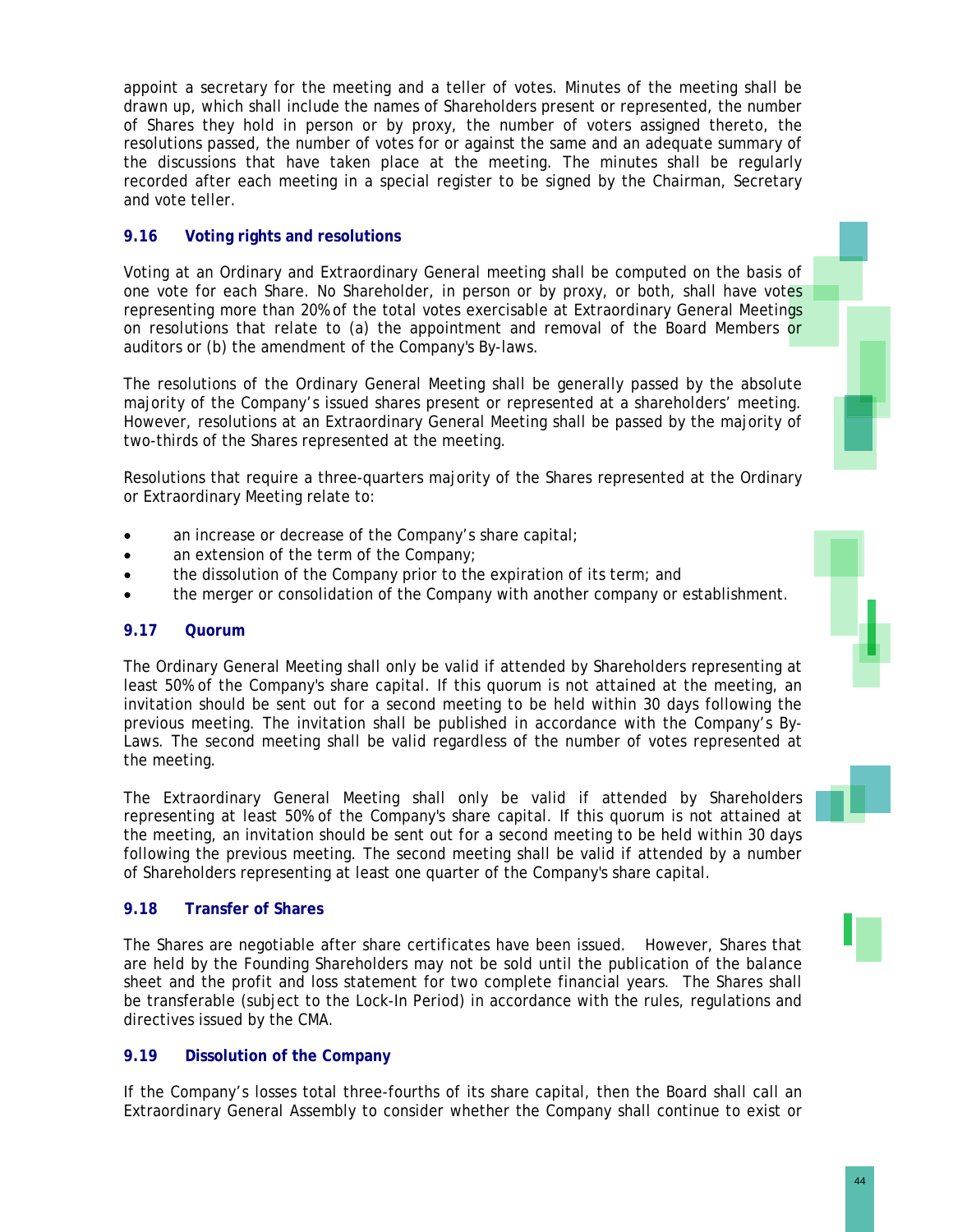whether it shall be dissolved before the term specified in its By-Laws. In either case, the resolution shall be published in the Official Gazette.

In the event of the Extraordinary General Assembly resolving to dissolve the Company before the term specified in its By-Laws, it shall, upon the recommendation of the Board, determine the manner of dissolution and shall appoint one or more liquidators and determine their powers and remunerations.

The power of the Board shall end with the expiry of the Company. However, the Board shall keep managing the Company until the liquidator has been appointed and the Company's staff shall remain to the extent that their duties do not conflict with those of the liquidators.



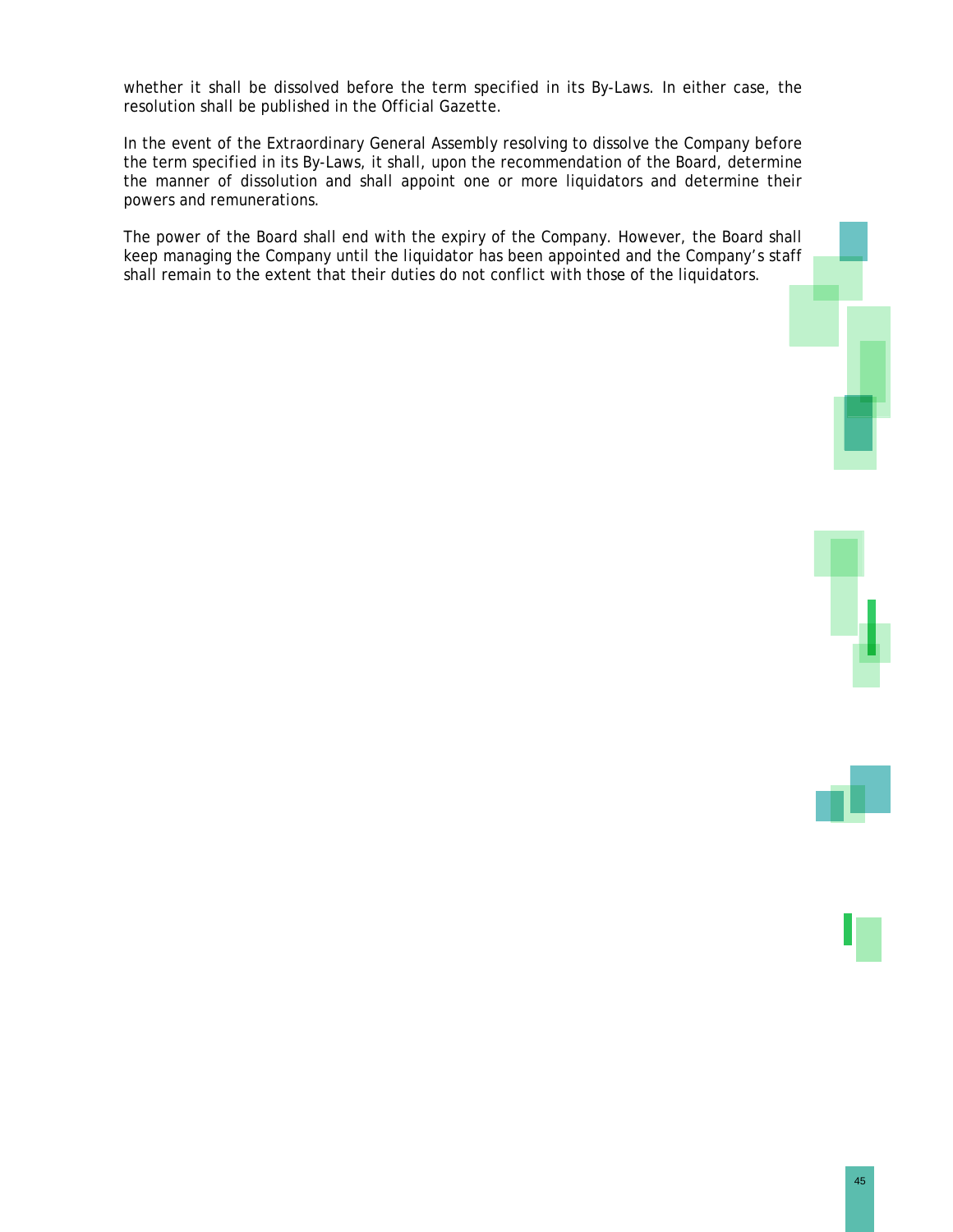# **10. SUMMARY OF PROJECT CONTRACTS**

# **10.1 Engineering and Procurement Contract and Construction Contract**

# *10.1.1 Structure and scope*

The Company has signed an Engineering and Procurement Contract with SECL in respect of certain engineering and procurement services to be performed outside the Kingdom. It has also entered into a separate Construction Contract with SSAL in relation to construction work to be performed inside the Kingdom (together with the Engineering and Procurement Contract, the "EPC Contract" and SECL and SSAL, together, the "Contractor"). The rights and obligations of the parties under the EPC Contract are wrapped by an Implementation Agreement (between the Company and SSAL) and a Guarantee Agreement (between the Company and SECL) to ensure that the rights and obligations of the parties under the EPC Contract are as if a single contract had been signed.

SECL will provide, on a lump sum basis, the equipment, services and materials to prepare the basic and detailed engineering documentation necessary for the construction and operation of the Plant.

SSAL will perform, on a turnkey basis, the field-engineering, field-procurement, construction, installation, commissioning, start up and performance testing necessary to complete the Plant to the required specification.

# *10.1.2 Work schedule*

Engineering and construction work commenced on 30 May 2005G (the "Commencement Date") pursuant to the Pre-Commencement Agreement. Mechanical completion and provisional acceptance are due to occur no later than 32 months and 5 days and 36 months and 5 days, respectively, after the Commencement Date. If the Contractor fails to achieve provisional acceptance by such date, it will be liable to pay liquidated damages for each day of delay up to an agreed maximum amount.

### *10.1.3 Performance and liability*

To achieve provisional acceptance, either (i) the Performance Guarantee Tests must demonstrate that the Plant has met the performance guarantees, or (ii) the Performance Guarantee Tests must demonstrate that, where applicable, the Plant has met the minimum performance levels (but not the performance guarantees) and the Contractor has paid liquidated damages at the prescribed rate for the relevant performance shortfall. Liquidated damages are not sufficient to discharge the Contractor's obligation to meet the minimum performance levels. The Contractor's liability for liquidated damages for performance shortfalls and a delay in delivery of technical documentation is capped at 10 per cent. of the contract price.

The contractor's aggregate liability under the EPC Contract is capped for the first 24 months after the Commencement Date and capped at a lower amount thereafter. This cap is, however, subject to numerous exceptions.

### *10.1.4 Payment and security*

Payments under the EPC Contract are linked to the achievement of certain prescribed milestones, the final such milestone being the provisional acceptance of the Plant by the Company.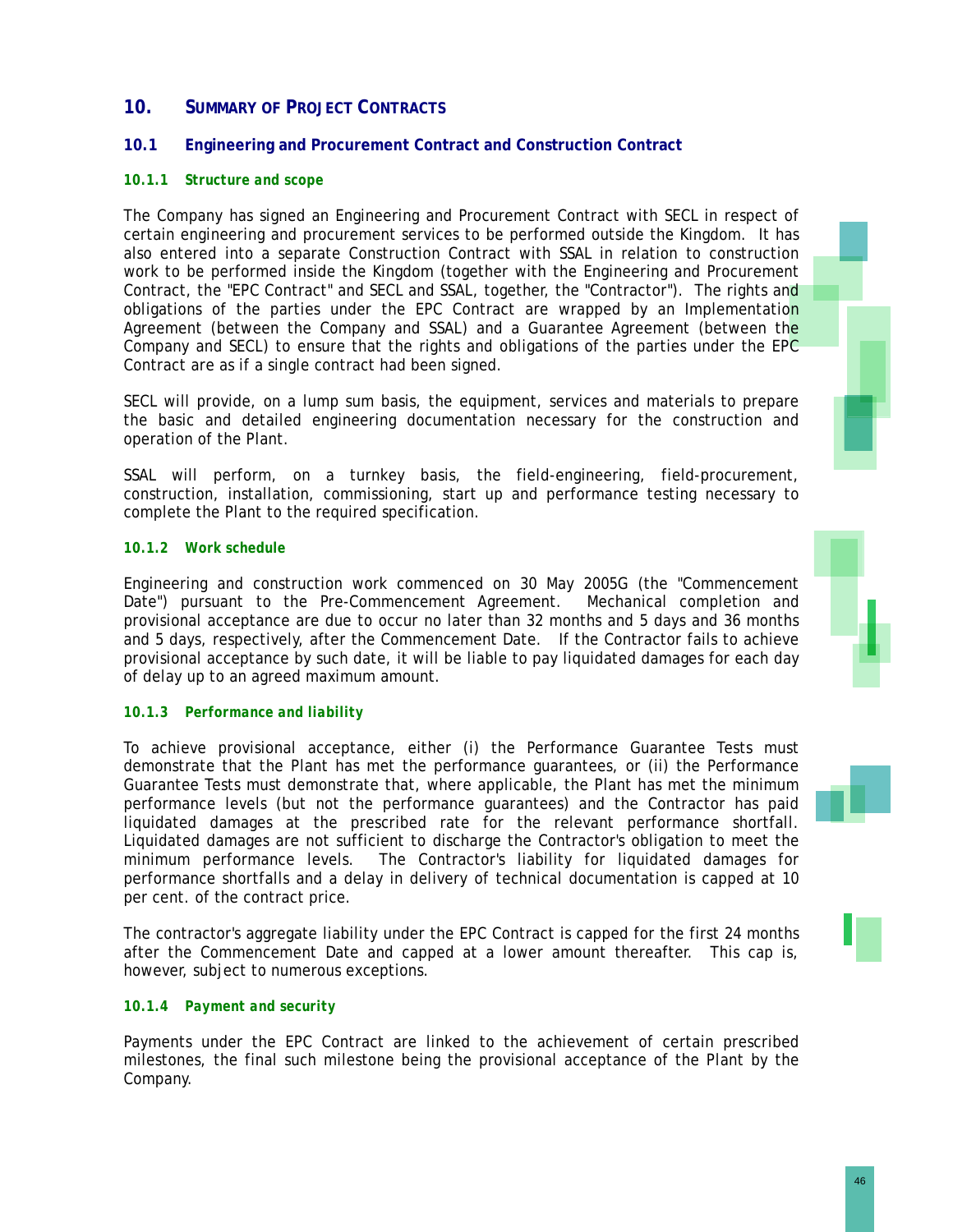As security for the Contractor's obligations and liabilities under the EPC Contract, various bonds have been, or are to be, provided in relation to performance, the advance payment paid by the Company, liquidated damages and taxation. The Company and the Contractor have put a comprehensive insurance programme in place covering the construction phase.

# *10.1.5 Suspension and termination*

The Company may suspend the works at any time. The Company may terminate the EPC Contract (i) for convenience on giving 30 days' notice, (ii) for prolonged force majeure, (iii) for material breach by the Contractor (subject to a cure period), or (iv) where the Contractor becomes insolvent. If the EPC Contract is terminated by the Company for the Contractor's material breach or insolvency, the Company may complete the work or have the work completed by someone else at the Contractor's expense.

### *10.1.6 Governing law and disputes*

The EPC Contract is governed by the laws of England and any disputes will be settled by the Rules of Conciliation and Arbitration of the London Court of International Arbitration.

# **10.2 Offtake Agreements**

### *10.2.1 Parties and term*

The Company has signed offtake agreements with the Offtakers, for the sale of 100 per cent. of the Plant's nameplate production capacity. The term of each Offtake Agreement is 10 years from the first delivery of product and can be extended to 12 years at the option of the Company. The term can be further extended by agreement between the relevant parties.

### *10.2.2 Quantity commitment*

The supply and offtake obligations under the Offtake Agreements commence 60 days after Operational Acceptance of the Plant. On an annual basis, the Offtakers are required to offtake their respective allocation of the Plant's nameplate capacity (the aggregate of the allocations being equal to 100 per cent. of the Plant's nameplate capacity). The Offtake Agreements are structured so that each Offtaker will lift product at a relatively even rate throughout the year to ensure that production can meet demand, although there is a limited right for the Offtakers to reschedule deliveries within each year (and a more limited right to reschedule deliveries into a succeeding year). If an Offtaker fails to lift its nominated quantities, or fails to nominate the minimum quantity it is required to offtake, compensation is payable to the Company to ensure that the Company has a sufficiently consistent revenue stream to meet its debt service requirements. This compensation is capped at different levels under each Offtake Agreement.

If the Company fails to deliver quantities nominated by an Offtaker, compensation is payable by the Company to the Offtaker for losses incurred by the Offtaker as a result of such failure to supply. Again, this compensation is capped.

### *10.2.3 Price*

The price paid for the product by each Offtaker is a netback price calculated as the price realised by the Offtaker in sales to its customers minus (i) specified deductions (mainly relating to costs incurred in receiving and transporting the product) and (ii) a marketing fee paid to the Offtaker.

Each Offtaker is obliged to maximise the netback price to be payable to the Company. The Offtakers are obliged to pay the netback price even if they do not receive payments from their customers and, accordingly, credit risk on the final customer is taken by the Offtakers.





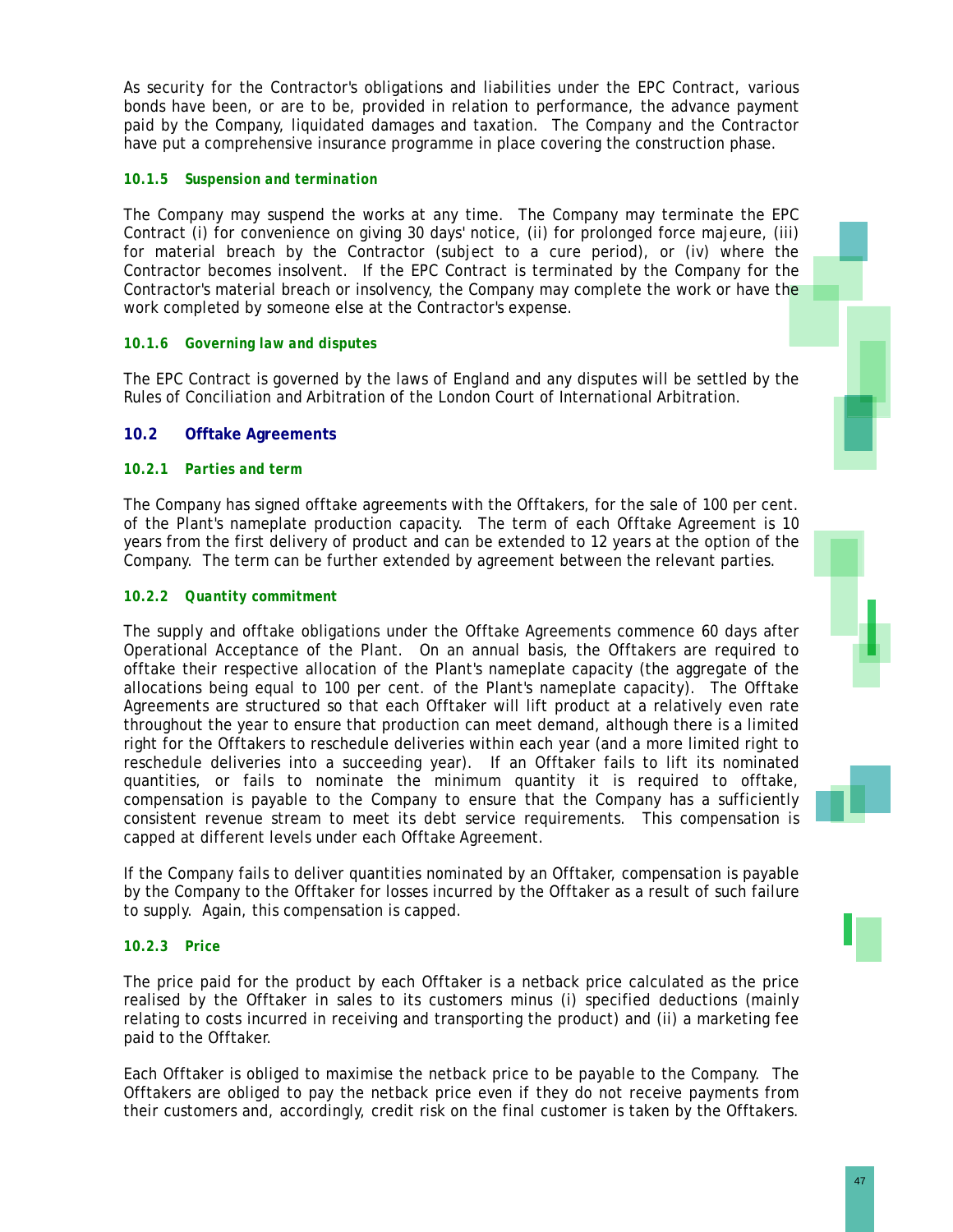Each of the Offtaker's payment obligations are supported by standby letters of credit. Vinmar's liability for a failure to lift or nominate is supported by a further letter of credit.

### *10.2.4 Governing law and disputes*

The Offtake Agreements are governed by the laws of England and any disputes will be settled by the Rules of Conciliation and Arbitration of the London Court of International Arbitration.

# **10.3 Project Management Services Agreement**

### *10.3.1 Parties and scope*

The Company has entered into a Project Management Contract with Alireza for the provision of certain project management services inside the Kingdom relating to the construction precommissioning, start-up, and performance testing and provisional acceptance phases of the Project (the "IK PMC"). The Company has also entered into a Project Management Contract with ABB Global for the provision of certain project management services outside of the Kingdom relating to the project implementation, basic engineering, detailed engineering and procurement phases of the Project (together with the IK PMC, the "PMCs").

### *10.3.2 Payment*

Payment under the PMCs is on the basis of agreed hourly charge-out rates. Monthly payments are made in advance against Alireza's estimate of the cost of the services to be provided in the next month. Overpayments or underpayments in any month are adjusted for the following month.

#### *10.3.3 Liability*

The aggregate liability of each contractor is capped by reference to all monies paid in respect of the relevant PMC.

### *10.3.4 Governing law and disputes*

The PMCs are governed by the laws of the Netherlands and any disputes will be settled by the Netherlands Arbitration Institute.

### **10.4 NTH Technology Rights Agreement**

#### *10.4.1 Scope*

The Company has entered into a Technology Rights Agreement with NTH pursuant to which NTH grants the Company a non-exclusive, irrevocable right to use its Novolen technology for the production of, and the right to sell, up to 450,000 mtpa of polypropylene at the Plant (the "NTH TRA"). The Company has the right to use the technology at no extra cost to produce and sell an additional 20,000 mtpa upon debottlenecking. If the Plant is expanded beyond 470,000 mtpa, additional consideration will be payable to NTH based on a price formula set out in the NTH TRA.

Each of NTH and the Company undertakes to make available to the other, free of charge, improvements made to the technology.

NTH shall also provide training for the Company's personnel in the management, production and maintenance of the Plant and, for a specified period, provide technical assistance in the event of the start-up and commissioning of the Plant and in respect of any technical or operational problems at the Plant.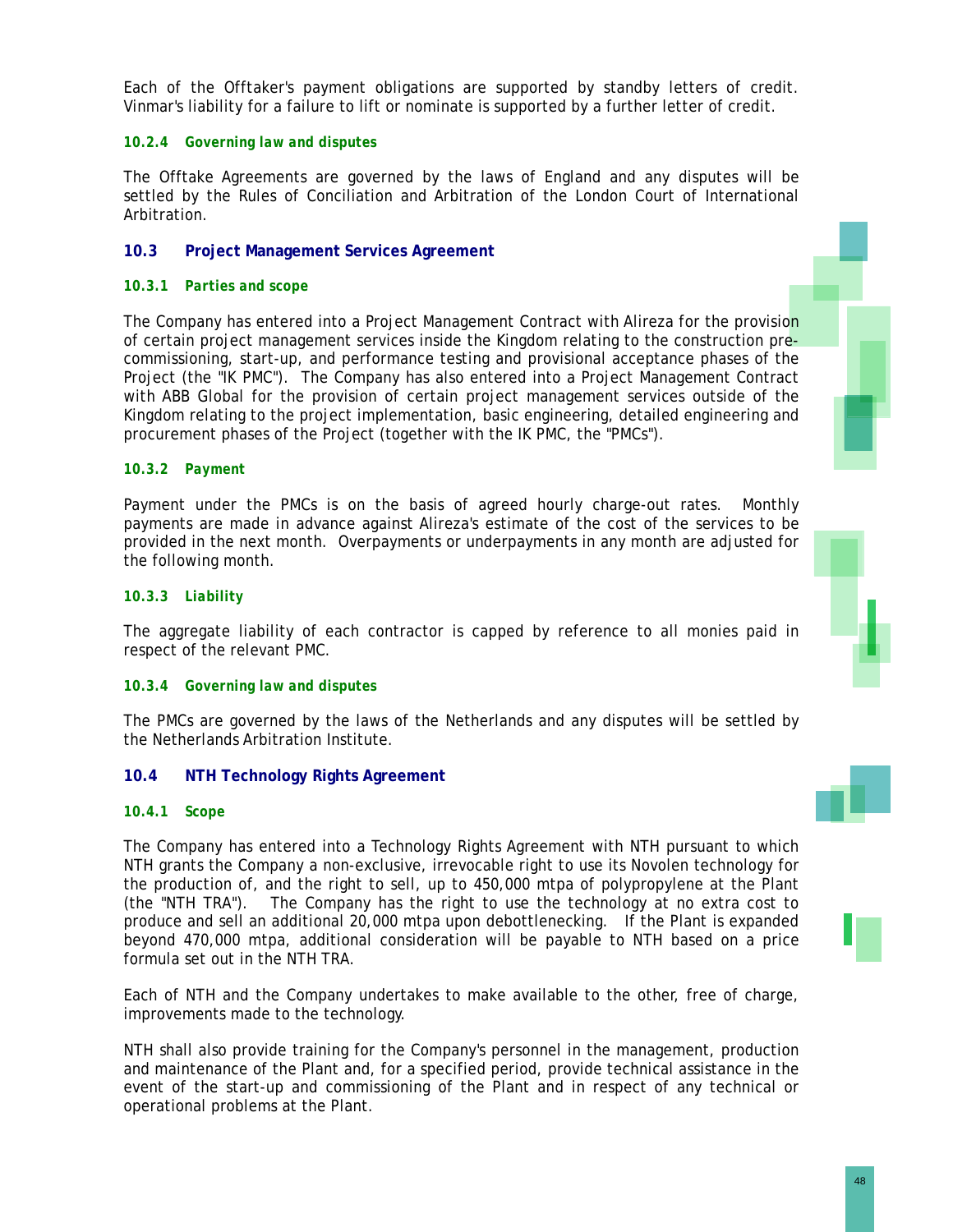The NTH TRA contains performance guarantees given by NTH in respect of the Plant. Failure to attain these performance guarantees will result in modifications to the Plant and retesting.

### *10.4.2 Term*

The term of the NTH TRA commences on the "Effective Date" (being the date the Company secures committed financing for the Project) and terminates 10 years after the "Cut-Off Date" (the "Cut-Off Date" is the earlier of six months after start-up or 36 months from the Effective Date).

Provided that the licence fee has been fully paid, the right to use the technology is irrevocable.

# *10.4.3 Payment and liability*

Payment for the technology is linked to the attainment of certain milestones. The last payment is due on completion of the first successful performance test carried out under the NTH TRA.

NTH's liability under the NTH TRA is capped by reference to the amounts actually paid to NTH thereunder. Liability for patent indemnification is subject to a sub-cap by reference to the amounts actually paid.

### *10.4.4 Governing law and disputes*

The NTH TRA is governed by the laws of the Netherlands and any disputes will be settled by the Netherlands Arbitration Institute.

### **10.5 NTH Technical Support Agreement**

### *10.5.1 Scope*

The Company has entered into a Technical Support Agreement with NTH pursuant to which NTH shall provide technical support for the operation and optimisation of the Plant, including the provision of advice regarding the NTH process licensed under the NTH TRA and all technical information (the "NTH TSA").

#### *10.5.2 Term*

The term of the NTH TSA commences on the Effective Date of the NTH TRA (see above) and terminates 10 years after the "Cut-Off Date" (the "Cut-Off Date" is the earlier of six months after start-up or 36 months from the Effective Date).

### *10.5.3 Payment and liability*

NTH's liability under the NTH TSA is capped by reference to the amounts actually paid to NTH under the NTH TSA.

#### *10.5.4 Governing law and disputes*

The NTH TSA is governed by the laws of the Netherlands and any disputes will be settled by the Netherlands Arbitration Institute.

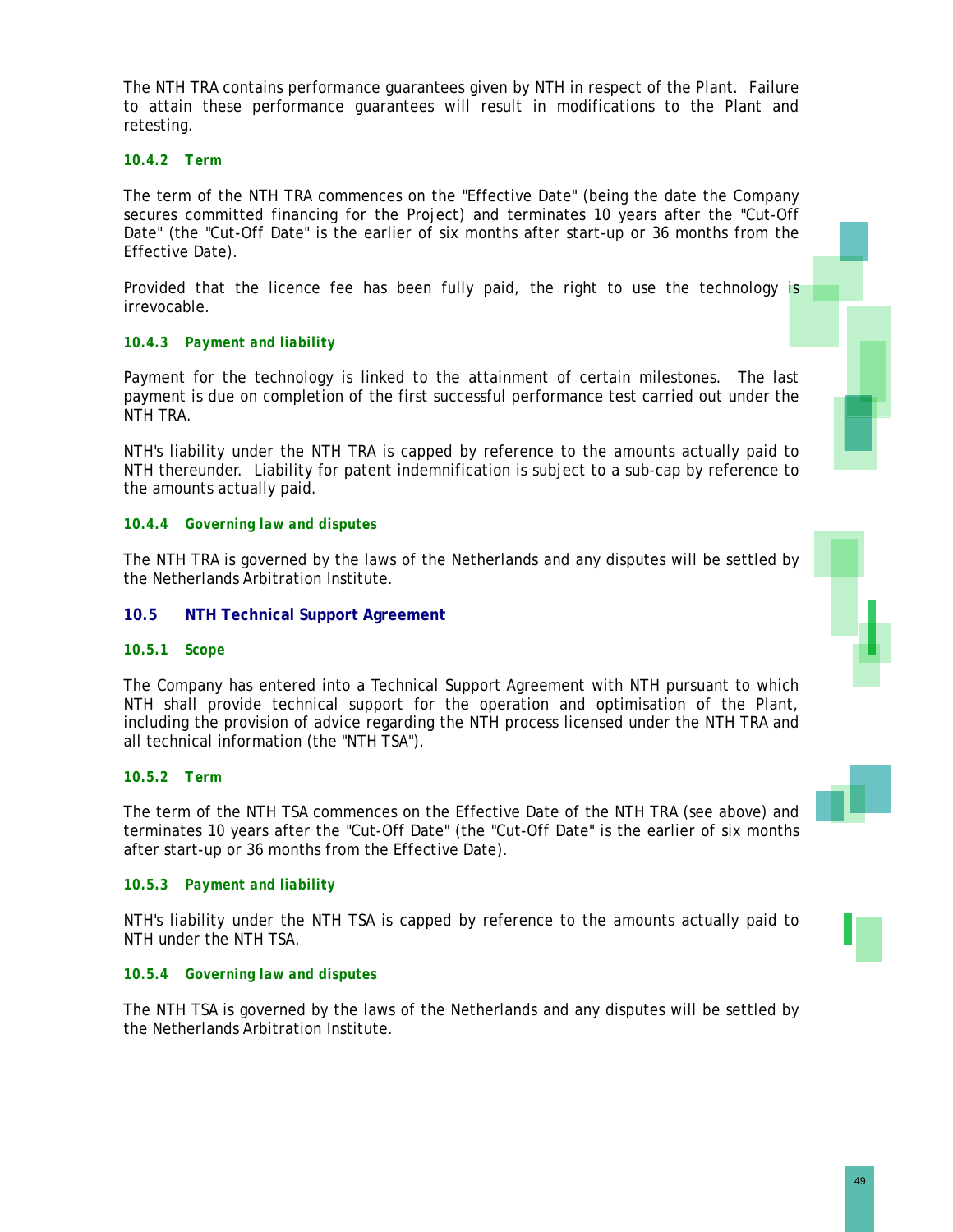# **10.6 NTH Catalyst Supply Agreement**

### *10.6.1 Scope*

The Company has entered into a Catalyst Supply Agreement with NTH under which NTH will supply quantities of catalyst as and when requested by the Company (the "NTH CSA"). NTH agrees to make available sufficient quantities of catalyst to enable production of up to 470,000 mtpa of propylene polymers. The Company has no firm commitment to place orders for catalyst.

# *10.6.2 Term*

The NTH CSA is effective on execution and expires 10 years from the Start-Up Date (it will be automatically extended for five year periods unless terminated by either party).

### *10.6.3 Price and payment*

The price is a per kilogram price and is fixed for 2007G and 2008G. Thereafter it will be adjusted to reflect any change in the Netherlands consumer price index.

Prior to each shipment, the Company shall provide a letter of credit in an amount equal to the value of each shipment.

### *10.6.4 Liability*

If there is a delay in delivery of catalyst, NTH will be liable to pay the Company liquidated damages. Liquidated damages for delay are capped by reference to the amounts actually paid under the purchase order relating to the delayed quantities of catalyst.

NTH must replace defective catalyst at its own cost; if it fails to do so, the Company can purchase replacement catalyst and NTH will be liable for the price differential (subject to a cap by reference to the value of the relevant purchase order).

NTH's liability in respect of any purchase order is capped at the value of the purchase order (except in relation to replacement for defective catalyst which is subject to an additional cap).

#### *10.6.5 Governing law and disputes*

The NTH CSA is governed by the laws of the Netherlands and any disputes will be settled by the Netherlands Arbitration Institute.



### **10.7 Catofin Technology Rights Agreement**

### *10.7.1 Scope*

The Company has entered into a Technology Rights Agreement with SABIC and Lummus (the "Licensors") under which the Licensors grant the Company the non-exclusive, irrevocable rights necessary to use the Catofin technology in the design, engineering, procurement and construction of the Plant, and to sell propylene produced using such technology on a worldwide basis (the "Catofin TRA"). On payment of the consideration, the Company has the right to operate the Plant up to 530,000 mtpa.

Each of the Licensors and the Company undertake to make available to the other, free of charge, improvements made to the technology at any time prior to the end of the term (see paragraph 8.2 below).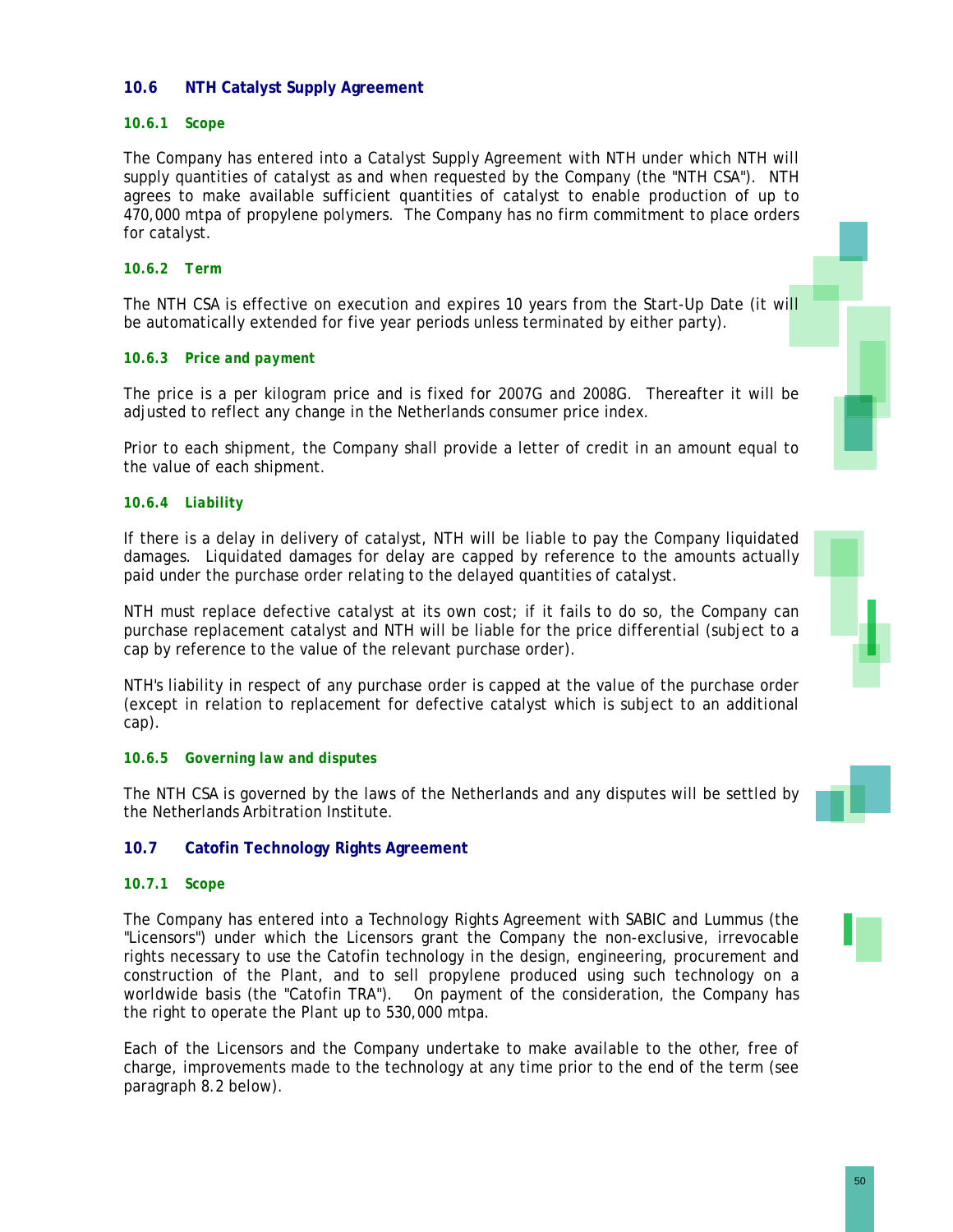### *10.7.2 Term*

The term of the Catofin TRA commences on the "Effective Date" (being the Company secures committed financing for the Project) and expires 15 years after start-up of the Plant.

Provided that the licence fee has been fully paid, the right to use the technology is irrevocable.

### *10.7.3 Payment and liability*

The Company will pay a fixed fee as consideration for the grant of the technology rights referred to above and the provision of certain training services. Payment will be made against the attainment of milestones, the last of which is scheduled to occur on the first anniversary of acceptance of the Plant (or 48 months after the Effective Date, whichever is earlier).

### *10.7.4 Governing law and disputes*

The Catofin TRA is governed by English law and any disputes will be submitted to arbitration in accordance with the rules of conciliation and arbitration of the London Courts of International Arbitration.

#### **10.8 Catofin Technical Services Agreement**

#### *10.8.1 Scope*

The Company has entered into a Technical Services Agreement with Lummus pursuant to which Lummus shall provide certain technical services, including consultation on operations, troubleshooting, inspection, evaluation, audits, design simulation, advice on Catofin catalyst and personnel training necessary for the operation of the Plant (the "Catofin TSA").

#### *10.8.2 Term*

The Catofin TSA is effective on the date of execution and expires 10 years from provisional acceptance of the Plant.

#### *10.8.3 Payment and liability*

The Company will pay a fixed price in 10 equal annual instalments, the first such instalment to fall one month after provisional acceptance of the Plant.

Lummus's aggregate liability is capped.

#### *10.8.4 Governing law and disputes*

The Catofin TSA is governed by English law and any disputes will be submitted to arbitration in accordance with the rules of conciliation and arbitration of the London Courts of International Arbitration.

#### **10.9 Catofin Catalyst Supply Agreement**

#### *10.9.1 Scope*

The Company has entered into a Catalyst Supply Agreement with SCI pursuant to which SCI shall supply the catalyst required for use in the Catofin Process employed in the Plant for the dehydrogenation of propane (the "Catofin CSA"). SCI will also endeavour to provide technical recommendations with respect to optimising the use of each charge of catalyst.





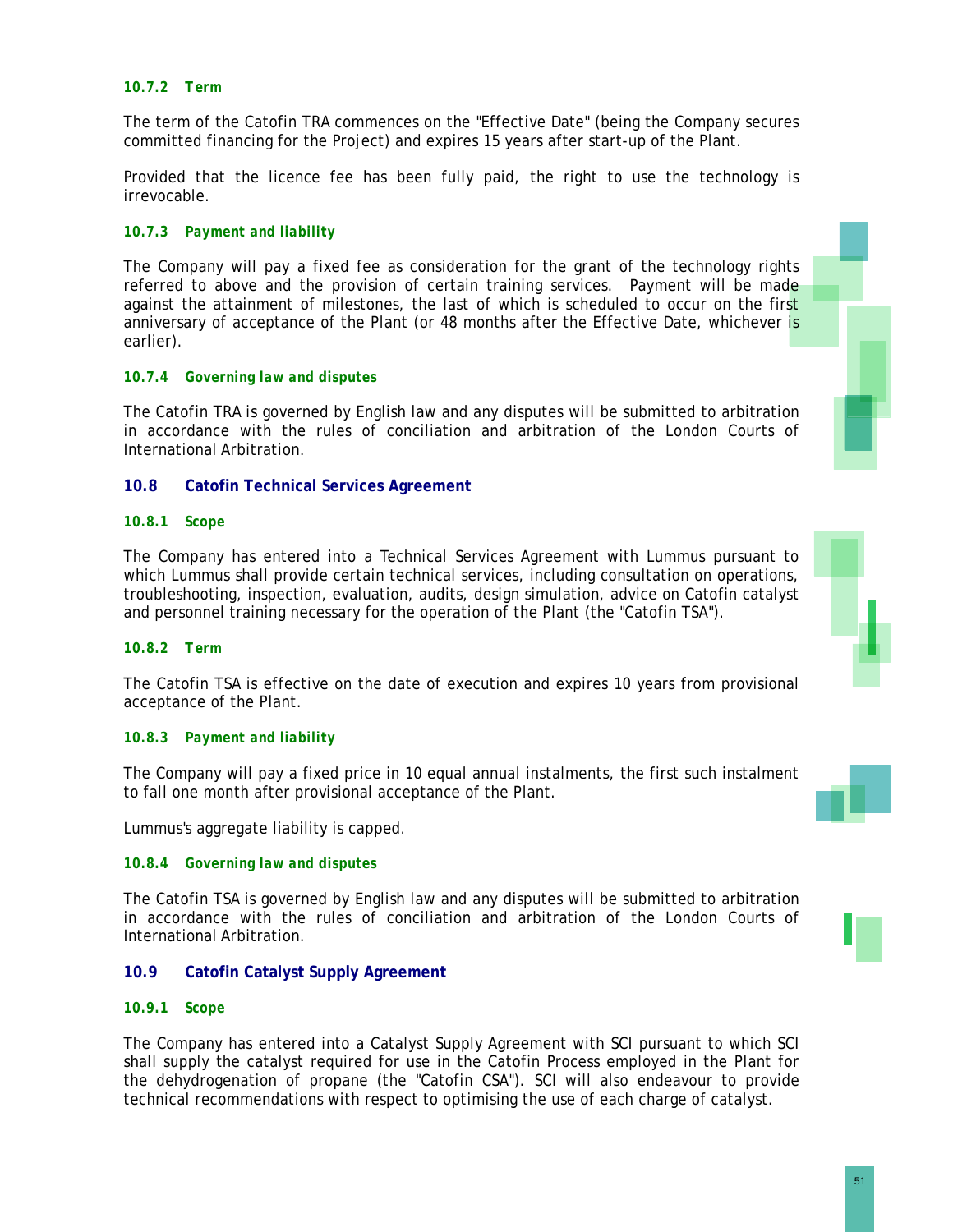### *10.9.2 Term*

The Catofin CSA is effective on satisfaction of all conditions precedent to drawdown under whatever financing arrangements are agreed with the commercial lenders and has an initial term of 16 years. Thereafter, the term renews in one year increments unless terminated by either party.

#### *10.9.3 Price*

The price for the first charge of catalyst is set out in the Catofin CSA. The price for the second and third charges of catalyst are calculated based on an escalation formula applied to the initial price.

### *10.9.4 Liability*

If the delivery of catalyst is delayed, SCI will pay or credit the Company with the amount of substantiated and verified losses as a result of the delay. In certain circumstances a delay in delivery will permit the Company to cancel the purchase order and purchase replacement catalyst and any additional costs in doing so will be borne by SCI.

SCI's liability for any delay in delivery of each charge is set at a specified amount.

#### *10.9.5 Governing law and disputes*

The Catofin CSA is governed by English Law and disputes will be submitted to arbitration in accordance with the rules of conciliation and arbitration of the London Court of International Arbitration.

#### **10.10 Basic Engineering Services Agreement**

#### *10.10.1 Scope*

The Company has entered into a Basic Engineering Services Agreement with Lummus pursuant to which Lummus shall provide specific basic engineering design and ongoing engineering and technical services sufficient to permit the detailed engineering, procurement and construction of the Plant (the "BESA").

### *10.10.2 Price*

The Company will pay a fixed price in respect of the basic design services. Other services provided by Lummus will be paid for based on pre-agreed hourly and daily rates.

### *10.10.3 Liability*

Lummus' aggregate liability under the BESA is capped. Prior to execution of whatever financing arrangements are agreed with the commercial lenders, Lummus' liability is capped although this is to be reduced by amounts paid by NTH or Lummus under the Novolen TRA or Catofin TRA, respectively.

#### *10.10.4 Governing law and disputes*

The BESA will be governed by English law and will be subject to arbitration in accordance with UNCITRAL rules.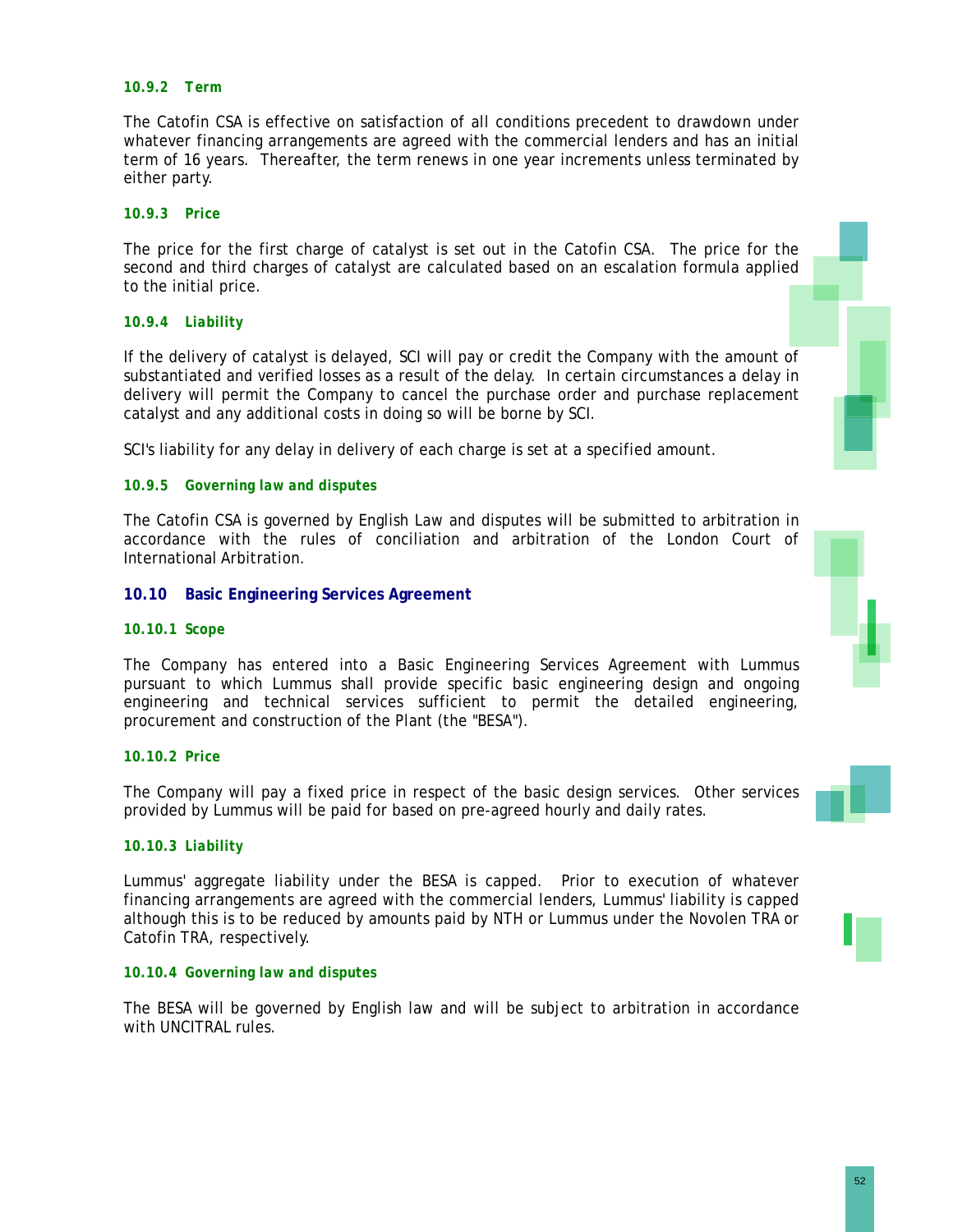### **10.11 Nitrogen Supply Agreement**

### *10.11.1 Scope*

The Company has entered into a Nitrogen Supply Agreement with GAS under which GAS shall supply, and the Company shall purchase, certain quantities of nitrogen, subject to a minimum and maximum rate of delivery (the "NSA").

### *10.11.2 Term*

The NSA will be valid for a term commencing on the date on which the Company confirms that all conditions precedent to drawdown under the whatever financing arrangements are agreed with the commercial lenders have been satisfied and expiring 15 years from the earlier of 30 June 2007G and receipt of first gas.

### *10.11.3 Price*

The Company must pay a monthly "Facilities Charge" and a unit price for the quantity of nitrogen delivered. The unit price decreases as the quantity delivered increases.

Both the Facilities Charge and the unit prices are subject to escalation from time to time to reflect increased electricity costs and also annually to reflect other variable costs.

### *10.11.4 Liability*

GAS's liability for (i) damage to the Company's property is limited to an agreed amount per incident and to an overall amount annually and (ii) the Company's losses caused by a failure to deliver nitrogen is limited to an agreed amount per incident and an overall amount annually.

### *10.11.5 Governing law and disputes*

The NSA is governed by the laws of the Kingdom of Saudi Arabia and any disputes will be submitted to arbitration to be conducted in accordance with the Arbitration Regulations of the Kingdom of Saudi Arabia.

### **10.12 Propane Supply Agreement<sup>9</sup>**

### *10.12.1 Scope and commitment*

The Company will enter into a Propane Supply Agreement with Aramco pursuant to which the Company agrees to purchase, and Aramco agrees to use its best efforts to supply, the Company's forecasted quantities of propane (up to 23,000 b/d) for a term of 20 years (the "PSA"). Deliveries shall be on an "as available" basis and are subject to Aramco's operational constraints and the production policies of the Government of the Kingdom of Saudi Arabia.

Propane will be delivered to the Company's pipeline through a Petrokemya common carrier pipeline. The Company will share the risk of loss of propane with other Aramco customers using this pipeline.

### *10.12.2 Term*

 $\overline{a}$ 

The term of the PSA is 20 years from the date of execution.



 $9$  This Agreement is in draft form, however, it is expected that it will be signed in due course without any significant alterations.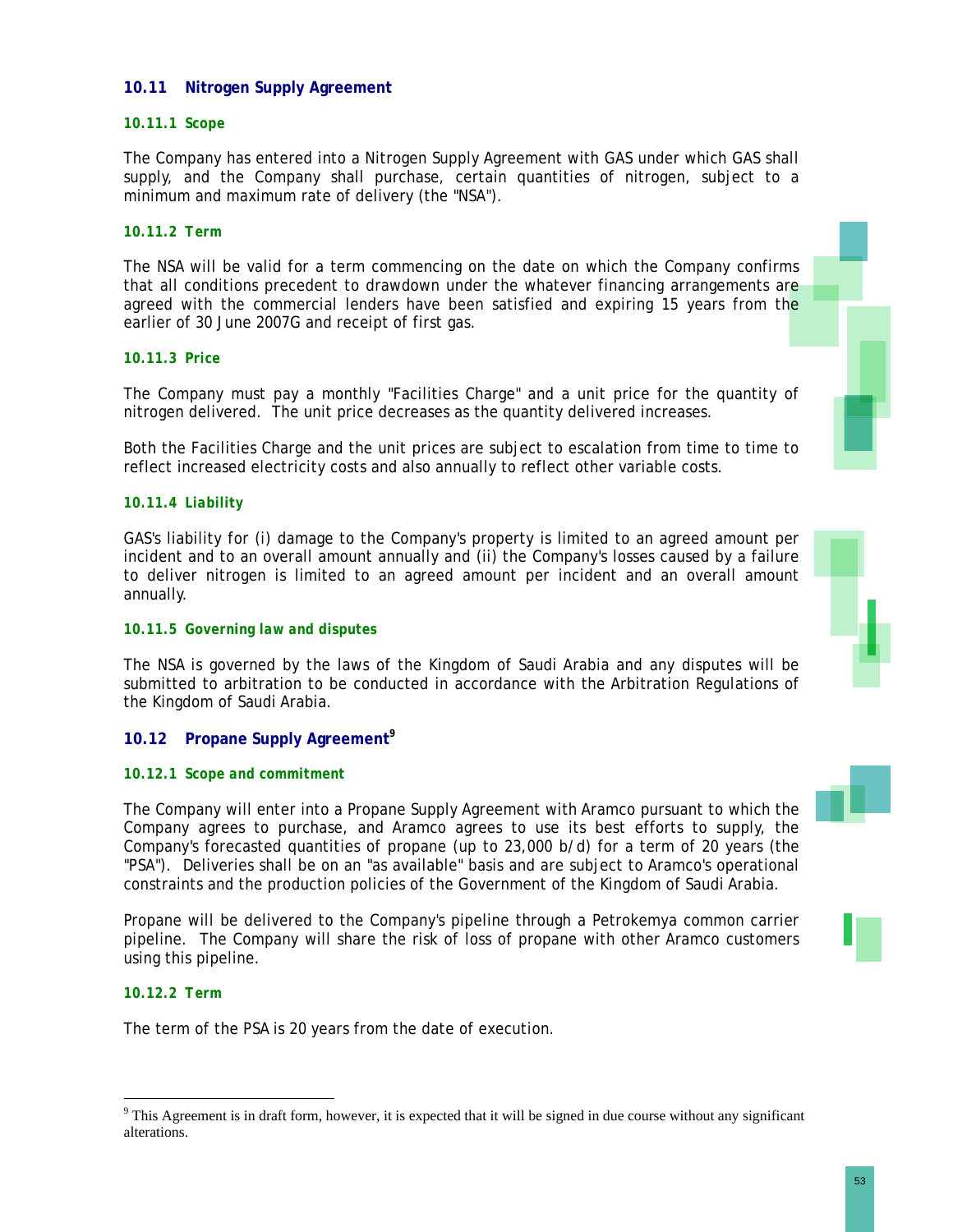#### *10.12.3 Price and payment*

The propane price is determined by a market-linked formula which gives the Company a discount of approximately 30 per cent. over the Naptha price in Japan. This formula will apply until 2011G and, thereafter, the price shall be as notified by Aramco.

The Company must provide a letter of credit equal to the value of 75 days of its forecasted volume.

### *10.12.4 Liability*

Aramco has no liability for a failure to deliver propane. If the Company persistently fails to lift its forecasted quantities of propane, this may result in a reduction in its allocated quantities in future years.

#### *10.12.5 Governing law and disputes*

The PSA is governed by the laws of Saudi Arabia, and any disputes will be submitted to arbitration to be conducted in accordance the Arbitration Regulations of the Kingdom of Saudi Arabia.

### **10.13 Propane Pipeline Grid System Agreement**

#### *10.13.1 Scope*

NPPC has entered into a Propane Pipeline Grid System Agreement with Petrokemya pursuant to which NPPC may connect its dedicated pipeline to Petrokemya's Grid System and use the Grid System to transport the propane supplied by Aramco to its dedicated pipeline (the "PPGSA").

As at the date of this Prospectus, the PPGSA has not been novated to the Company. Until such time as the PPGSA is novated, the Company will not have the benefit of the contractual rights under the PPGSA.

#### *10.13.2 Term*

The term of the PPGSA is 30 years from the date of execution (16 November 2003G).

### *10.13.3 Price and payment*

The Company will pay a tariff on the daily reserved capacity based of 23,000 b/d on a fixed SR rate per thousand barrels per day, subject to any changes as determined by the Ministry of Petroleum and Mineral Resources.

#### *10.13.4 Governing law and disputes*

The PPGSA is governed by the laws of the Kingdom of Saudi Arabia, and any disputes will be submitted to arbitration and will be subject to Arbitration Regulations of the Kingdom of Saudi Arabia.

#### **10.14 Bulk Power Supply Agreement**

#### *10.14.1 Scope*

The Company has entered into a Bulk Power Supply Agreement with SEC under which SEC agrees to supply the electricity for the Project (the "BPSA"). Supply will be made through power transmission facilities, which the Company will procure the construction of in compliance with a scope of work and technical specifications provided by SEC. SEC will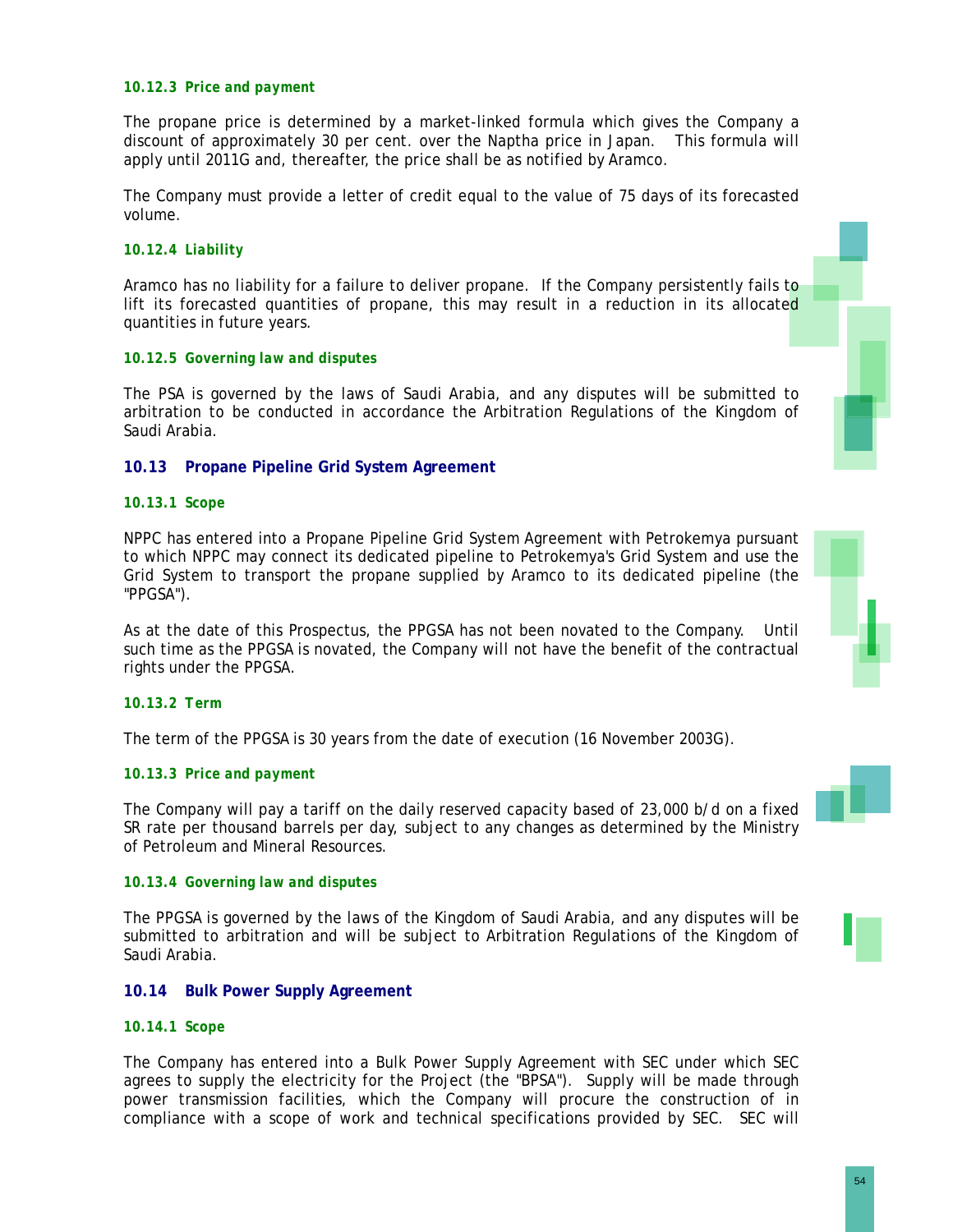provide engineering, technical support and field supervision throughout the term of the BPSA.

### *10.14.2 Term*

The term of the BPSA is one year from the date of execution (21 March 2004G). The period will automatically renew unless a party terminates for a breach by the other party.

### *10.14.3 Price and payment*

The Company pays a lump-sum for engineering and supervision costs and a lump-sum for its connection fee in four instalments.

The Company pays for electricity consumption based on the prevailing industrial consumption tariff. This tariff is subject to change based on Government regulations.

### *10.14.4 Governing law and disputes*

The BPSA is governed by the laws of the Kingdom of Saudi Arabia, and any disputes will be submitted to arbitration and will be subject to resolution by the Grievance Board of the Kingdom of Saudi Arabia.

### **10.15 Domo Operation and Maintenance Services Agreement**

#### *10.15.1 Scope*

The Company has entered into an Operation and Maintenance and Services Agreement with Domo B.V. pursuant to which Domo B.V. agrees to provide advice and assistance covering the full range of technical and operational matters relevant to the Company's business (including procurement, recruitment, training and project management) on receipt of a request from the Company (the "Domo O&M").

#### *10.15.2 Term*

The term of the Domo O&M commences on the date of execution (31 March 2005G) and continues for an initial period of five years, extendable by one year increments by agreement between the parties.

#### *10.15.3 Price and liability*

The Company shall reimburse Domo B.V. at an agreed hourly rate invoiced on a monthly basis for the services provided.

Domo B.V.'s liability in any year is limited to 50 per cent. of the value of actual amounts invoiced in that year.

#### *10.15.4 Governing law and disputes*

The Domo O&M is governed by the law of the Netherlands and any disputes will be submitted to arbitration and will be subject to the conciliation and arbitration rules of the Dutch Court of International Arbitration.

#### **10.16 Retainer Agreement**

#### *10.16.1 Scope*

The Company has entered into a Retainer Agreement with Comerint pursuant to which Comerint will, on request from the Company, provide the Company with the CVs of

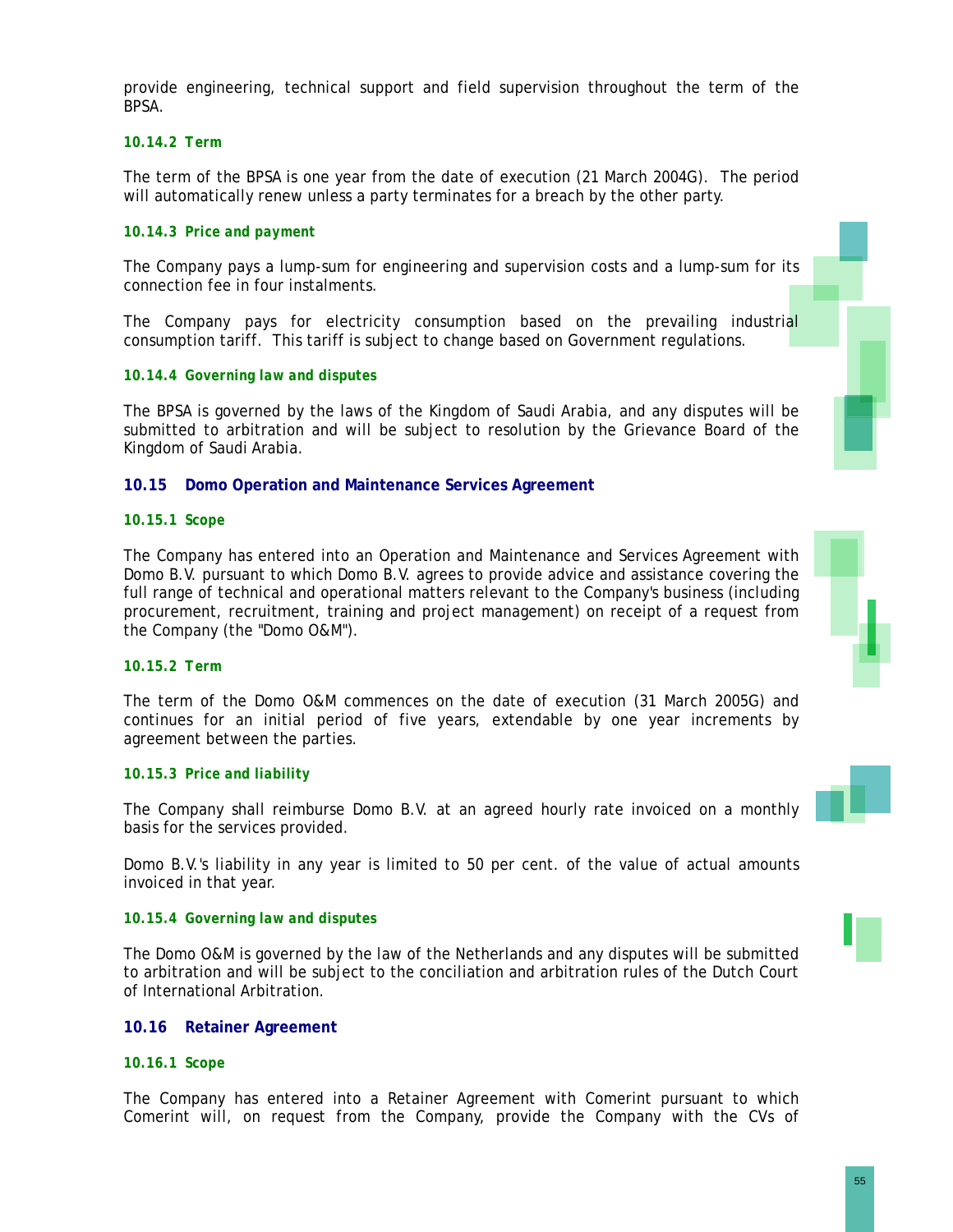personnel it can provide for the performance of services requested by the Company and, on the Company's further instructions, engage the requested personnel to perform the specified services (the "Retainer Agreement").

### *10.16.2 Term*

The initial term of the Retainer Agreement is two years, commencing on the date falling 20 months after the Effective Date of the Construction Agreement.

### *10.16.3 Price*

The Company shall pay Comerint a monthly fee for providing CVs as and when requested and shall compensate Comerint for the personnel actually provided at specified hourly rates.

#### *10.16.4 Insurance*

Comerint is required to maintain third party liability insurance with a minimum coverage of US\$5 million to cover damage caused in the performance of the services.

### *10.16.5 Governing law and disputes*

The Retainer Agreement is governed by English Law and disputes will be submitted to arbitration and will be subject to the rules of conciliation and arbitration of the London Court of International Arbitration.

### **10.17 Utility User Agreement**

#### *10.17.1 Scope*

The Company has entered into a Utility User Agreement with Marafiq pursuant to which Marafiq agrees to supply certain specified utilities to the Company (the "UUA"). These utilities include potable water, sea-water cooling, sanitary waste water collection and industrial waste water collection.

#### *10.17.2 Term*

The term of the UUA is 30 years from the date of execution (18 July 2006G).

### *10.17.3 Price*

The tariff paid for each of the utilities provided is set out in the UUA and is subject to change, from time to time, in accordance with decisions of the Regulator.

Where the actual use by the Company is more than a certain amount below the booked capacity (except for sanitary waste water collection and industrial waste water collection) there is an adjustment to the invoice to compensate Marafiq for the lower than anticipated usage.

### *10.17.4 Liabilities*

Marafiq excludes all liability (except for gross negligence and wilful misconduct) for losses arising from a failure to supply the utilities.

### *10.17.5 Governing law and disputes*

The UUA is governed by the laws of the Kingdom of Saudi Arabia and disputes (not otherwise settled by private conciliation or mediation) shall be either (i) referred, by mutual consent, to arbitration in accordance the Arbitration Regulations of the Kingdom of Saudi Arabia or (ii)



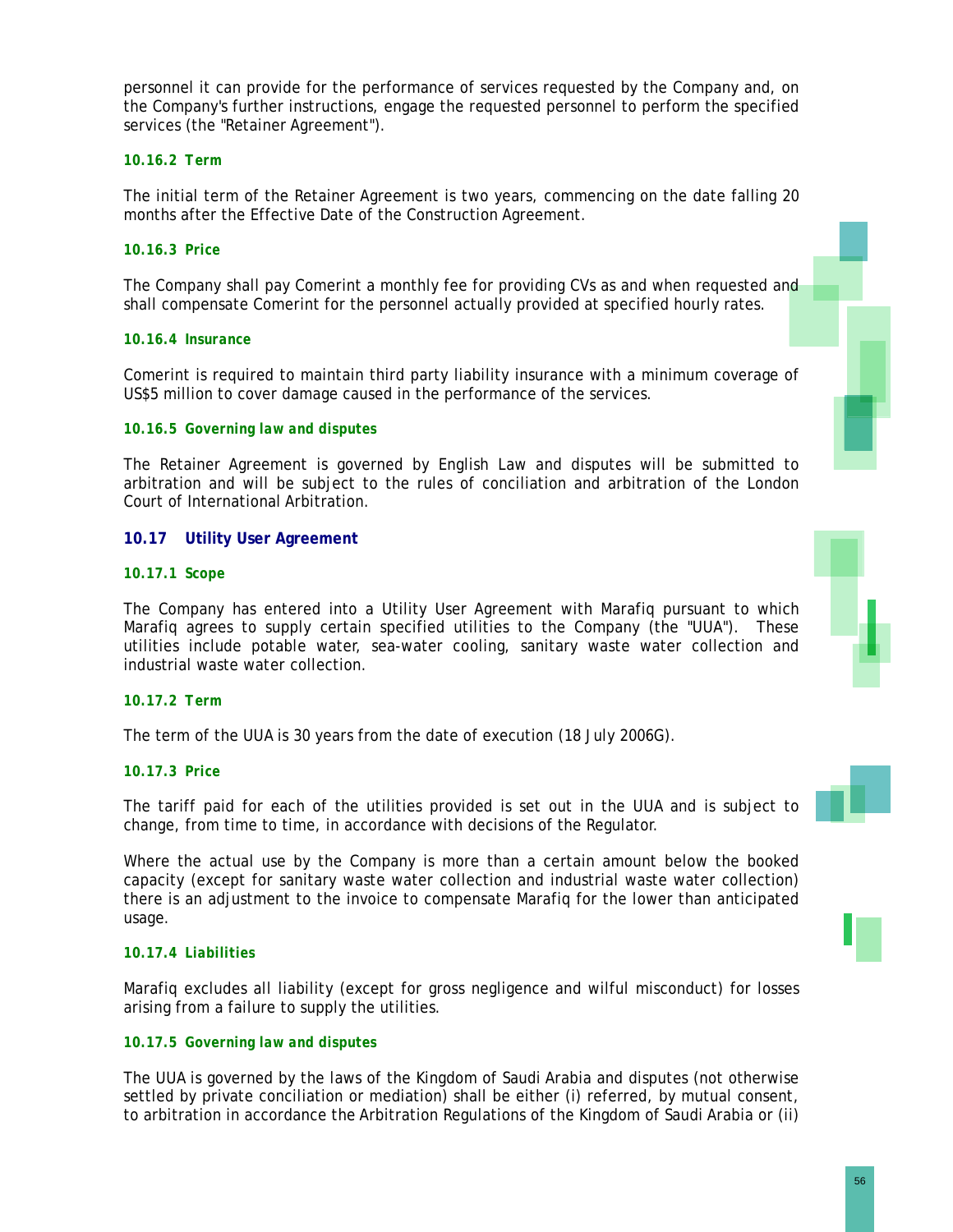referred by either party for resolution by the Grievance Board of the Kingdom of Saudi Arabia.

### **10.18 Connection Agreement**

### *10.18.1 Scope*

The Company has entered into a Connection Agreement with Marafiq pursuant to which Marafiq agrees to construct and maintain interconnections with the Company's facilities to enable the delivery of utilities under the UUA (the "Connection Agreement").

### *10.18.2 Term*

The term of the Connection Agreement is 30 years from the date of execution (5 June 2006G).

### *10.18.3 Price*

The Company shall pay such connection charges as are invoiced by Marafiq after the effective date.

#### *10.18.4 Liability*

Marafiq excludes all liability (except for gross negligence and wilful misconduct) for losses arising from a failure of the connection facilities to supply the utilities.

#### *10.18.5 Governing law and disputes*

The Connection Agreement is governed by the laws of the Kingdom of Saudi Arabia and disputes (not otherwise settled by private conciliation or mediation) shall be either (i) referred, by mutual consent, to arbitration in accordance the Arbitration Regulations of the Kingdom of Saudi Arabia or (ii) referred by either party for resolution by the Grievance Board of the Kingdom of Saudi Arabia.

### **10.19 Land Lease Agreement**

### *10.19.1 Scope*

The Company has entered into a Land Lease Agreement with the Royal Commission under which the Company agrees to lease the site in the Jubail Industrial City from the Royal Commission (the "LLA").

### *10.19.2 Term*

The term of the LLA is 30 years from the date of execution (16 June 2005G).

#### *10.19.3 Price and payment*

The Company shall pay rent at the sum specified in the LLA. The rent is subject to a limited right of review by the Royal Commission once every 10 years.

Payment is made annually in advance.

#### *10.19.4 Governing law and disputes*

The LLA is governed by the laws of the Kingdom of Saudi Arabia and any disputes will be submitted to arbitration and will be subject to resolution by the Grievance Board of the Kingdom of Saudi Arabia.

57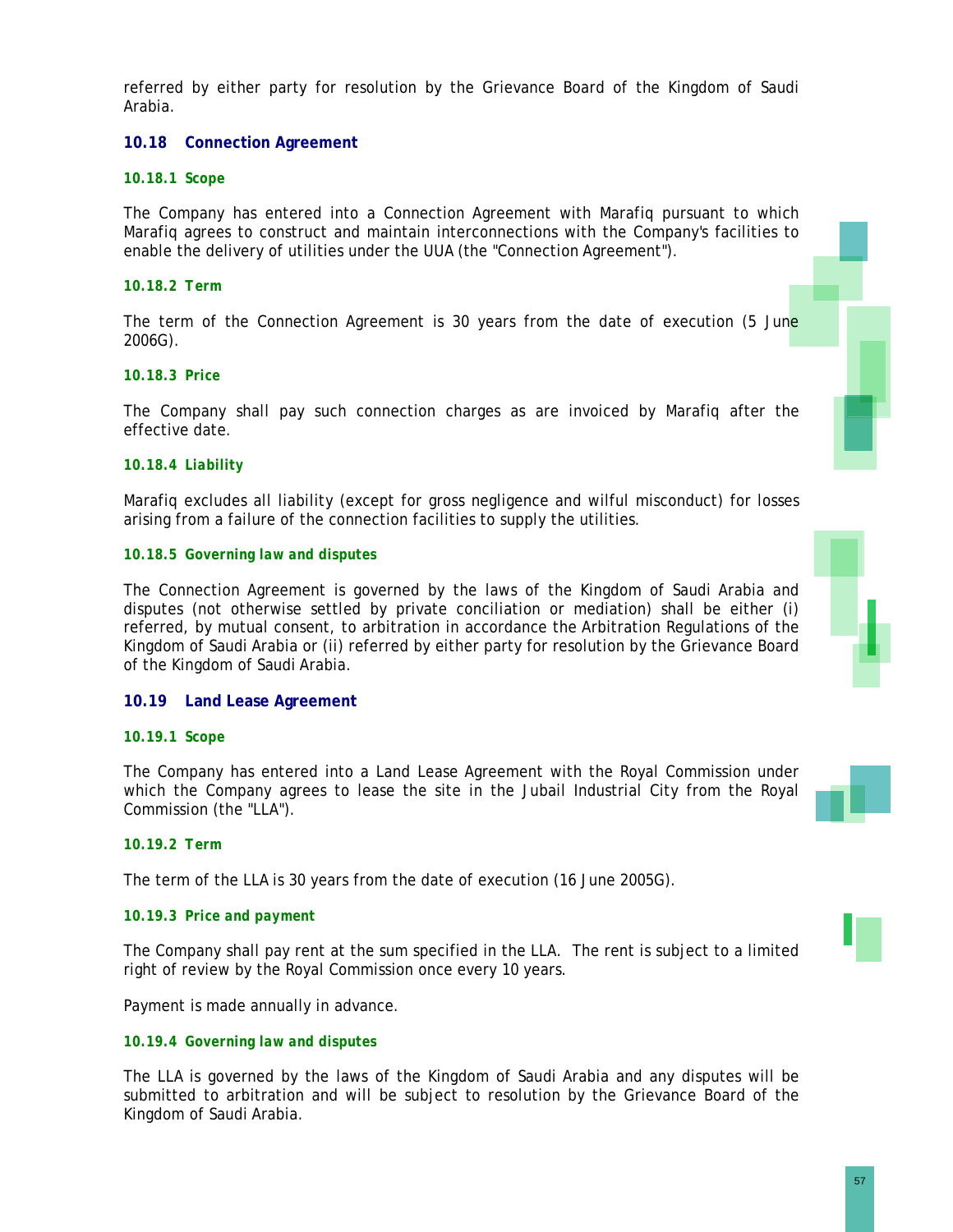### **10.20 Engineering and Construction Support Agreement**

### *10.20.1 Scope*

The Company has entered into an Engineering and Construction and Support Agreement with Aramco under which Aramco consents to the Company constructing in the Aramco pipeline corridor the facilities necessary to transport (i) sales gas from the sales gas headers to the plant and (ii) propane from the Petrokemya grid system to the Plant. Aramco agrees to provide certain advisory and supervisory services to assist the Company in the design and construction of the facilities (the "ECSA").

#### *10.20.2 Price*

The Company shall pay Aramco a lump sum for the provision of the services in a series of instalments. This is subject to change if Aramco's costs in performing the services change.

### *10.20.3 Liability*

The Company's liability to Aramco for damage caused to Aramco's property by any acts or omissions of the Company's personnel or its contractors is capped at an agreed amount per occurrence.

#### *10.20.4 Governing law and disputes*

The ECSA is governed by the laws of Saudi Arabia and any disputes will be submitted to arbitration and will be conducted in accordance the Arbitration Regulations of the Kingdom of Saudi Arabia.



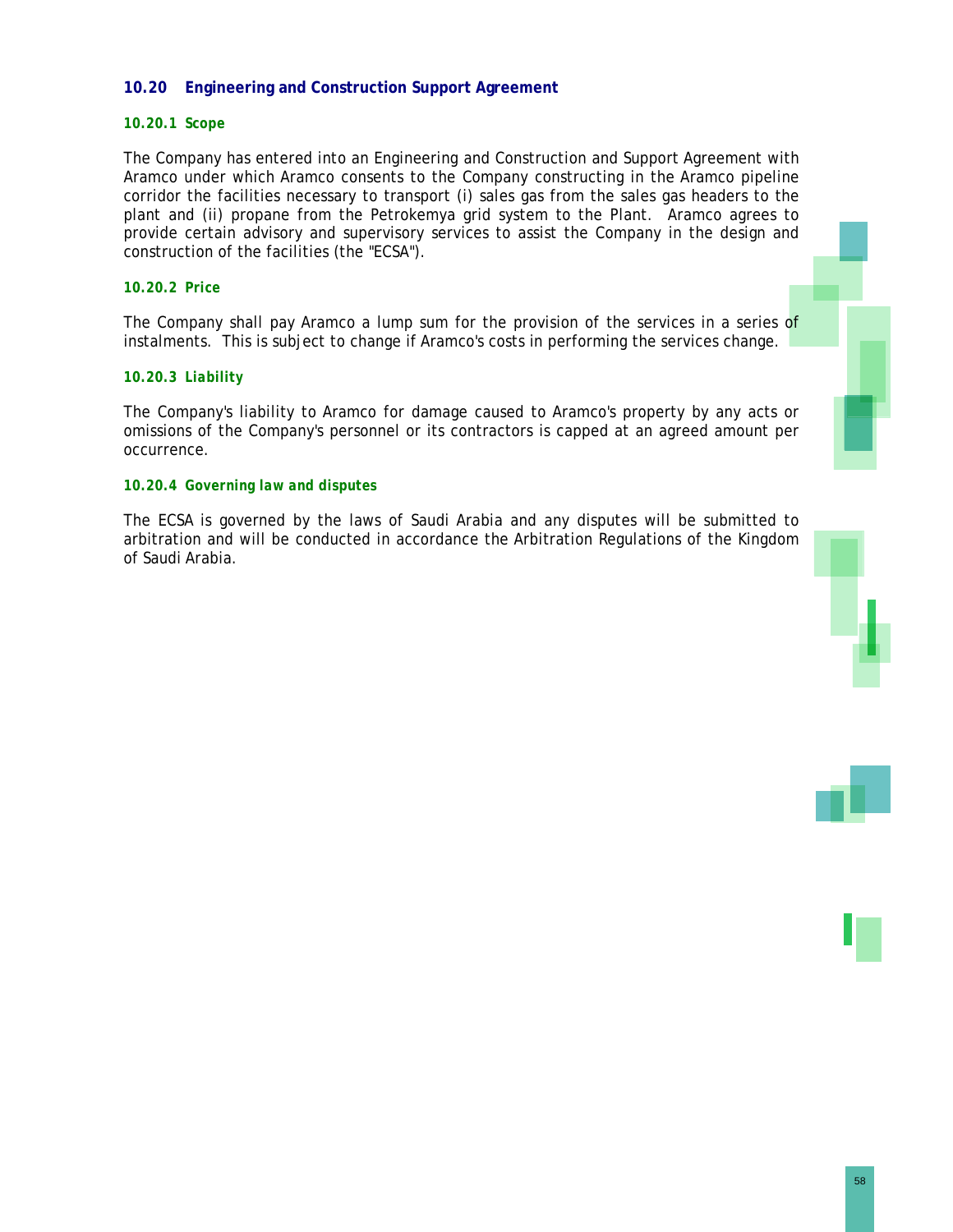### **11. UNDERWRITING**

The Company and the Underwriters will enter into an underwriting agreement in connection with the Offer prior to the commencement of the Offer Period. The agreed principal terms of the Underwriting Agreement are set out below.

### **11.1 Sale and Underwriting of the Offer Shares**

Under the terms of the Underwriting Agreement:

- a) the Company undertakes to each Underwriter that, on the first Business Day after the CMA approves the allocation of the Offer Shares following the end of the Offer Period (the "Allocation Date"), it will issue and allocate (i) the Offer Shares to successful Applicants and/or (ii) any Offer Shares that are not purchased by successful Applicants to the Underwriters; and
- b) each Underwriter undertakes to the Company that, on the Allocation Date, it will purchase 25 per cent. of the number of Offer Shares not subscribed for by members of the public in the Offer.

The Underwriters have agreed to purchase the Offer Shares in the proportions stated below:

| Underwriter | No. of Offer Shares |
|-------------|---------------------|
| GIB         | 16,593,750          |
| <b>NCB</b>  | 16,593,750          |
| Riyad Bank  | 16,593,750          |
| Samba       | 16,593,750          |



### **11.2 Conditions to the Underwriting Agreement**

The obligations of the Underwriters are conditional on the satisfaction or, where permitted, waiver of certain conditions. Examples of the principal conditions are: the CMA approving Admission; the Company not being in breach of the terms of the Underwriting Agreement or the Offer; the representations and warranties given by the Company being true, accurate and not misleading at the Allocation Date; and since 30 June 2006G there having been no Material Adverse Effect.

If the conditions are not satisfied, or are not waived by the Lead Manager, by 11.00 a.m. on the Allocation Date, the Underwriting Agreement will terminate.

### **11.3 Warranties**

The Company has given certain representations and warranties to each Underwriter in relation to, amongst other things: the contents of the Offer Documents; financial information; no significant change having occurred since 30 June 2006G; sufficiency of working capital; indebtedness; share capital; no insolvency; absence of litigation/proceedings; validity of material contracts; ownership and condition of assets; compliance with laws and regulations; and environmental matters.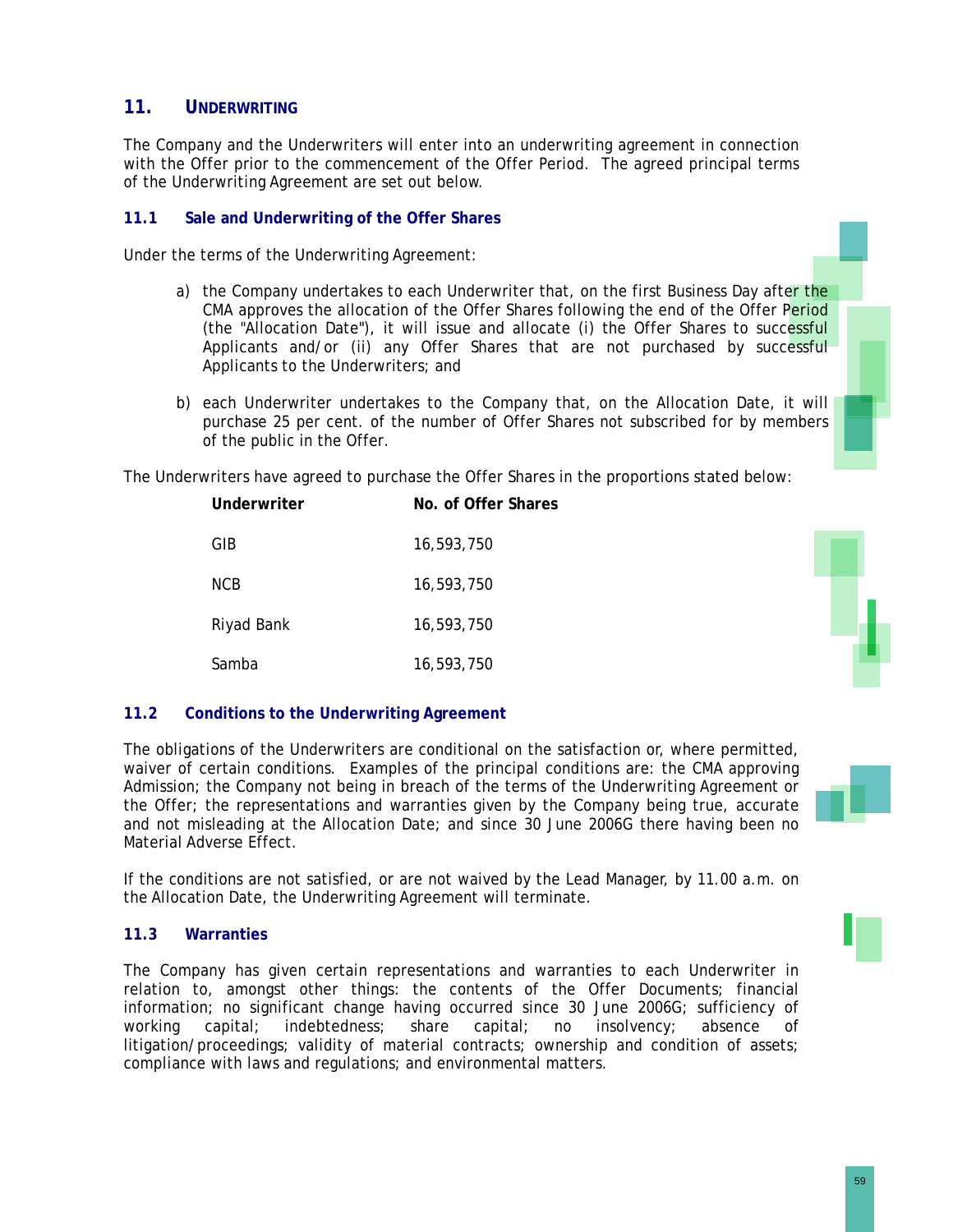### **11.4 Indemnity**

The Company has agreed to indemnify the Underwriters against all claims to which they may become subject, or which they may incur, in connection with:

- a) any untrue statement or alleged untrue statement of a material fact contained in, or the failure to state a material fact required to be stated in, any Offer Document;
- b) the performance of their obligations under the Underwriting Agreement;
- c) any act or omission of the Company in connection with the Offer or Admission;
- d) any actual or alleged breach by the Company of the Underwriting Agreement or other agreement entered into by it in connection with the Offer or Admission;
- e) any breach of representation or warranty;
- f) publishing, distributing, issuing or approving any of the Offer Documents or any financial promotion or any marketing or other documents or materials in any jurisdiction outside Saudi Arabia;
- g) any failure by the Company, its employees or advisers to comply with all relevant laws and regulations; and
- h) the sale of the Offer Shares of the holding of Offer Shares on the Exchange.

The indemnity does not apply in instances where a court or committee of competent jurisdiction determines the claim and/or loss to have resulted from:

- a) the gross negligence or wilful default of the Underwriter; or
- b) the Underwriter's breach of its duties or its obligations to the Company under the regulatory system established by the CML,

except, in either case, to the extent that such claim and/or loss arises as a result of (i) a breach by the Company of its obligations under the Underwriting Agreement or of any warranty or (ii) the failure to comply with all applicable legal and regulatory requirements relevant to the Offer.

### **11.5 Termination**

The Lead Manager may terminate the Underwriting Agreement in certain circumstances as described below:

If, at or prior to 11.00 a.m. on the Allocation Date and, following such time, at or prior to 11.00 a.m. on the date Admission becomes effective (each the "Relevant Time"), the Lead Manager is of the opinion that:

- a) a condition will not be satisfied;
- b) a fact or circumstance exists which has caused or would or might cause any warranty to become untrue, inaccurate or misleading at any time;
- c) a fact or circumstance exists which has given or would or might give rise to an indemnity claim;
- d) the Company has failed to comply with its obligations under the Underwriting Agreement or the Offer; or
- e) any Director has failed to comply with his obligations under the Offer,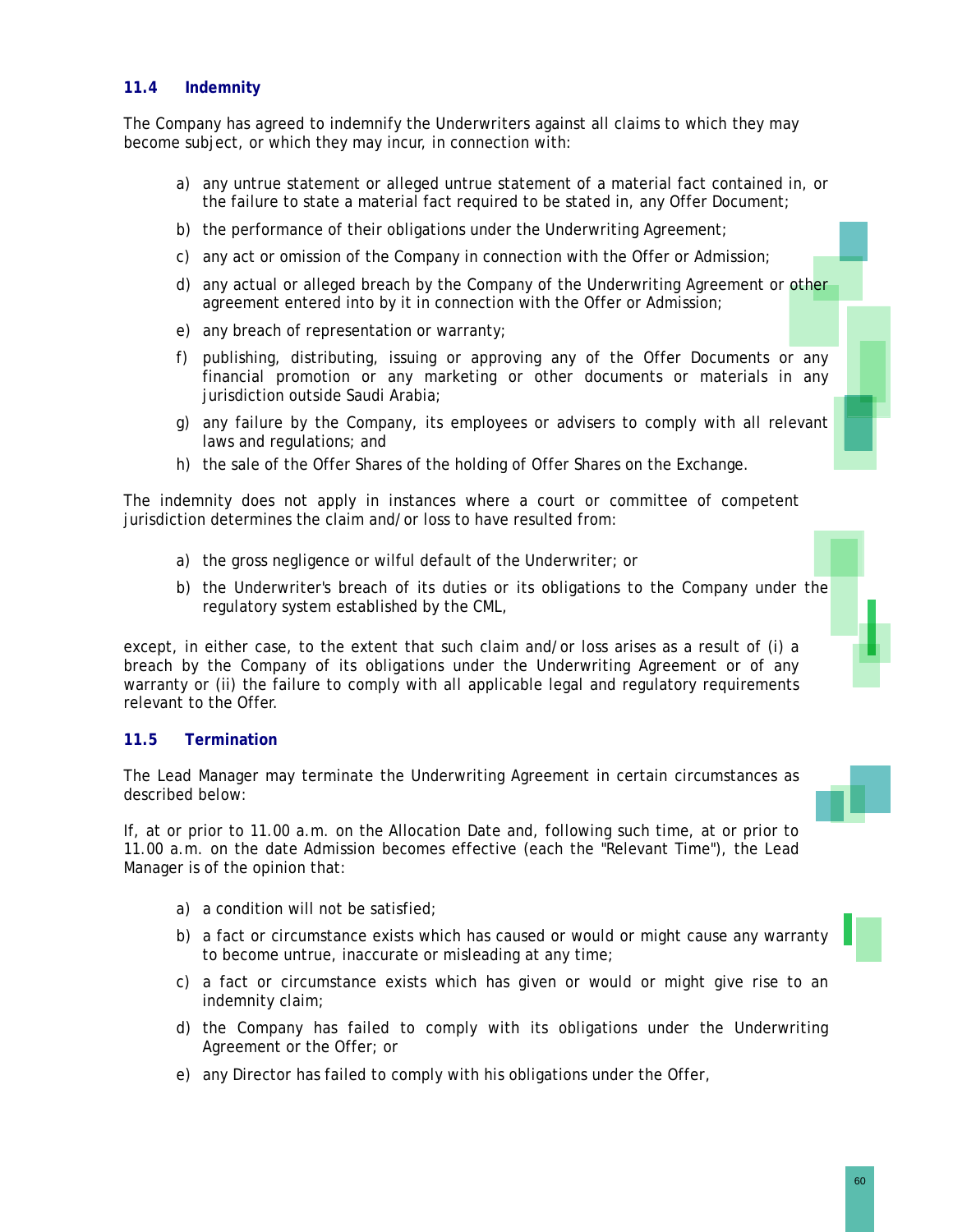then the Lead Manager may, after consulting with the Company, terminate the Underwriting Agreement.

The Lead Manager may also terminate the Underwriting Agreement if, on or prior to the Relevant Time (or such other time as the Lead Manager may determine), there has occurred:

- a) a suspension or material limitation in trading in securities generally on Tadawul;
- b) a material reduction in (i) the trading prices or securities generally on the Exchange or (ii) the Tadawul All Share Index;
- c) a moratorium on commercial banking activities in Riyadh declared by the relevant authorities or a material disruption in commercial banking or securities settlement or clearance services in the Kingdom of Saudi Arabia;
- d) a change or development involving a prospective change in law, regulations or taxation having a Material Adverse Effect or adversely affecting [the Company], the Shares, the issue of the Offer Shares or the Offer;
- e) an outbreak or escalation of hostilities or a terrorist incident involving the Kingdom of Saudi Arabia or the declaration by the Kingdom of Saudi Arabia of a national emergency or war;
- f) any material adverse change, disruption or other condition in the international or domestic money, debt, capital or any other financial markets whether in or elsewhere affecting the Kingdom of Saudi Arabia including, without limitation, a disruption in commercial banking or securities settlement of clearance services; or
- g) other calamity or crisis or any change in financial, political, monarchical or economic conditions or currency exchange rates or controls in, or elsewhere affecting, the Kingdom of Saudi Arabia,

that may, in the sole opinion of the Lead Manager, prejudice or make it impractical or inadvisable to proceed with the Offer and/or Admission.

The Lead Manager may also terminate the Underwriting Agreement if, on or prior to the Relevant Time (or such other time as the Lead Manager may determine), an internationally recognized rating agency has issued any notice in respect of any sovereign securities relating to the Kingdom of Saudi Arabia:

- a) downgrading such securities;
- b) indicating that it intends to downgrade, or is considering the possibility of downgrading, such securities; or
- c) indicating that it is reconsidering the rating of such securities without stating that this is with a view to upgrading them,

that, in any such case, in the opinion of the Lead Manager makes the success of the Offer doubtful or which, in the opinion of the Lead Manager, would make it impracticable or inadvisable to proceed with the Offer and/or Admission.

Upon termination of the Underwriting Agreement, the Offer may be cancelled and subscription monies received from Applicants and, if applicable, the Underwriters shall be refunded to the Applicants and, if applicable, the Underwriters by the Receiving Banks or, in the case of the Underwriters, by the Lead Manager.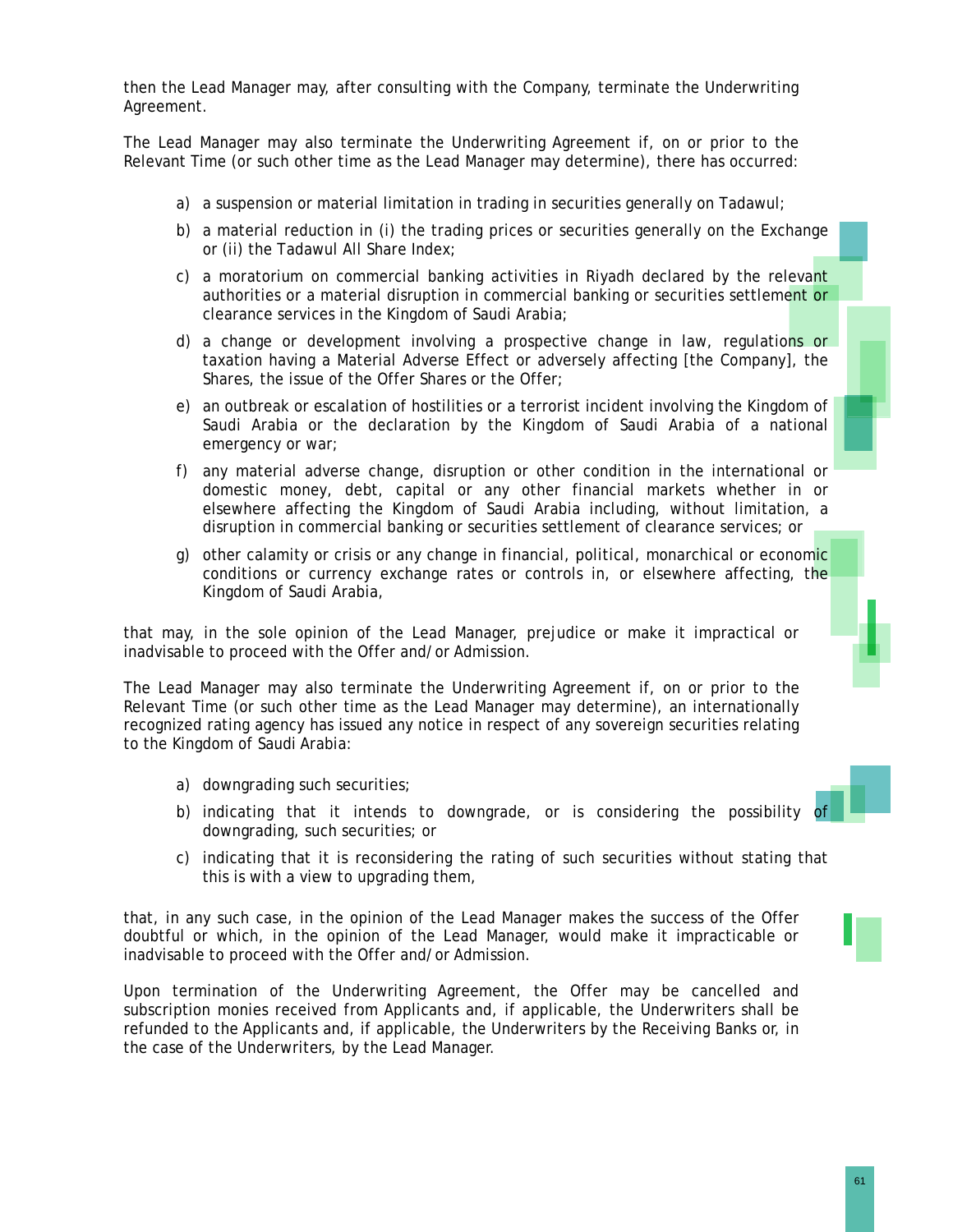### **11.6 Default by one or more of the Underwriters**

In the event one or more Underwriters fails (or, in the reasonable opinion of the Lead Manager, is likely to fail) at the Allocation Date to purchase the Offer Shares for which it or they are obliged to purchase (in aggregate, the "Defaulted Shares"), the Lead Manager may make arrangements for the non-defaulting Underwriters, or any other underwriter, to purchase all, but not less than all, of the Defaulted Shares.

If the Lead Manager does not complete the above arrangements within 48 hours, then the Underwriting Agreement will terminate without liability on the part of any non-defaulting Underwriter or any other party (save for the defaulting Underwriter).

### **11.7 Fees and expenses**

The Company has agreed to pay the Underwriters a fee based on the number of Offer Shares each Underwriter has agreed to underwrite. In addition, the Company has agreed to pay certain costs and expenses of the Underwriters in connection with the Offer.

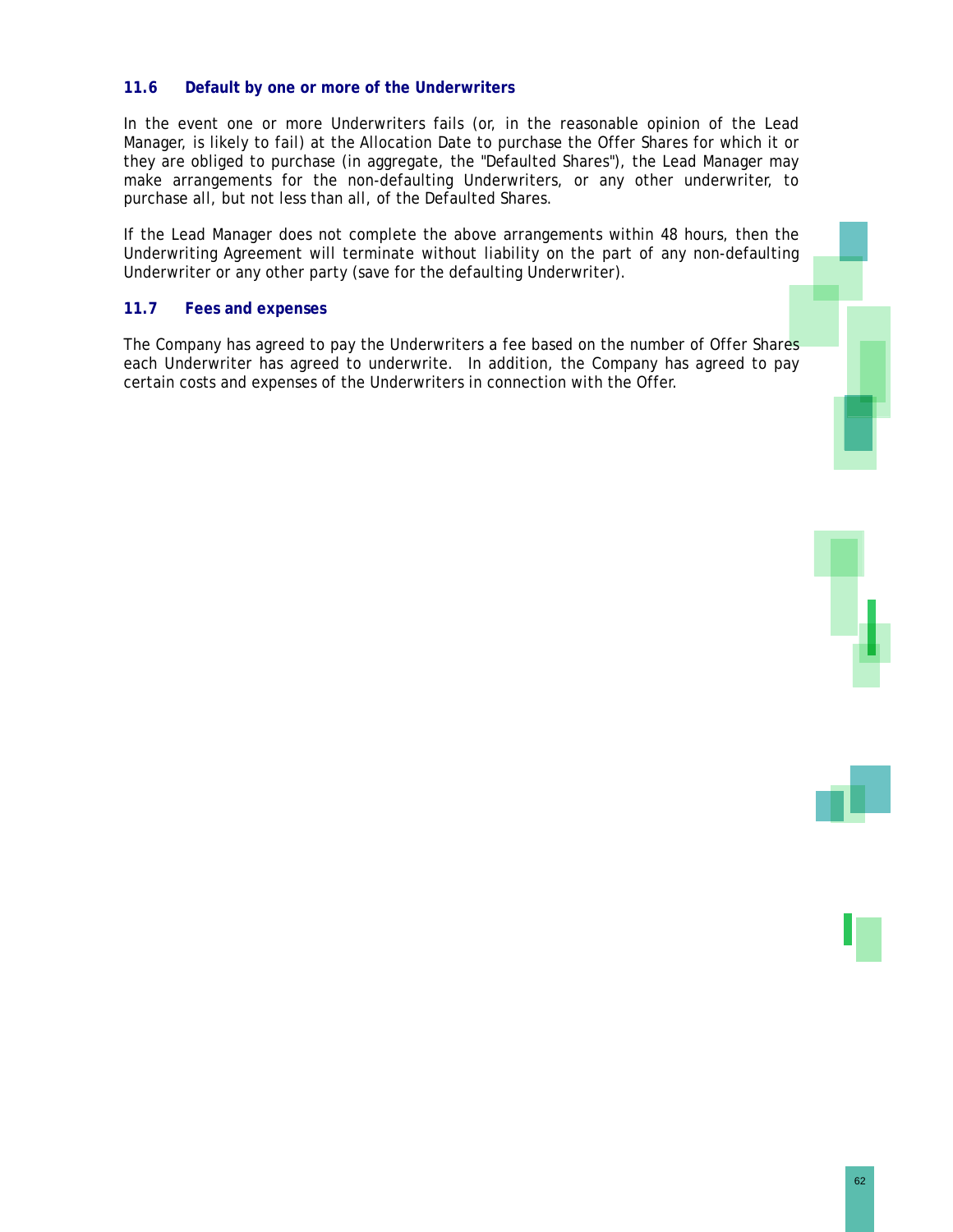## **12. SUBSCRIPTION TERMS AND CONDITIONS**

*All Applicants must carefully read the Subscription Terms and Conditions prior to completing the Subscription Application Form, since the execution and delivery of the Subscription Application Form to a Receiving Bank constitutes acceptance and agreement to the Subscription Terms and Conditions.* 

### **12.1 Subscription to Offer Shares**

A signed Subscription Application Form submitted to any of the Receiving Banks represents a legally binding agreement between the Company and the Applicant.

Subscription Application Forms will be available during the Offer Period at the branches of each Receiving Bank. Applicants who have participated in recent public offerings in Saudi Arabia may apply for Offer Shares via the Internet, phone banking or an ATM through any of the Receiving Banks which provides these services, subject to the following two conditions:

- 1. the Applicant has an account at the Receiving Bank; and
- 2. no modification has occurred to the Applicant's details.

One hundred percent (100%) of the total number of Offered Shares will be available to Saudi nationals. A Saudi woman who is divorced or widowed and who has children from a non-Saudi husband may subscribe for Offer Shares in the name(s) of her children who are minors provided that she presents evidence that (i) she is divorced or widowed and (ii) she is the mother of such children. Applicants may obtain both the Prospectus and the Subscription Application Form from the following Receiving Banks:

| Al Rajhi Bank crooldluspoo                           | www.alrajhibank.com.sa    |
|------------------------------------------------------|---------------------------|
| $\Box$<br>البنك العربى الوطش<br>arab national bank   | www.anb.com               |
| <b>ALBILAD</b>                                       | www.bankalbilad.com.sa    |
| ل بالگ الجزيرة<br>BANK ALIAZIRA                      | www.baj.com.sa            |
| البنث<br>السعوده<br><b>Ratura</b><br>Saudi           | www.alfransi.com          |
| <b>NCB Gloull</b>                                    | www.alahi.com.sa          |
| بنك الرياض<br>ناددنا أحدت                            | www.riyadonline.com       |
| سـاب SABB                                            | www.sabb.com              |
| samba (8) Luoluv                                     | www.samba.com             |
| البنك السعودى الهولندى<br>Saudi Hollandi Bank        | www.saudihollandibank.com |
| البتاك السعودي، للاستقبار<br>The Sand Imperment Hank | www.saib.com.sa           |

This Prospectus can also be obtained from the CMA website: www.cma.org.sa.

The Receiving Banks will commence receiving Subscription Application Forms at their branches throughout Saudi Arabia from 04/11/1427H (corresponding to 25/11/2006G) up to and including 13/11/1427H (corresponding to 04/12/2006G). Once the Subscription Application Form is signed and submitted, the relevant Receiving Bank will stamp it and provide the Applicant with a copy of the completed Subscription Application Form. In the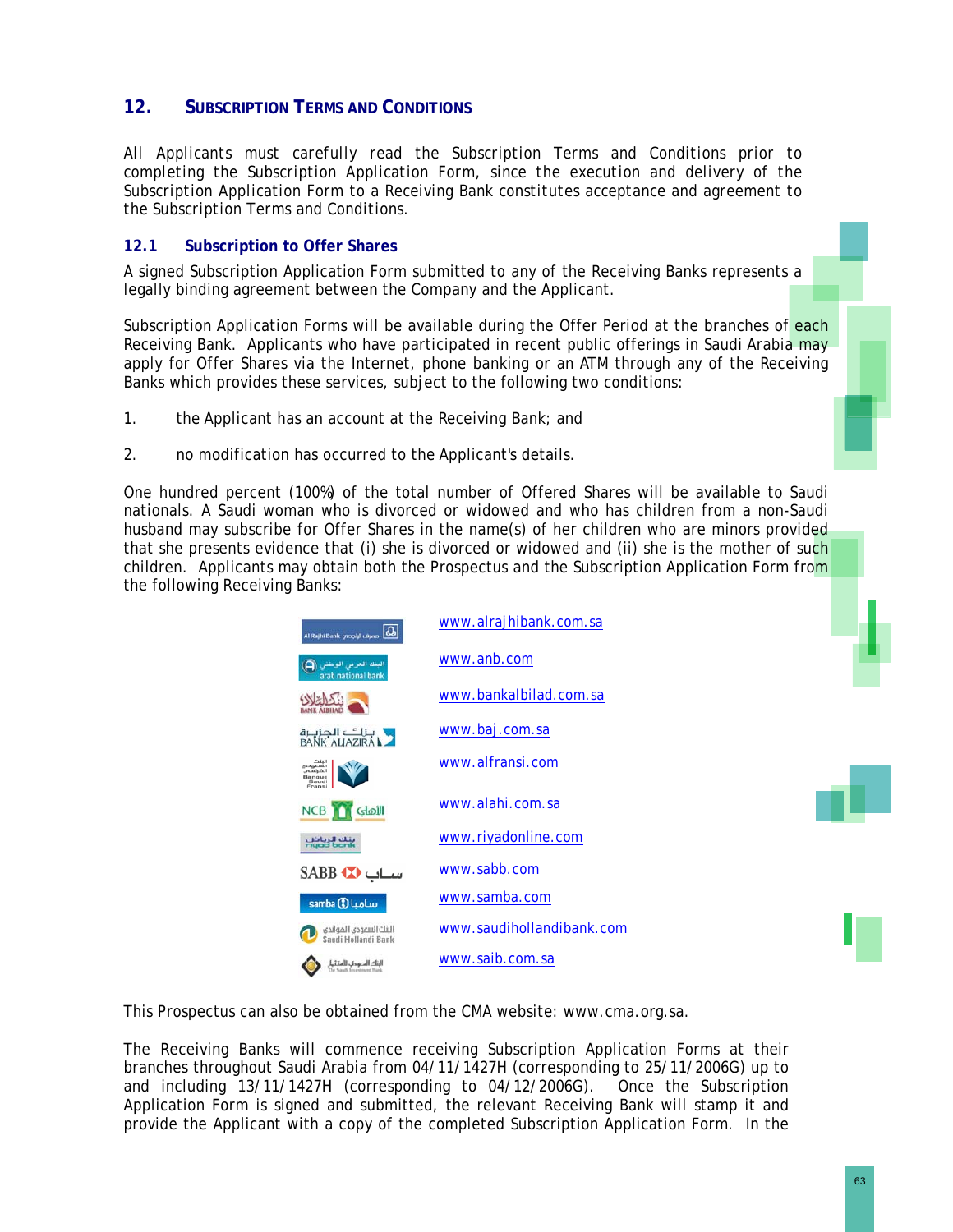event that the information provided in the Subscription Application Form is incomplete, inaccurate or not stamped by the Receiving Bank, the Subscription Application Form will be considered void.

Each Applicant is required to specify the number of Offer Shares applied for in the Subscription Application Form multiplied by the Offer Price. Subscriptions for less than 50 Offer Shares or fractional numbers will not be accepted. In addition, each Applicant may not apply for more than 25,000 Offer Shares.

Each Applicant is required to submit the Subscription Application Form during the Offer Period accompanied by:

- the original and a copy of the national identification card and/or family identification card; and
- funds in an amount equal to the number of Offer Shares applied for multiplied by the Offer Price.

In addition to the above, if the Applicant is applying for Offer Shares on behalf of a child who is a minor, the Subscription Application Form must be also accompanied by:

- in the case of an application on behalf of a child of a Saudi woman:
	- who is divorced from a non-Saudi husband, the original and a copy of the divorce deed plus a copy of the child's birth certificate; or
	- who has been widowed by a non-Saudi husband, the original and a copy of her late husband's death certificate plus a copy of the child's birth certificate;
- in the case of an application by a guardian of the child, the original and a copy of the power of attorney, guardianship deed or the deed evidencing the legal financial responsibility of the Applicant; and
- in the case of an application on behalf of an orphan, the original and a copy of the custody deed.

In the event that a Subscription Application Form is submitted on behalf of an Applicant (parents and children only), the name of the person signing on behalf of the Applicant should be stated in the Subscription Application Form accompanied by the original and a copy of the power of attorney supporting such person's authority to act on the behalf of the Applicant. For Applicants who are within Saudi Arabia, the power of attorney must be issued before a notary. For Applicants who are outside Saudi Arabia, the power of attorney must be legalized through the Saudi Embassy or Consulate in the relevant country. The Receiving Banks will verify all copies against the originals and will return the originals to the Applicant or any person signing under a power of attorney.

One Subscription Application Form should be completed for each household (i.e. family members appearing on the family identification card) if dependent Applicants apply for the same number of Offer Shares as the prime Applicant. In this case:

- all Offer Shares allocated to the prime Applicant and dependent Applicants will be registered in the prime Applicant's name;
- the prime Applicant will receive any refund in respect of amounts paid for Offer Shares applied for by the prime Applicant and dependent Applicants and not allocated; and
- the prime Applicant will receive all dividends distributed in respect of the Offer Shares allocated to the prime Applicant and dependent Applicants.

Separate Subscription Application Forms must be used if:





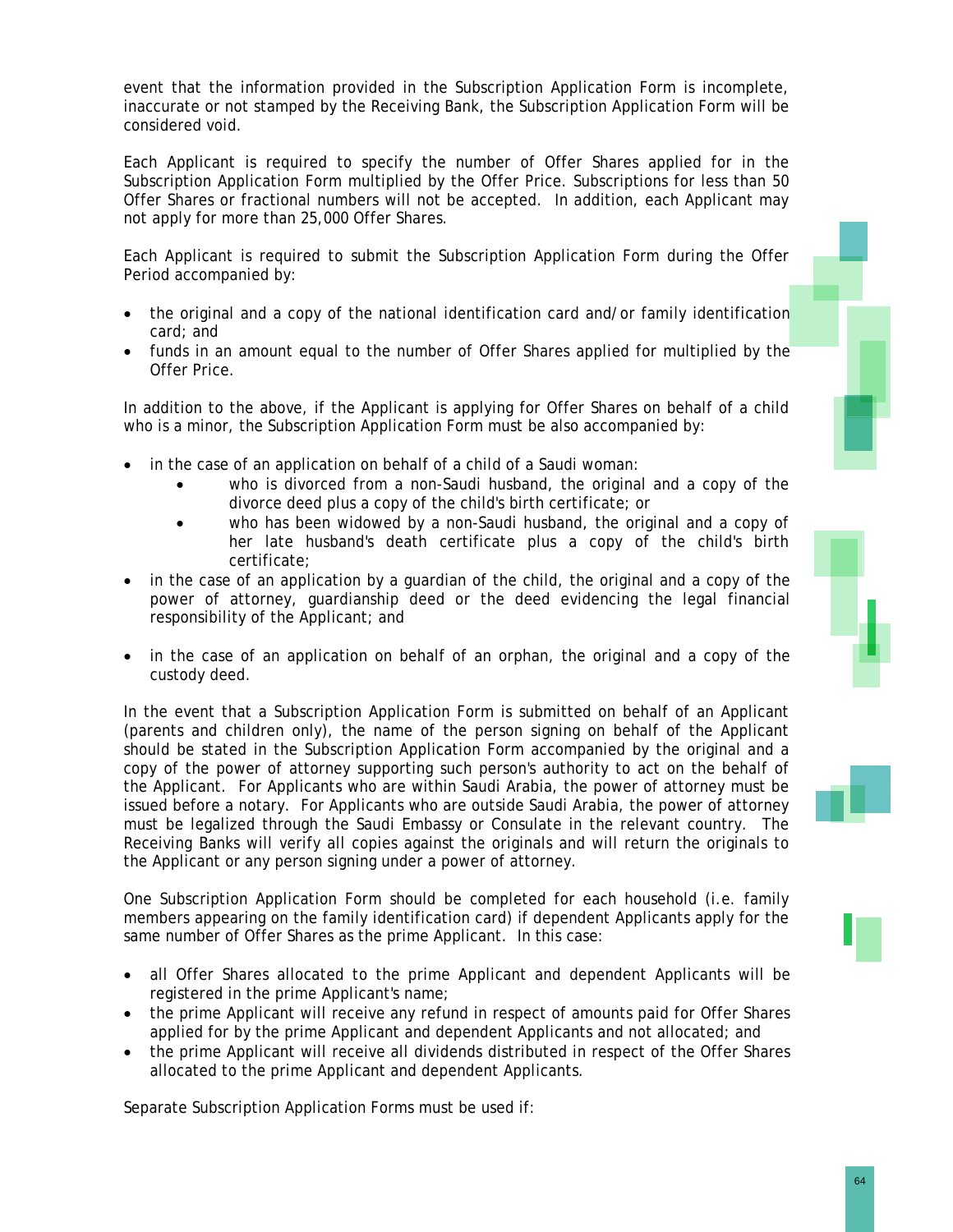- the Offer Shares to be allocated are to be registered in a name other than the name of the prime Applicant;
- dependent Applicants are to apply for a different quantity of Offer Shares than the prime Applicant; or
- the Applicant's wife wishes to apply for Offer Shares in her own name. If her Subscription Application Form is accepted, Offer Shares will be allocated to her and a Subscription Application Form submitted on her behalf by her husband will be rejected.

Each Applicant agrees to subscribe for and purchase that number of Offer Shares specified in the Subscription Application Form submitted by the Applicant for an amount equal to the number of Shares applied for multiplied by the Offer Price. Each Applicant shall have purchased the number of Offer Shares allotted to him upon:

- delivery by the Applicant of the Subscription Application Form to any Receiving Bank;
- payment in full by the Applicant to any Receiving Bank of the total value of Offer Shares subscribed for; and
- delivery to the Applicant by the relevant Receiving Bank of the allotment letter specifying the number of Offer Shares allotted to him.

The total value of the Offer Shares subscribed for must be paid in full to a branch of any Receiving Bank by authorizing a debit of his/her account held with the relevant Receiving Bank where the Subscription Application Form is being submitted. The Applicant must open an account with that Receiving Bank to submit his application.

If a submitted Subscription Application Form is not in compliance with the terms and conditions of the Offer, the Company shall have the right to reject, in full or in part, such an application. The Applicant shall accept any number of Offer Shares allocated to him.

### **12.2 Allocation and refunds**

After approximately ten days following the end of the Offer Period, the Offer Shares will be allocated to the Applicants. Each Applicant will be allocated a minimum of 50 Offer Shares with any remaining Offer Shares being allocated on a pro-rata basis to the number of Offer Shares applied for by the Applicant. The Company does not guarantee the minimum allocation of 50 Offer Shares in the event that the number of Applicants exceeds 1,327,500, in which case the Offer Shares will be allocated equally between all Applicants. The final number of Offer Shares allocated to each Applicant, together with any refund due to the Applicant, is expected to be announced no later than 18/11/1427H (corresponding to 09/12/2006G). The Company will make an announcement in the national newspapers in Saudi Arabia informing the Applicants of the above and instructing the Receiving Banks to begin the refund process (if applicable).

The Receiving Banks will send confirmation/notification letters to their Applicants informing them of the final number of Offer Shares allocated together with the amounts, if any, to be refunded. The Receiving Banks will also refund to the Applicants any funds in respect of which no Offer Shares have been allocated to the relevant Applicants, as provided in the confirmation/notification letters. Refunds will be made in full without any charge or withholding by crediting the Applicant's account at the Receiving Bank. Applicants should communicate with the branch of the Receiving Bank where they submitted their Subscription Application Form for any further information.

### **12.3 Acknowledgements**

By completing and delivering the Subscription Application Form, the Applicant:

• agrees to subscribe for the Offer Shares with the number of Offer Shares specified in the Subscription Application Form;





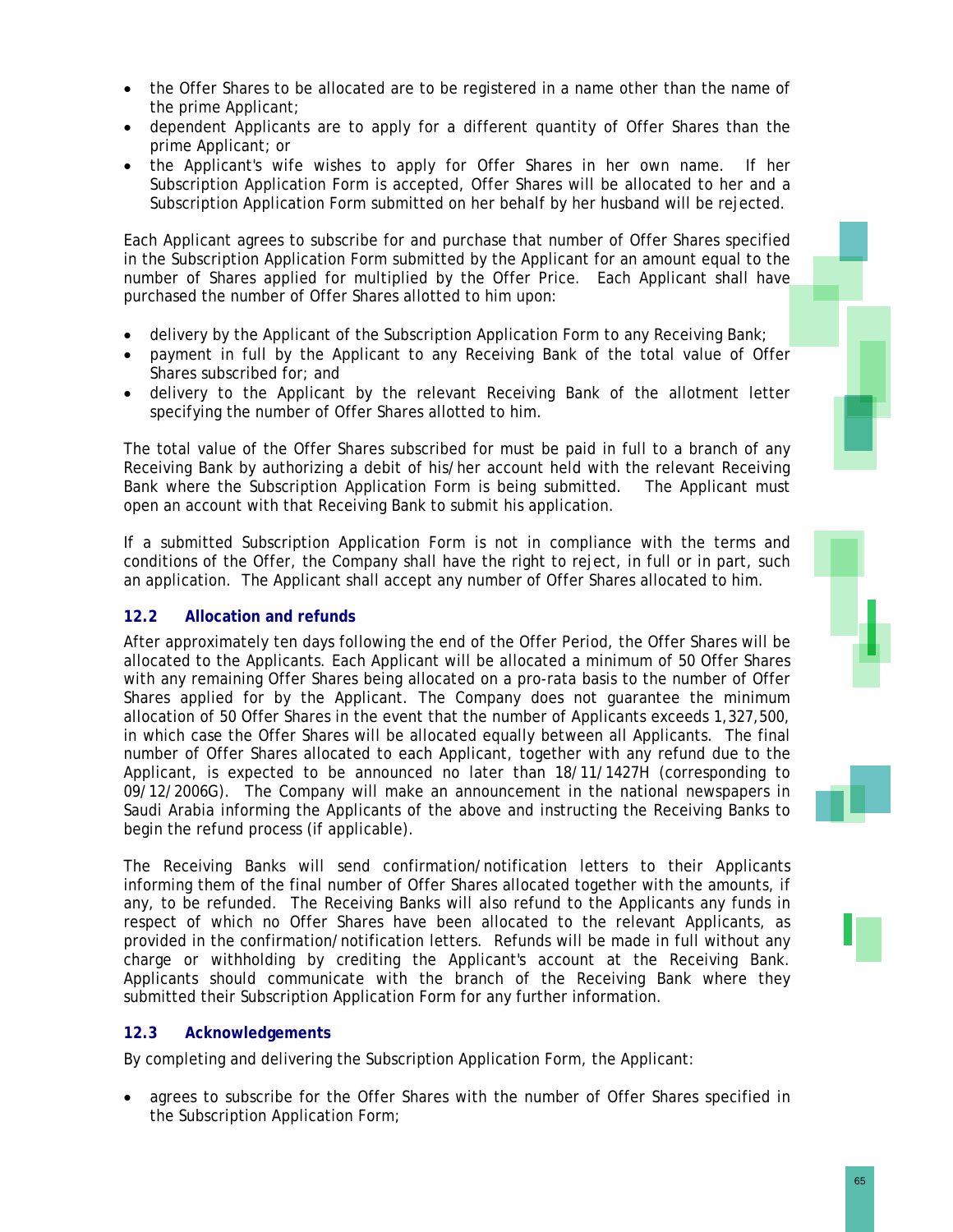- warrants that he has read the Prospectus and understands all its contents;
- accepts the By-Laws and all subscription instructions and terms mentioned in the Prospectus;
- retains his right to sue the Company for damages caused by incorrect or incomplete information contained in the Prospectus, or for the omission of material information that should have been part of the Prospectus and could have affected the Applicant's decision to invest;
- declares that neither himself nor any of his family members included in the Subscription Application Form has previously subscribed to the Company's shares;
- accepts that the Company has the right to reject all applications;
- accepts the number of Offer Shares allocated to him and all other subscription instructions and terms mentioned in the Prospectus and the Subscription Application Form; and
- warrants not to cancel or amend the Subscription Application Form after submitting it to a Receiving Bank.

### **12.4 Miscellaneous**

The Subscription Application Form and all related terms, conditions and covenants hereof shall be binding upon and inure to the benefit of the parties to the subscription and their respective successors, permitted assigns, executors, administrators and heirs; provided that, except as specifically contemplated herein, neither the Subscription Application Form nor any of the rights, interests or obligations arising pursuant thereto shall be assigned or delegated by any of the parties to the subscription without the prior written consent of the other party.

The Prospectus has been released in both Arabic and English languages. In the event of a discrepancy between the English and the Arabic text, the Arabic text of the Prospectus will prevail.

### **12.5 The Saudi Arabian Stock Exchange (Tadawul)**

Tadawul was founded in 2001G as the successor to the Electronic Securities Information System. In 1999G, full electronic trading in Saudi Arabian equities was introduced. The market capitalization was in excess of SR 1,440 billion as of 1 November 2006G. At the date of this document, 84 companies are currently listed and traded on Tadawul.

Trading on Tadawul occurs through a fully integrated trading system covering the entire process from trade order through to settlement. Trading occurs each Business Day between 11.00 am to 3.30 pm. After close of trading on the Exchange, orders can be entered, amended or deleted until 8.00 pm (the system is not available between 8.00 pm and 8.00 am the next Business Day). From 8.00 am, new entries and inquiries can be made. For the opening phase (starting at 11.00 am), the system starts opening procedures, establishing the opening prices and determining orders to be executed according to the matching rules.

Transactions take place through the automatic matching of orders. Each valid order is accepted and generated according to the price level. In general, market orders (orders placed at best price) are executed first, followed by limit orders (orders placed at a price limit) provided that if several orders are generated at the same price, they are executed according to the time of entry.

Tadawul distributes a comprehensive range of information through various channels including, in particular, the Tadawul website and Tadawul Information Link. The Tadawul Information Link supplies Tadawul information in real time to information providers such as Reuters.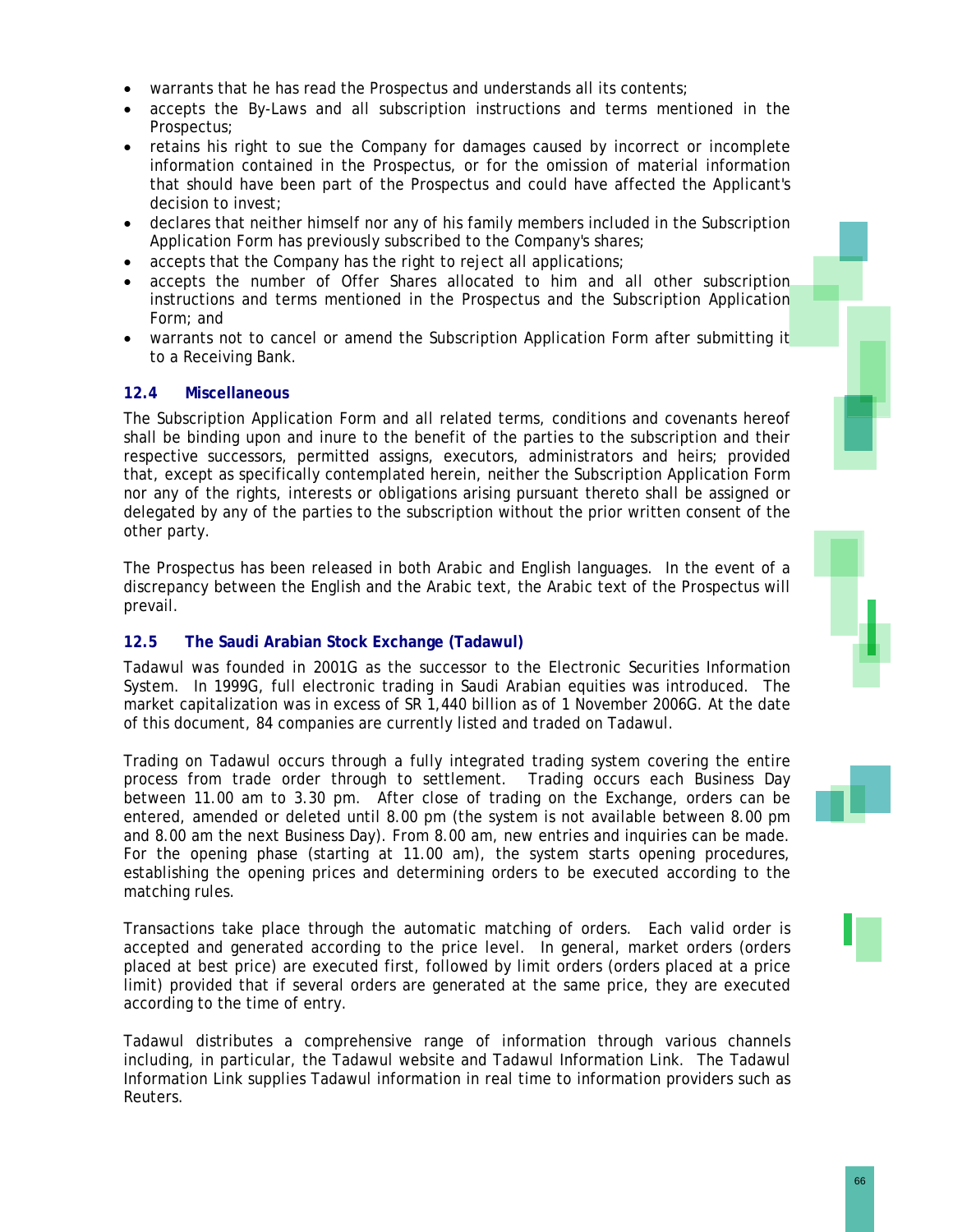Exchange transactions are settled at the same day, i.e. ownership is transferred immediately after the trade is executed.

Issuers are required to report all material announcements via Tadawul for onward dissemination to the public.

Surveillance and monitoring is the responsibility of Tadawul as the operator of the market. The aim of supervision is to ensure fair trading and an orderly market.

### **12.6 Trading in the Offer Shares on Tadawul**

It is expected that dealing in the Offer Shares will commence on Tadawul upon finalization of the allocation process. The CMA will announce the start date of trading on Tadawul once determined. Dates and times included in this Prospectus are indicative only and may be changed or extended subject to the approval of the CMA.

Furthermore, Offer Shares can only be traded after Offer Shares have been allocated and credited to the Applicant's accounts at Tadawul and Admission has become effective. Pretrading in Offer Shares is strictly prohibited and Applicants entering into any such pretrading activities will be doing so at their own risk. The Company shall have no legal responsibility in such an event.



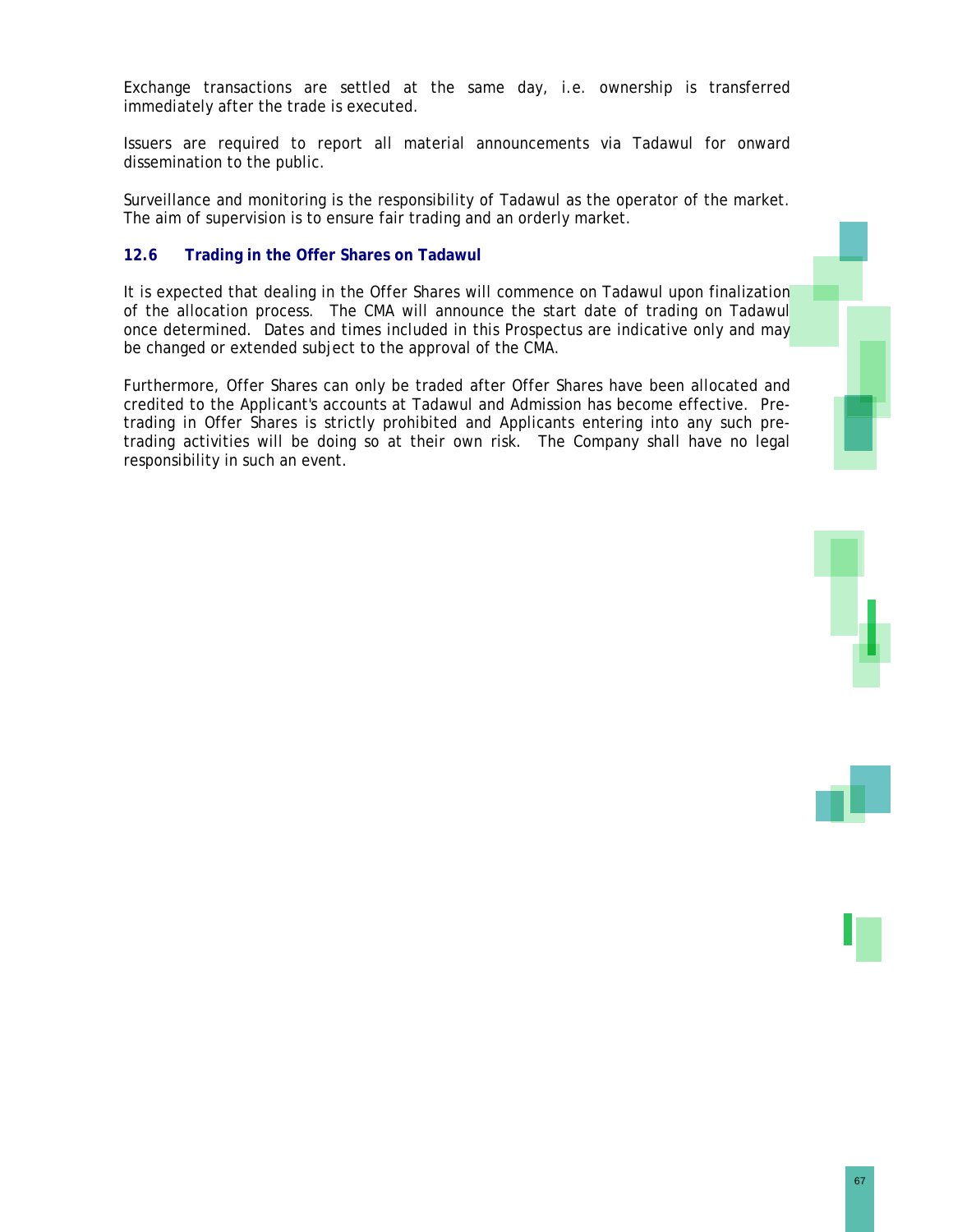### **13. DOCUMENTS AVAILABLE FOR INSPECTION**

The following documents are available for inspection at the Company's head office at SAMIC Building, Gulf Road, Corniche, P.O. Box 7215, Dammam 31462, Kingdom of Saudi Arabia, during the Offer Period between 9 a.m. and 2 p.m. on each weekday other than a Thursday, Friday or public holiday:

- the By-Laws;
- the Industrial License;
- the Commercial Registration certificate;
- a copy of the CMA's approval to the Offer;
- the audited consolidated accounts of the Company for the period from incorporation (being 1 October 2005G) to 30 June 2006G;
- the Ministry of Commerce and Industry's Resolution number 2050049604 dated 27 Shaban 1426H (corresponding to 1 October 2005G) licensing the Company; and
- the Market Report prepared by Nexant.



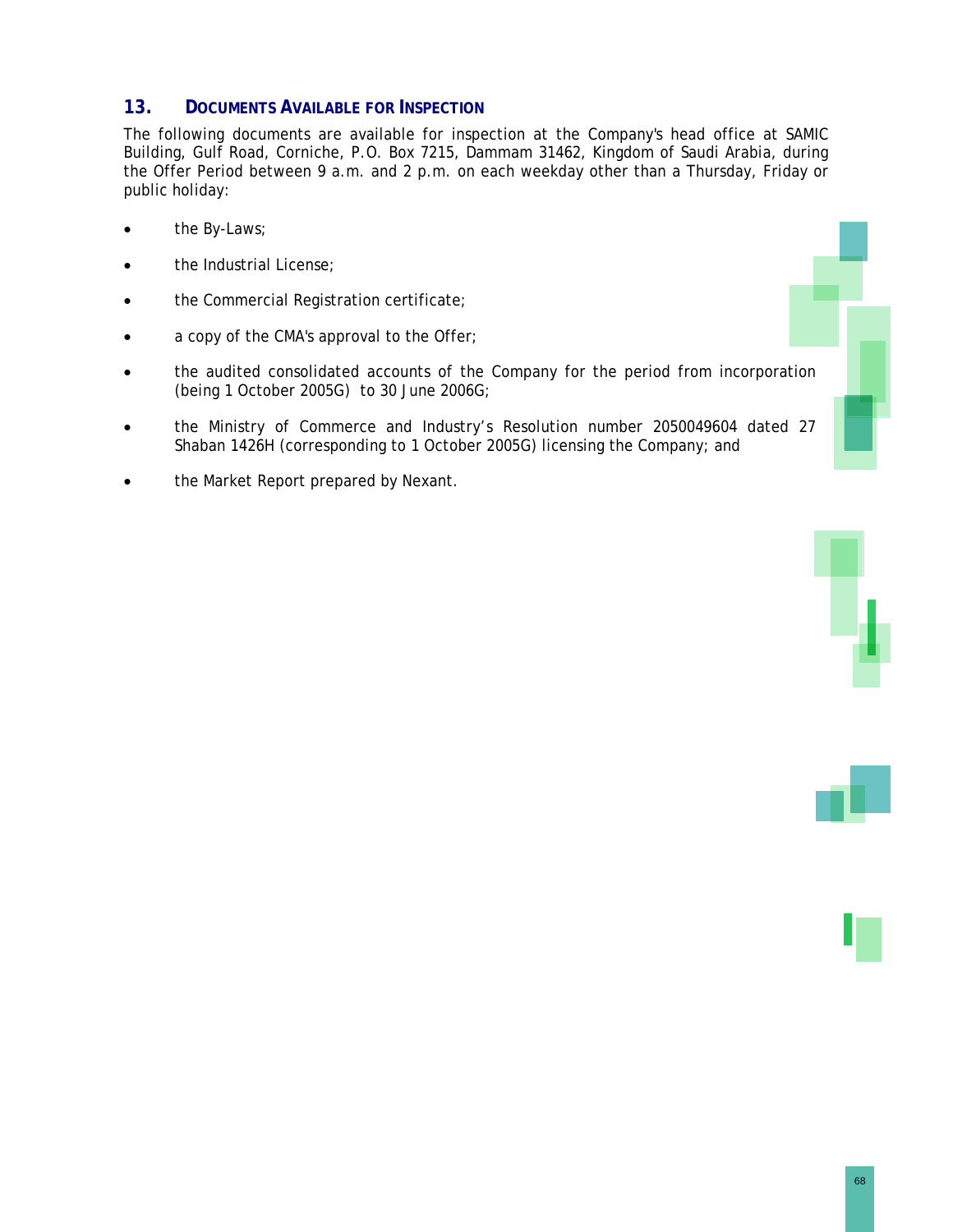# **14. DEFINITIONS AND ABBREVIATIONS**

| <b>Term</b>                                       | <b>Definition</b>                                                                                                                                                                    |
|---------------------------------------------------|--------------------------------------------------------------------------------------------------------------------------------------------------------------------------------------|
| <b>ABB Global</b>                                 | ABB Lummus Global International Corporation                                                                                                                                          |
| <b>ABC</b>                                        | Arab Banking Corporation (B.S.C.)                                                                                                                                                    |
| Admission                                         | Admission of the Shares to the Official List of the CMA and the<br>admission of the Offer Shares to trading on the Exchange in<br>accordance with Article 19 of the Listing Rules    |
| Alireza                                           | Lummus Alireza Limited                                                                                                                                                               |
| <b>Allocation Letter</b>                          | The letter dated 2 July 2006 from Aramco to the Company<br>extending its allocation of 23Mdb of propane feedstock and<br>15MMscfd of sales gas (natural gas) until 31 December 2006. |
| APPC or the Company                               | <b>Advanced Polypropylene Company</b>                                                                                                                                                |
| Applicant                                         | Each Saudi citizen subscribing for Offer Shares pursuant to the<br>terms of the Offer                                                                                                |
| <b>Board</b>                                      | The Board of Directors                                                                                                                                                               |
| <b>Board Member</b>                               | A member of the Board                                                                                                                                                                |
| <b>Business Day</b>                               | Any day (other than a Thursday, Friday or a public holiday) on<br>which the Receiving Banks are open for business                                                                    |
| By-laws                                           | The By-laws of the Company, a summary of which is set out in<br>Section 9 (Summary of By-Laws)                                                                                       |
| <b>CEO</b>                                        | <b>Chief Executive Officer</b>                                                                                                                                                       |
| <b>CMA or the Authority</b>                       | The Capital Market Authority, including where the context<br>permits any committee, sub-committee, employee or agent to<br>whom any function of the Authority may be delegated.      |
| <b>Commercial Lenders</b>                         | ABC, Abu Dhabi Commercial Bank, Ahli United Bank B.S.C., GIB,<br>NCB, Riyad Bank, Samba, Saudi Hollandi Bank and The Saudi<br><b>British Bank</b>                                    |
| <b>Commercial Term Loan</b><br>Facility           | The commercial term loan facility of SR 1,744 million to be<br>made available to the Company by the Commercial Lenders<br>pursuant to the Commercial Loan Facilities Agreement.      |
| Commercial Term Loan<br><b>Facility Agreement</b> | The SR 1,369 million commercial term loan agreement to be<br>entered into between the Company and the Commercial<br>Lenders.                                                         |
| <b>Companies Regulations</b>                      | The Regulations for Companies issued under Royal Decree No.<br>M/6, dated 22/03/1385H (as amended)                                                                                   |
|                                                   |                                                                                                                                                                                      |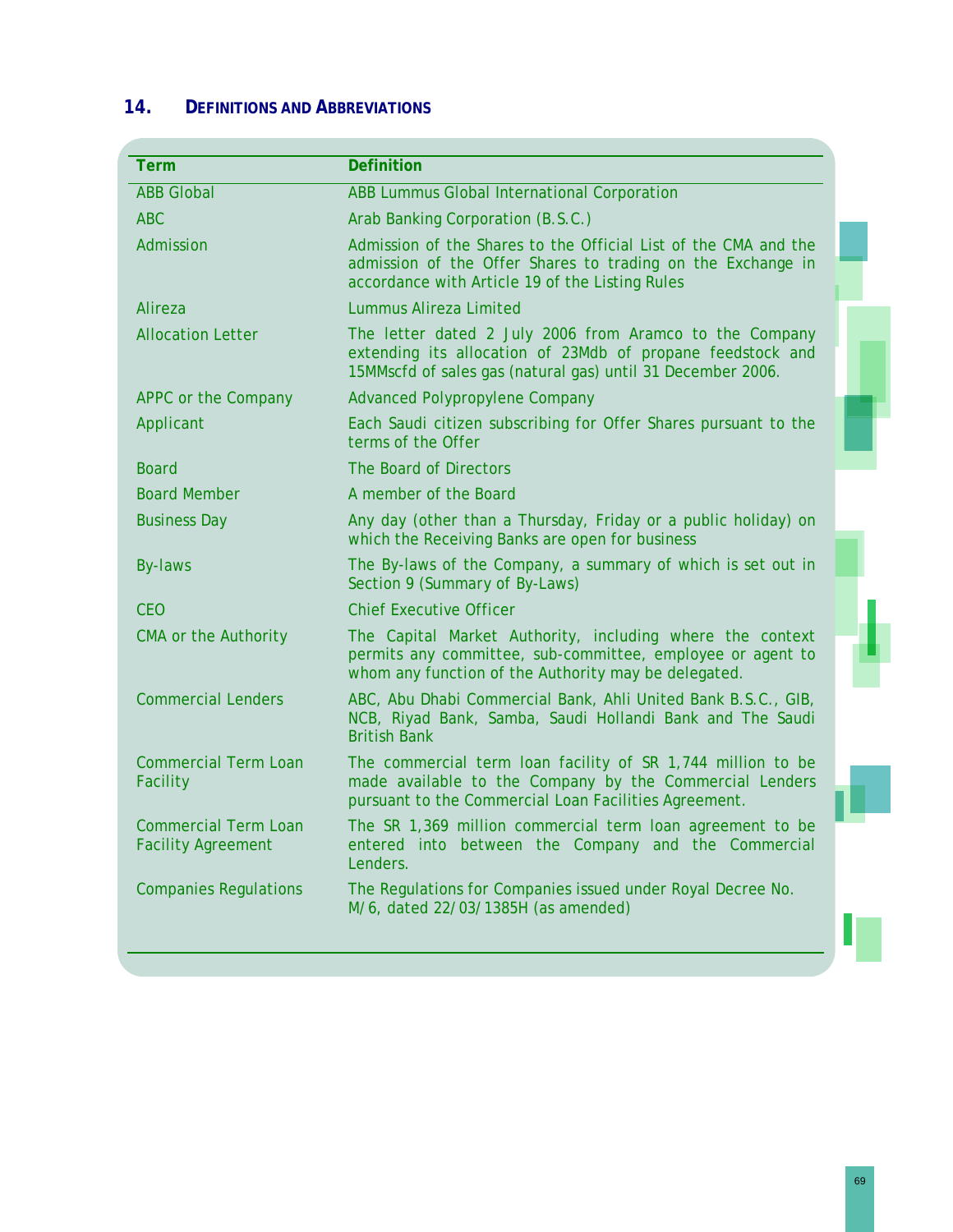| <b>Term</b>                               | <b>Definition</b>                                                                                                                                                                                                         |
|-------------------------------------------|---------------------------------------------------------------------------------------------------------------------------------------------------------------------------------------------------------------------------|
| <b>DAR</b>                                | <b>Dar Chemicals Limited</b>                                                                                                                                                                                              |
| <b>Directors</b>                          | The directors of the Company                                                                                                                                                                                              |
| Domo                                      | Domo N.V.                                                                                                                                                                                                                 |
| <b>EPC Contract</b>                       | The EP Contract, the Construction Contract, the Guarantee<br>Agreement and the Implementation Agreement                                                                                                                   |
| Exchange                                  | The Saudi Arabian Stock Exchange                                                                                                                                                                                          |
| <b>Existing Directors</b>                 | The Directors who are appointed as at the date of this document,<br>details of whom are set out in paragraph 5.2.1.                                                                                                       |
| <b>Financial Adviser or</b><br><b>GIB</b> | <b>Gulf International Bank B.S.C</b>                                                                                                                                                                                      |
| <b>FOB</b>                                | Free on board                                                                                                                                                                                                             |
| <b>Founding Shareholders</b>              | The Shareholders as at the date of this document, details of whom<br>are set out on page (xv).                                                                                                                            |
| <b>GAS</b>                                | <b>National Industrial Gases Company</b>                                                                                                                                                                                  |
| <b>GCC</b>                                | <b>Gulf Cooperative Council</b>                                                                                                                                                                                           |
| <b>GIB Loan</b>                           | The US\$31 million loan provided by GIB to the Company                                                                                                                                                                    |
| <b>IDB</b>                                | <b>Islamic Development Bank</b>                                                                                                                                                                                           |
| <b>IDB Fund</b>                           | IDB Infrastructure Fund L. P.                                                                                                                                                                                             |
| <b>IPO Bridge Facility</b>                | Has the meaning given in Section 4.6                                                                                                                                                                                      |
| <b>Lead Manager</b>                       | Samba                                                                                                                                                                                                                     |
| <b>Listing Rules</b>                      | The Listing Rules issued by the CMA as approved by its resolution<br>number 3-11-2004 dated 4 October 2004G as amended from time to<br>time                                                                               |
| Lummus                                    | ABB Lummus Global Inc.                                                                                                                                                                                                    |
| <b>Lock-In Period</b>                     | The period (i) of three years from the date the Company was<br>incorporated as a joint stock company (being 1 October 2005G) or (ii)<br>until the date on which commercial operations commence,<br>whichever is the later |
| Management                                | The management of the Company                                                                                                                                                                                             |
| <b>Maximum Application</b>                | 25,000 Offer Shares                                                                                                                                                                                                       |
| Marafiq                                   | Power and Water Utility Company for Jubail and Yanbu                                                                                                                                                                      |
| <b>Minimum Application</b>                | 50 Offer Shares                                                                                                                                                                                                           |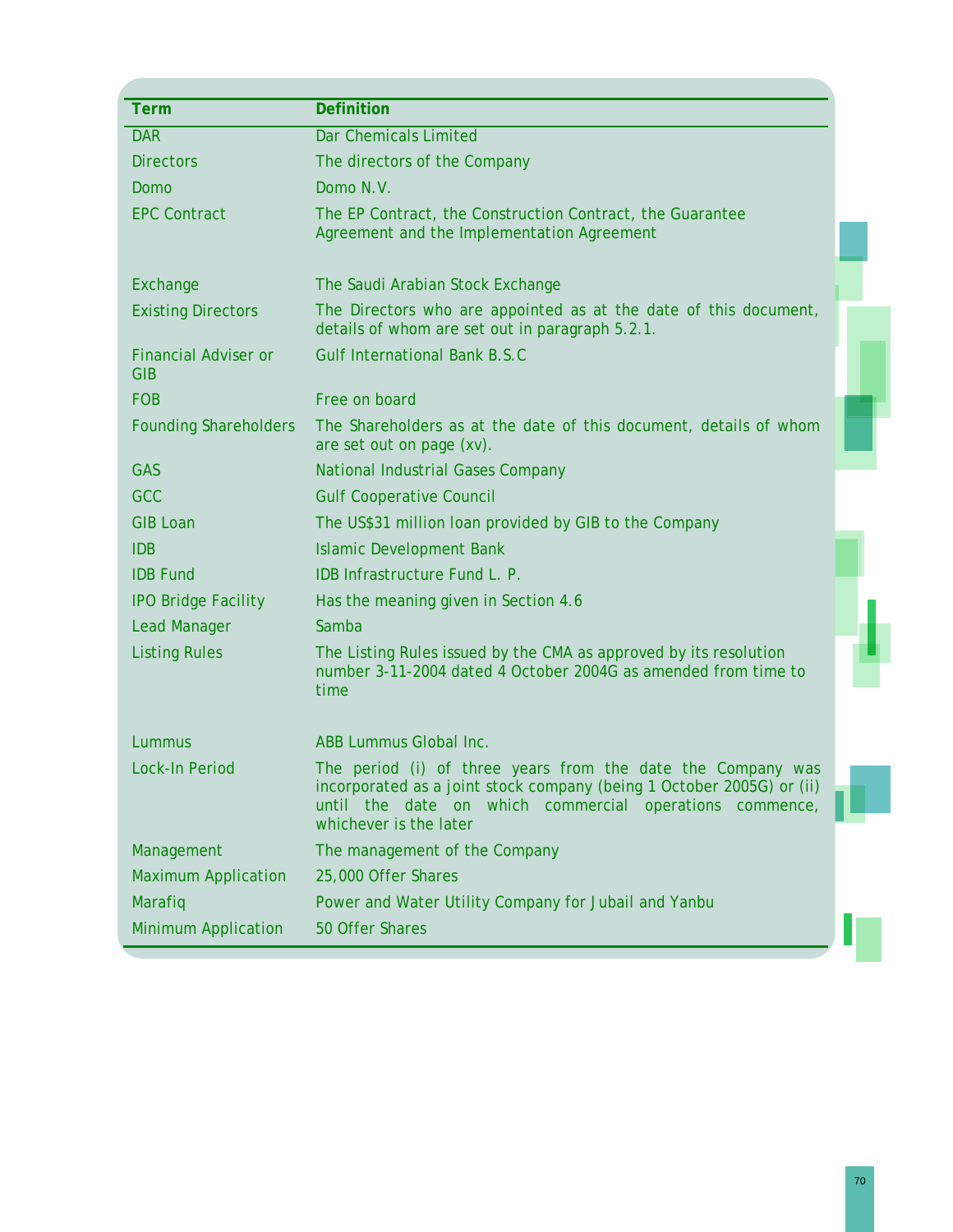| <b>Term</b>                   | <b>Definition</b>                                                                                                                              |  |
|-------------------------------|------------------------------------------------------------------------------------------------------------------------------------------------|--|
| <b>MIS</b>                    | <b>Management Information System</b>                                                                                                           |  |
| Mitsubishi                    | Mitsubishi Corporation                                                                                                                         |  |
| <b>MoCI</b>                   | Ministry of Commerce and Industry, Saudia Arabia                                                                                               |  |
| <b>NCB</b>                    | The National Commercial Bank                                                                                                                   |  |
| <b>Nexant</b>                 | <b>Nexant Limited</b>                                                                                                                          |  |
| <b>NPPC</b>                   | National Polypropylene Company Limited                                                                                                         |  |
| <b>NSP</b>                    | North Sea Petrochemicals                                                                                                                       |  |
| <b>NTH</b>                    | Novolen Technology Holdings C.V.                                                                                                               |  |
| <b>Offer</b>                  | The initial public offer of 66,375,000 Shares on the terms set out<br>in this document                                                         |  |
| <b>Offer Period</b>           | 04/11/1427H to 13/11/1427H (corresponding to 25/11/2006G to<br>04/12/2006G)                                                                    |  |
| <b>Offer Price</b>            | <b>SR 10</b>                                                                                                                                   |  |
| <b>Offer Shares</b>           | 66,375,000 Shares                                                                                                                              |  |
| <b>Offtake Agreements</b>     | The polymers offtake agreements dated 6 September 2005G, 24<br>August 2005G and 26 June 2006G between the Company and each<br>of the Offtakers |  |
| <b>Offtakers</b>              | Vinmar, Mitsubishi and Domo                                                                                                                    |  |
| <b>Operational Acceptance</b> | The date on which the Company notifies each of the Offtakers<br>that commissioning and testing of the Plant is complete                        |  |
| Petrokemya                    | Arabian Petrochemical Company                                                                                                                  |  |
| Plant                         | The integrated PDH and PP plant                                                                                                                |  |
| <b>PP</b>                     | Polypropylene                                                                                                                                  |  |
| <b>Products</b>               | The products manufactured by the Company                                                                                                       |  |
| <b>Project Contracts</b>      | The contracts defined in Section 8.10 as the "Project Contracts"                                                                               |  |
| Prospectus                    | This document                                                                                                                                  |  |
| <b>Receiving Banks</b>        | The receiving banks listed on page (vi)                                                                                                        |  |
| <b>Royal Commission</b>       | Royal Commission for Jubail & Yanbu                                                                                                            |  |
| <b>SABIC</b>                  | Saudi Arabian Basic Industries Corporation                                                                                                     |  |
|                               |                                                                                                                                                |  |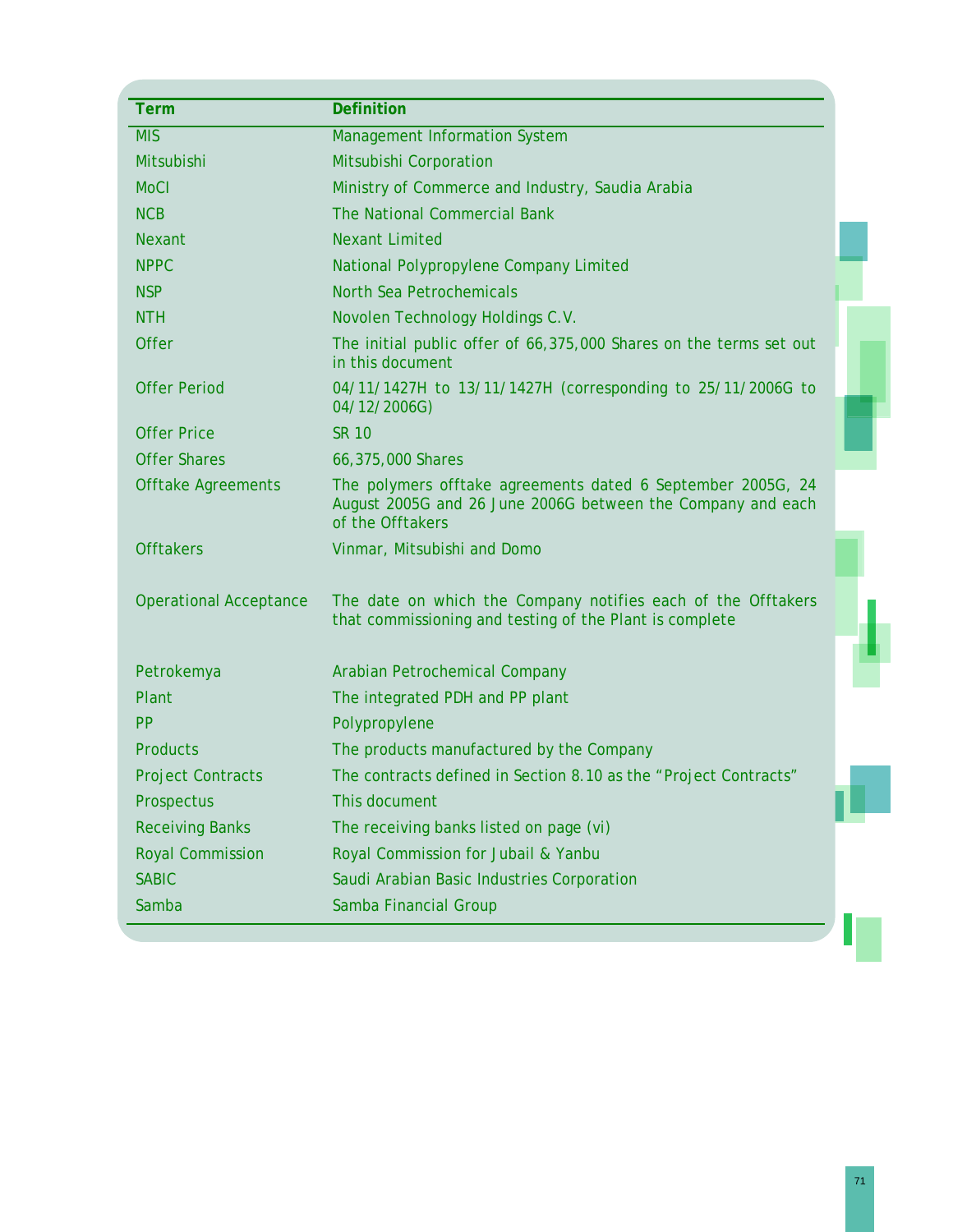| <b>Term</b>                             | <b>Definition</b>                                                                                                      |
|-----------------------------------------|------------------------------------------------------------------------------------------------------------------------|
| Samsung                                 | <b>SSAL and SECL</b>                                                                                                   |
| <b>SASO</b>                             | Saudi Arabian Standards Organisation                                                                                   |
| Saudi Arabia or the<br>Kingdom          | Kingdom of Saudi Arabia                                                                                                |
| Aramco                                  | Saudi Arabian Oil Company                                                                                              |
| <b>SCI</b>                              | Süd Chemie, Inc.                                                                                                       |
| <b>SDEC</b>                             | Saudi Designers Engineering Consultants                                                                                |
| <b>SEC</b>                              | Saudi Electricity Company                                                                                              |
| <b>SECL</b>                             | Samsung Engineering Company Limited                                                                                    |
| <b>Share</b>                            | An ordinary share of SR 10 each in the capital of the Company                                                          |
| Shareholder                             | A holder of Shares                                                                                                     |
| <b>SIDF</b>                             | Saudi Industrial Development Fund                                                                                      |
| <b>SIDF Bridge Facility</b>             | The SR 243.75 million facility provided by Bank Al-Jazira to the<br>Company                                            |
| <b>SIDF Loan</b>                        | The SR 400 million loan provided by SIDF to the Company                                                                |
| <b>SOCPA</b>                            | Saudi Organisation for Certified Public Accountants                                                                    |
| <b>SPC</b>                              | Saudi Polyclefin Company                                                                                               |
| <b>SR</b>                               | Saudi Arabian Riyal, the lawful currency of Saudi Arabia                                                               |
| <b>SSAL</b>                             | Samsung Saudi Arabia Limited                                                                                           |
| <b>Subscription Application</b><br>Form | The subscription application form accompanying this Prospectus<br>to be used by an Applicant to apply for Offer Shares |
| Tadawul                                 | Automated system for trading of shares in Saudi companies<br>listed on the Exchange                                    |
| <b>Underwriters</b>                     | GIB, NCB, Riyad Bank and Samba                                                                                         |
| <b>Underwriting Agreement</b>           | underwriting agreement<br>entered<br>between<br><b>The</b><br>into<br>the<br><b>Company and the Underwriters</b>       |
| US dollars or US\$                      | The lawful currency of the United States of America                                                                    |
| <b>Vinmar</b>                           | Vinmar International, Ltd.                                                                                             |
| <b>Vinmar Group</b>                     | Vinmar International Holdings Limited, Vinmar Inc. and their<br>respective affiliates and subsidiaries.                |
| Wt                                      | Weight                                                                                                                 |
| <b>WTO</b>                              | <b>World Trade Organisation</b>                                                                                        |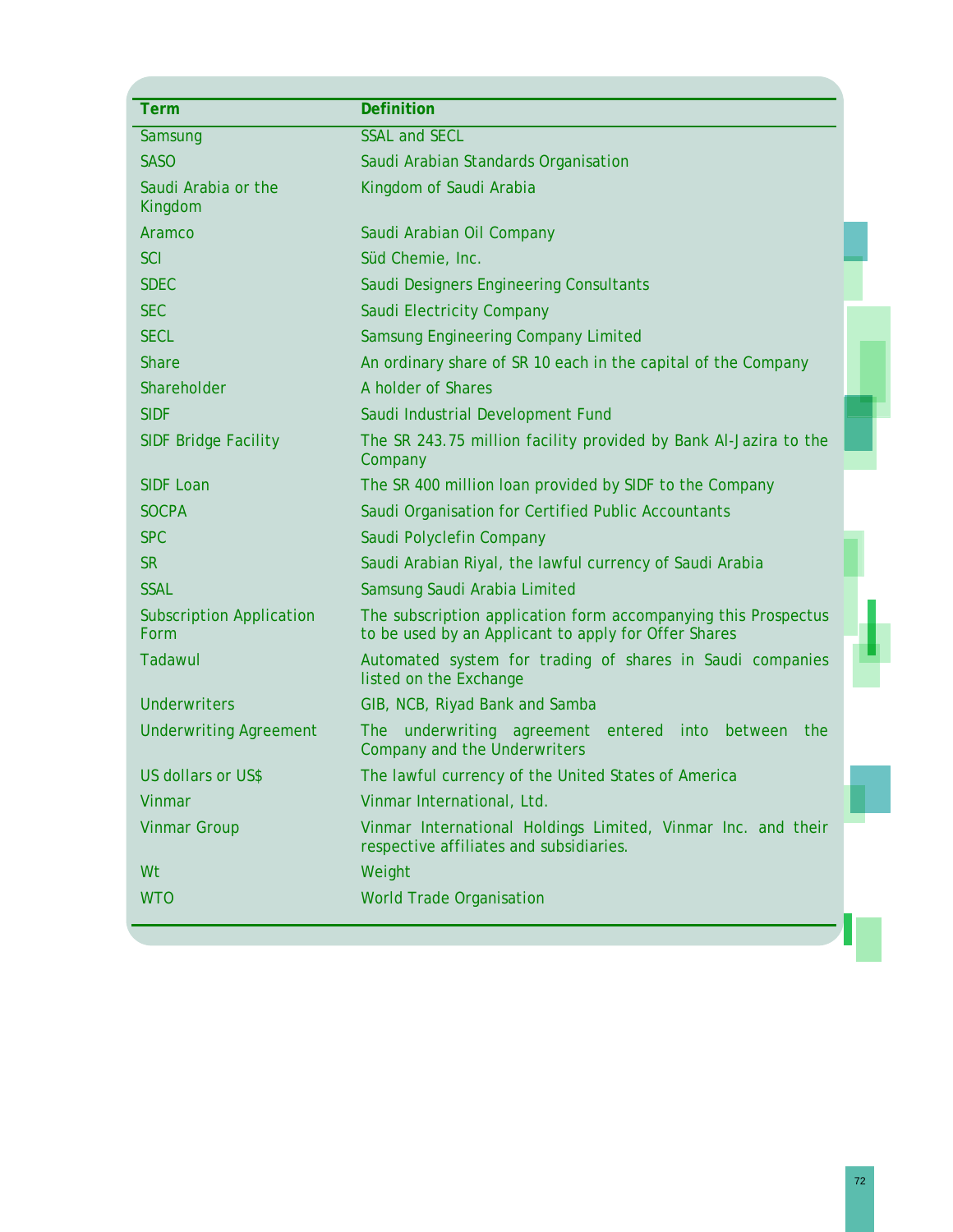# **15. GLOSSARY OF TECHNICAL TERMS**

| <b>Technical Terms</b>                |                                                                          |  |
|---------------------------------------|--------------------------------------------------------------------------|--|
| <b>CATOFIN®</b>                       | CATOFIN <sup>®</sup> dehydrogenation process                             |  |
| <b>IPO</b>                            | initial public offering                                                  |  |
| <b>LPG</b>                            | liquefied petroleum gas                                                  |  |
| <b>NGL</b>                            | natural gas liquids                                                      |  |
| <b>PDH</b>                            | propane dehydrogenation                                                  |  |
| <b>PMC</b>                            | project management consultancy                                           |  |
| <b>PP</b>                             | Polypropylene                                                            |  |
| Project                               | the development, construction, operation and maintenance of the<br>Plant |  |
| <b>Technology</b><br><b>Providers</b> | Lummus and NTH                                                           |  |

|               | Units of Measure and Similar Terms  |  |
|---------------|-------------------------------------|--|
| C and F       | Cost and freight                    |  |
| Hpa           | hours per annum                     |  |
| <b>Mbd</b>    | thousand barrels per day            |  |
| <b>MMscfd</b> | million standard cubic feet per day |  |
| Tpa           | tonnes per annum                    |  |
|               |                                     |  |

73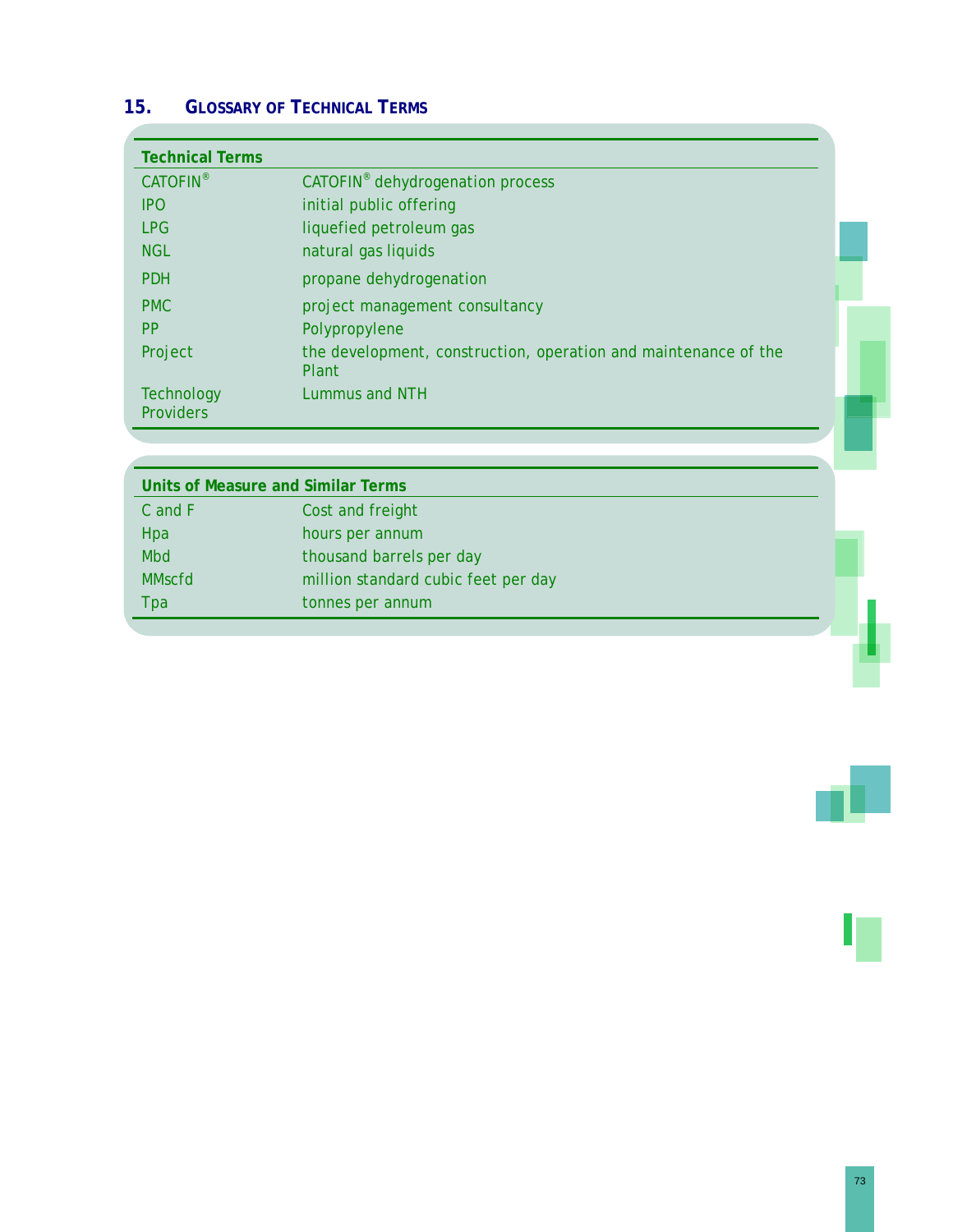### **ANNEX A**

### **Audited Financial Statements and Auditors' Report**

#### **AUDITORS' REPORT**

To the stockholders Advanced Polypropylene Company Dammam, Saudi Arabia.

We have audited the accompanying balance sheet of Advanced Polypropylene Company ("Closed Joint Stock") Company") in the development stage, as of June 30 2006G, the related statements of pre-operating activities, stockholders' equity and cash flows for the period from inception (October 1, 2005G) to June 30 2006G and notes 1 to 17 which form an integral part of these financial statements as prepared by the Company and presented to us including all the necessary information and explanations. These financial statements are the responsibility of the Company's management. Our responsibility is to express an opinion on these financial statements based on our audit.

We conducted our audit in accordance with generally accepted auditing standards. Those standards require that we plan and perform the audit to obtain reasonable assurance about whether the financial statements are free of material misstatement. An audit includes examining, on a test basis, evidence supporting the amounts and disclosures in the financial statements. An audit also includes assessing the accounting principles used and significant estimates made by management, as well as evaluating the overall financial statement presentation. We believe that our audit provides a reasonable basis for our opinion.

In our opinion, the financial statements present fairly, in all material respects, the financial position of the Company as of June 30 2006G, the results of its pre-operating activities and its cash flows for the period then ended in conformity with generally accepted accounting principles appropriate to the nature of the Company.

Deloitte & Touche Bakr Abulkhair & Co.

Nasser M. Al-Sagga License No. 322 9 Jumada II, 1427 July 5, 2006G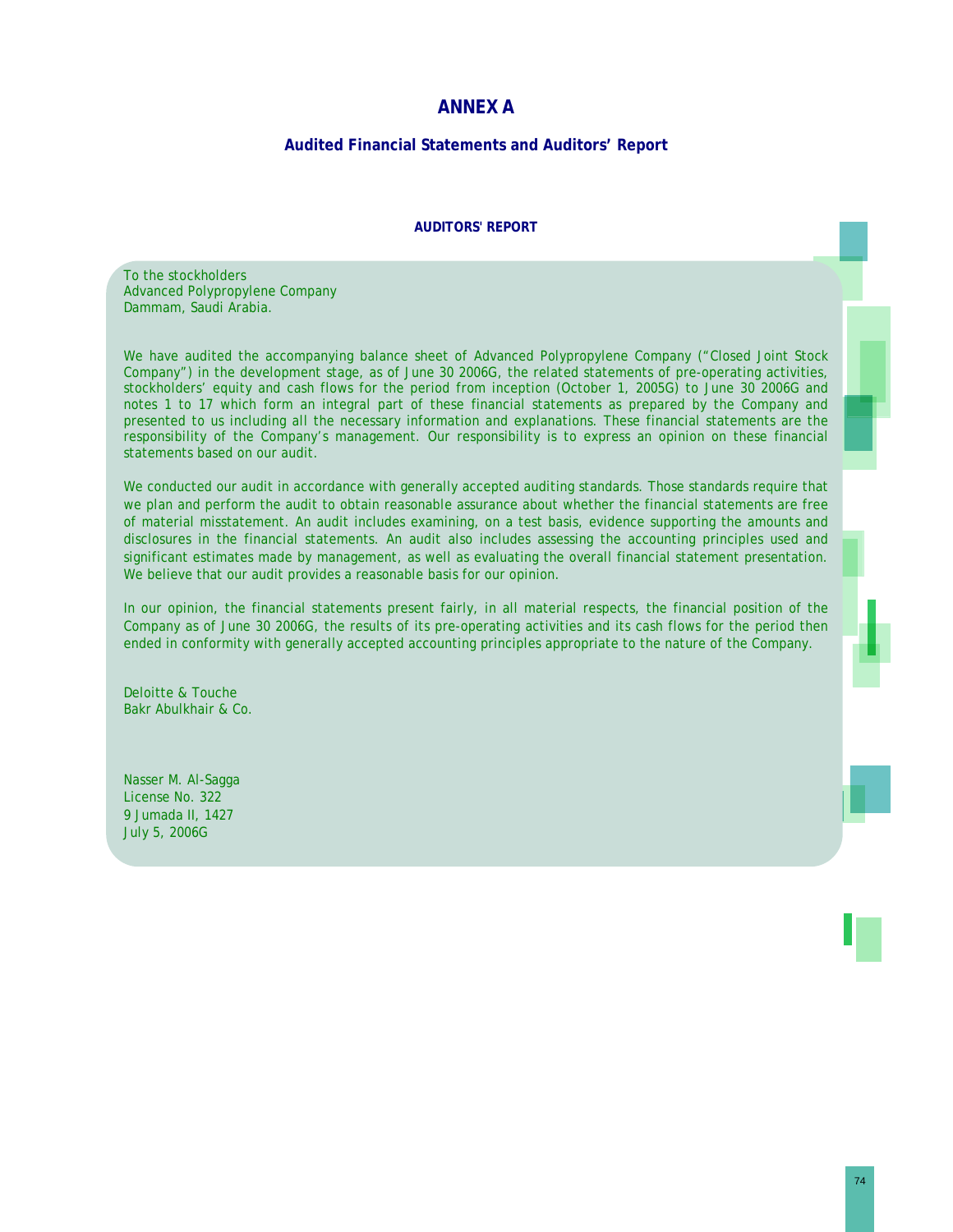(SAUDI JOINT STOCK COMPANY-IN DEVELOPMENT STAGE)

## **BALANCE SHEET**

**AS OF JUNE 30, 2006G** 

|                                                                         | <b>Note</b>       | <b>SR</b>             |
|-------------------------------------------------------------------------|-------------------|-----------------------|
| <b>ASSETS</b>                                                           |                   |                       |
| <b>Current assets</b>                                                   |                   |                       |
| Cash and cash equivalents<br>Other receivables, prepayments and deposit | $\mathbf{3}$<br>4 | 13,036,662<br>255,961 |
| <b>Total current assets</b>                                             |                   | 13,292,623            |
|                                                                         |                   |                       |
| Non-current assets<br>Property and equipment                            | 6                 | 659,197               |
| Project under construction                                              | 5                 | 866,856,961           |
| Intangible assets                                                       | $\overline{7}$    | 28,073,000            |
| <b>Total non-current assets</b>                                         |                   | 895,589,158           |
| <b>TOTAL ASSETS</b>                                                     |                   | 908,881,781           |
| LIABILITIES AND STOCKHOLDERS' EQUITY                                    |                   |                       |
| <b>Current liabilities</b>                                              |                   |                       |
| Short term loan                                                         | $\bf 8$           | 116,250,000           |
| Accounts payable and other liabilities                                  | 9                 | 40,687,107            |
| Total current liabilities and total liabilities                         |                   | 156,937,107           |
| Non Current Liability                                                   |                   |                       |
| <b>End-of-service indemnities</b>                                       |                   | 8,875                 |
| Stockholders' equity                                                    |                   |                       |
| Paid in share capital                                                   | $\mathbf{1}$      | 375,000,000           |
| <b>Contributions from stockholders</b>                                  | 14                | 375,000,000           |
| <b>Statutory reserve</b><br>Retained earnings                           | 16                | 200,402<br>1,735,397  |
|                                                                         |                   |                       |
| Total stockholders' equity                                              |                   | 751,935,799           |
| TOTAL LIABILITIES AND STOCKHOLDERS' EQUITY                              |                   | 908,881,781           |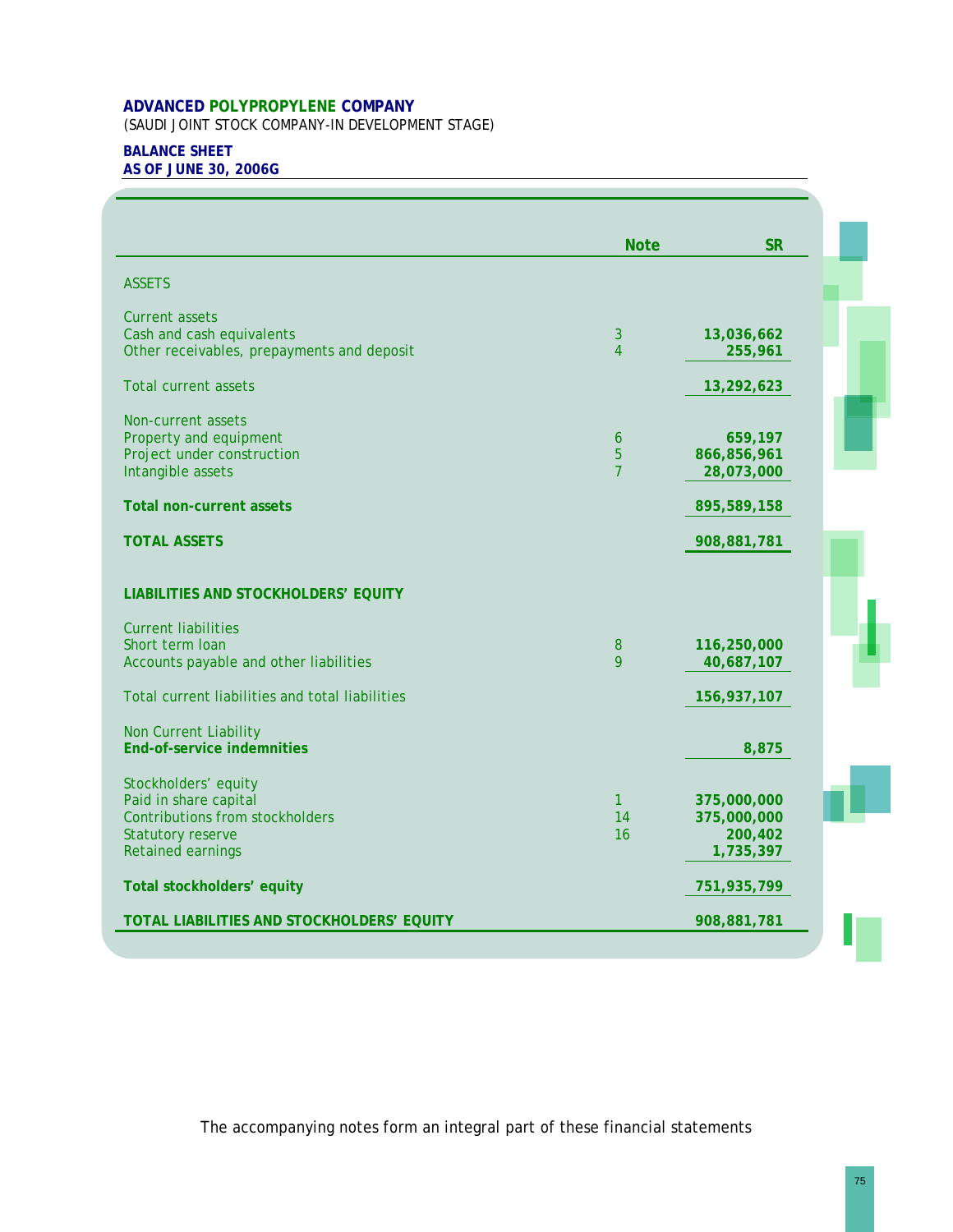(SAUDI JOINT STOCK COMPANY- IN DEVELOPMENT STAGE)

### **STATEMENT OF PRE-OPERATING ACTIVITIES FOR THE PERIOD FROM INCEPTION (OCTOBER 1, 2005G) TO JUNE 30, 2006G**

|                                        |                   | <b>SR</b>              |  |
|----------------------------------------|-------------------|------------------------|--|
| General and administrative expenses    | <b>Note</b><br>12 | (970, 498)             |  |
| Other income, net<br><b>NET INCOME</b> |                   | 2,974,522<br>2,004,024 |  |



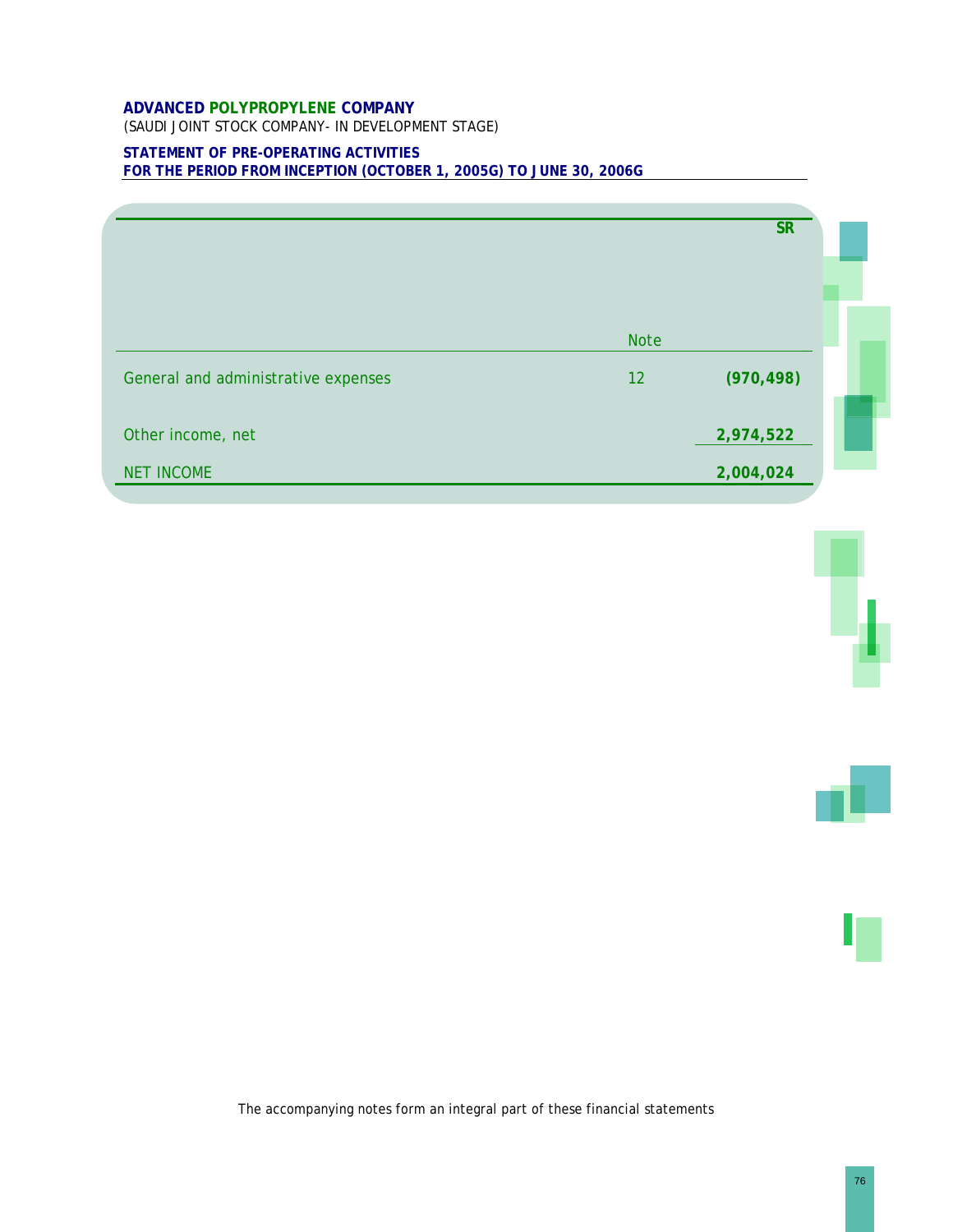(SAUDI JOINT STOCK COMPANY- IN DEVELOPMENT STAGE)

### **STATEMENT OF STOCKHOLDERS' EQUITY FOR THE PERIOD FROM INCEPTION (OCTOBER 1, 2005G) TO JUNE 30, 2006G**

|                                                   |                | <b>Share</b> | <b>Contributions</b><br>from | <b>Statutory</b><br>reserve | Retained<br>earnings |              |  |
|---------------------------------------------------|----------------|--------------|------------------------------|-----------------------------|----------------------|--------------|--|
|                                                   |                | capital      | stockholders                 |                             |                      | <b>Total</b> |  |
|                                                   | <b>Note</b>    | <b>SR</b>    | <b>SR</b>                    | <b>SR</b>                   | <b>SR</b>            | <b>SR</b>    |  |
| Paid in share<br>capital                          | $\overline{1}$ | 375,000,000  |                              |                             |                      | 375,000,000  |  |
| Contributions<br>received<br>during<br>the period |                | ÷.           | 375,000,000                  |                             |                      | 375,000,000  |  |
| Net income<br>for the<br>period                   |                |              |                              |                             | 2,004,024            | 2,004,024    |  |
| <b>Transfer to</b><br>statutory<br>reserve        | 16             |              |                              | 200,402                     | (200, 402)           |              |  |
| Income tax                                        | 10             |              |                              |                             | (68, 225)            | (68, 225)    |  |
| <b>June 30,</b><br>2006G                          |                | 375,000,000  | 375,000,000                  | 200,402                     | 1,735,397            | 751,935,799  |  |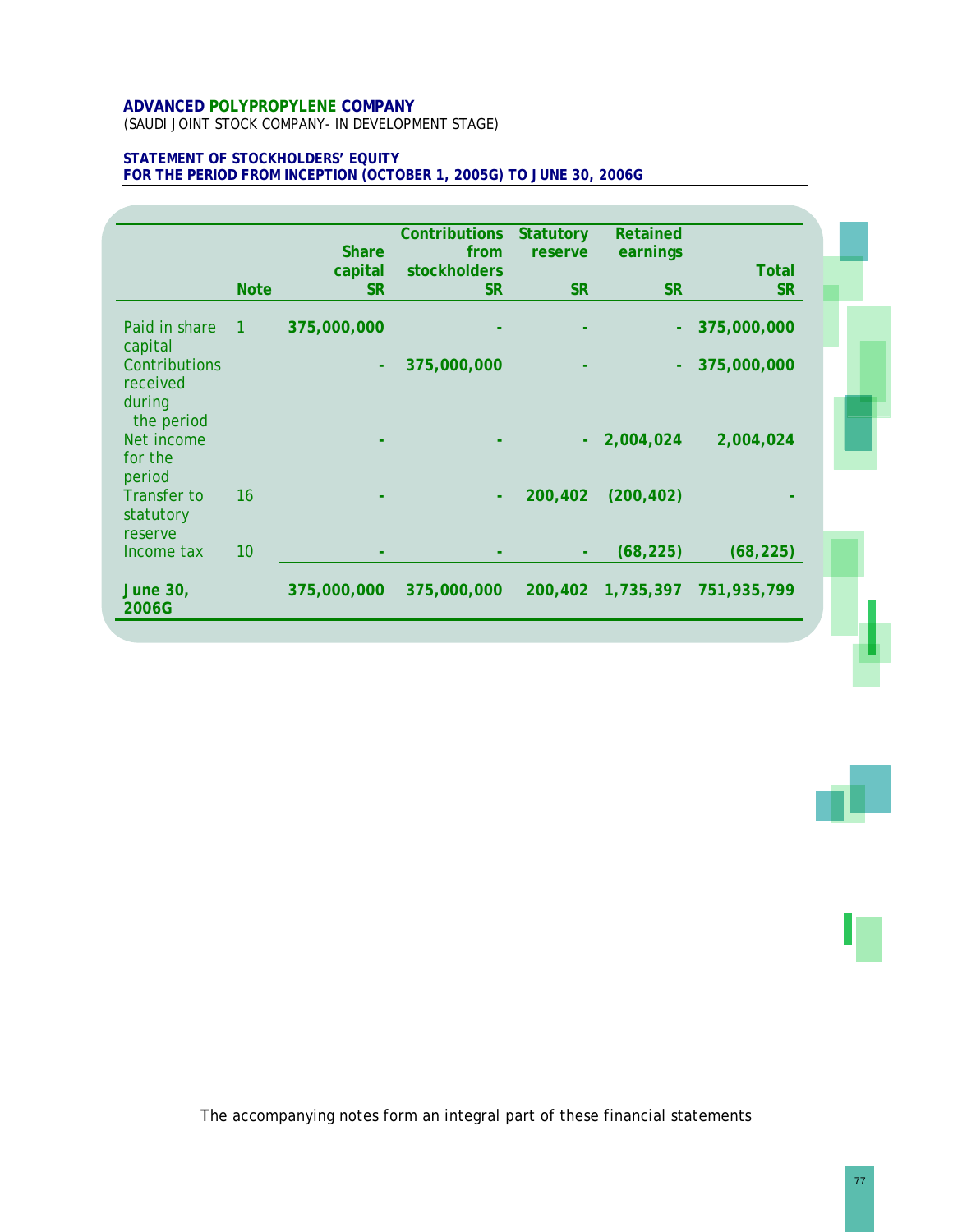(SAUDI JOINT STOCK COMPANY- IN DEVELOPMENT STAGE)

### **STATEMENT OF CASH FLOWS**

**FOR THE PERIOD FROM INCEPTION (OCTOBER 1, 2005G) TO JUNE 30, 2006G** 

|                                                         | <b>SR</b>       |  |
|---------------------------------------------------------|-----------------|--|
| PRE-OPERATING AND INVESTING ACTIVITIES                  |                 |  |
| Net income for the period                               | 2,004,024       |  |
| Changes in:                                             |                 |  |
| Other receivables, prepayments and deposit              | (255, 961)      |  |
| Accounts payable and other liabilities                  | 40,659,801      |  |
| Purchase of property and equipment                      | (672, 443)      |  |
| Project under construction                              | (866, 834, 840) |  |
| Intangible assets                                       | (28,073,000)    |  |
| Income tax paid                                         | (40, 919)       |  |
| Net cash used in pre-operating and investing activities | (853, 213, 338) |  |
| <b>FINANCING ACTIVITIES</b>                             |                 |  |
| Proceeds from issuance of paid share capital            | 375,000,000     |  |
| <b>Contributions received from stockholders</b>         | 375,000,000     |  |
| Short term loan                                         | 116,250,000     |  |
| Net cash from financing activities                      | 866,250,000     |  |
| Net change in cash and cash equivalents                 | 13,036,662      |  |
| Cash and cash equivalents, beginning of the period      |                 |  |
| CASH AND CASH EQUIVALENTS, JUNE 30, 2006G               | 13,036,662      |  |

#### **Non-cash transactions:**

• Depreciation and end-of-service indemnity were charged to the project under construction amounted to SR 0.01 million and SR 0.01 million, respectively.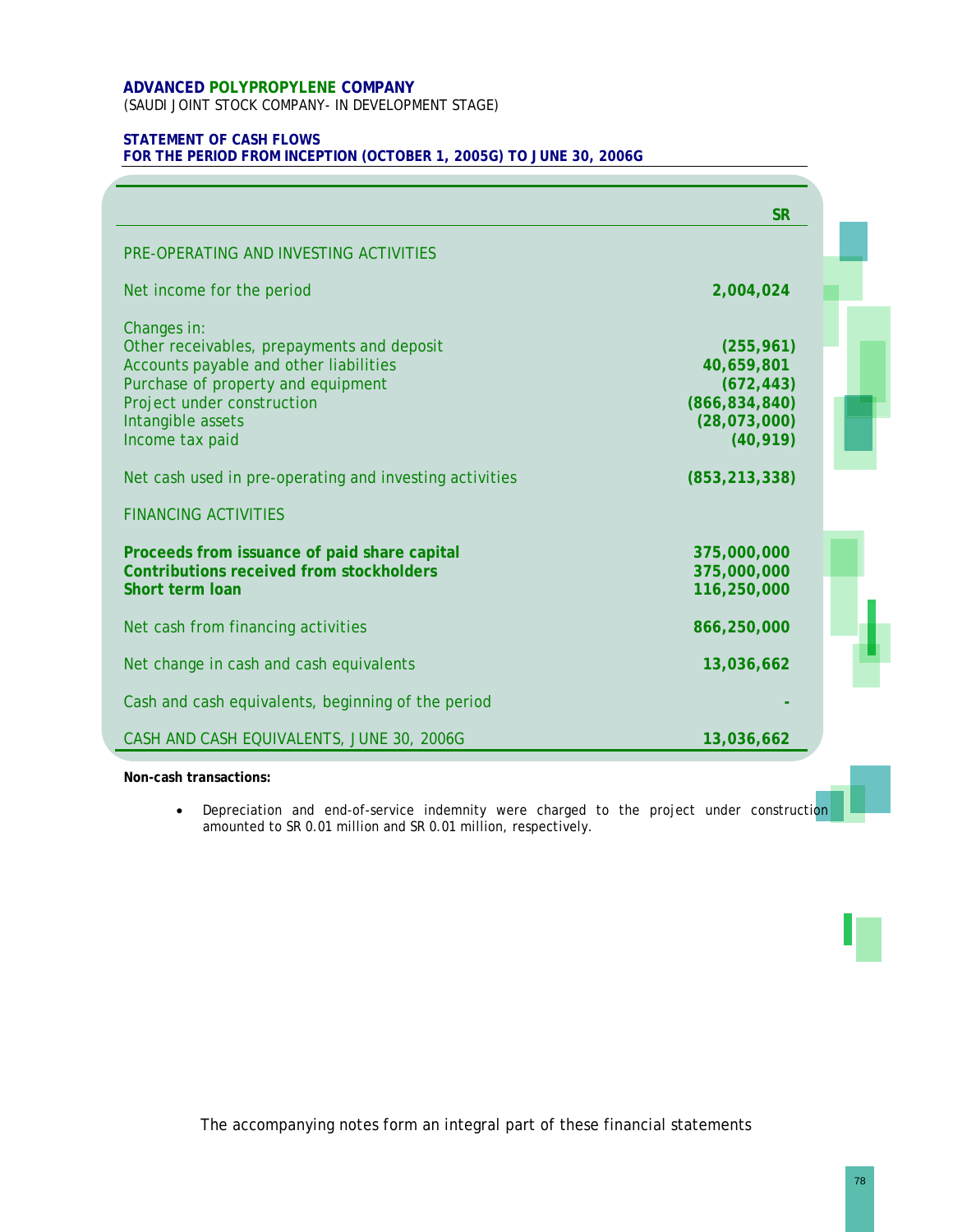### **ADVANCED POLYPROPYLENE COMPANY**  (SAUDI JOINT STOCK COMPANY- IN DEVELOPMENT STAGE)

#### **NOTES TO THE FINANCIAL STATEMENTS FOR THE PERIOD FROM INCEPTION (OCTOBER 1, 2005G) TO JUNE 30, 2006G**

#### **1. ORGANIZATION AND ACTIVITIES**

Advanced Polypropylene Company ("APPC") (the "Company") is a Saudi joint stock company, in the development stage, registered in Saudi Arabia under commercial registration number 2050049604 dated 27 Sha'ban, 1426H (1 October 2005G). The authorized share capital of the Company is SR 750 million divided into 15 million shares of SR 50 each. The issued and paid up capital of the Company is SR 375 million divided into 7.5 million shares of SR 50 each.

The principal activity of the Company is to manufacture polypropylene. The Company's Propane Dehydrogenation ("PDH") and Polypropylene ("PP") plants are under construction at the Jubail Industrial city and are expected to be completed in 2008G. The Company's registered office is at Dammam, Saudi Arabia.

The Company's first accounting period is from inception (October 1, 2005G) to December 31, 2006G. These financial statements has been prepared for the period from inception (October 1, 2005G) to June 30, 2006G for the purpose of "Initial Public Offering".

#### **2. SUMMARY OF SIGNIFICANT ACCOUNTING POLICIES**

The accompanying financial statements have been prepared in compliance with the accounting standards issued by the Saudi Organization for Certified Public Accountants. The following is a summary of significant accounting policies applied by the Company:

#### **Accounting convention**

The financial statements are prepared under the historical cost convention.

#### **General and administrative expenses**

General and administrative expenses include expenses not directly attributable to the construction and preoperating costs of the Company and which do not have future benefits.

#### **Property and equipment**

Property and equipment are stated at cost less accumulated depreciation. Depreciation is provided over the estimated useful lives of the applicable assets using the straight-line method. The estimated useful lives of the assets are as follows:

|                                        | Years    |
|----------------------------------------|----------|
| Leasehold improvements                 | 10       |
| Furniture, fixtures & office equipment | $8 - 10$ |
| <b>Vehicles</b>                        |          |

#### **Intangible assets**

Intangible assets comprise of establishment costs and expenses incurred prior to commencement of commercial operations which are expected to provide benefits in future periods. Such intangible assets will be amortized over a period not to exceed seven years beginning with the date of commencement of commercial operations.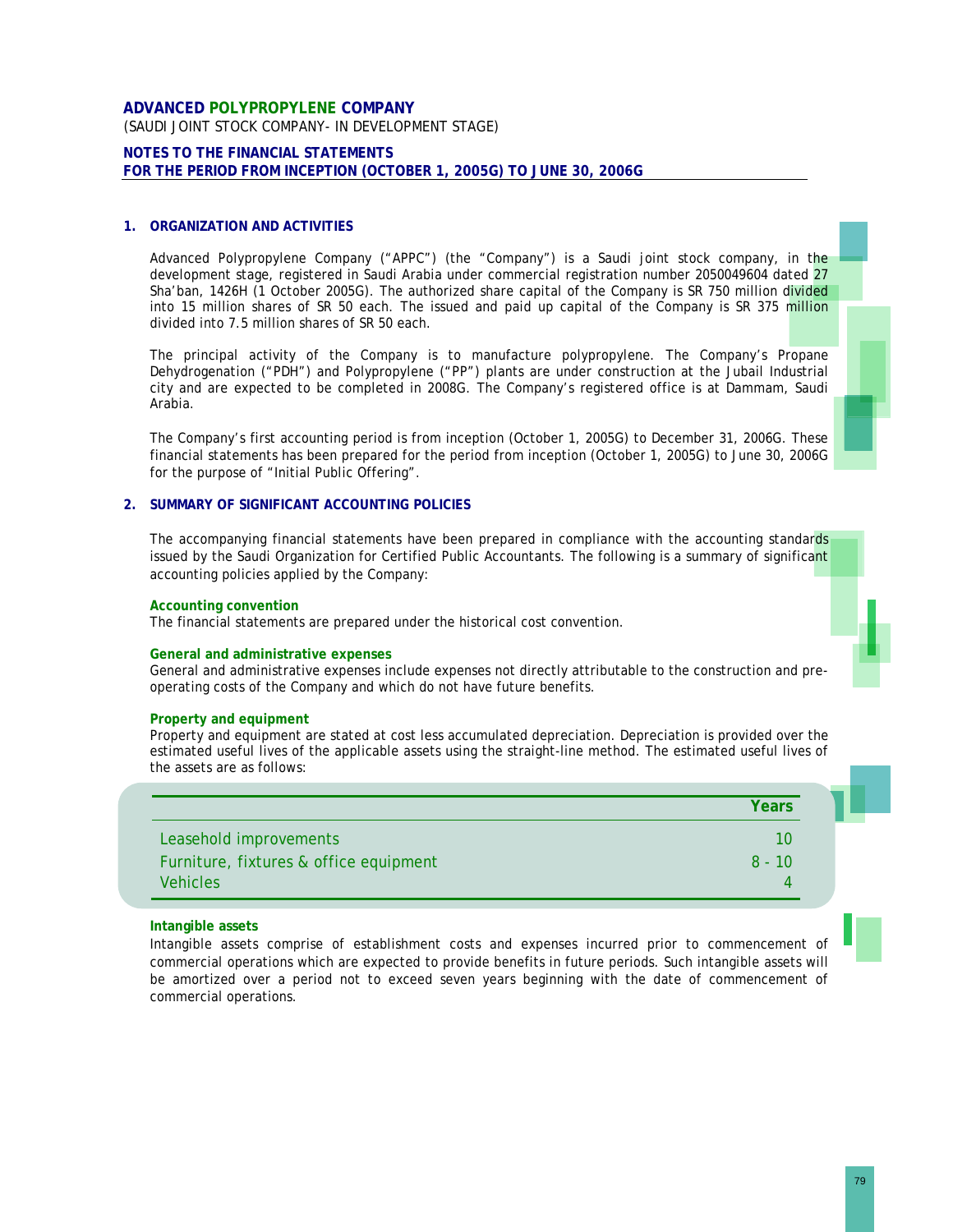(SAUDI JOINT STOCK COMPANY- IN DEVELOPMENT STAGE)

#### **NOTES TO THE FINANCIAL STATEMTNS** (Continued) **FOR THE PERIOD FROM INCEPTION (OCTOBER 1, 2005G) TO JUNE 30, 2006G**

#### **Foreign currency translation**

Transactions denominated in foreign currencies are translated into Saudi Riyals at exchange rates prevailing on the dates of such transactions. Monetary assets and liabilities denominated in foreign currencies are translated into Saudi Riyals at exchange rates prevailing at the balance sheet date. Exchange gains or losses are credited or charged to statement of pre-operating activities.

#### **Zakat and income tax**

The Company is subject to the Regulations of the Department of Zakat and Income Tax ("DZIT") in the Kingdom of Saudi Arabia. Zakat and income tax are provided on an accruals basis. The zakat charge is computed on the Saudi stockholders' share in the zakat base. Income tax is computed on the foreign stockholders' share in the adjusted net income. Any difference in the estimate is recorded when the final assessment is approved, at which time the provision is cleared.

#### **End-of-service indemnities**

End-of-service indemnities, required by Saudi Arabian Labor Law, are provided in the financial statements based on the employees' length of service.

#### **Leasing**

Leases are classified as capital leases whenever the terms of the lease transfer substantially all of the risks and rewards of ownership to the lessee. All other leases are classified as operating leases. Rentals payable under operating leases are charged to income on a straight line basis over the term of the operating lease.

#### **3. CASH AND CASH EQUIVALENTS**

Cash and cash equivalents include cash and bank balances, demand deposits, and highly liquid investments with original maturity of three months or less. As at June 30, 2006G, cash and cash equivalents consist entirely of cash and bank balances.

#### **4. OTHER RECEIVABLES, PREPAYMENTS AND DEPOSIT**

|               | <b>SR</b> |
|---------------|-----------|
| Prepayments   | 182,094   |
| Deposit       | 16,572    |
| <b>Others</b> | 57,295    |
|               | 255,961   |

#### **5. PROJECT UNDER CONSTRUCTION**

Project under construction comprise construction costs under various agreements and directly attributable costs to bring the asset to the location and working condition necessary for it to be capable of operating in a manner intended by the management. Directly attributable costs include employee benefits, site preparation costs, installation costs, licensing fees and professional fees.

The Company has leased land for plant and buildings from the Royal Commission for Jubail and Yanbu at a nominal rent. The lease is for a term of 30 years, effective 9 Jumada'I 1426H (June 16, 2005G) and is renewable under mutually agreed terms and conditions.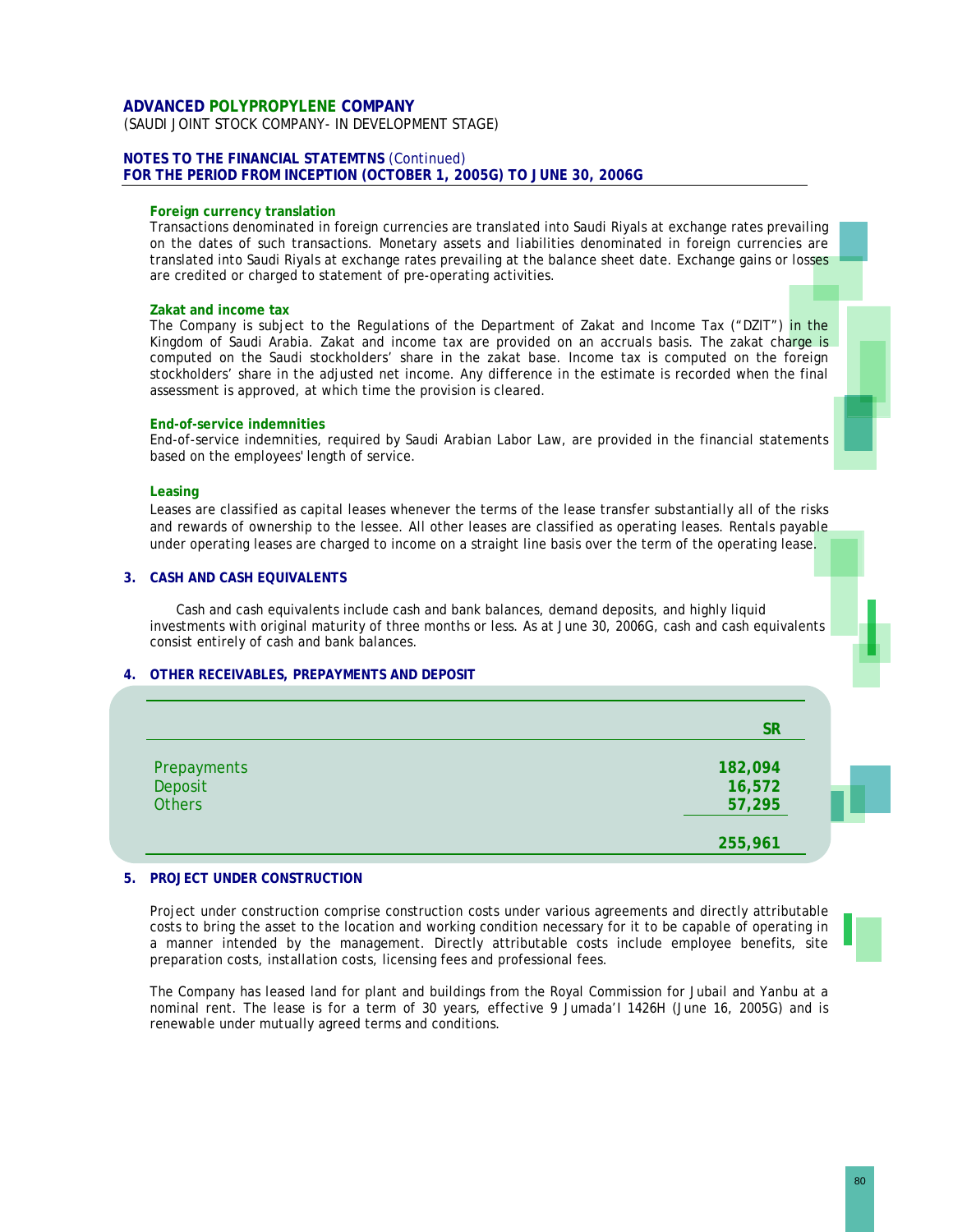(SAUDI JOINT STOCK COMPANY- IN DEVELOPMENT STAGE)

### **NOTES TO THE FINANCIAL STATEMTNS** (Continued) **FOR THE PERIOD FROM INCEPTION (OCTOBER 1, 2005G) TO JUNE 30, 2006G**

|                | Project under construction cost<br><b>SR</b> |
|----------------|----------------------------------------------|
| Cost           |                                              |
| Additions      | 866,856,961                                  |
| June 30, 2006G | 866,856,961                                  |

### **6. PROPERTY AND EQUIPMENT**

|                                  |                              | Furniture,<br>fixtures and<br>office | Capital work             |                    |
|----------------------------------|------------------------------|--------------------------------------|--------------------------|--------------------|
|                                  | <b>Vehicles</b><br><b>SR</b> | equipment<br><b>SR</b>               | in progress<br><b>SR</b> | Total<br><b>SR</b> |
|                                  |                              |                                      |                          |                    |
| Cost<br><b>Additions</b>         | 314,412                      | 145,539                              | 212,492                  | 672,443            |
| June 30, 2006G                   | 314,412                      | 145,539                              | 212,492                  | 672,443            |
| Depreciation                     |                              |                                      |                          |                    |
| Charge for period                | 12,101                       | 1,145                                |                          | 13,246             |
| June 30, 2006G                   | 12,101                       | 1,145                                |                          | 13,246             |
| Net book value<br>June 30, 2006G | 302,311                      | 144,394                              | 212,492                  | 659,197            |

#### **7. INTANGIBLE ASSETS**

|                | Incorporation |  |
|----------------|---------------|--|
|                | costs         |  |
|                | <b>SR</b>     |  |
| Cost           |               |  |
| Additions      | 28,073,000    |  |
| June 30, 2006G | 28,073,000    |  |
|                |               |  |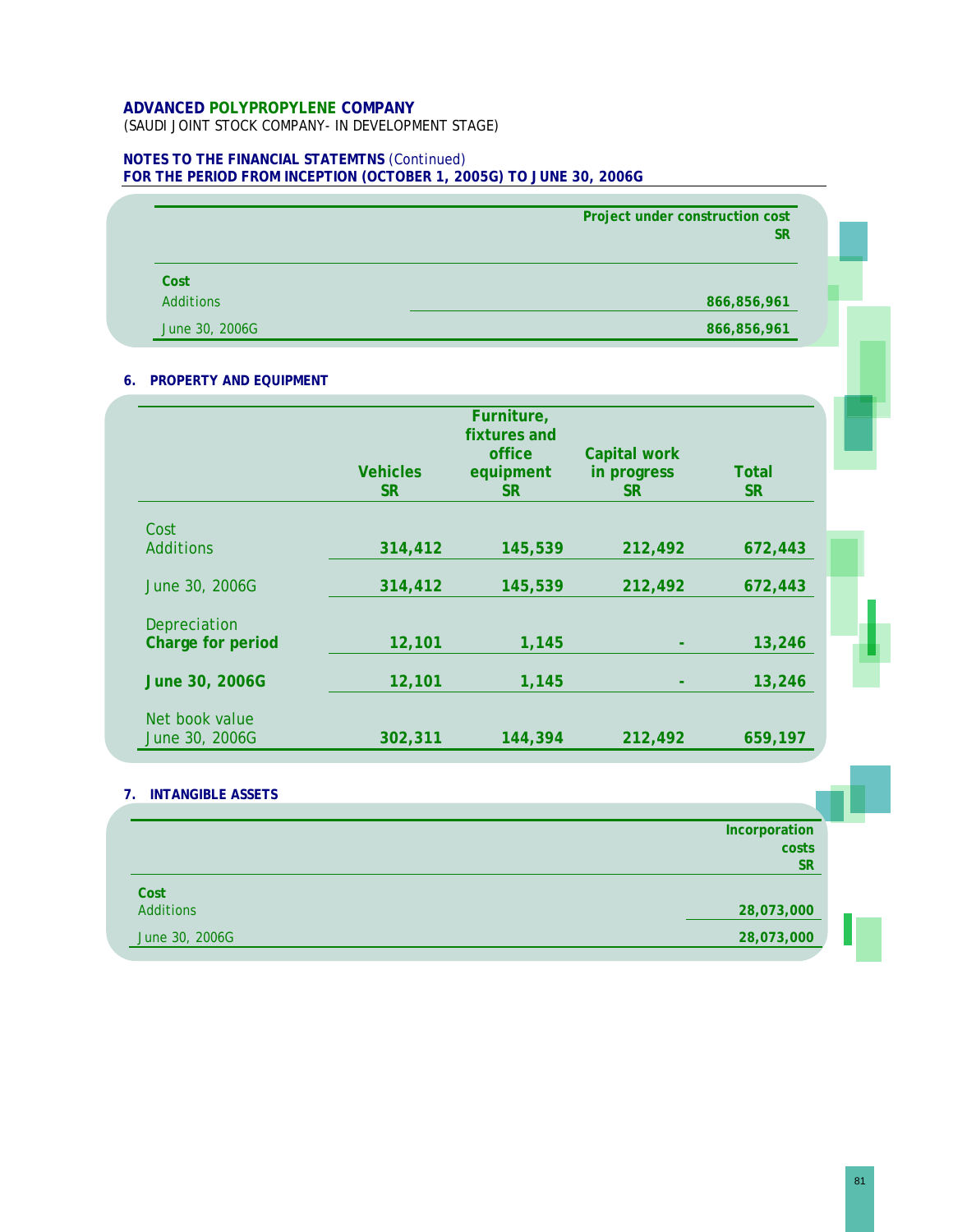### **ADVANCED POLYPROPYLENE COMPANY**  (SAUDI JOINT STOCK COMPANY- IN DEVELOPMENT STAGE)

### **NOTES TO THE FINANCIAL STATEMTNS** (Continued) **FOR THE PERIOD FROM INCEPTION (OCTOBER 1, 2005G) TO JUNE 30, 2006G**

#### **8. BANK FACILITIES**

| Short term loan<br>116,250,000                                                                                                                                                                                                                                                                                                                                                                                                                                        |
|-----------------------------------------------------------------------------------------------------------------------------------------------------------------------------------------------------------------------------------------------------------------------------------------------------------------------------------------------------------------------------------------------------------------------------------------------------------------------|
| During the period, the Company entered into a short term loan agreement with Gulf International Bank<br>("GIB") for SR 116.3 million with an arrangement fee of SR 1.5 million to bridge the receipt of the proceeds<br>of the Initial Public Offer ("IPO") and to finance in part project costs. The loan is payable in full within 6<br>months from the date of disbursement. The loan is subject to interest @ LIBOR plus margin to be paid on<br>quarterly basis. |
| The Company has capitalized borrowing costs of SR 2.2 million in project under construction being the<br>finance charges incurred during the construction phase of the project up to June 30, 2006G.                                                                                                                                                                                                                                                                  |
| During the period, the Company has entered into a syndicated corporate loan commitment with the<br>consortium of banks in the region for a limit of SR 1.7 billion for the purpose of the construction of its new<br>plant. The Company has paid SR 1.7 million as a non-refundable extension fee to extend the termination<br>date of the commitment letter until September 30, 2006G which has been charged to project under<br>construction.                       |
| The Company is in the process of completing the legal formalities as a pre-requisite towards signing of the<br>Saudi Industrial Development Fund ("SIDF") facility. The management of the Company is confident that the<br>agreement with the SIDF will be signed in 2006G. The approximate amount of the SIDF facility is SR 400<br>million.                                                                                                                         |
| 9. ACCOUNTS PAYABLE AND OTHER LIABILITIES                                                                                                                                                                                                                                                                                                                                                                                                                             |

|                        | SR         |
|------------------------|------------|
| Accounts payable       | 30,382,090 |
| Due to related party   | 8,817,288  |
| <b>Accrued charges</b> | 1,460,423  |
| Provision for taxation | 27,306     |
|                        | 40,687,107 |

#### **10. ZAKAT AND INCOME TAX**

**Zakat** 

No provision for zakat was made in 2006G, as the Company had not completed one full year as at June 30, 2006G.

#### **Income tax**

The charge for the period for income tax is as follows:

Income tax for current period **68,225** 

**SR**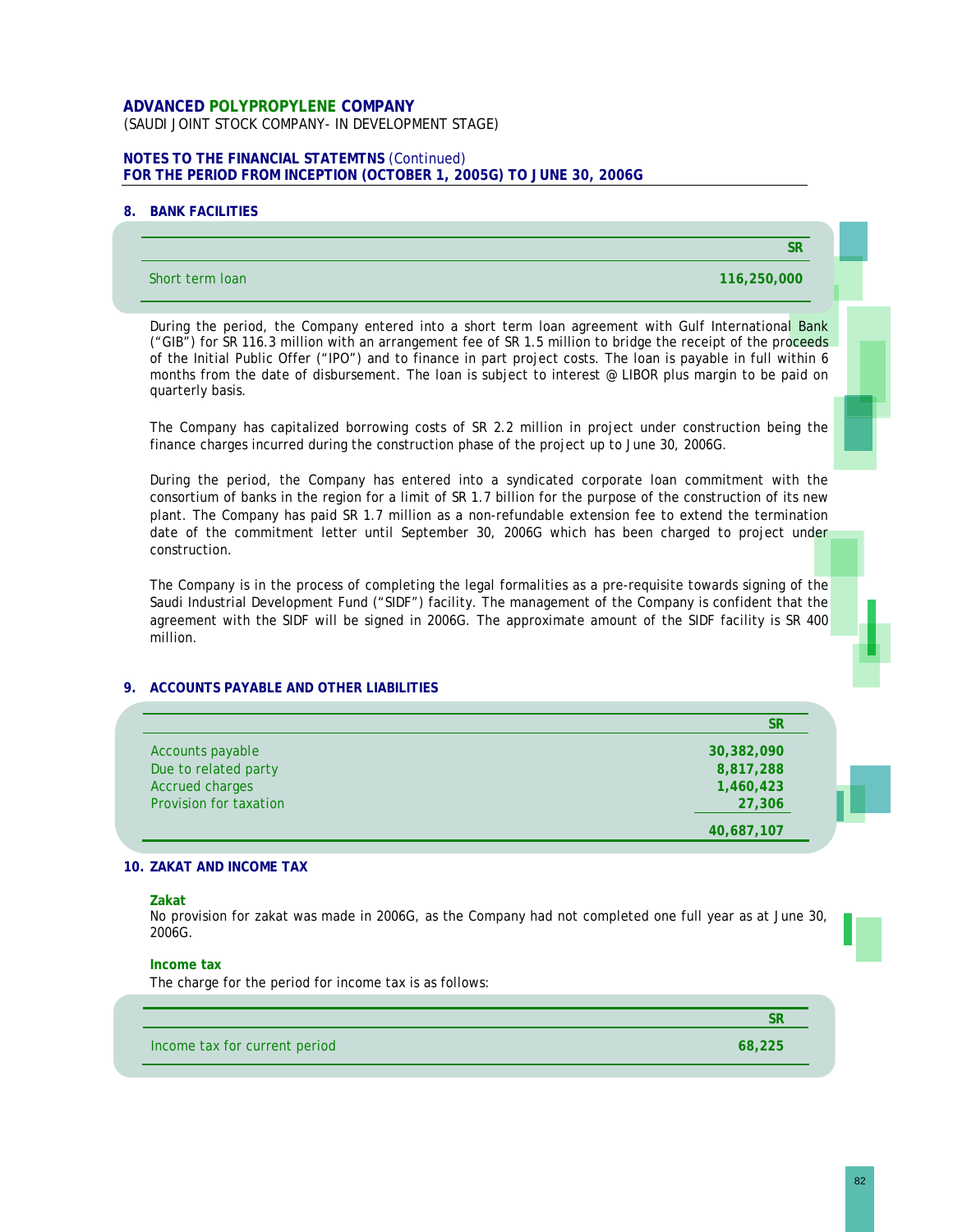#### **ADVANCED POLYPROPYLENE COMPANY** (SAUDI JOINT STOCK COMPANY- IN DEVELOPMENT STAGE)

### **NOTES TO THE FINANCIAL STATEMTNS** (Continued) **FOR THE PERIOD FROM INCEPTION (OCTOBER 1, 2005G) TO JUNE 30, 2006G**

#### **11. RELATED PARTY TRANSACTIONS**

During the period, the Company transacted with the following related parties:

| <b>Name</b>                                                                                  | Relationship                          |
|----------------------------------------------------------------------------------------------|---------------------------------------|
| National Polypropylene Company Limited<br>Lummus Catalyst Company Ltd (ABB Lummus<br>Global) | Stockholder<br>Stockholder            |
| The significant transactions and the related approximate amounts are as follows:             |                                       |
|                                                                                              |                                       |
|                                                                                              | <b>June 30,</b><br>2006G<br><b>SR</b> |

Additionally, in compliance with the agreement signed, the Company has reimbursed the sponsors (some of the stockholders) all costs and expenses incurred by them in developing this project up to the allocation of shares. The total amounted to SR 28.0 million.

#### **12. GENERAL AND ADMINISTRATIVE EXPENSES**

|                      | <b>SR</b> |
|----------------------|-----------|
| Rent expense         | 448,360   |
| Professional charges | 491,449   |
| <b>Others</b>        | 30,689    |
|                      | 970,498   |

#### **13. COMMITMENTS**

At June 30, 2006G, the Company had SR 1,223,797,794 outstanding commitments related to the construction of plant facilities.

#### **14. CONTRIBUTIONS FROM STOCKHOLDERS**

This represents the amounts paid by the stockholders in excess of the paid in share capital. Total amounts contributed will eventually be transferred to the paid in capital of the Company upon successful completion of associated legal procedures.